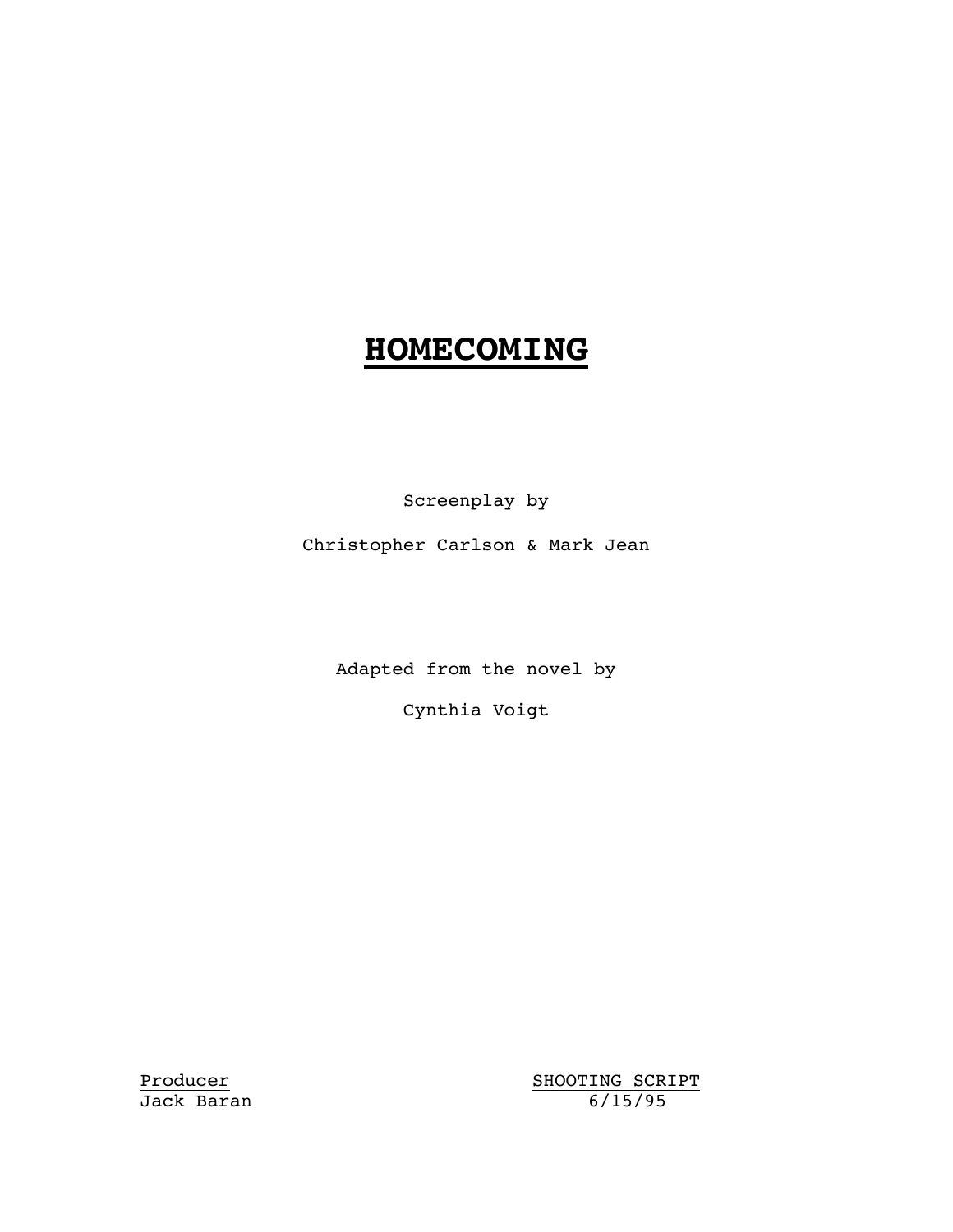#### "HOMECOMING"

FADE IN:

TITLE SEQUENCE:

A1 The Atlantic Ocean, under moonlight.

A2 LIZA TILLERMAN, 35, sad moon-face, long blonde hair, softly sings "THE WATER IS WIDE," staring at the breakers just beyond her kitchen window, seeing nothing.

A3 Liza smashes a piggy bank -- coins spill onto a kitchen table in her ramshackle cabin, its bathtub in the corner. She sweeps the coins into a mesh purse.

A4 DICEY TILLERMAN, 13, alert hazel eyes, darkly tanned, short brown hair, wakes with a start in a cramped bedroom where THREE other SIBLINGS sleep. She slips out of bed, drawn by sounds from the kitchen.

A5 Liza rummages through a closet until she finds a shoe box full of Christmas cards, all with the same return address, "CILLA LOGAN, 1724 OCEAN DRIVE, BRIDGEPORT, CONNECTICUT." Liza looks up -- Dicey, sleep in her eyes, watches from the bedroom door.

A6 Dicey leans close to MAYBETH, 9, angelic face and curly blonde hair, gently shaking her -- the little girl wakes disoriented, watching her sister wake her two brothers.

A7 Dicey and Maybeth make peanut-butter sandwiches while watching Liza pull clothes from a laundry basket.

JAMES, 10, wiry build with intelligent eyes, precisely writes the Bridgeport address on four grocery bags as Liza hovers at his shoulder, reading it off an envelope. SAMMY, 6, stocky with blonde hair, sleeps with his head on the table.

A8 Under moonlight, Liza carries Sammy from the house, followed by James, Maybeth and Dicey with the grocery bags -- Dicey pauses to turn out the light and shut the door.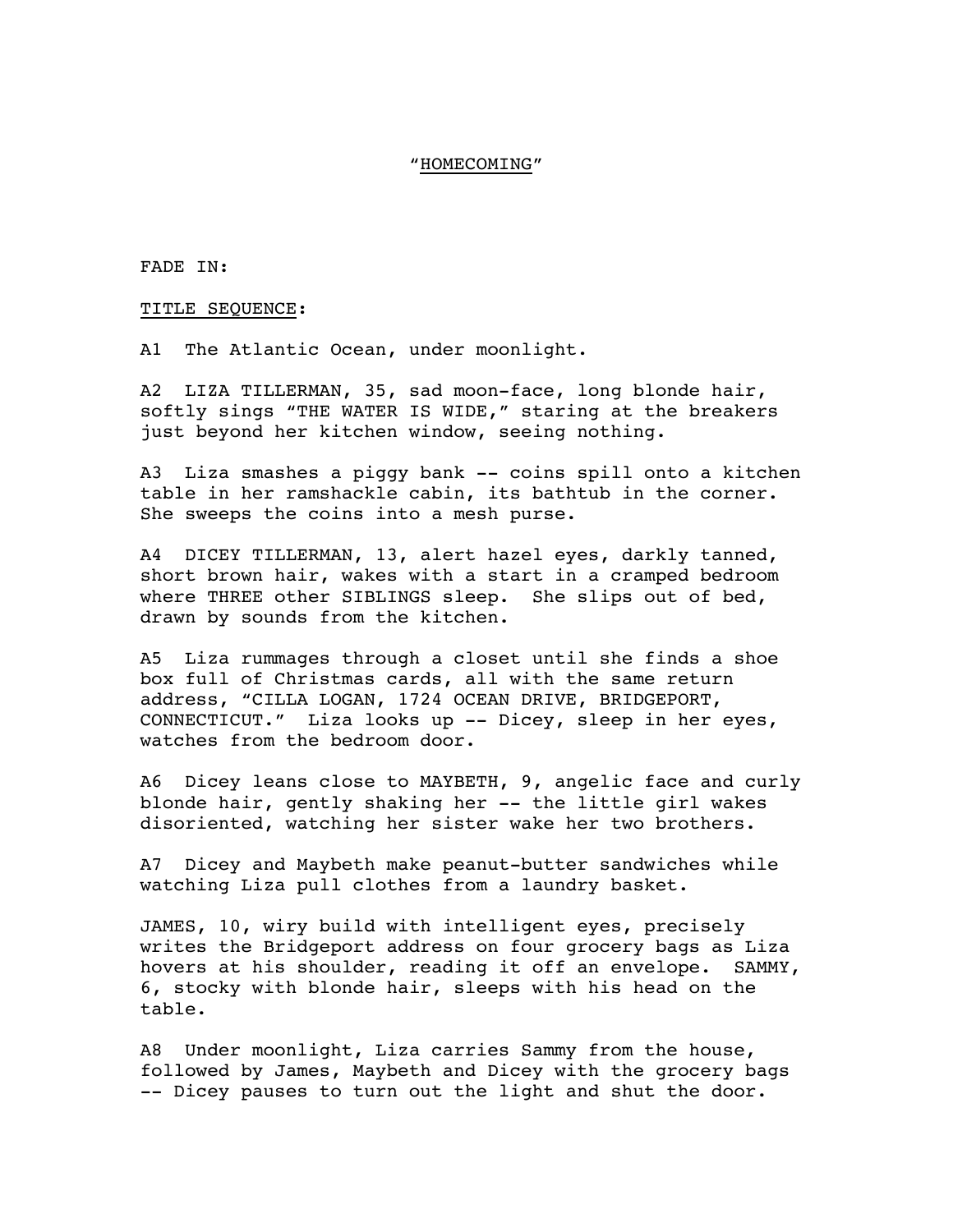A9 Liza inserts the key into the ignition of her beat-up Chevy Sedan, Dicey in front, the others in back. Liza rests her forehead on the steering wheel -- none of the children dare speak.

A10 The Chevy motors an isolated stretch of road.

A11 Its headlights on, the Chevy is parked on the shoulder of a deserted two-laner. Sammy pees on the right front tire while Dicey studies the map under the glare of the interior light. James sleeps but Maybeth leans forward to wrap her arms around her mother.

END TITLE SEQUENCE

EXT. PEEWAUKET SHOPPING MALL/CHEVY - DAY

The Chevy enters a parking lot active on a muggy summer morning, Dicey drowsy with the map open on her lap, the others asleep in back. Liza parks across two spaces -- the back-seaters stir groggily. She grabs her purse, gets out, then puts her face back in the window.

> LIZA You be good, you hear me? You little ones mind what Dicey tells you. You hear?

TILLERMANS (all except Dicey) Yes, Momma.

LIZA That's all right then.

Through the bug-splattered windshield they watch her go, her stride hindered by a broken sandal thong, elbows jutting through holes in the oversized sweater, her jeans faded and baggy. James leans into the front.

> JAMES Where are we? Why'd we stop?

DICEY I dunno. You heard everything she said, same as I did. You tell me.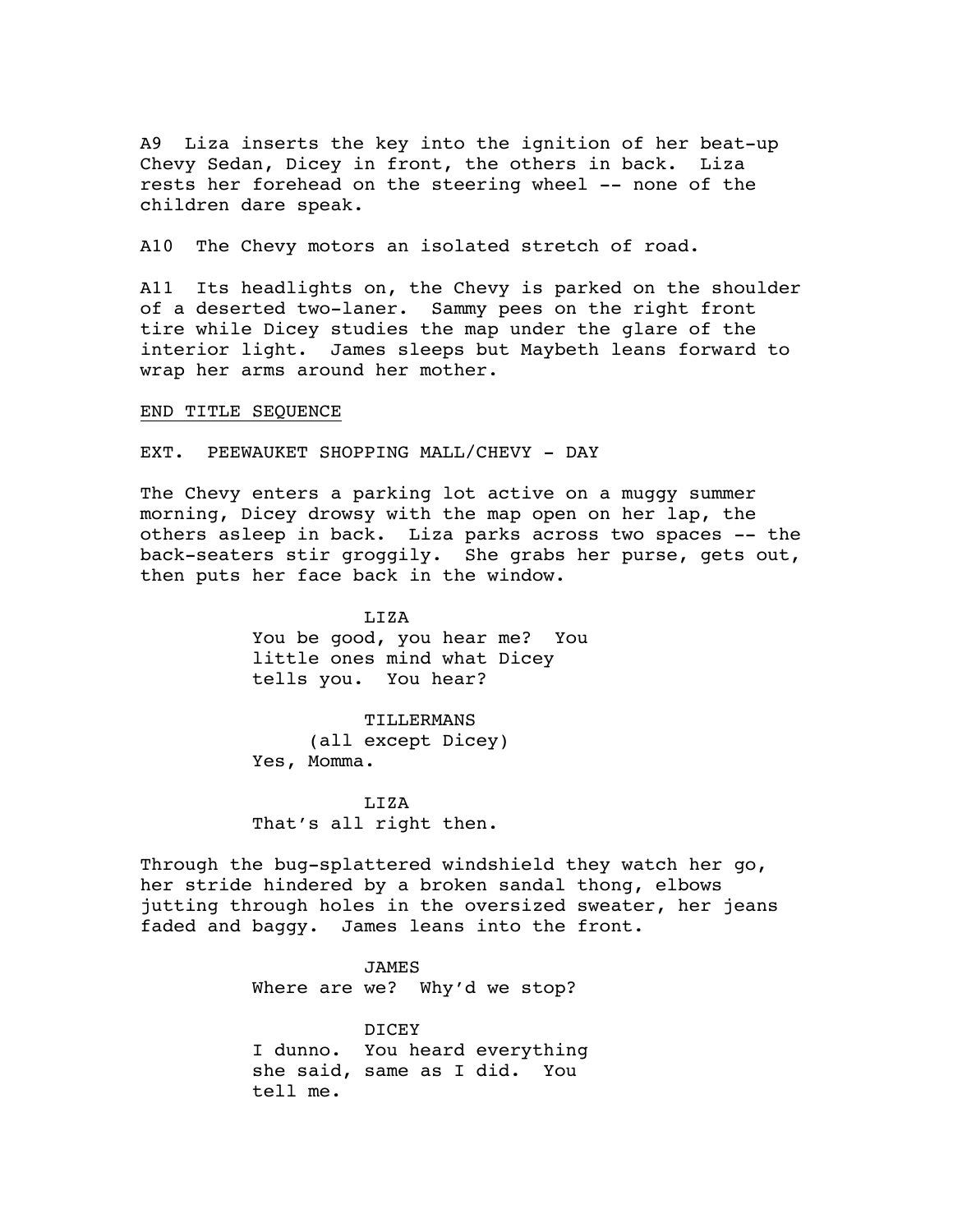JAMES All she said was 'we gotta stop here.' She didn't say why. She never says why.

Dicey looks at Maybeth hunched big-eyed in the corner.

DICEY Why don't you tell them a story.

JAMES

What story?

**DICEY** Cripes, James, you're the one with the famous brain.

The two sisters share a smile before Dicey props her feet on the dash and closes her eyes.

> JAMES Yeah, well I can't think of any stories right now.

MAYBETH Tell about the dinosaur.

Her voice is small and shy.

SAMMY Yeah, yeah -- the baby Brontosaurus that gets lost.

**DICEY** That's a good one.

James sighs before addressing his eager audience.

## JAMES

Okay. Once upon a time, like way before people were even around, like 200 million years ago, an old T-Rex lived all alone out in the marshland ...

The STORY FADES OUT as Dicey succumbs to sleep.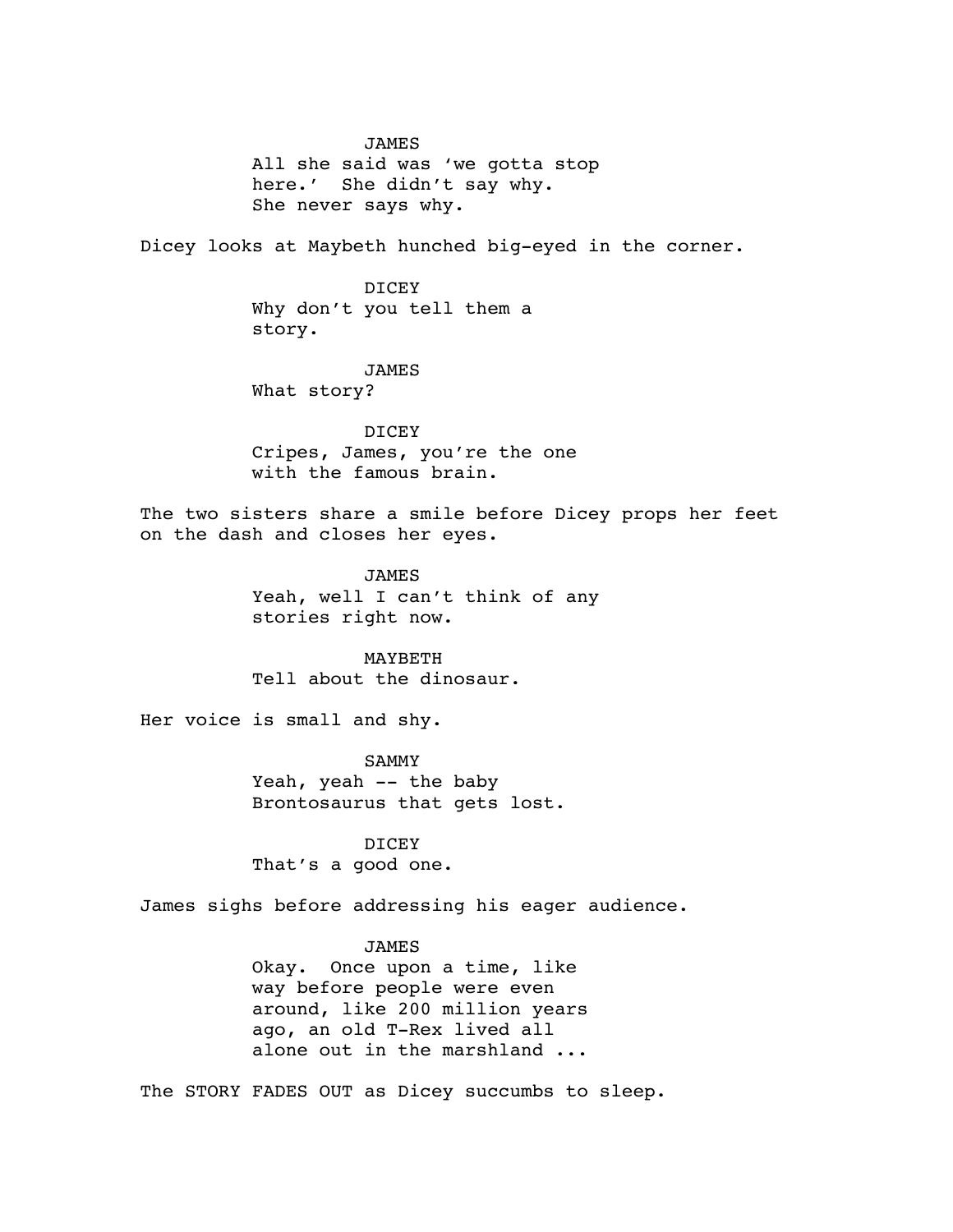#### INT. CHEVY/PEEWAUKET MALL - DAY

The sun burns high in the sky -- Dicey sleeps. Maybeth softly sings a LULLABY to her cradled grass doll. James reads a ragged paperback, H.G. Wells' The Time Machine, while Sammy stares at passing SHOPPERS, awaiting his mother. Dicey stirs awake, her arms and legs sticking to the vinyl seat.

> DICEY What time's it?

JAMES I dunno. You've been asleep a long time. I'm hungry.

DICEY Where's Momma?

JAMES I dunno. I'm hungry.

DICEY You're always hungry.

SAMMY Me, too -- and I'm gonna eat.

Sammy grabs a peanut-butter sandwich from the food bag.

JAMES What do you want me to do? Go look for her?

DICEY No. Sammy, give Maybeth a sandwich, too. Let her choose for herself.

Maybeth selects one, then James. Dicey stores the bag under the seat. The three younger ones eat in silence.

> DICEY (CONT'D) I'm going to see what time it is.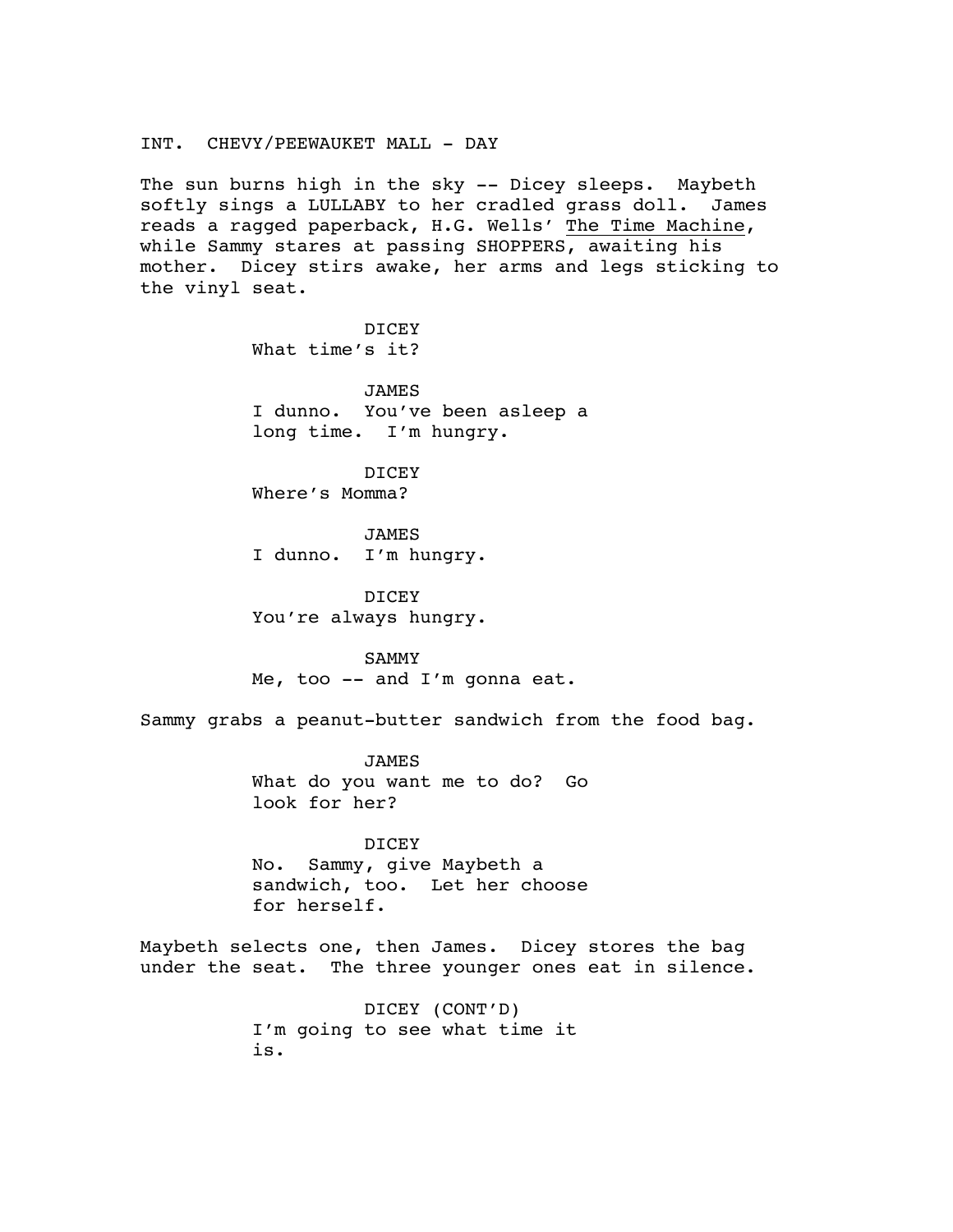MAYBETH (softly) Don't you go away, too.

Dicey, momentarily caught off-guard by her sister's words, makes a best-attempt smile to reassure.

INT. THE MALL - DAY

Dicey walks the mall in a sea of STRANGERS, her eyes searching side to side.

INT. MALL FOUNTAIN - DAY

TIRED SHOPPERS, TEEN LOVERS and PLAYFUL CHILDREN lounge on stairs beside a colorful, cascading waterfall.

## ANNOUNCER

(ON LOUDSPEAKER) Attention, shoppers, would Mrs. Liza Tillerman please meet her daughter by the Majestic Fountain ... Liza Tillerman, please meet ...

Midst the crowded stairs, Dicey sits in distressed attention.

EXT. PEEWAUKET MALL/CHEVY - DAY

Dicey returns to find James at the wheel, Maybeth in back and Sammy somersaulting between the seats -- the others wait expectantly, even Sammy pausing his antics.

> JAMES Did you find her? Why's she taking so long?

DICEY (shaking her head) We'll wait here 'til morning.

JAMES What do you mean? Where is she?

SAMMY Where'll we sleep?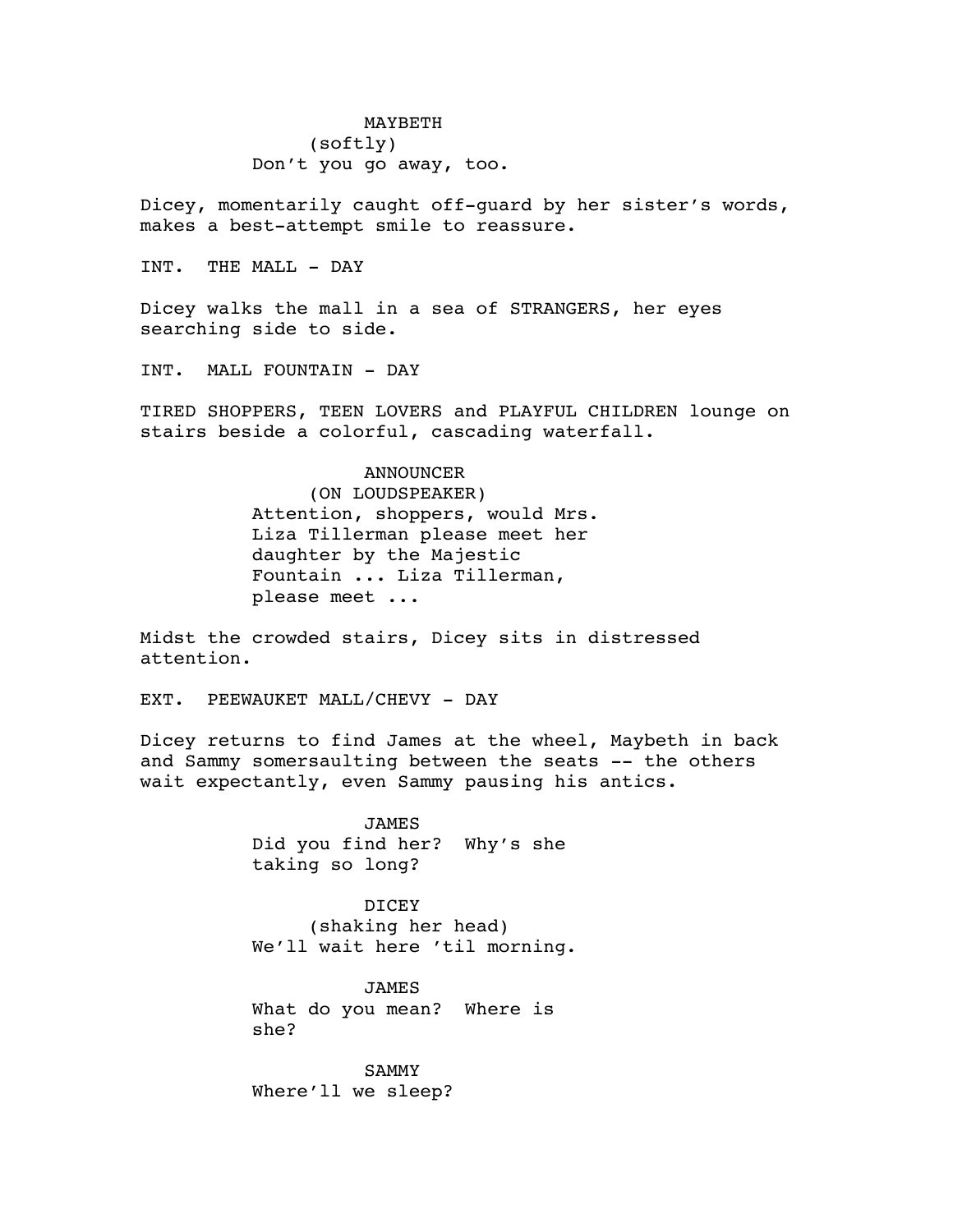DICEY Right here -- and no complaints.

SAMMY Then Momma'll come back and we'll go on tomorrow?

Dicey battles a surge of angry tears. She nods. Maybeth stares from the back, her eyes wide with dread.

INT. MALL FOOD COURT - NIGHT

Surrounded by FAMILIES and TEENS in adjacent booths, the subdued Tillermans eat burgers, fries and shakes, doing their best to act as if nothing were wrong.

INT. CHEVY/PEEWAUKET MALL - NIGHT

Dicey and James keep a night watch in the front seat while Sammy and Maybeth sleep in the back; the parking lot is nearly empty.

> JAMES My stomach feels weird. Why'd she do this, what's wrong with her?

He drops his chin in despair.

DICEY James -- if she isn't back by morning, I think we should go on to Bridgeport.

JAMES How'll we get there? You can't drive, Momma took the keys.

DICEY We could take a bus.

JAMES I think we should go to the police and ask for help.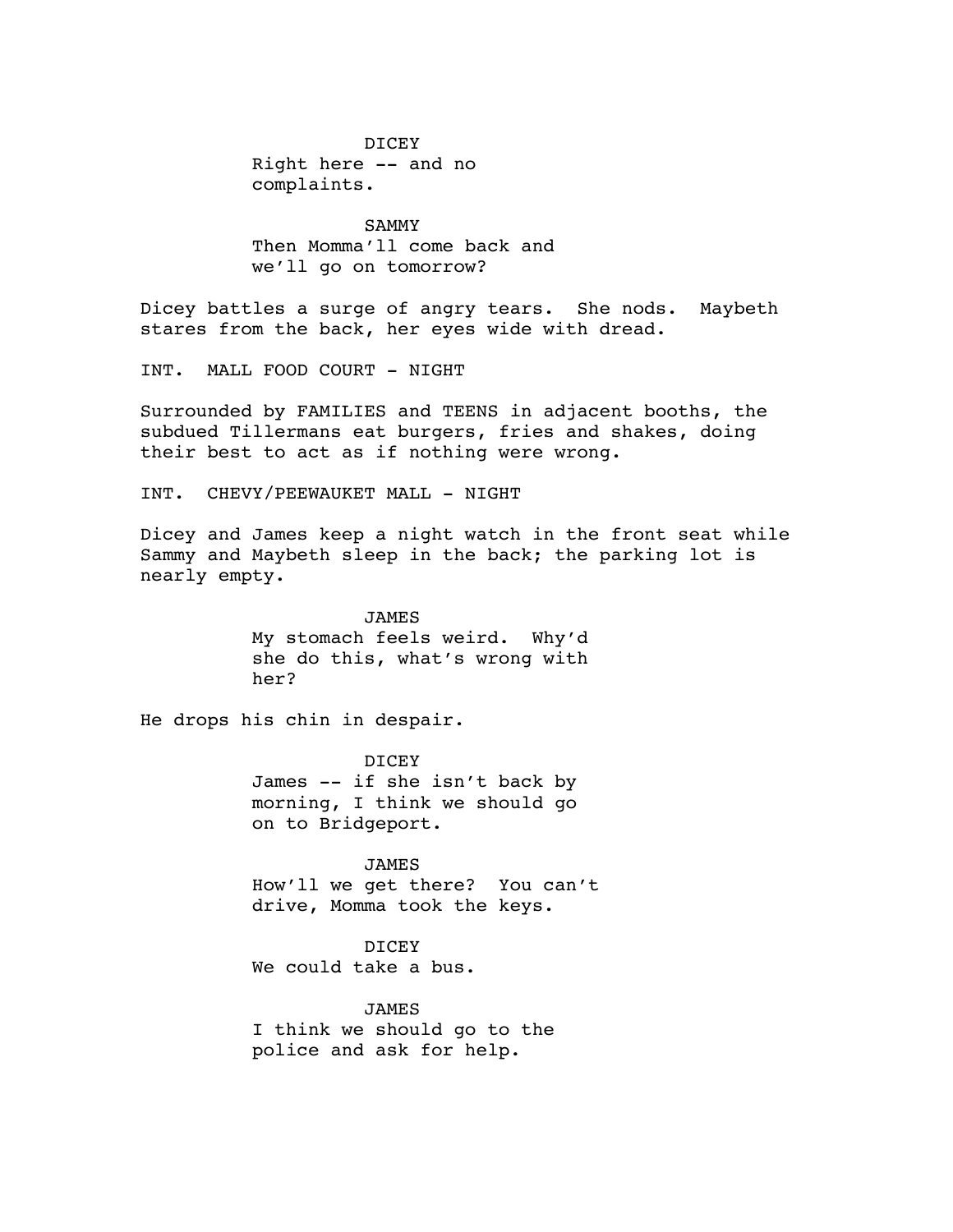DICEY

We can't. If we go to the police, they're just gonna split us up and put us in foster homes -- you remember that lady who came to our house, the social worker? (he nods) Okay then, you know it's true.

JAMES

Dicey? Do you think Momma meant to leave us here?

DICEY I think she meant to take us to Bridgeport.

She looks out to the night.

DICEY (CONT'D) Momma loves us. That's all I know.

INT. MALL PAY PHONES - NIGHT

The mall stores are closed, the corridor empty; Dicey cradles the receiver of a pay phone.

> DICEY (ON PHONE) In Bridgeport, Cilla Logan on Ocean Drive.

A burly SECURITY GUARD with holstered .38 approaches the phones.

> OPERATOR  $(0.S.)$ I'm sorry -- that number's unlisted.

DICEY (ON PHONE) It's an emergency.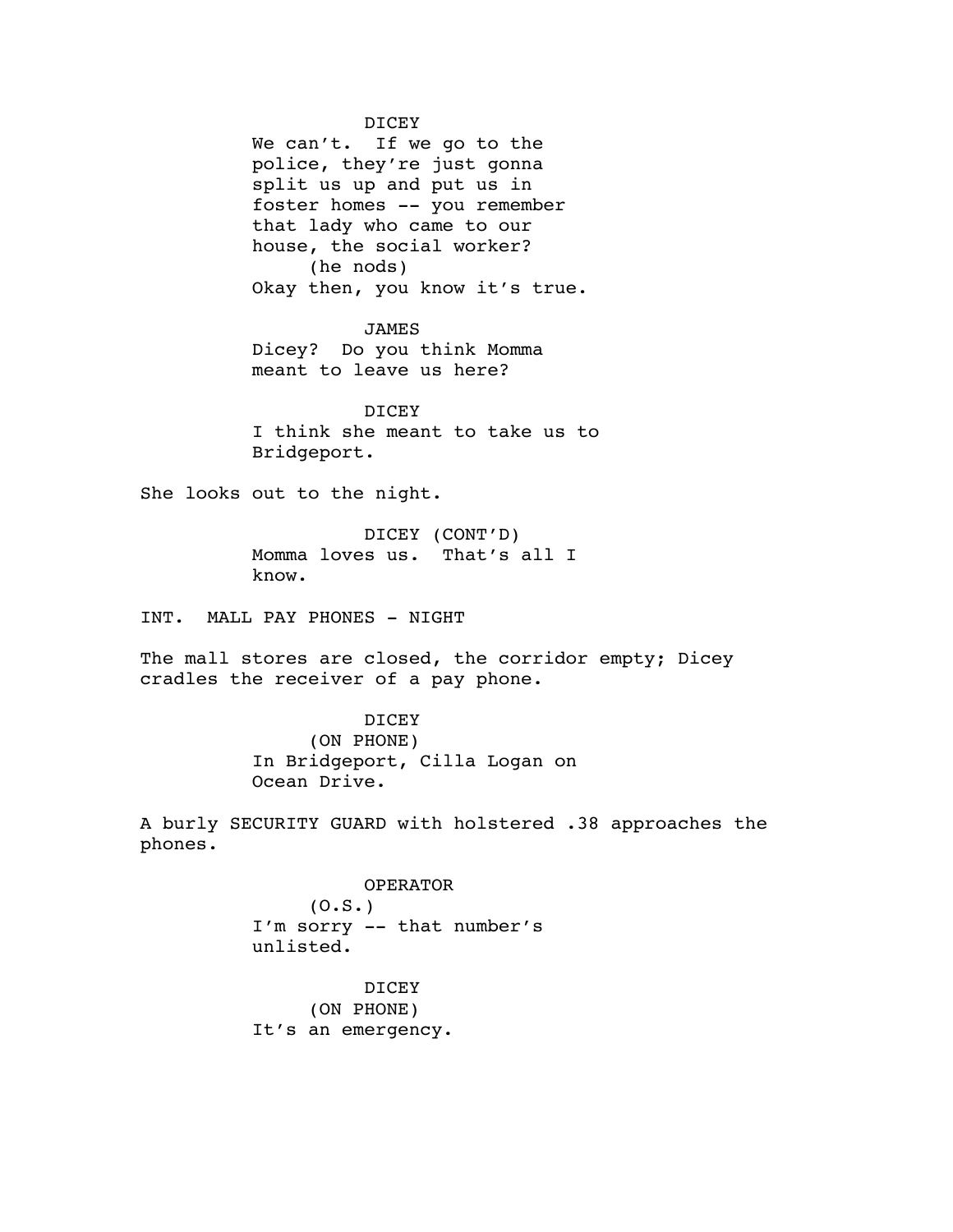OPERATOR  $(0.S.)$ I'm sorry, dear, but we're not allowed to give that information. Can I help you with another call? The quard stops in front of Dicey. SECURITY GUARD We're closing up, kid. Dicey reluctantly hangs up the phone. He braces his arm against the wall to block her exit. SECURITY GUARD (CONT'D) You know anything about that broken window over at Record City? Intimidated, she shakes her head. SECURITY GUARD (CONT'D) You look familiar, what's your name? She stares up at the unfriendly face. DICEY Kathy. SECURITY GUARD Where do you live, Kathy? DICEY (pointing) Over there. Frowning, he looks her up and down. SECURITY GUARD Let's take a little trip together. Sound good?

He grabs her shoulder but Dicey takes a step backward.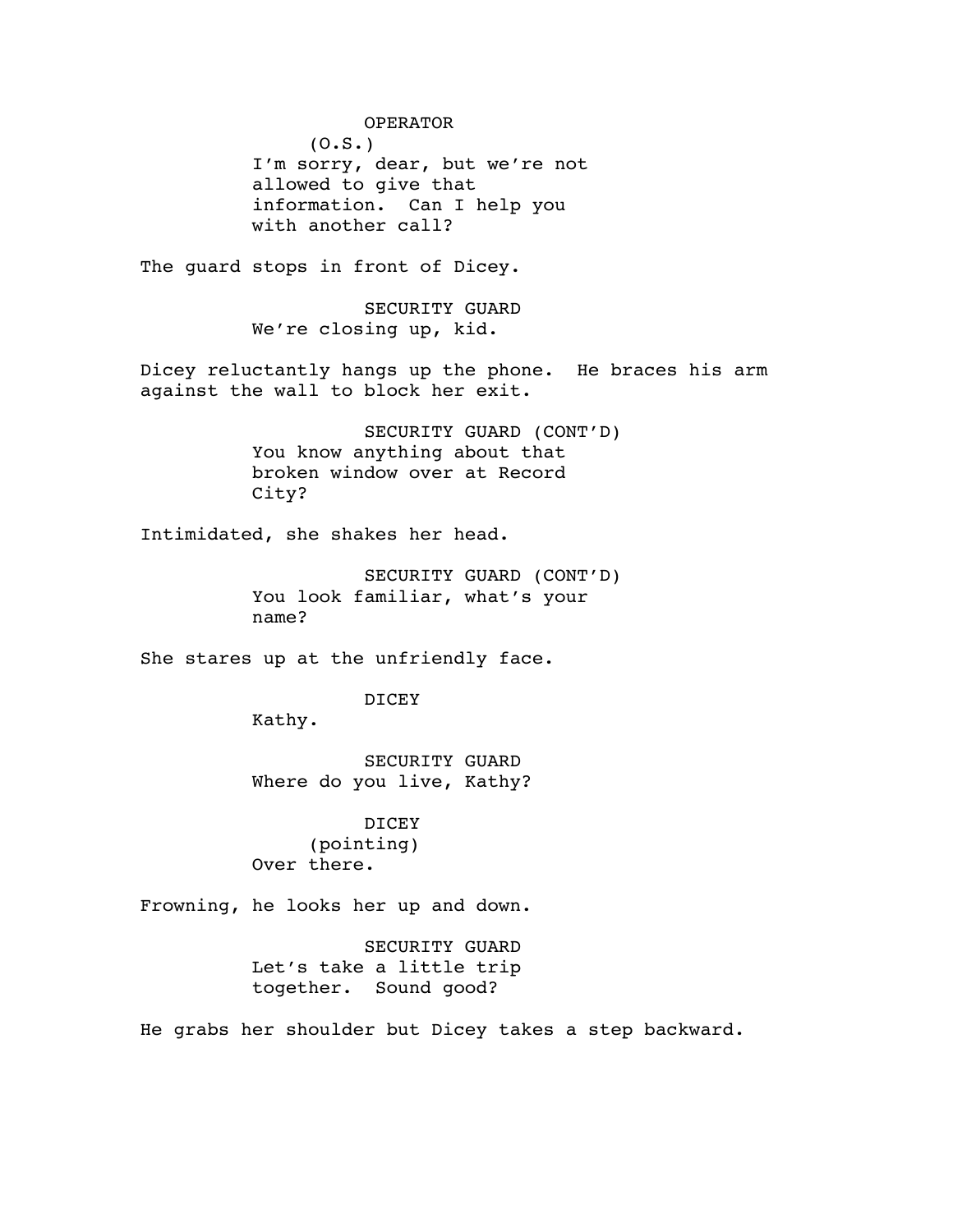DICEY Look it, mister, our phone just broke and I had to call my mom at work 'cause my sister is really sick and I have to get home right away.

SECURITY GUARD (disbelieving) Oh, yeah? Your phone's broke, huh? (gripping her arm) Well don't you worry, we'll ...

Thinking fast, Dicey jerks her knee toward his groin -- he flinches -- she bolts.

> SECURITY GUARD (CONT'D) Stop, you! Hey, stop right there!

He pursues, though losing ground to the fleet Dicey.

INT. CHEVY/PEEWAUKET MALL - NIGHT

In the vast lot only the Chevy remains. James stiffly grips the wheel while the younger ones sleep in back. The quiet is broken by SHARP RAPS at the passenger window. Startled, he reaches across to pop the lock -- Dicey, flushed, slips inside.

> DICEY (intense whisper) C'mon, James, we gotta go. Sammy, Maybeth, wake up.

She reaches under the seat for their grocery bags.

JAMES What happened?

DICEY I'll tell you later, get everybody's stuff.

JAMES Where are we going?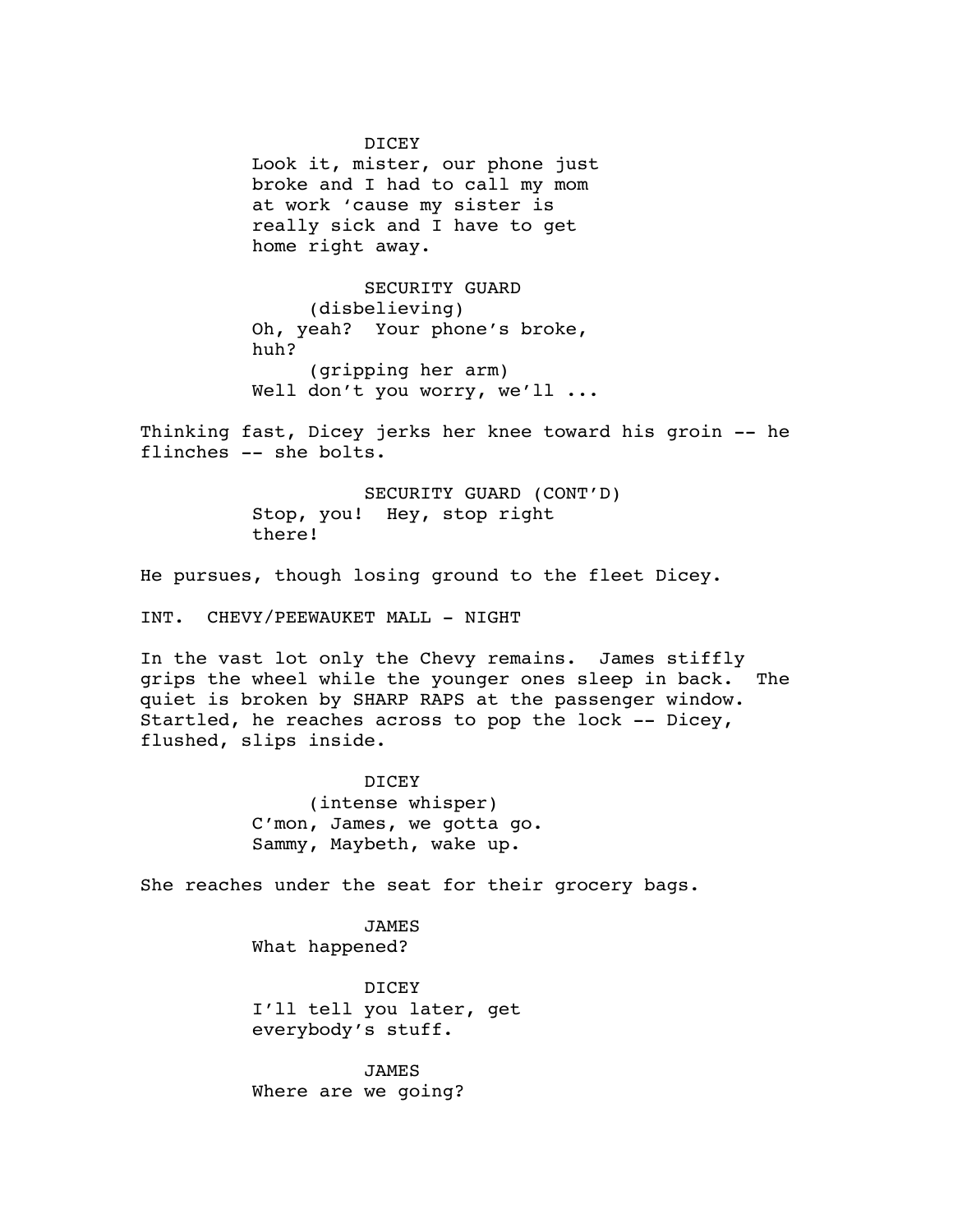## DICEY

Now, James!

Resigned, he helps the groggy Maybeth and Sammy collect their few belongings while Dicey sweeps the map, a jackknife and other loose items from the dashboard into the food bag. Maybeth's grass doll sits abandoned in the back seat.

EXT. URBAN WOODS - DAY

As stars give way to dawn, Dicey stirs shivering in a small copse of trees at one end of the parking lot; the others lie huddled around her.

> DICEY James -- you awake?

Opening his eyes, he gazes at Dicey before speaking, his voice hollow and sad.

> **JAMES** It's still true.

He closes his eyes with a sigh. Dicey sits up, wrapping her arms around her knees, wondering what to do next. Sammy and Maybeth still sleep. Dicey pulls the money from her pocket and counts out nine one-dollar bills and change.

EXT. URBAN WOODS (LATER)

Maybeth builds a circle of stones around herself while Dicey and James, eating the last of their peanut-butter sandwiches, spread the map out on the ground. Sammy emerges from behind a bush hitching up his pants, then plops down next to Dicey.

> DICEY All right. (pointing to map) See, this is where we are, in Peewauket ...

She runs her finger from Peewauket to Bridgeport.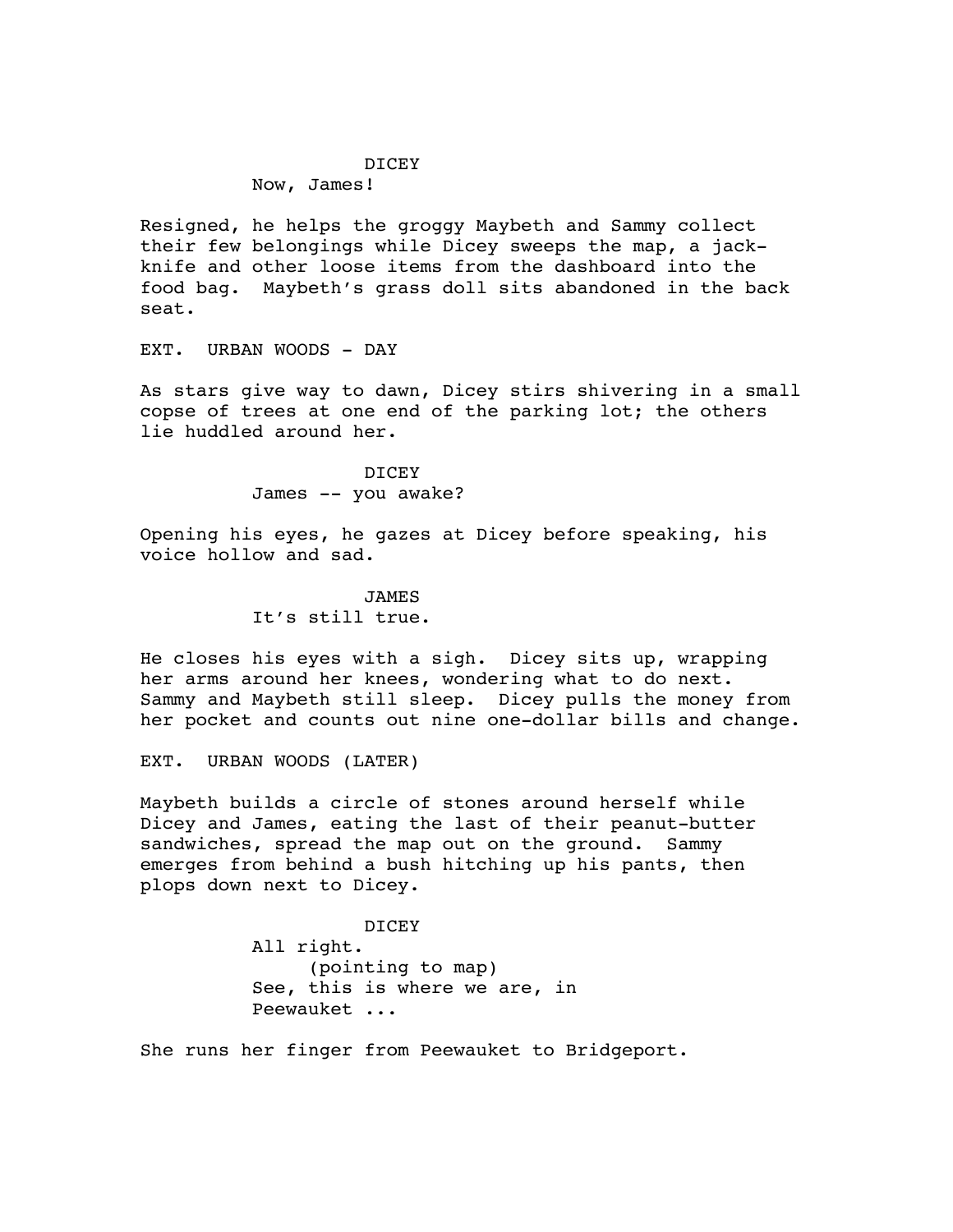DICEY (CONT'D)

... and we're going to walk along here, Highway One, to Bridgeport.

SAMMY What about Momma?

DICEY I don't know where she is.

## SAMMY

We can wait for Momma here.

#### DICEY

No, we can't. Momma will know we went on to Aunt Cilla's and that's where she'll come to find us.

Sammy sets his jaw in stern defiance.

# JAMES

Okay, but why aren't we taking the bus?

#### DICEY

Because each ticket is eleven dollars and twenty cents and we've only got nine dollars all together.

## JAMES

Nine dollars! We shouldn't have had supper last night.

#### DICEY

But we did. So it's no good thinking, if we didn't. We can't go back and we've got to go somewhere. We're going to have to walk. Maybeth?

Maybeth looks up from her circle of stones.

MAYBETH That's fine, Dicey.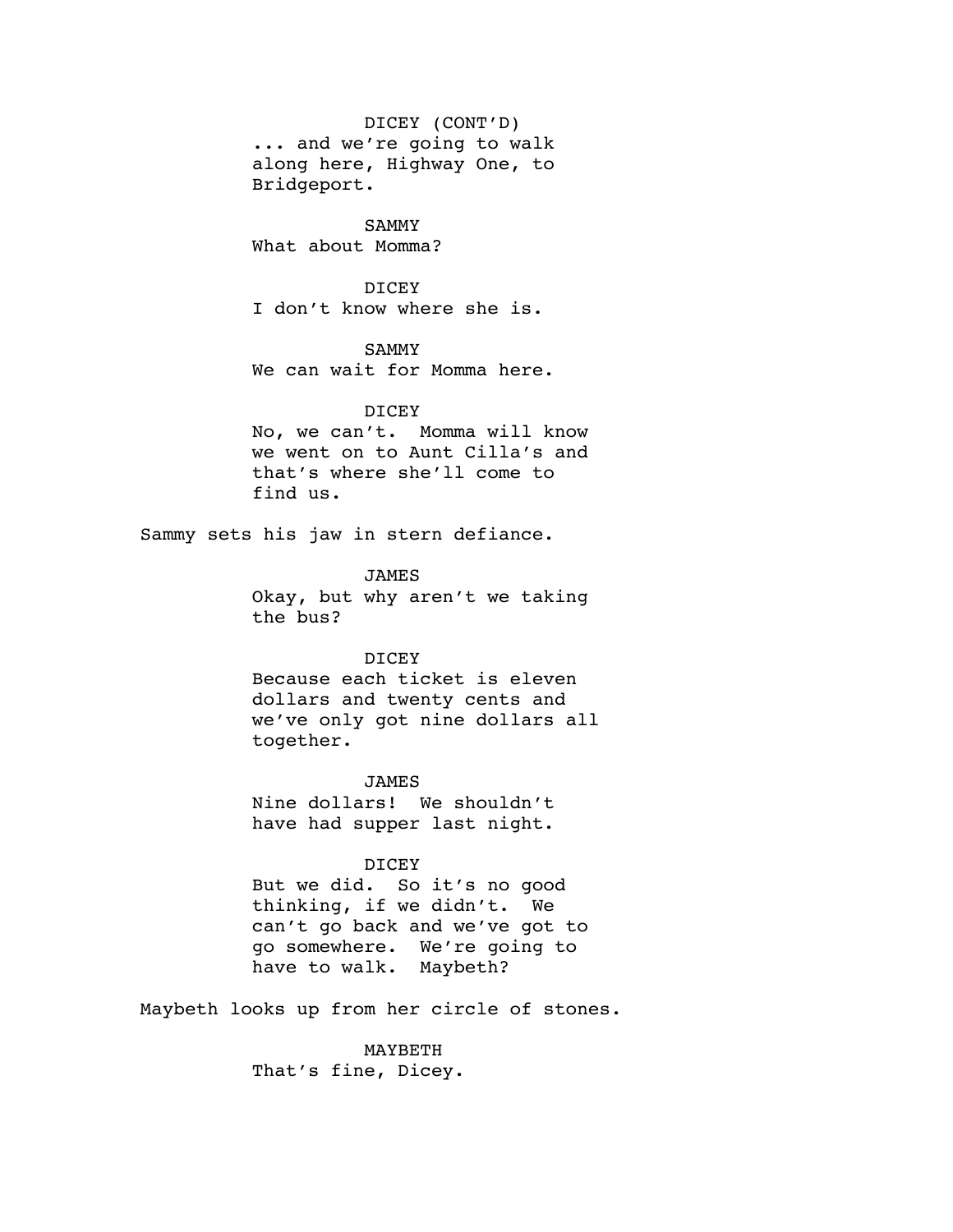JAMES How far is it? DICEY I don't know for sure. It'll be hard -- we have to carry as little as possible. Just one bag for all of us. She begins to stuff their meager belongings into a single brown grocery bag. JAMES Can I bring my book? DICEY No. Everybody put on clean socks. JAMES Why? It's hotter with socks on. DICEY Because you'll get blisters. SAMMY (glaring) I'm not going. JAMES (matter-of-factly) What'll you do? SAMMY Wait here for Momma. Not here exactly, in the car. Dicey crouches beside him. DICEY Sammy -- Momma's not coming back here. That's what I think. I think maybe she forgot. SAMMY Momma wouldn't forget me.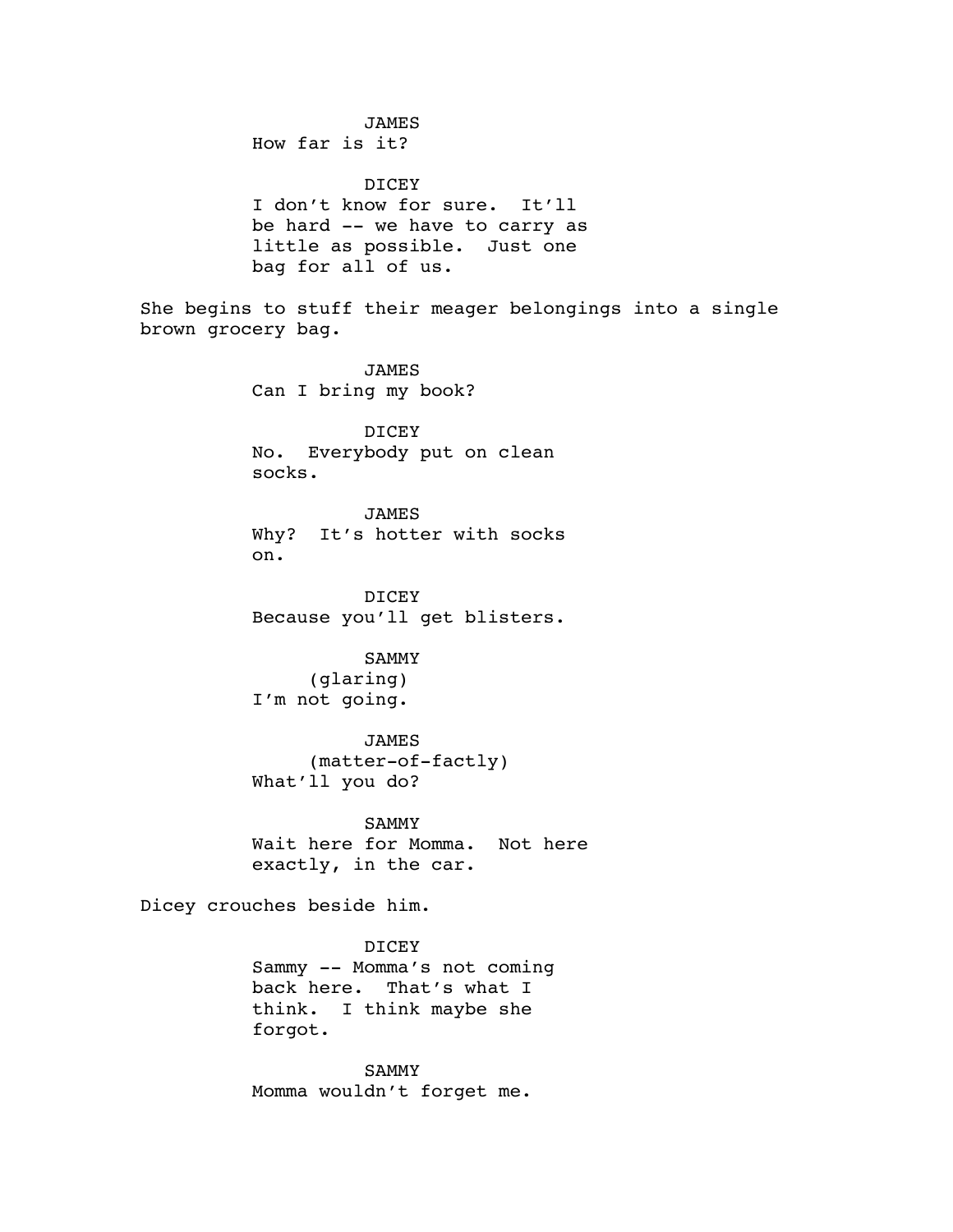DICEY No, she wouldn't. But she's forgotten where we are I think.

On the verge of tears, he adamantly shakes his head.

DICEY (CONT'D) So if we go to Aunt Cilla's that's where she'll probably be. We have to go find her.

SAMMY I don't want to.

DICEY I don't want to, either. But we have to.

SAMMY No, we don't.

Dicey stands in frustration, stamping her foot.

DICEY Then I'll carry you.

SAMMY

(standing) I'll kick you.

DICEY Don't you understand?! She's not coming back, not here.

Maybeth steps forward.

MAYBETH Sammy -- Momma said to do what Dicey tells us. You heard her.

He stares with furrowed brow at his sister, both sturdy little blonds with round bellies, Maybeth taller.

> SAMMY Dicey's not our Momma.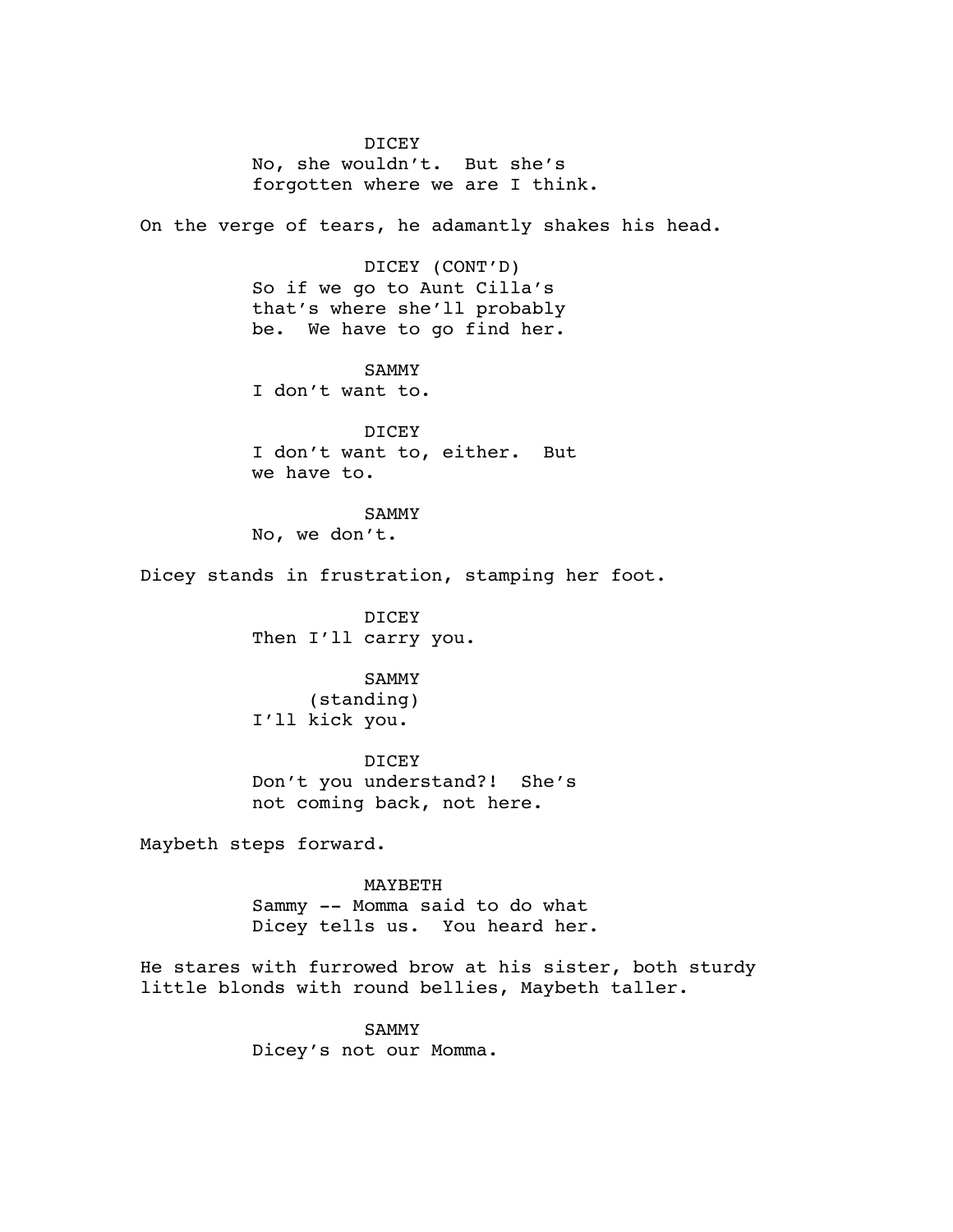#### JAMES

Hey, look.

PARKING LOT - TILLERMANS' POV

The lot is empty except for a police car parked beside their Chevy. A POLICE OFFICER opens the passenger door and reaches into the glove compartment.

BACK TO:

TILLERMANS

Frightened. Dicey grabs Sammy's hand.

**DICEY** Sammy, right now.

She snares the grocery bag, then leads a scramble up an embankment. At the top of the slope, they stare mesmerized at their 'captured' car until Dicey breaks the spell.

> DICEY (CONT'D) C'mon, walk.

They walk, away from the car and everything they know.

EXT. ROUTE ONE - DAY

An EIGHTEEN WHEELER throttles the four-lane commercial road -- gas stations, mini-malls, fast food -- to reveal the Tillermans walking the shoulder, each one lost in their own fears.

EXT. ROUTE ONE - DAY

They trudge at the edge of the highway, Dicey listening to Sammy and Maybeth's recitation.

> SAMMY/MAYBETH 1724 Ocean Drive, Bridgeport, 1724 Ocean Drive, Bridgeport, 1724 Ocean Drive, Bridgeport ...

Sammy finds a quarter -- the others laugh at his victory jig.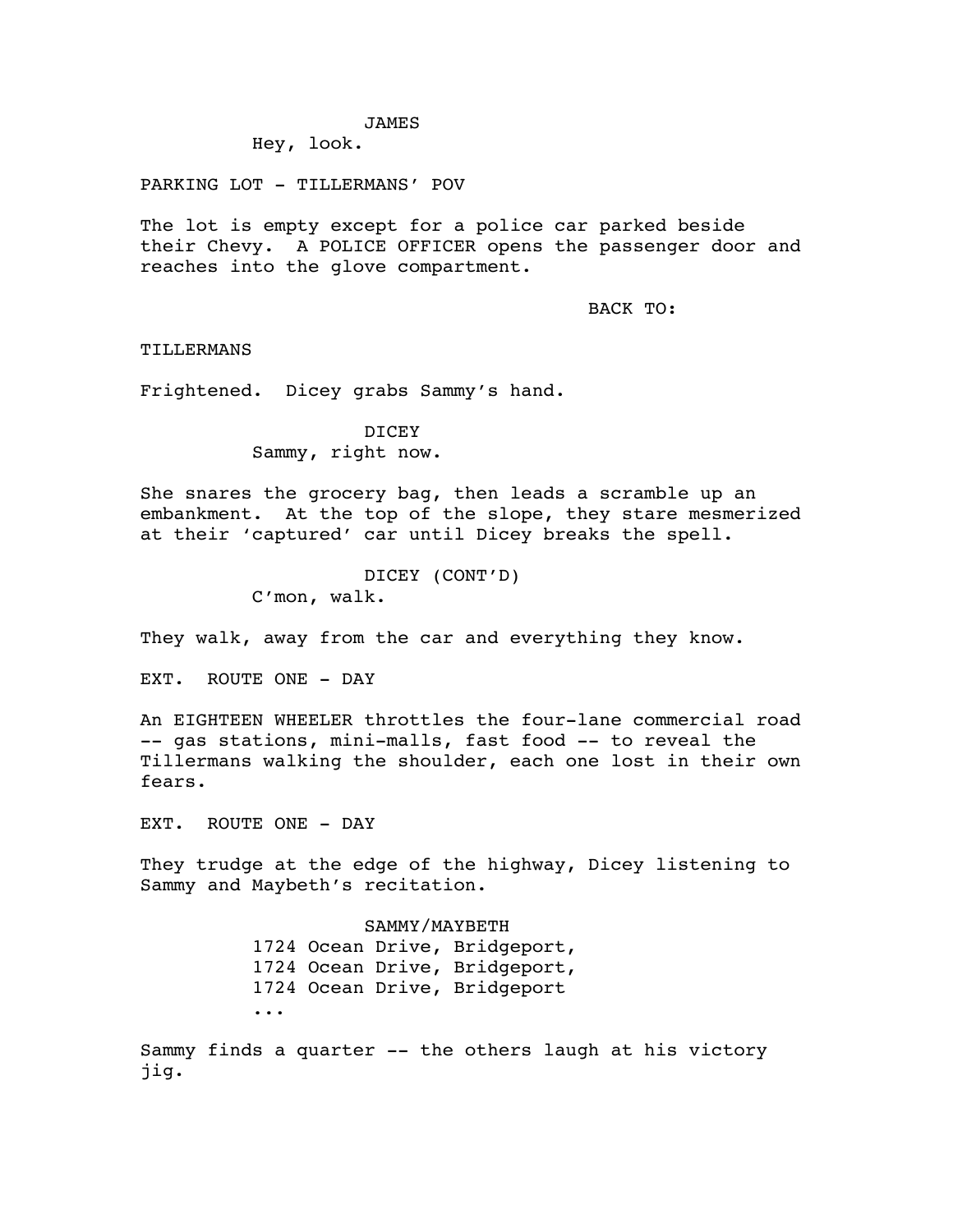EXT. GAS STATION - DAY

A water hose quenches their thirst. Last to drink, James turns the hose on a rambunctious Sammy. Dicey steals the hose to spray the fleeing James.

INT. SUPERMARKET - DAY

Dicey selects a loaf of bread from a bin of day-old bakery goods. She turns to find Sammy wolfing a doughnut from an open box. Exasperated, she grabs the box of doughnuts, leaving the bread behind.

EXT. ROUTE ONE/BUS STOP - DAY

Eating apples and doughnuts, they sit four across on the bench. Dicey studies the map spread on her lap.

EXT. ROUTE ONE - DAY

Singing "THE ANTS GO MARCHING," the Tillermans 'march' with exaggerated steps, Sammy with a stick on his shoulder.

EXT. ROUTE ONE - DAY

Silenced by the NOISY TRAFFIC, James and Maybeth pass a PLAYGROUND. Sammy lags behind on Dicey's hand, staring wistfully through a chain-link fence at a MOTHER playing with her CHILDREN. Dicey snaps at him so he resists a little more.

EXT. RAMSHACKLE HOUSE - DAY

In a wooded area with TRAFFIC NOISE in the distance, James creeps along the side of a house to a boarded window -- he peeks inside. Dicey follows with Sammy asleep on her back and Maybeth clutching her leg.

EXT. RAMSHACKLE HOUSE/BACK YARD - DAY

They wade around the corner through overgrown grass. Dicey drops to her knees -- James helps ease Sammy to the ground.

> JAMES Maybe we could live here.

Exhausted, Dicey collapses in the grass. James and Maybeth sprawl nearby.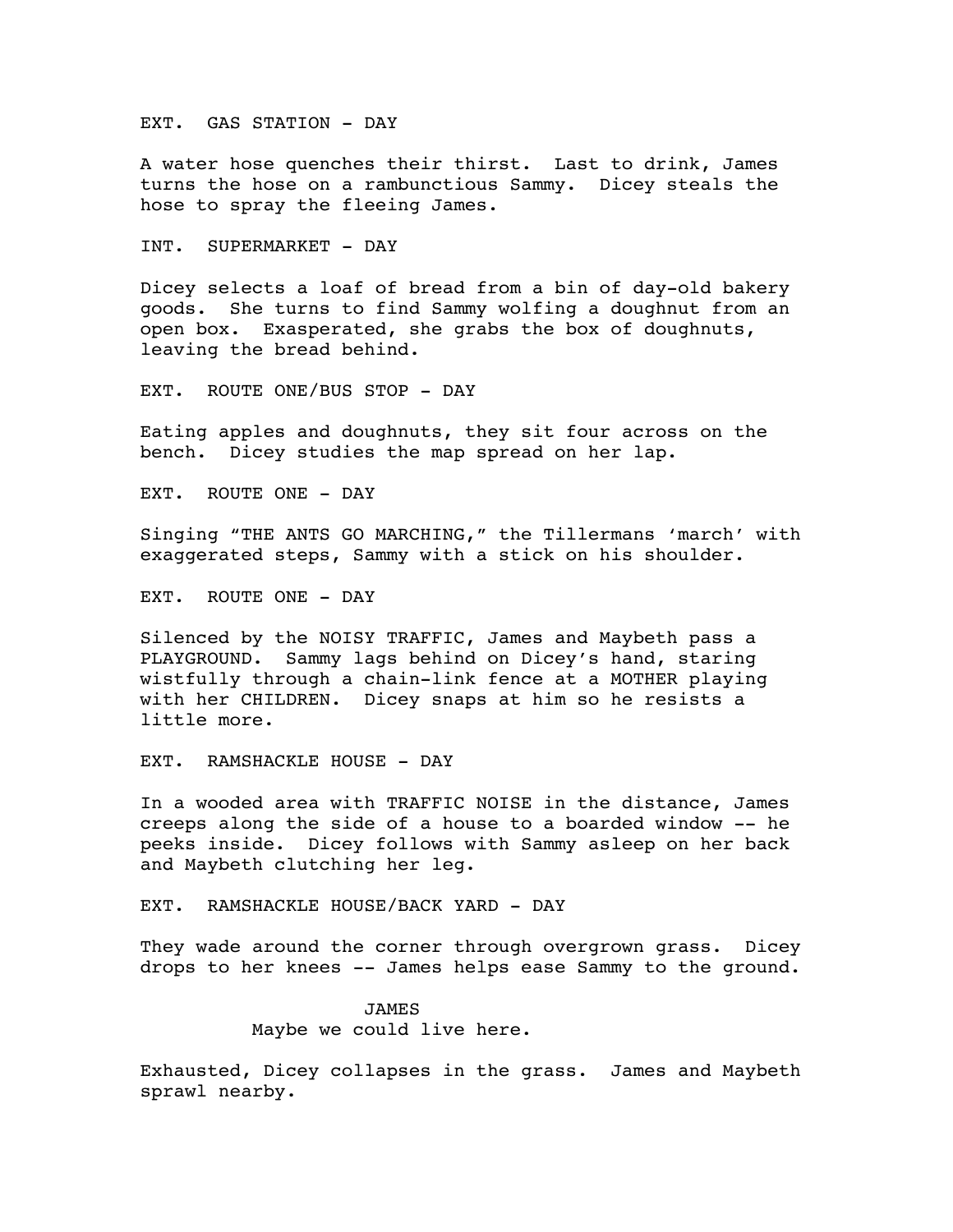JAMES (CONT'D) It's a bed. Better than a bed. A cloud.

The Tillermans drift toward sleep.

EXT. RAMSHACKLE HOUSE/BACK YARD - DAY

At sunset, James, Maybeth and Sammy gather fallen branches from the adjacent woods, then deliver to Dicey who leans over her 'starter' pile of twigs and leaves, blowing a few embers.

EXT. RAMSHACKLE HOUSE/BACK YARD - NIGHT

Each Tillerman cooks their hot dog on a stick around the campfire.

> DICEY Sammy, don't burn it.

SAMMY I like it that way.

JAMES What's this Aunt Cilla going to be like?

DICEY I don't know but she lives in a big mansion right next to the ocean.

JAMES How do you know?

DICEY

Momma said.

#### JAMES

(rolling his eyes) But she never even went there - - just that dumb Christmas card every year.

Shrugging off his comment, Dicey checks her hot dog.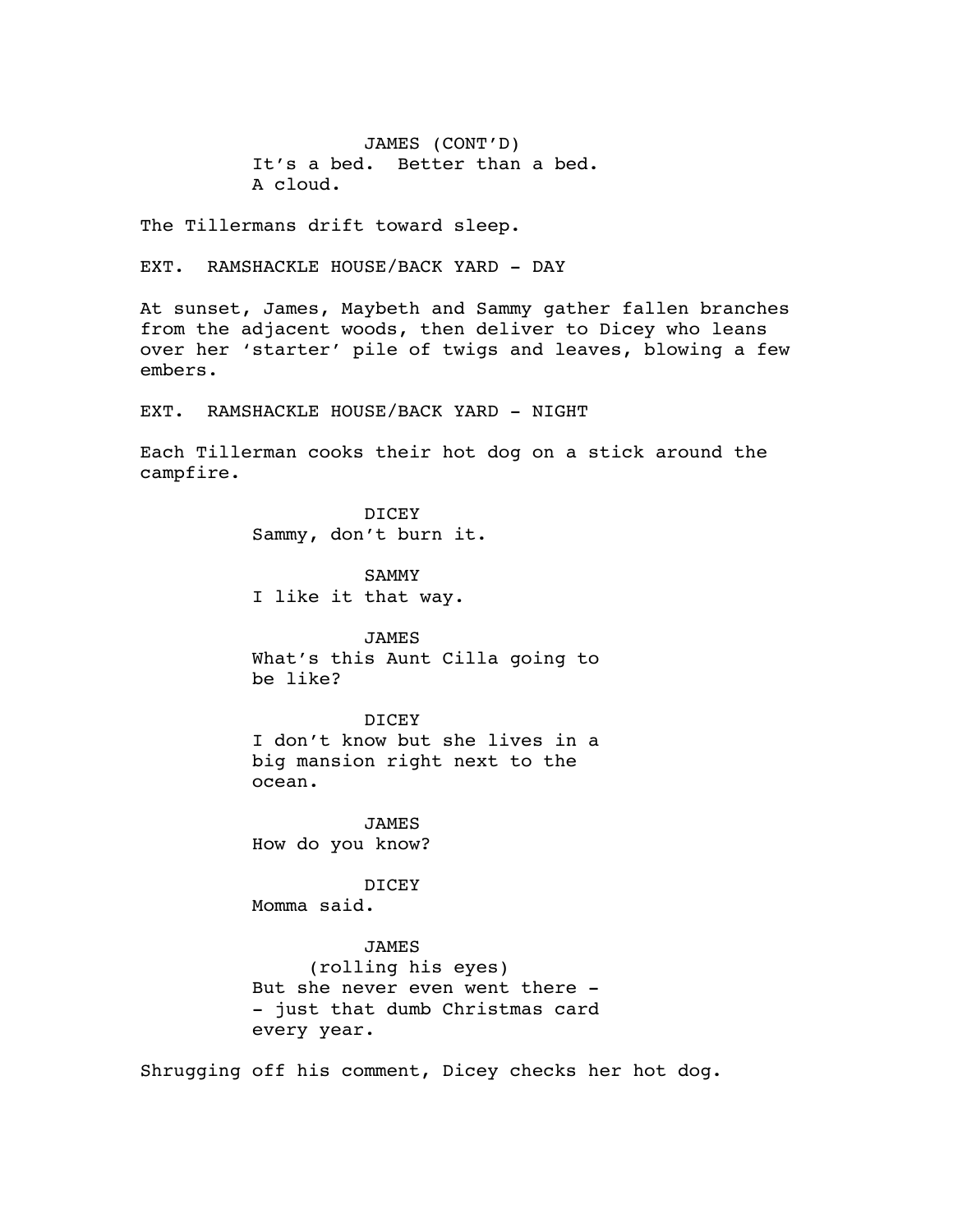## DICEY

They're done.

They wrap their dogs in slices of bread and begin to eat.

JAMES I wish we had ketchup and mustard.

SAMMY And watermelon for dessert.

JAMES A chocolate sundae with whipped cream and a cherry on top.

SAMMY Yeah, me, too. I wish we had that.

MAYBETH I wish we had Momma.

A SILENCE, until Sammy adds another branch to the fire.

DICEY No more wood. We're going to sleep on the porch.

SAMMY I'm going to sleep here where it's warm.

He lays on his stomach facing the fire, light etching his stubborn face.

> DICEY We've gotta sleep together.

SAMMY I don't see why.

DICEY 'Cause we gotta stick together.

SAMMY Momma didn't.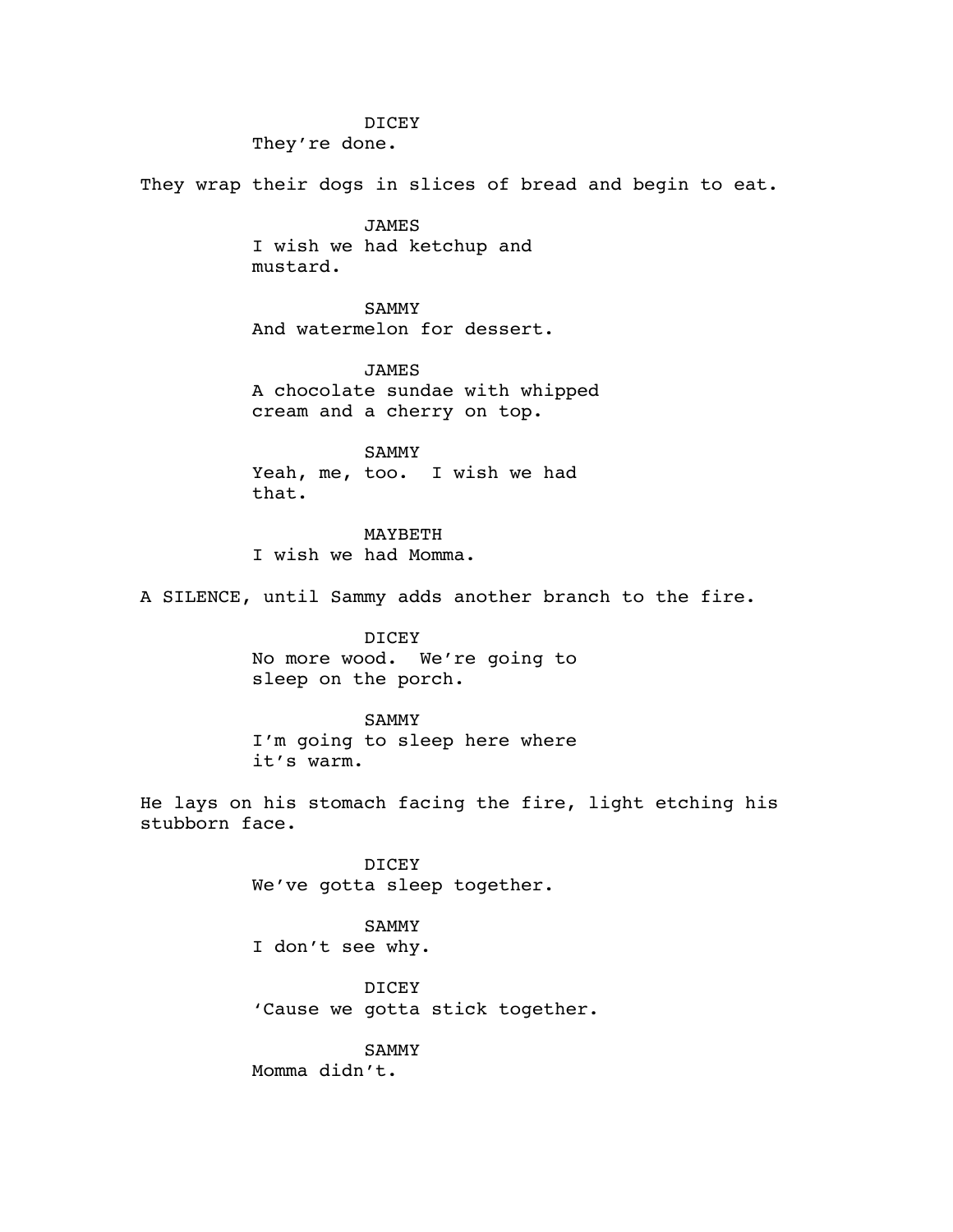DICEY Well, we have to.

SAMMY Well, I don't care.

Maybeth curls up next to her frustrated sister. She begins to sing "THE CHERRY THAT HAS NO STONE" in a clear voice with beautiful pitch -- James adds his harmony. Sammy sleeps, Dicey stares into the fire.

EXT. 1724 OCEAN DRIVE/BRIDGEPORT - DAY

On a crisp morning, the Tillermans reach a bright red mailbox.

> DICEY (murmuring) 1724 Ocean drive.

They gaze in awe at the beautiful SEA-CAPTAIN'S HOUSE overlooking Long Island Sound. TWO WOMEN appear on a balcony: AUNT CILLA and their Momma, waving happily.

#### **TILLERMANS**

Momma!

Liza hurries down as the children sprint the expanse of manicured lawn. Liza bursts out the door with outstretched arms -- first James, then Sammy and Maybeth fall into their mother's embrace. Dicey, running last, is one step away ...

EXT. RAMSHACKLE HOUSE/PORCH - DAWN

Dicey jolts awake on the rotten planks, rolling over to face Maybeth and Sammy cuddled against the chill. James stirs awake.

> JAMES (moaning) It's still true.

EXT. ROUTE ONE - DAY

The Tillermans walk the road busy with morning COMMUTERS.

EXT. FAST FOOD PICNIC AREA - DAY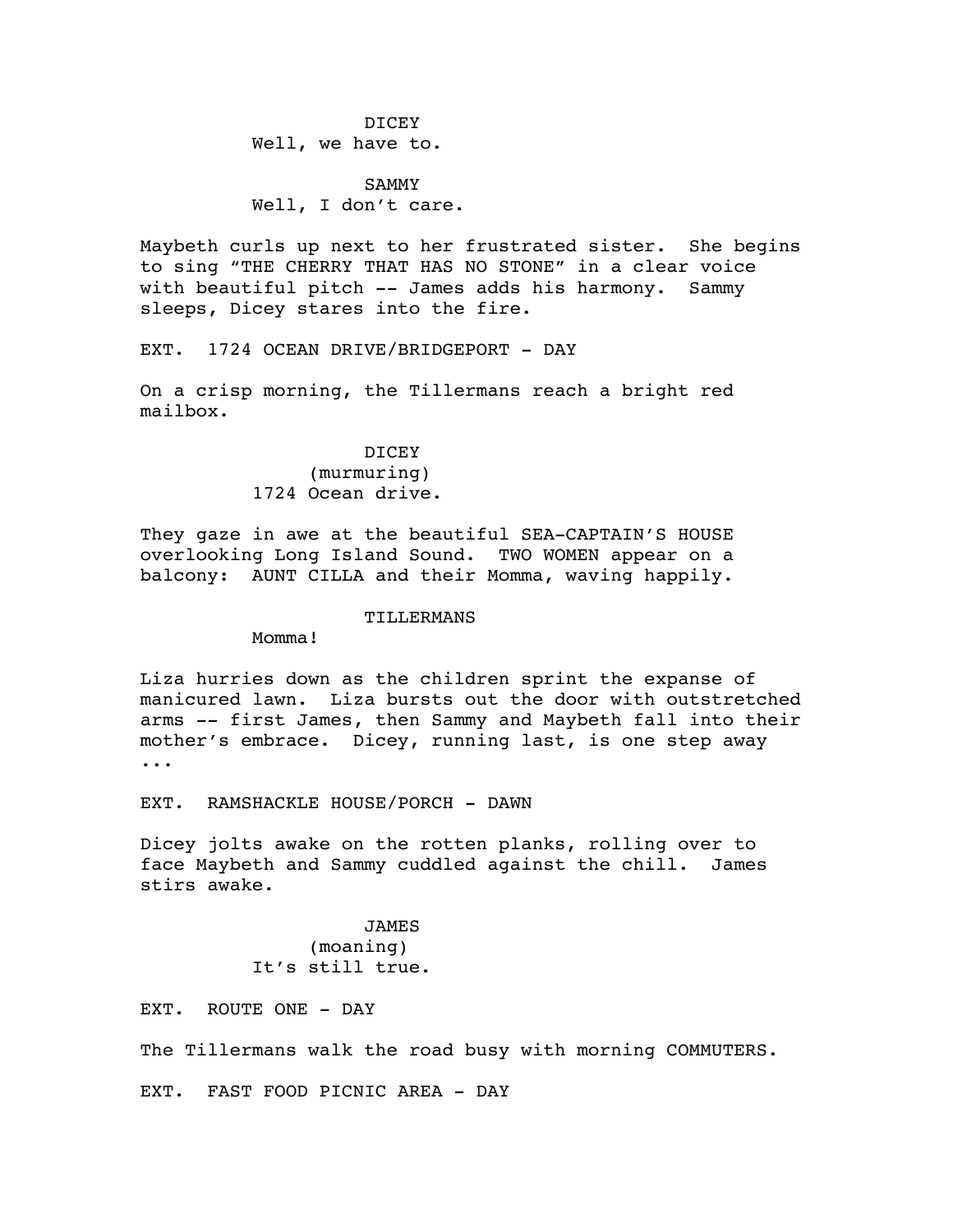All except Sammy sit at an outdoor table sipping from a single coke; Dicey's busy counting her money as Sammy returns.

> DICEY Okay, James -- you next.

He heads for the bathroom.

EXT. ROUTE ONE/STONINGTON - DAY

Reconnoitering beneath a sign 'ENTERING STONINGTON,' Dicey spreads the map on the ground. James squats beside her.

> JAMES Where are we?

Dicey points: they've walked one-quarter inch from Peewauket with twelve map-inches yet to Bridgeport.

> JAMES (CONT'D) Only there?! This is impossible, Dicey -- we'll never get to Bridgeport.

# SAMMY

But we have to -- that's where Momma's gonna be.

JAMES

What if she's not there?

SAMMY She will be, don't say that. She knows we're going there.

JAMES That's how much you know.

Sammy hurtles into James with kicks and flailing arms -- Dicey pulls him off.

> DICEY Cut that out, Sammy, you hear me? Do that again and I'll whip you for sure.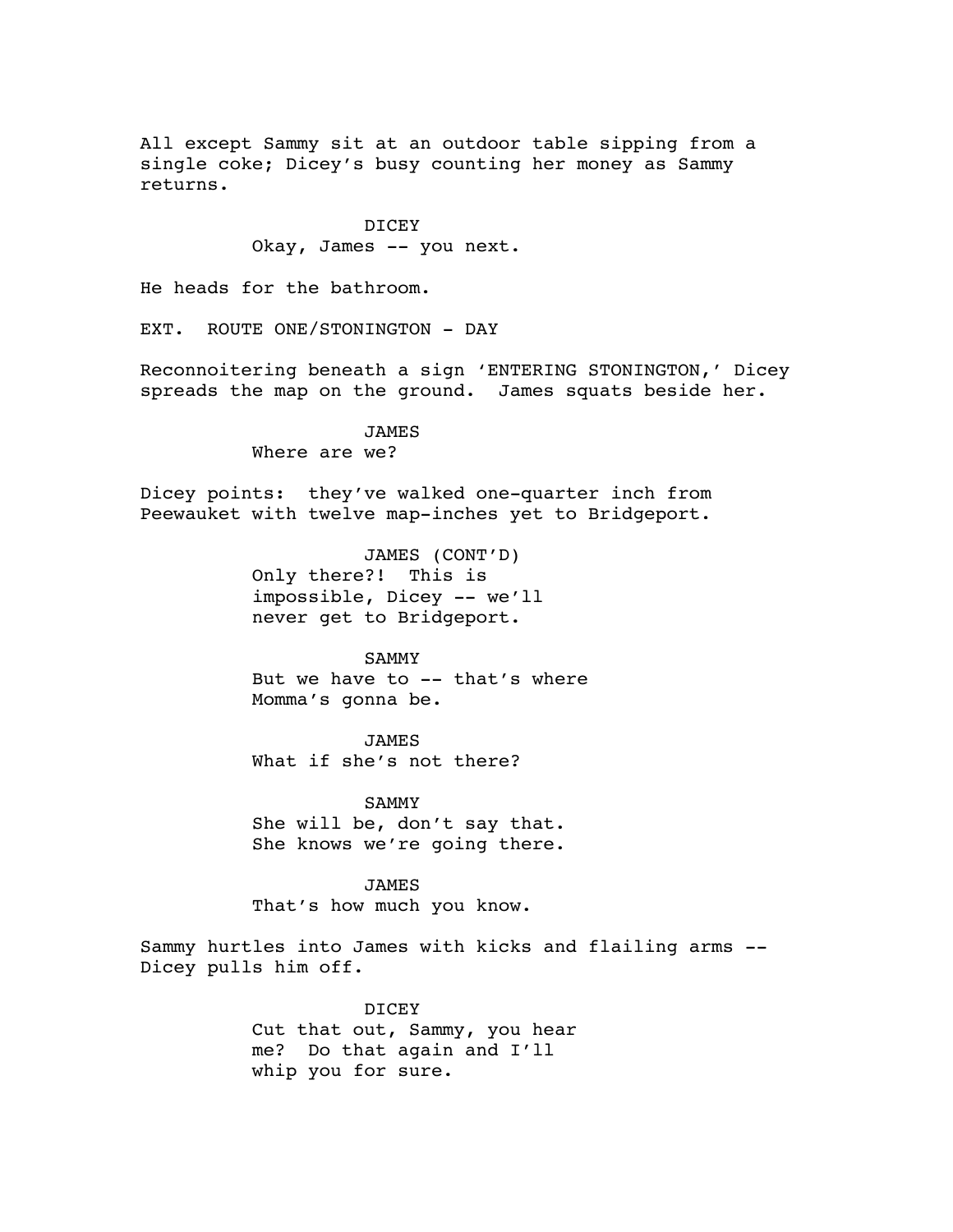She fixes a fierce gaze on the sullen James.

DICEY (CONT'D) We've just got to keep moving -- I don't care how long it takes, we'll get there.

She grabs Sammy's hand and none too gently tugs him forward, the clothes bag in her other hand. James hesitates until Maybeth takes his hand.

EXT. HOUSING DEVELOPMENT - DAY

At dawn, Dicey hustles her brood out the back of an unfinished house as CARPENTERS arrive for work.

INT. GAS STATION BATHROOM - DAY

In a grimy, graffitied bathroom, Maybeth rinses her face at the sink while Dicey sits on the toilet counting their money.

INT. SUPERMARKET CHECK-OUT STAND - DAY

Waiting in the check-out line with four bananas and a small jar of peanut butter, the Tillermans stare enviously as a housewife unloads her brimming grocery cart.

EXT. SUPERMARKET - DAY

Seated on a bench, the Tillermans glob peanut butter on their bananas, devouring every last bit. Finally they scrape the glass jar with their fingers.

EXT. CAR WASH - NIGHT

Hidden by vertical roller brushes inside the concrete tunnel, Dicey ponders the rain. She's startled when TWO HOMELESS MEN pass behind her siblings spooned asleep on a piece of cardboard. Frightened, she keeps a vigilant eye as they spread their cardboard at the far end of the car wash.

EXT. HIGHWAY OVERPASS - DAY

At dawn, the Tillermans wake beneath a concrete overpass; above, the ROAR of SPEEDING CARS.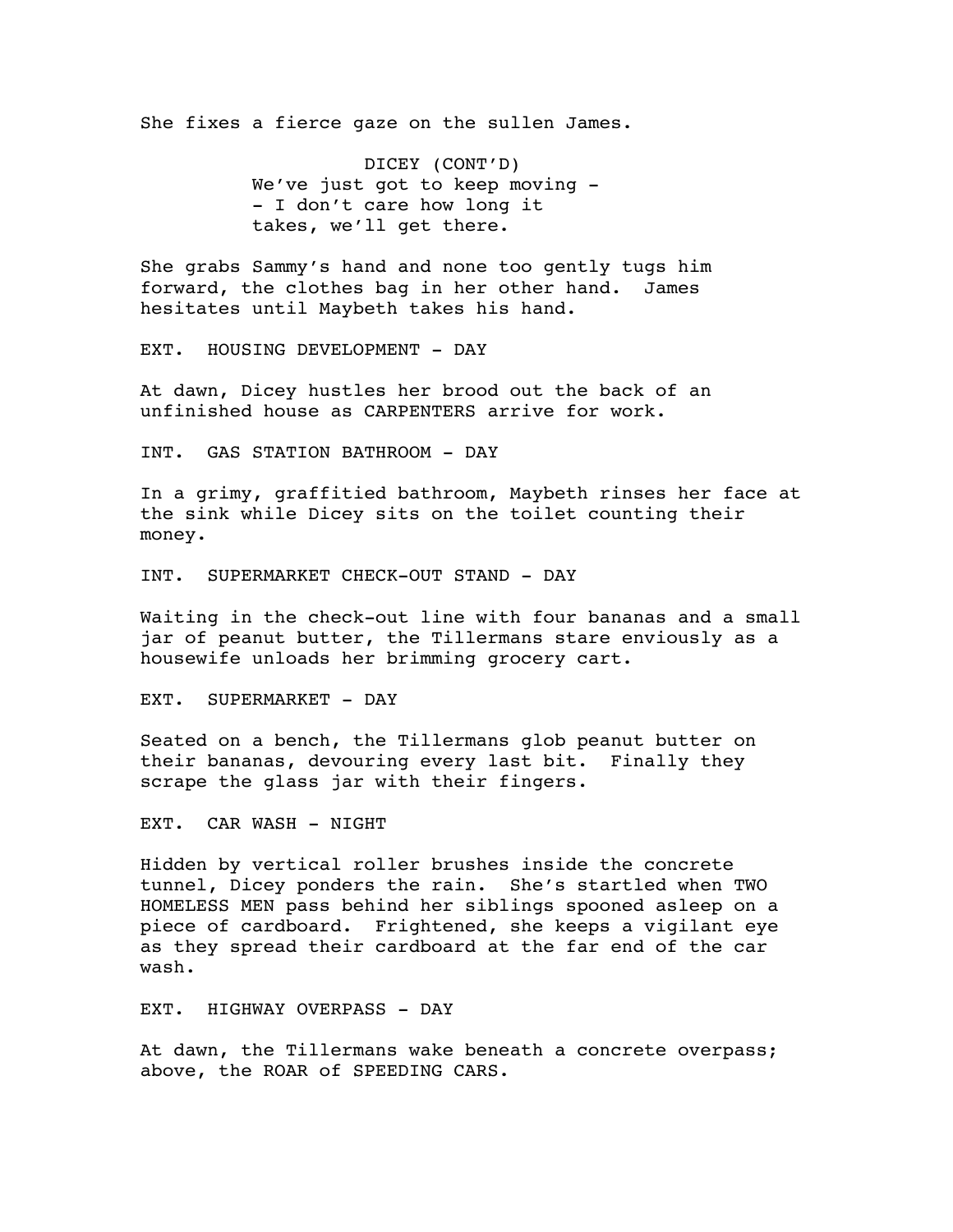INT. RURAL GENERAL STORE - DAY

Dicey approaches the counter with four apples and four potatoes. She points to fishing gear on the wall behind the young RED-HAIRED CLERK.

> DICEY How much are hooks?

CLERK Ten cents each.

DICEY One, please. And some fishing line.

He puts the hook and a spool on the counter. Dicey checks the price of the line -- too expensive. Disappointed, she returns it with a shake of her head. He rings up the other items -- Dicey pays.

> CLERK You going to the park?

DICEY Yeah. My brothers and sister and me, we're going to cook out. And fish.

CLERK Sounds like fun. Look ...

He drops the spool in her bag.

CLERK (CONT'D) ... you'll need this if you want to fish. No extra charge.

Surprised by his generosity, she grabs her bag and makes for the door but turns back just before exiting.

> DICEY Thanks an awful lot.

EXT. ROCKLAND STATE PARK - DAY

Munching their apples and refreshed by a salty wind, the Tillermans sing an exuberant "PRETTY PEGGY-O," though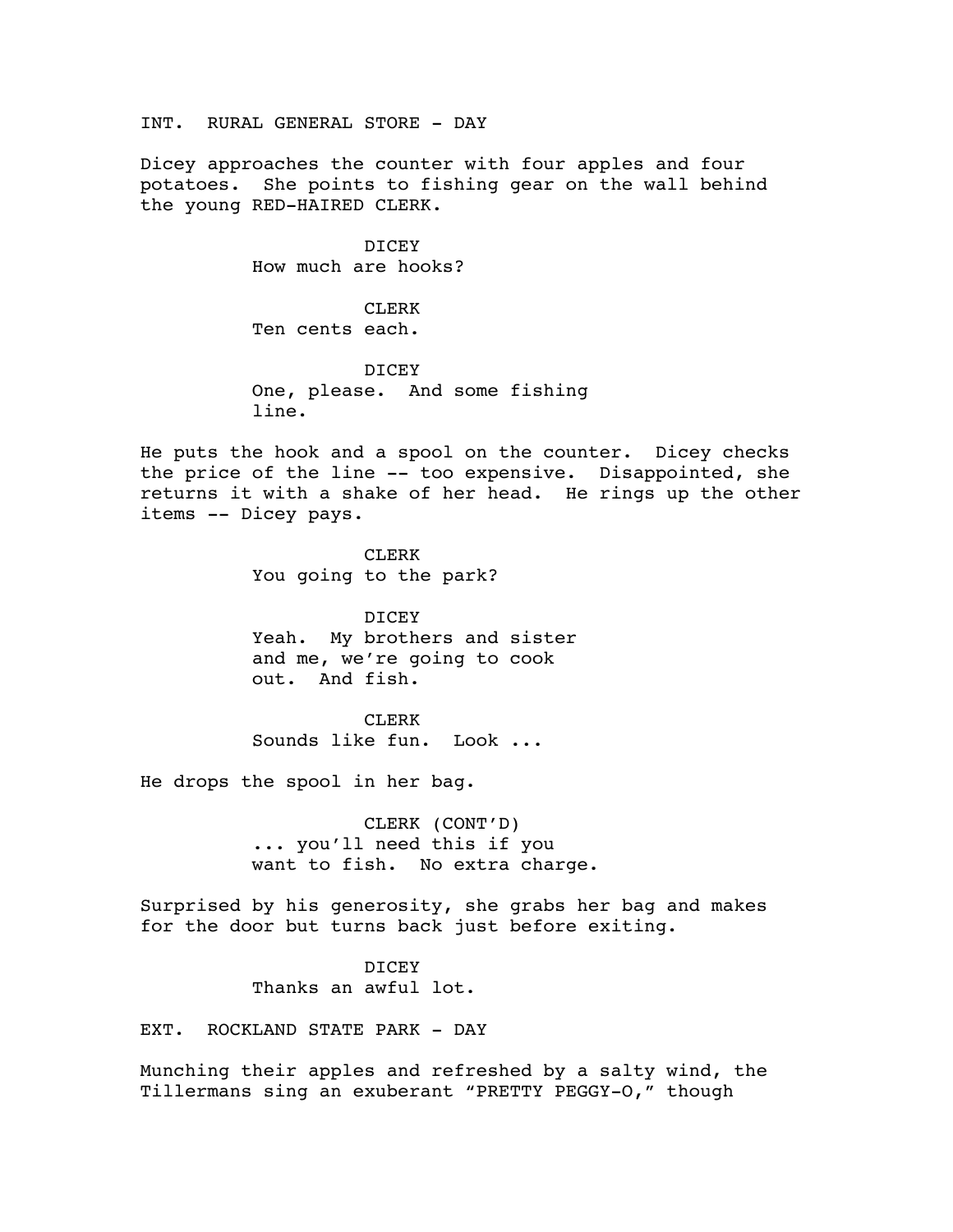softly so as to complement the quiet forest that surrounds. They reach the top of a bluff: the ocean and beach beckon. Dicey and James share a look.

## JAMES

Like home.

She nods agreement.

DICEY Last one down has to wash all the underwear!

They race down the sandy path, tumbling and laughing.

EXT. ROCKLAND BEACH - DAY

Knee deep in the breakers, Dicey scrubs underwear while James and Sammy fish off some big rocks, Sammy manning the single line. Maybeth lays out the washed underwear in the sand. BEACHGOERS frolic at the MAIN BEACH about one-half mile away.

> **JAMES** Why are you putting them there? They'll get sandy.

Hesitating, Maybeth looks to Dicey.

DICEY That'll blow away once they're dry.

JAMES I don't want sand in my underpants.

Sammy looks up from his line.

SAMMY Shhh! They don't like noise.

He trolls his line slowly back and forth -- a strike!

SAMMY (CONT'D)

James!

A surprised James helps tug the slippery line.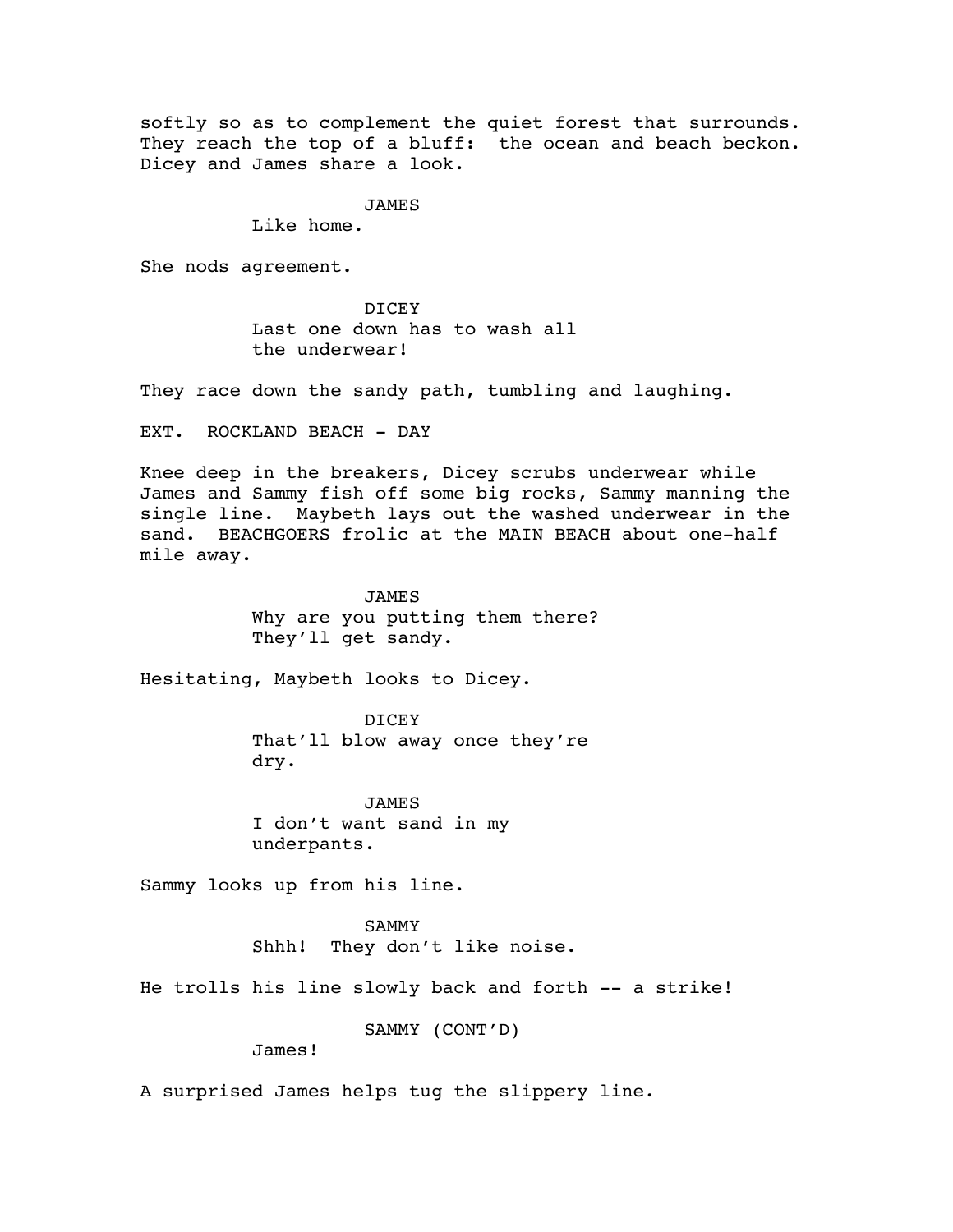## JAMES

## Dicey!

She scrambles onto the rock, joining the excited fray. It's all arms and legs as they reel in a five-pound sea bass -- the fish slips off the hook and only Sammy's tackle keeps it from flopping back to the sea. He proudly hugs the slimy fish.

#### SAMMY

I got one!

EXT. ROCKLAND CAMPGROUND - NIGHT

Dicey uses a stick to turn the potatoes in the hot coals while the others stare at the fish cooking on a skewer over the fire; the campground is mostly empty.

#### JAMES

You know what? We're the kind that people go off from. First our father and now Momma. What do you think, Dicey -- is there something wrong with us?

## DICEY

I don't know and I don't care.

She sticks her knife into the potatoes to check if they're done.

> DICEY (CONT'D) We don't need anybody else, we're the Tillermans.

SAMMY And I am, too.

DICEY Yes, you are.

JAMES Dicey, you'd never go off and leave us.

Dicey goes on alert when a Camaro, playing GRUNGE ROCK, cruises into the campground.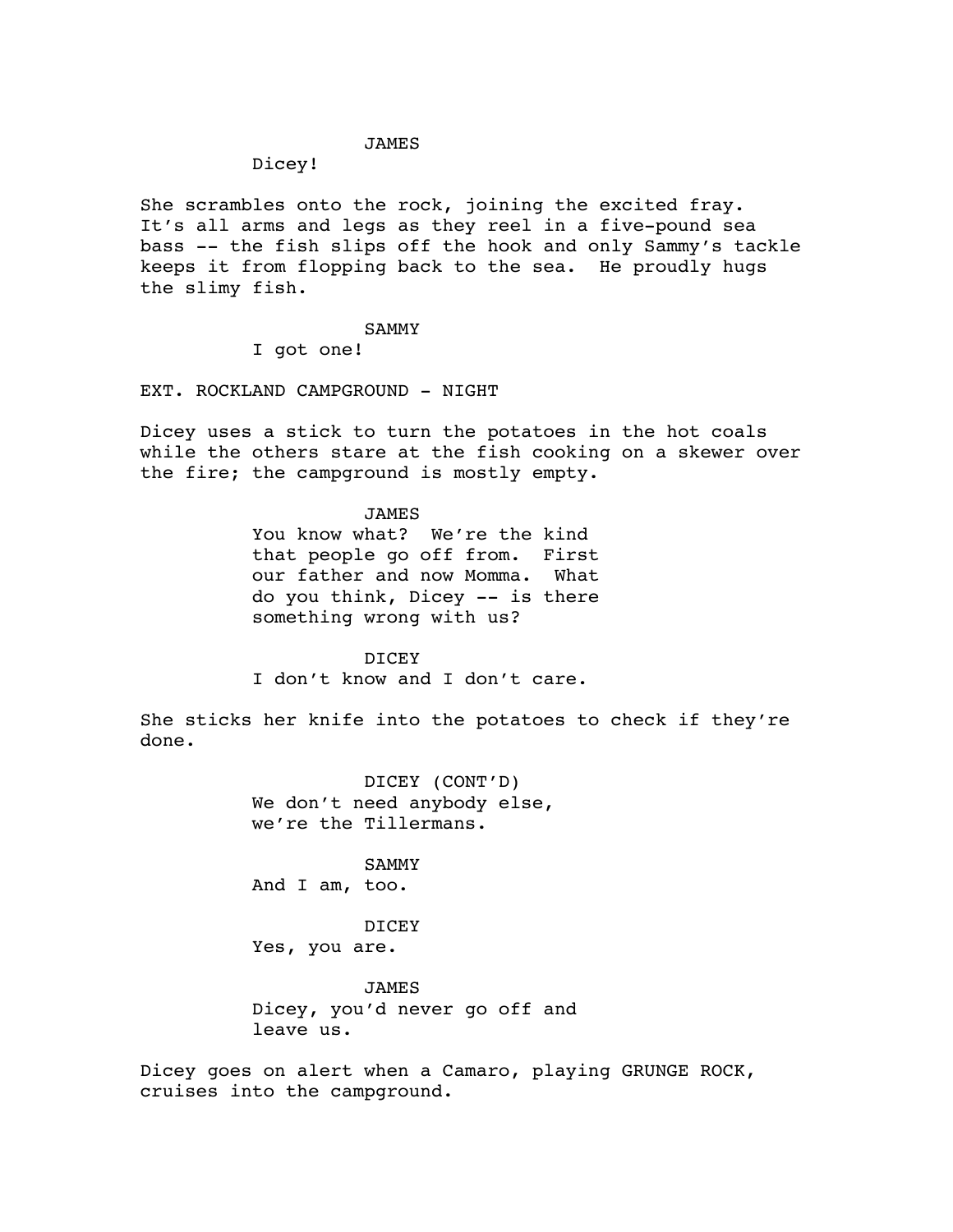# JAMES (CONT'D) You wouldn't, would you?

The Camaro slows to a stop, its headlights angled on the frightened children.

> DICEY James -- c'mon!

She slips her brood into the shadows just before the car swings into their campsite, its headlights on the abandoned fish. FIVE COLLEGE ROWDIES, 20s, emerge with a swagger and a case of beer.

> DRIVER (calling) Yoo-hoo -- anybody home?

From a distance, the Tillermans grimly watch the laughing strangers descend on their supper.

EXT. RAILROAD TRACK - DAY

Dicey leads the Tillermans along a trestle without end. James passes Maybeth and Sammy to speak privately with Dicey.

> JAMES How much money do we have?

## DICEY

Not much.

He awaits an exact reckoning.

DICEY (CONT'D) Twenty-six cents. And I left all our stuff at the park.

He absorbs the news with a sigh.

JAMES What are we going to eat?

DICEY I don't know, we'll find something.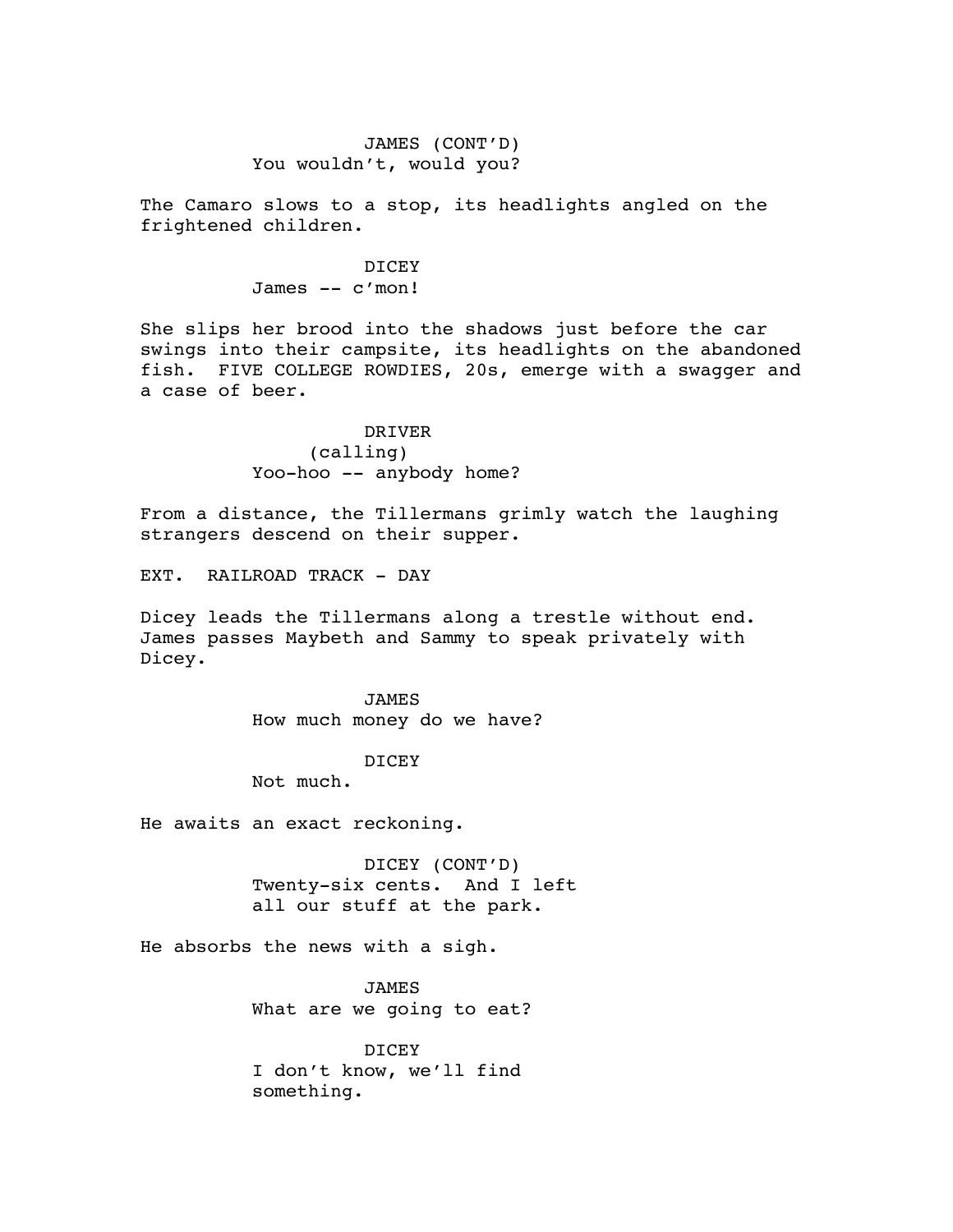JAMES Dicey, we can't do this anymore. It's not fair to the little kids.

DICEY It'll get better.

JAMES No, it won't. We have to get help.

DICEY It's hard to know who to trust and I can't take any chances. Do you understand?

JAMES We're just kids. We should've asked for help from the very beginning.

She stops in her tracks.

DICEY That's really stupid, James - you know we can't.

JAMES No, I don't know -- anything would be better than this. Even a foster home.

She shoots him a long stare as the little ones now watch frightened.

> DICEY We'll make it. I'll think of something.

She continues on.

JAMES (calling after) My stomach hurts.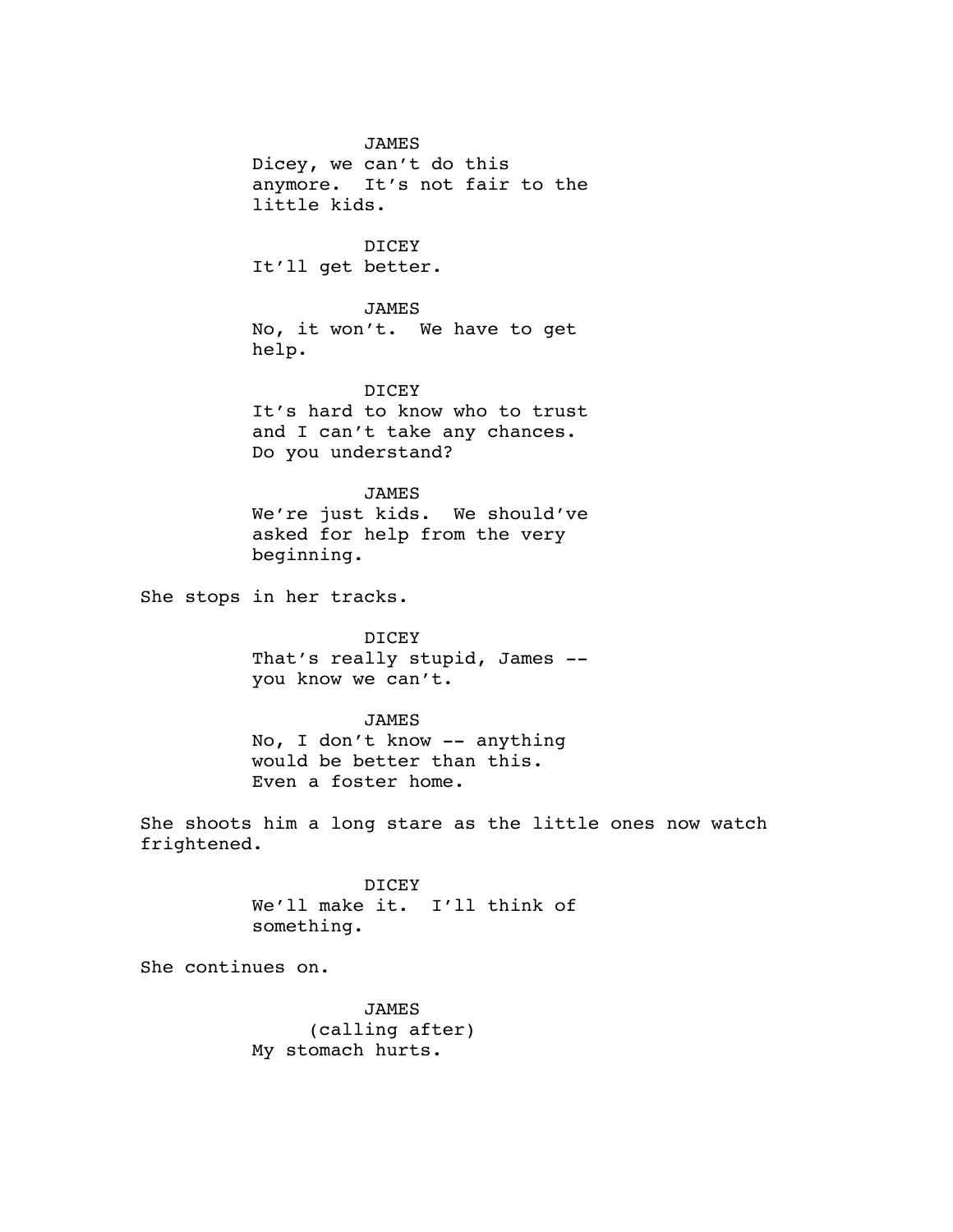SAMMY (erupting) Mine, too. I'll die if I don't eat.

Dicey turns back with a fierce look.

DICEY You won't die. Not in one day. Starvation takes days and days. C'mon.

The Tillermans trudge on, Dicey determined, Maybeth's eyes glistening with tears, James and Sammy lagging behind.

EXT. ROUTE ONE/GAS STATION - DAY

Sammy, Maybeth and James, seated with blank expressions on a curb, watch Dicey squeegee the plate-glass windows of a gas station across the street.

INT. GAS STATION - DAY

Dicey returns pail and squeegee to the closet, then selects a quart of milk from the refrigerated shelves.

> ATTENDANT Nice job, kid. Come back anytime.

She thanks him with a nod, then hurries to the door.

EXT. GAS STATION - DAY

Behind the station out of sight, Dicey sadly watches her bedraggled family pass the milk from one to another, sucking desperate guzzles until not a drop is left.

EXT. CONNECTICUT RIVER BRIDGE - DAY

Near twilight, Dicey reads the 'NO PEDESTRIANS NO BICYCLES' signboard posted in front of the eight-lane interstate bridge. She slides down the steep embankment where her family waits. Despairing, she studies their apprehensive faces.

> DICEY We can't walk the bridge.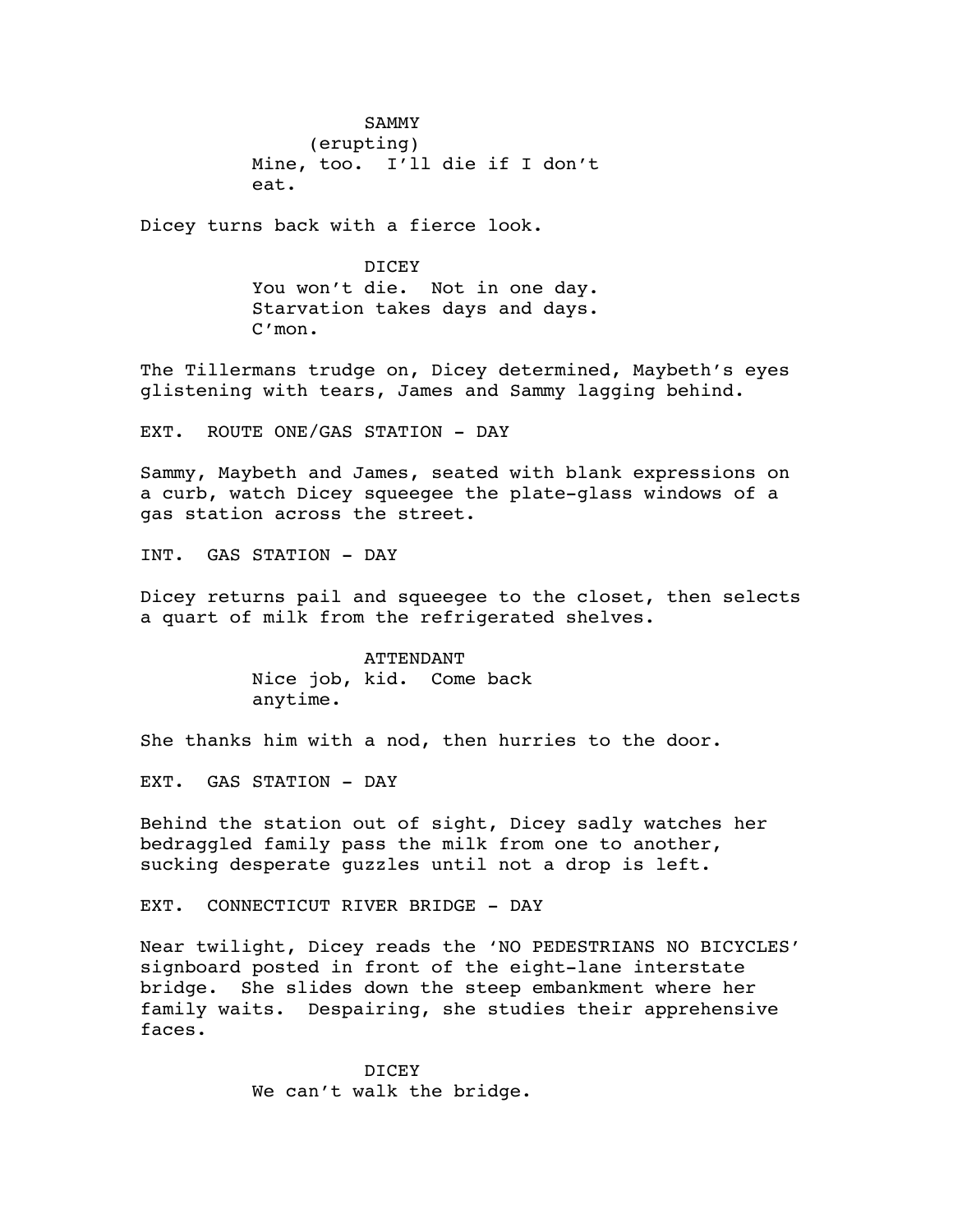JAMES Why can't ...

DICEY It's against the law, police could pick us up.

JAMES We could go upriver to the next bridge.

DICEY Wrong direction and it would take days, maybe a week.

JAMES Could we swim it?

For his benefit, Dicey looks pointedly at the two little ones then walks past him to gaze over the broad river: a sailboat glides past. She crouches, burying her face in her knees. Her siblings watch, distressed by her distress. Maybeth rests a hand on her shoulder.

> MAYBETH What's wrong, Dicey?

Wiping a tear, Dicey almost laughs.

DICEY What's right?

A scared Sammy sits beside her. She offers a weak smile, then gazes out to the river. James walks a little further down the slope, his back to his siblings.

> JAMES We could take a boat.

DICEY We never stole things. We don't have to steal.

JAMES Not steal it, just borrow it.

Sammy and Maybeth await her decision.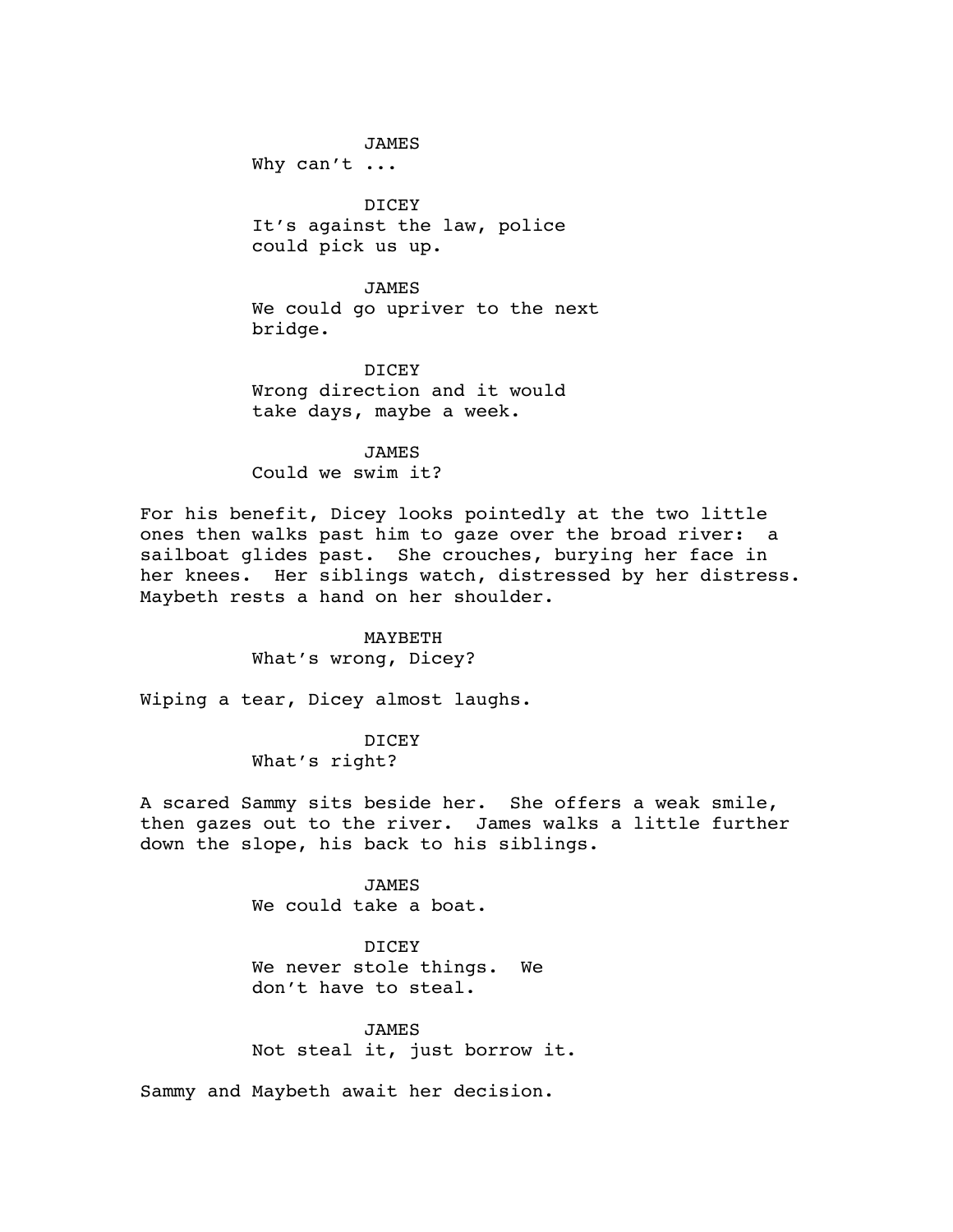## EXT. CONNECTICUT RIVER/EAST BANK - NIGHT

Dicey and James carry a rowboat across the lawn of an expensive home; Maybeth and Sammy each drag an oar. They set their tiny craft in the water -- a DOG BARKS.

# DICEY (whispering) Hurry, hurry!

Sammy and Maybeth scramble into the bow as Dicey ships the oars. James lurches into the stern as house floodlights pop on to illumine Dicey frantically rowing into the current.

EXT. WEST BANK MARINA - NIGHT

Dicey rows silently into a marina crowded with big boats, some with PEOPLE still aboard. She steers alongside a darkened yacht. James ties up to its stern, then holds their craft steady until all climb onto the dock. They walk the wharf past the other boats, trying to act as if they belonged.

EXT. OLD SAYBROOK - NIGHT

They walk through the darkened town, Sammy stumbling halfasleep. Dicey crouches to take him on her back. They continue toward an old white church illumined by spotlights and beyond, up on a hill, a graveyard.

EXT. GRAVEYARD - NIGHT

Dicey and James sit leaning against adjacent tombstones, gazing at the town and river below; Maybeth and Sammy sleep nearby on a piece of cardboard.

> JAMES It's too ... quiet.

Yawning, Dicey tries to get comfortable.

DICEY I like quiet.

He looks around at the granite tombstones.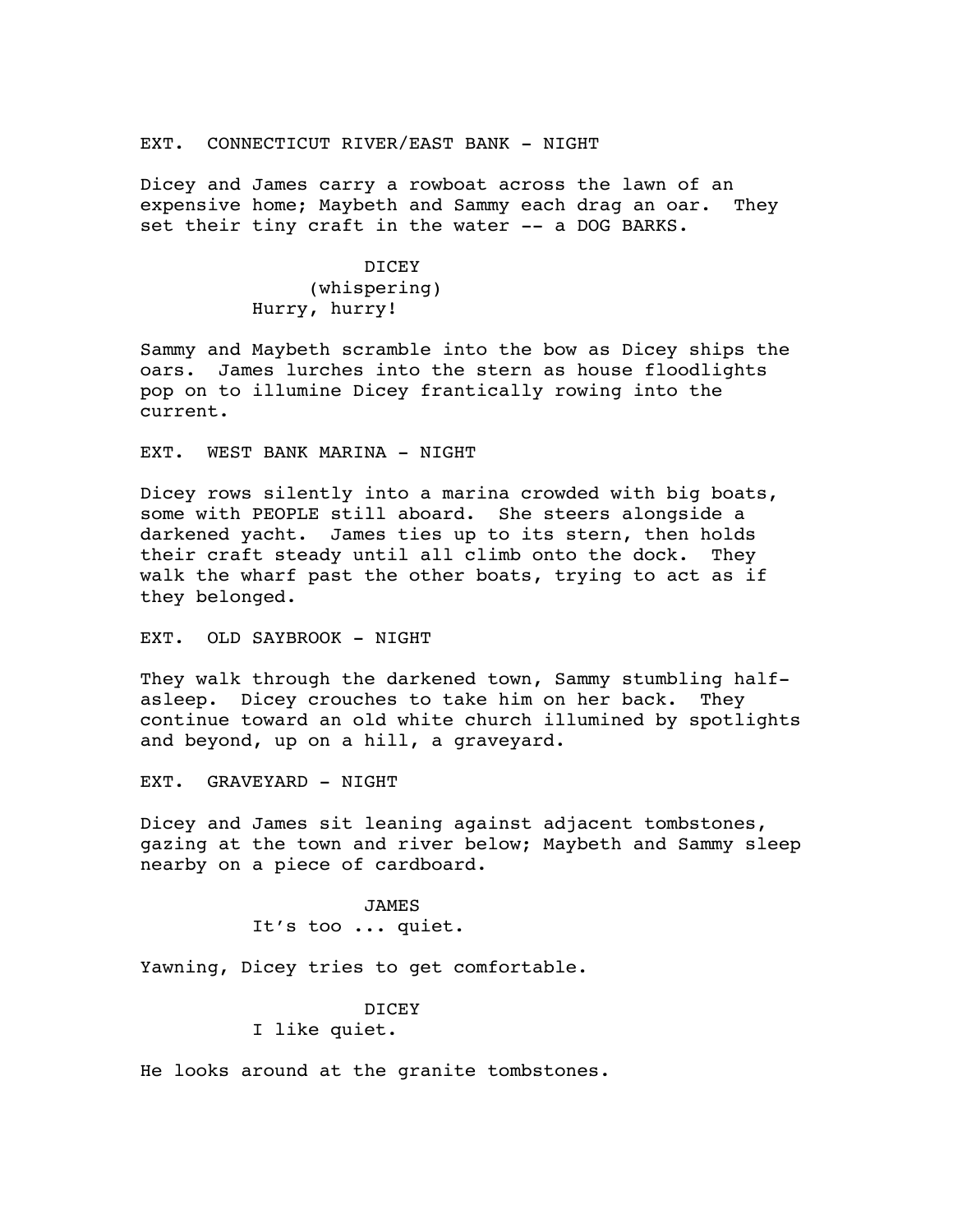JAMES Dicey? (BEAT) Do you think Momma's dead?

DICEY I don't know. How could I know

that?

JAMES (hopefully) Maybe she got kidnapped?

DICEY That happens to rich people.

#### JAMES

The kids at school said things about Momma, bad things, about not being married.

DICEY

Did they say things to Sammy?

## JAMES

Yeah, I think he really got it at school, especially after Maybeth -- you know, she hardly talks so kids thought something was wrong with her.

DICEY

There's nothing wrong with her.

James lets his hand drift over the grave marker.

JAMES Some kids said Momma was crazy.

DICEY Not to me they didn't.

## JAMES

That's cause you can fight. Craziness can run in families, you know -- it's hereditary.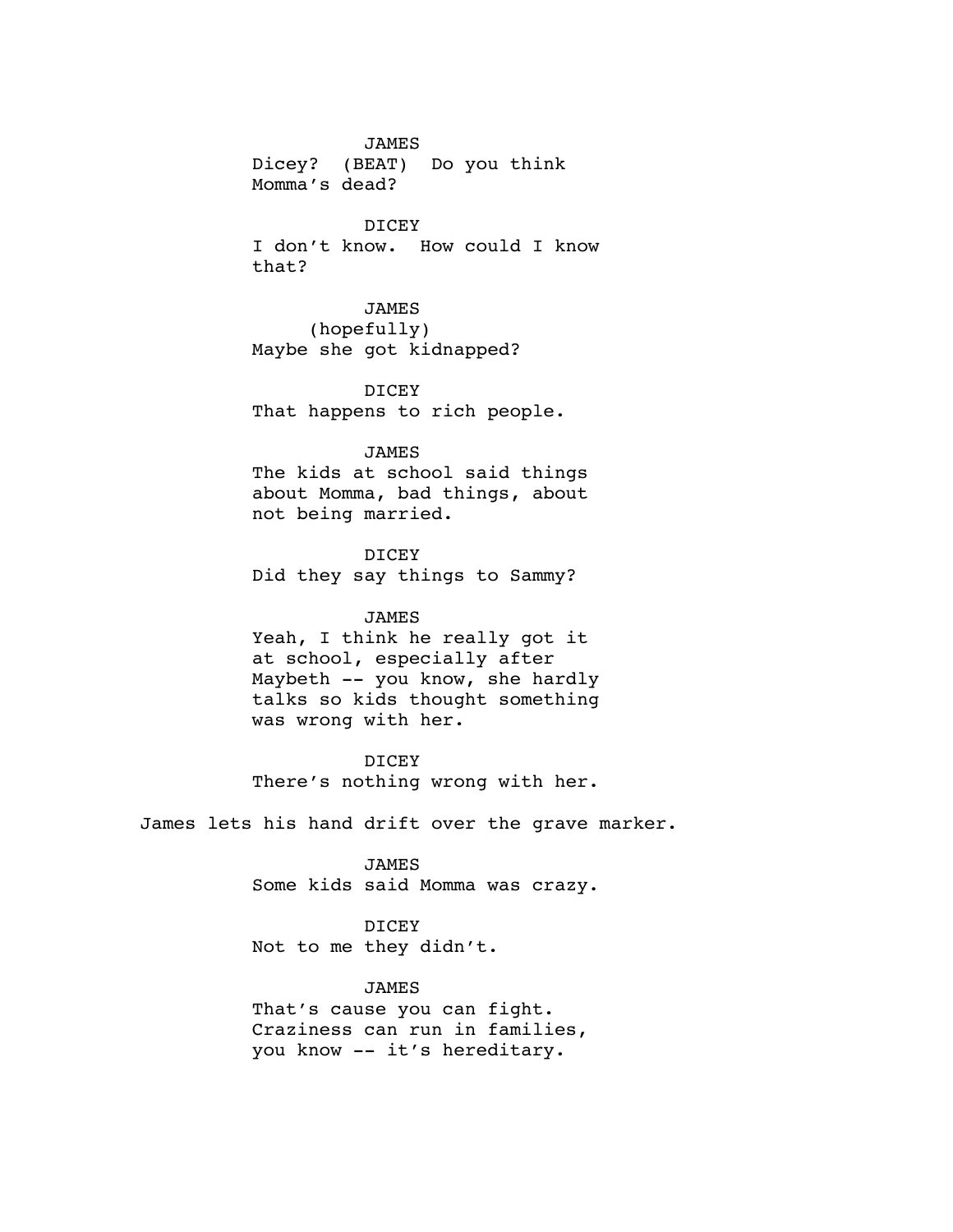Sighing, Dicey lies back on the grass, ready for sleep. James contemplates the glowing lights from the homes below.

> JAMES (CONT'D) No matter what, we're all gonna die. So it doesn't matter what we do, does it?

#### DICEY

James -- we drifted way downriver and I'm trying to figure out where we might be. And I'm worried about what we're going to eat tomorrow and how to get money ... so please just go to sleep, okay?

JAMES I can't, I'm too hungry.

Dicey turns to him, silently lifting her arm. He snuggles in beside her, facing away.

> JAMES (CONT'D) Some guy named Einstein figured out that light travels 186,000 miles in one second. (to himself, softly) I wish I could go that fast. We'd be there by now. Be somewhere.

EXT. NEW HAVEN/DOWNTOWN - DAY

Beneath a steady rain, the children walk past window-grated stores -- Sammy clutches Dicey's hand, Maybeth shadows close, James limps behind, a hole worn in his sneaker. Dicey defensively scans the grim faces of HOMELESS PEOPLE watching from their cardboard hovels.

EXT. YALE UNIVERSITY COMMONS - NIGHT

Drenched, her head bowed to the rain, Dicey hunches on a bench at the center of the Commons; the city surrounds on all sides. An ache swells in her throat, then tears begin to fall. A SILHOUETTED FIGURE approaches -- Dicey buries her chin into folded arms, feigning sleep. The stranger sits at the other end of the bench. Panicked, she darts a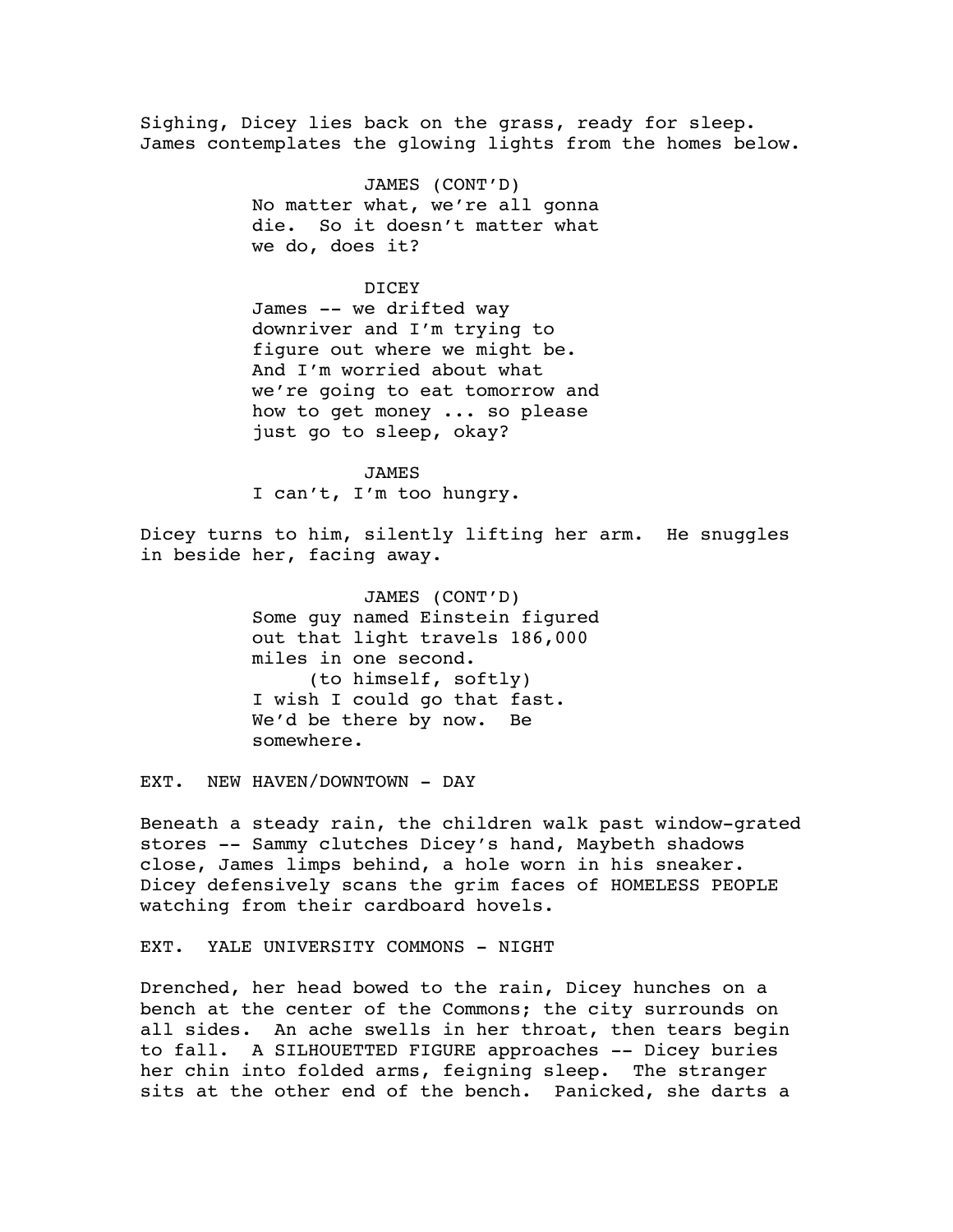glance into the concerned eyes of WINDY, 20, hair plastered over his forehead and wearing a yellow slicker. **WINDY** You looked like you were crying. Can I help? Dicey bites her lip and shakes her head. WINDY (CONT'D) You lost? (she shakes her head) Can you walk home from here? (she shakes her head) Cat got your tongue? DICEY Nope. WINDY Can I tell you what I think? (she waits) Okay -- I think you don't have a place to sleep, you're probably hungry and frightened and you don't want to tell me anything. So far, am I right? She doesn't deny it. WINDY (CONT'D) I've been in your kind of jam myself, more than once. Look, I have an idea for you. DICEY Yeah? WINDY Yeah. Don't say no right away. Okay? Okay. Why don't you come with me and get some food. DICEY I don't have any money.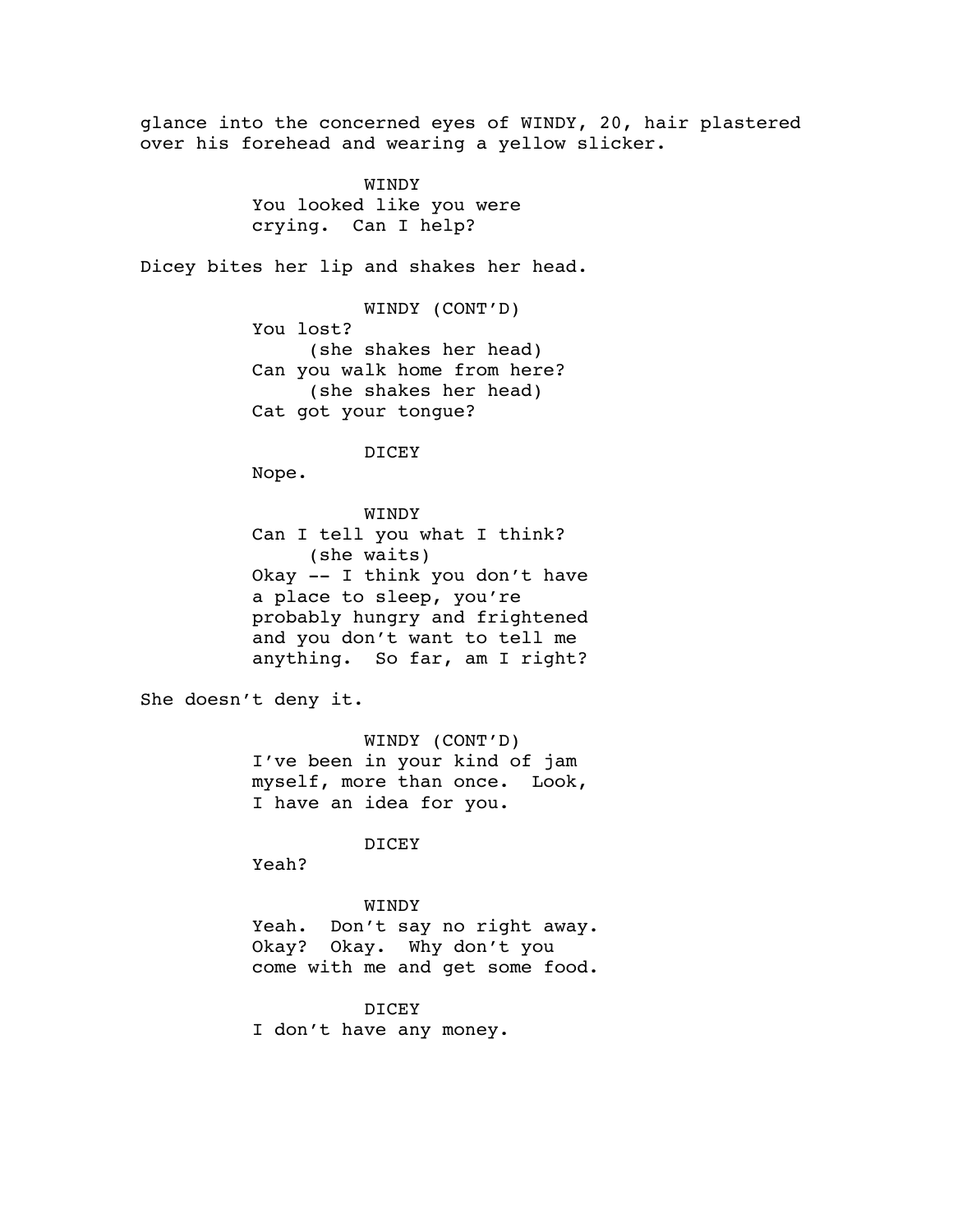WINDY I do. It's a great spot, right close by.

He wriggles his big, bushy brows -- Dicey almost smiles.

WINDY (CONT'D) Have you made up your mind to trust me?

DICEY I'm afraid so. (he laughs) But I'm not alone. Is that okay?

WINDY (puzzled) Yeah, whatever.

**DICEY** Wait here. Please.

He dutifully remains on the bench while Dicey disappears inside a nearby CLUSTER OF BUSHES where her family sleeps huddled together. Windy watches as Dicey emerges holding Sammy's hand, an arm around Maybeth, James limping behind, their blank faces muddied, hair matted, clothes dirty. The smile drains from Windy's eyes.

EXT. LANGTON'S DINER - NIGHT

Rain blankets the cozy diner. In a booth by the window, the famished Tillermans feast on burgers, fries and shakes while Windy keeps them smiling with stories, gesturing grandly with his arms. The children celebrate when the WAITRESS arrives with apple pie a la mode.

INT. COLLEGE DORM HALLWAY - NIGHT

Windy leads the Tillermans past open doorways -- COLLEGE KIDS poke their heads into the hall, watching the unlikely parade slip into Windy's room.

INT. COLLEGE DORM SUITE - NIGHT

In one bedroom of a disheveled suite, Dicey tucks the two little ones snuggled in bed, then steps over James sleeping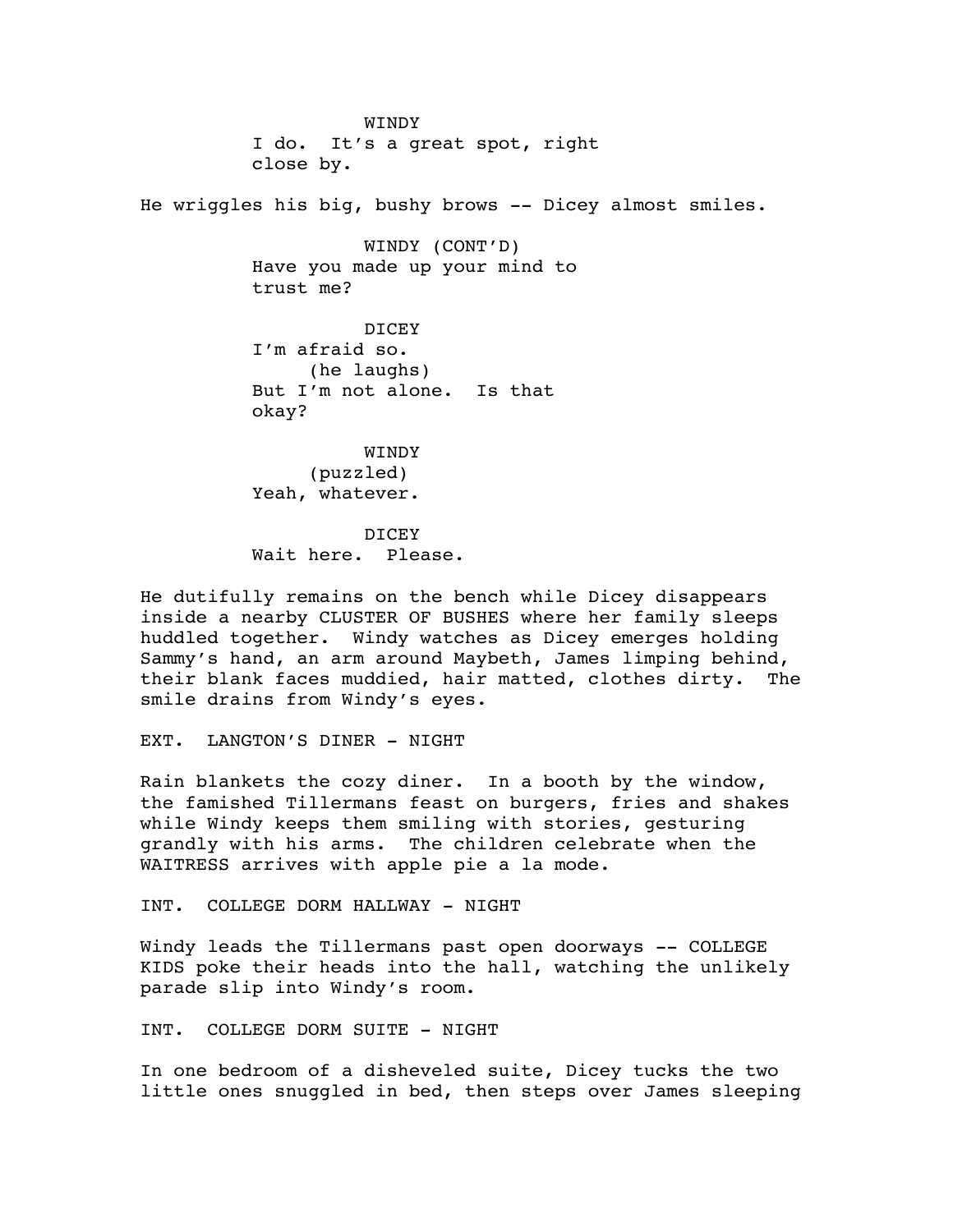on a piece of foam on the floor. She softly closes the door, returning to where Windy is 'making up' the couch.

> WINDY You know, Bridgeport's like no more than a half-hour down the thruway. I've got a ten o'clock class but we could leave right after -- do you mind waiting?

DICEY Do you know how long it would take us to walk it? Three days. Maybe four. I'd be a jerk to say I minded.

WINDY And you're not a jerk, right?

DICEY Nope. Other things. Bossy. And I lie and I fight but I'm not a jerk.

WINDY Whew, that's a relief.

She settles into the couch bed -- he sits in a worn armchair, quietly picking on a guitar.

WINDY (CONT'D)

Dicey?

DICEY (sleepily) Yeah?

WINDY What do you think was going on with your mom? I mean, why'd she take off with you guys in the middle of the night?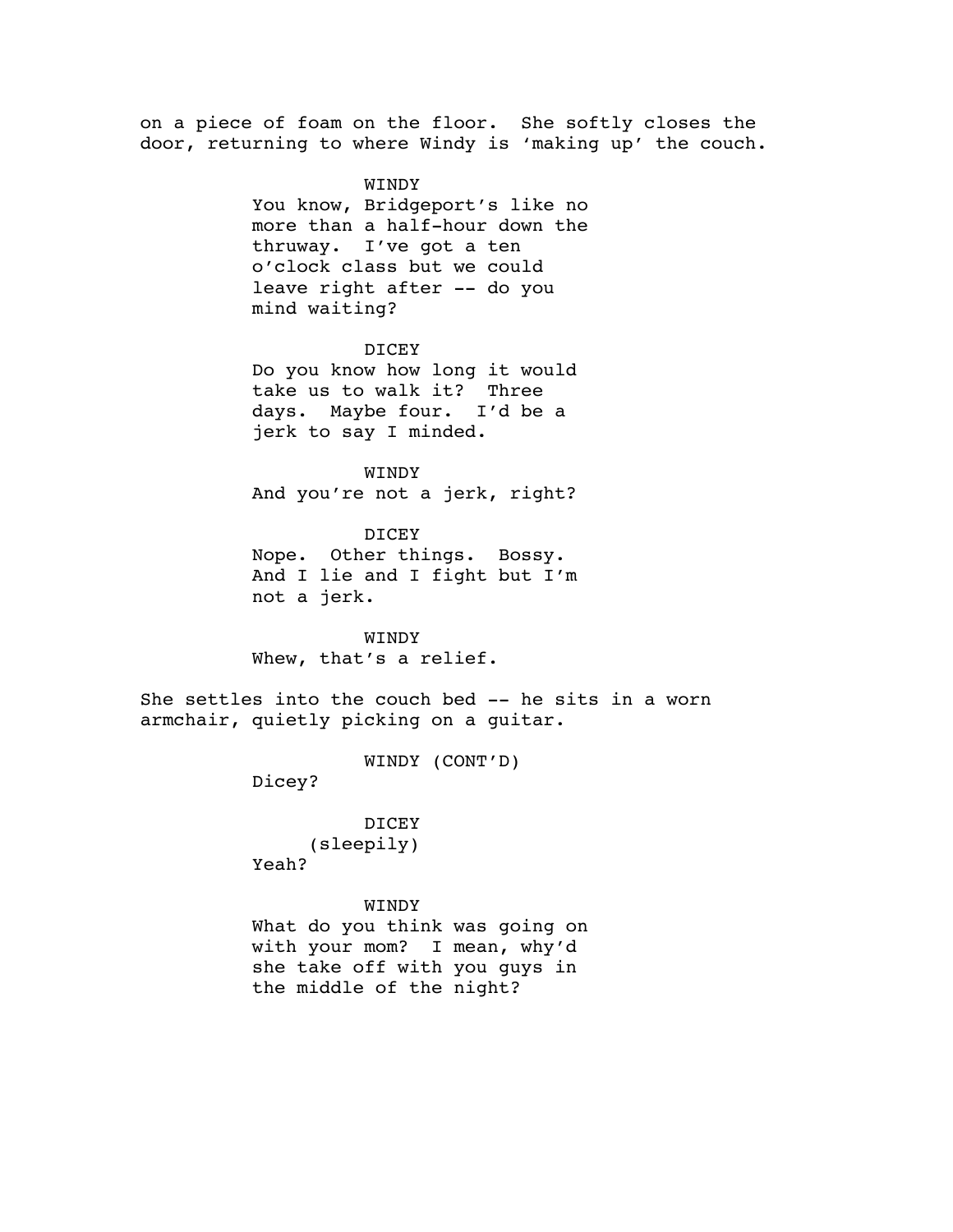DICEY

I don't know. Things were okay for a while but then she lost her job at the supermarket. And things.

He listens patiently.

DICEY (CONT'D) Maybeth was having trouble at school but Momma wouldn't talk to her teacher -- she just tore up all the notes. Sometimes she'd just sit with her hands over her face. She wouldn't talk anymore, not even to yell at us, or sing, or make up games the way she used to.

He nods, swallowing a question.

DICEY (CONT'D) Now we just hope she makes it to Bridgeport.

WINDY

Me, too.

She's barely able to keep her eyes open.

WINDY (CONT'D) (rising) You okay here?

She sighs. He turns off the lights, bidding "GOOD NIGHT" - - she's asleep before he even closes the door.

INT. DORM BATHROOM - DAY

Dicey luxuriates in the shower's warm spray.

INT. DORM HALLWAY - DAY

Toweling her hair, Dicey passes a FEW COLLEGE BOYS in the hall -- she's a little embarrassed but they don't seem to take notice.

INT. DORM SUITE - DAY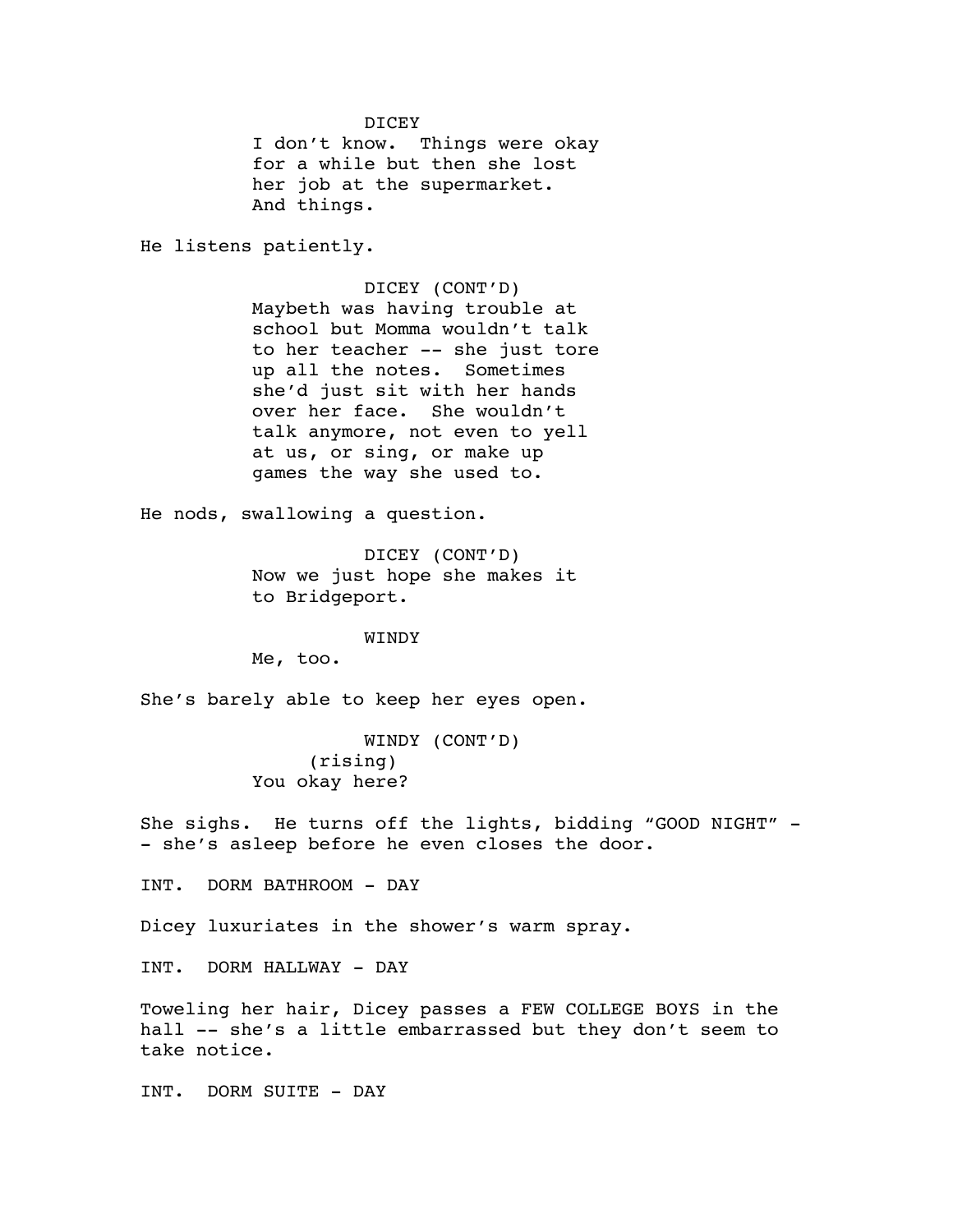Dicey enters cheerfully to find James, Maybeth and Sammy all showered and dressed but standing with bowed heads. Windy searches his bureau.

> DICEY What's wrong?

WINDY I thought I left a twenty on the dresser but now I can't find it. Gas money, too.

Dicey turns to Sammy -- he shakes his head decisively. Her gaze fixes on James, his hands clenched in his pockets.

DICEY

James.

He fires an angry glance.

JAMES Whyn'cha ask Sammy?

DICEY Sammy said he didn't.

JAMES Then neither did I.

Dicey looks shamefully at Windy who's speechless for the first time.

> DICEY (quietly) Give it to me, James.

He pulls a hand out of his pocket: a crumpled bill falls to the floor.

> JAMES Get it yourself.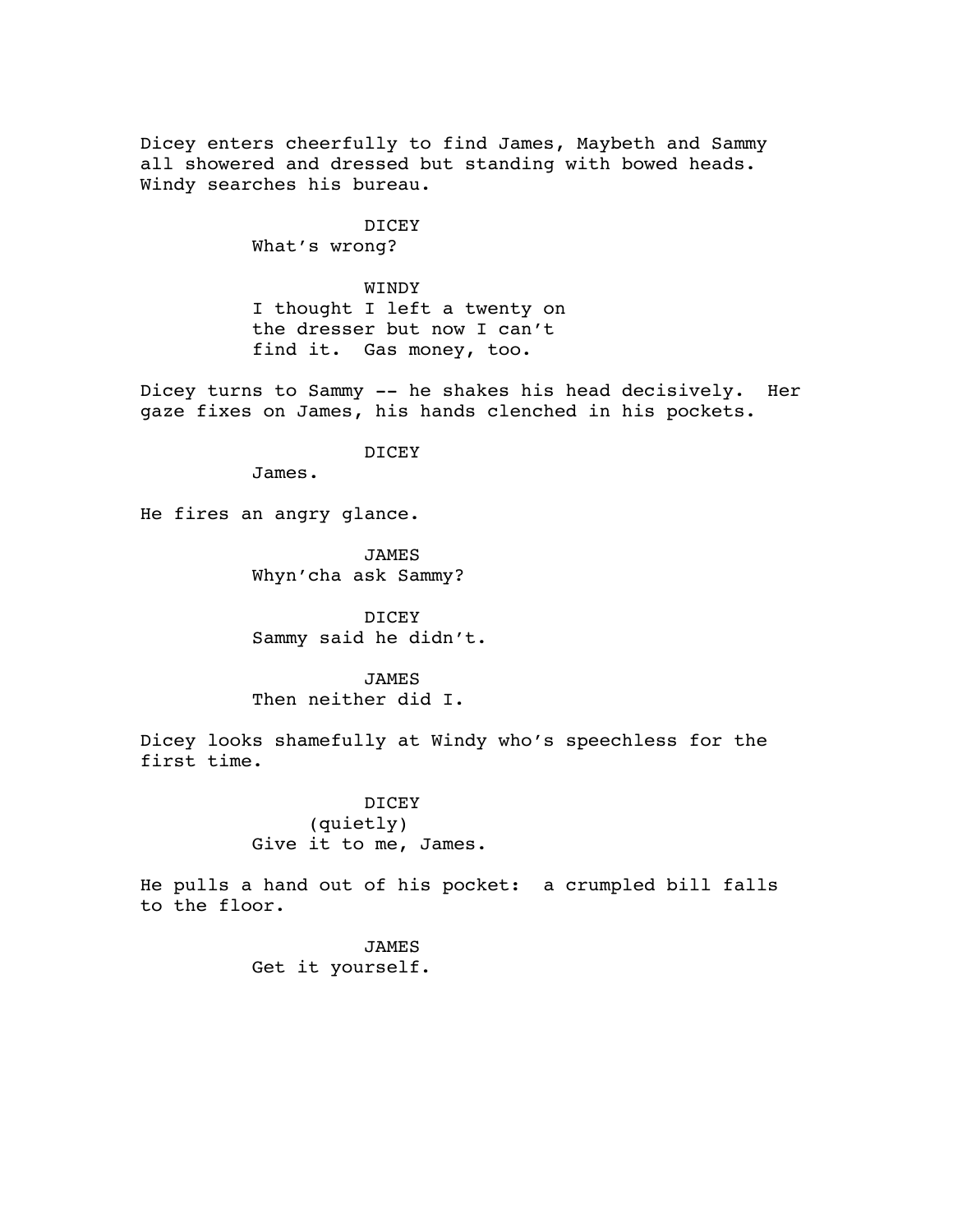DICEY (exploding) I told you we don't steal and you just go ahead and do it. Then you lie to me. I could kill you, James, you hear me? You're so smart but you can't even ... (sputtering) ... look what you've done! He stands with bowed head. DICEY (CONT'D) You ruined everything. Eyes on the floor, James jerks his head towards Windy. JAMES He doesn't need the money like we do, he's got sweaters and guitars. Dicey goes right up in his face -- he meets her stare. DICEY So what! And who are you to say, anyhow? All I asked you was to do what I say, only that, and now ... JAMES I thought you said it was like a war, us against them until we get to Bridgeport -- isn't that what your stupid plan was all about? Rather than strike him, Dicey turns and smacks the window sill. DICEY You're a thief. You steal. JAMES Big deal. It doesn't matter.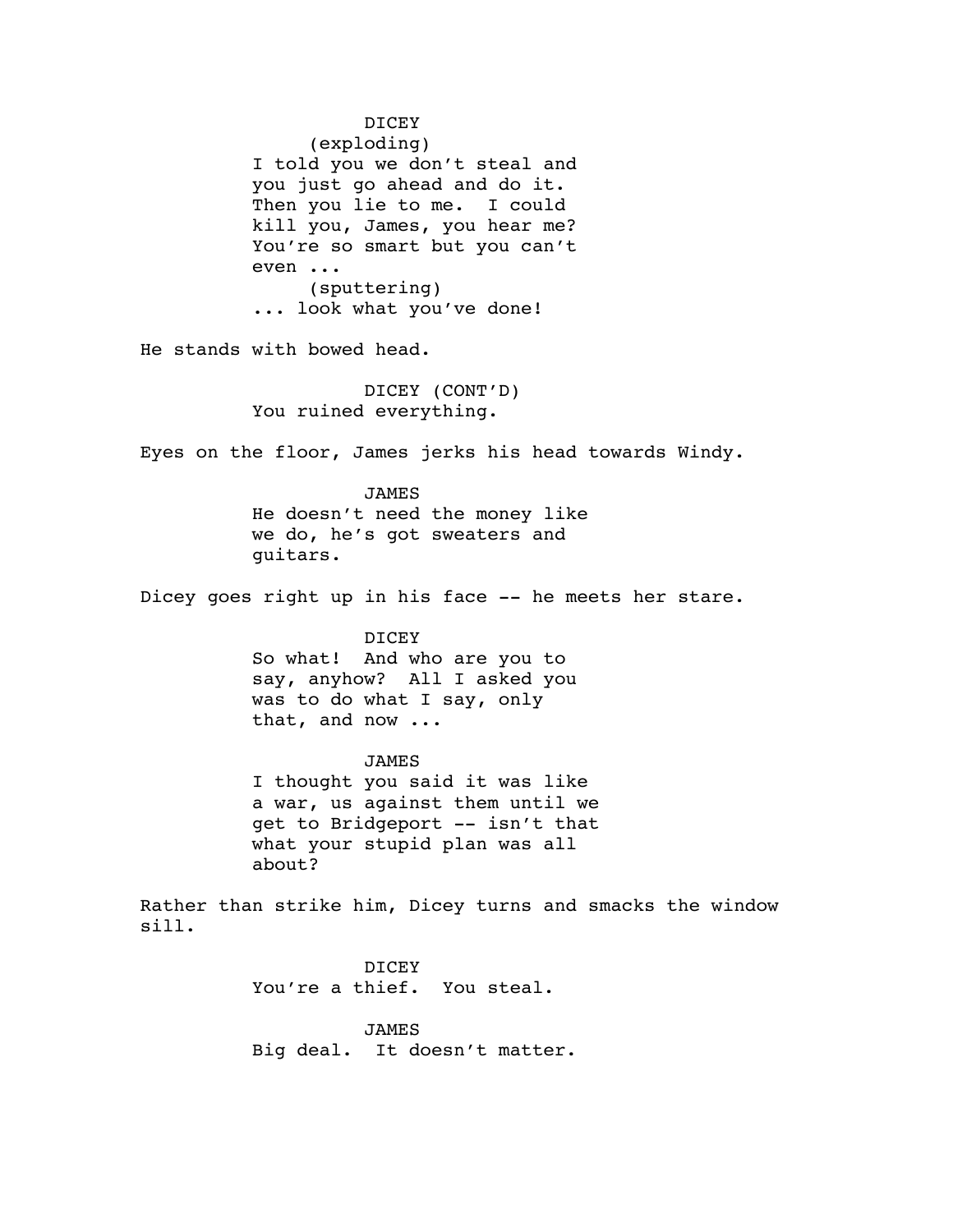DICEY Okay. Okay, if that's the way you want it but until we get to Aunt Cilla's you will do exactly what I say to do -- or I'll leave you behind.

He looks away, this threat the worst.

DICEY (CONT'D) Do you understand? (he nods) Then we better get out of here. Apologize, James.

He drops his chin, tears brimming his eyes.

JAMES

I'm sorry.

DICEY

Okay. (to siblings) C'mon, let's go.

She pulls Sammy toward the door, Maybeth takes James by the hand.

> WINDY Whoa, whoa, whoa.

He crouches to pick up the crumpled bill.

WINDY (CONT'D) (smoothing bill) Well looky-loo -- and right here on my floorboards the whole time.

He holds it up to the window.

WINDY (CONT'D) Yeah, this is definitely mine, there's old Andy Jackson right on the front. So -- Bridgeport or bust?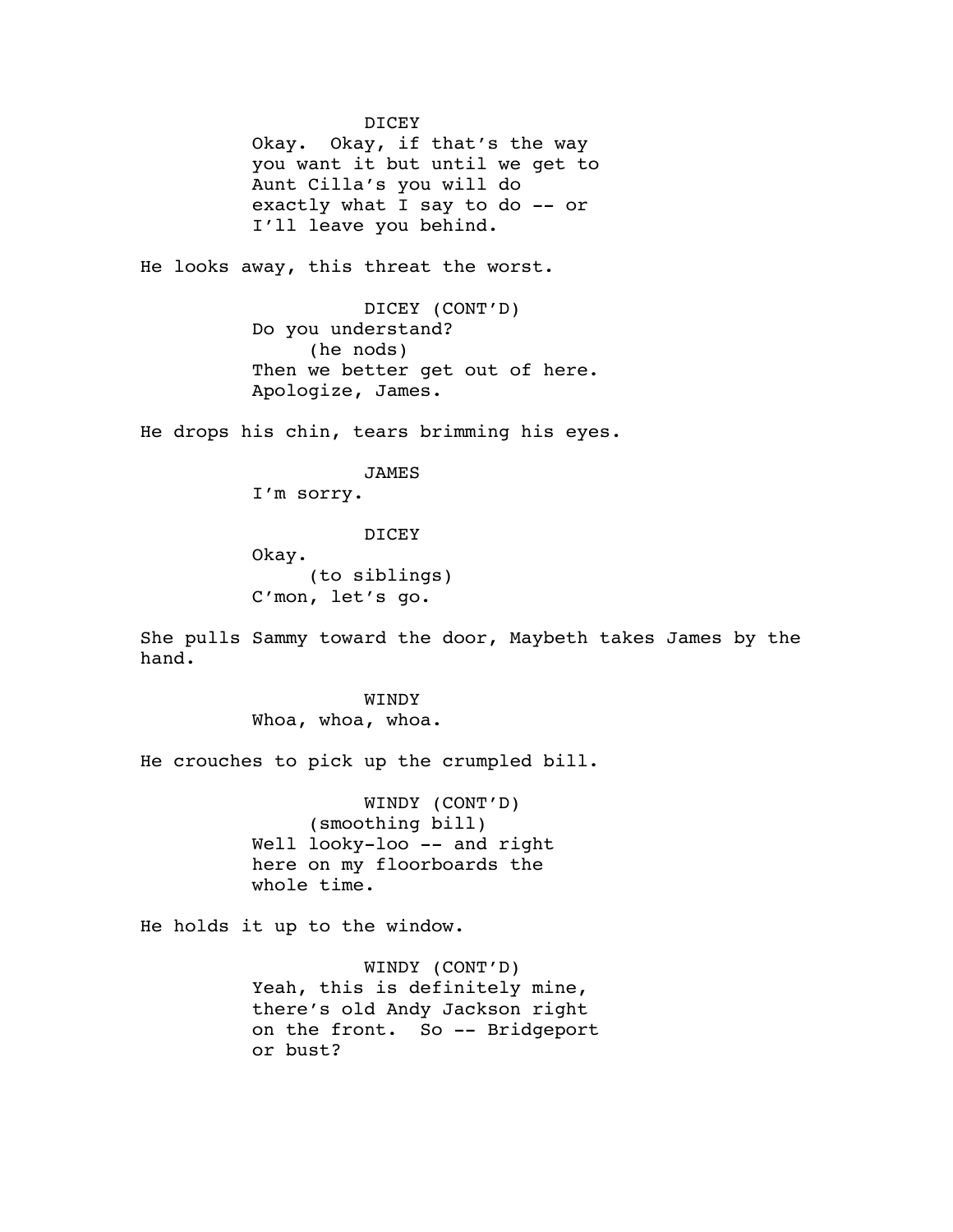He puts an arm around James, gives him a friendly squeeze, then guides him out the door.

> WINDY (CONT'D) Aunt Cilla, here we come.

The others follow, Dicey last with a sigh of relief.

INT. VW BUG/I-95 RAMP - DAY

Windy leads the Tillermans in a rousing version of "TURN TURN, TURN," as his old RED BUG sputters up the ramp; James rides 'shotgun' beside Windy, the others are packed in back. Dicey's face reflects both exhilaration and dread.

INT. VW BUG/OCEAN DRIVE - DAY

The red Bug sputters past an endless row of tightly-packed, box houses on a treeless street far from the ocean; all stare transfixed out the starboard windows.

> **JAMES** (reading curb numbers) 1688 ... 1692 ... 1694 ...

SAMMY Is Momma gonna be there?

DICEY Let's hope, Sammy. Let's hope really hard.

He squints his eyes and purses his lips.

SAMMY I hope I hope I hope ...

Maybeth takes Dicey's hand.

**JAMES** 1718 ... 1720 ...

He stares silently.

DICEY (whispers) 1724.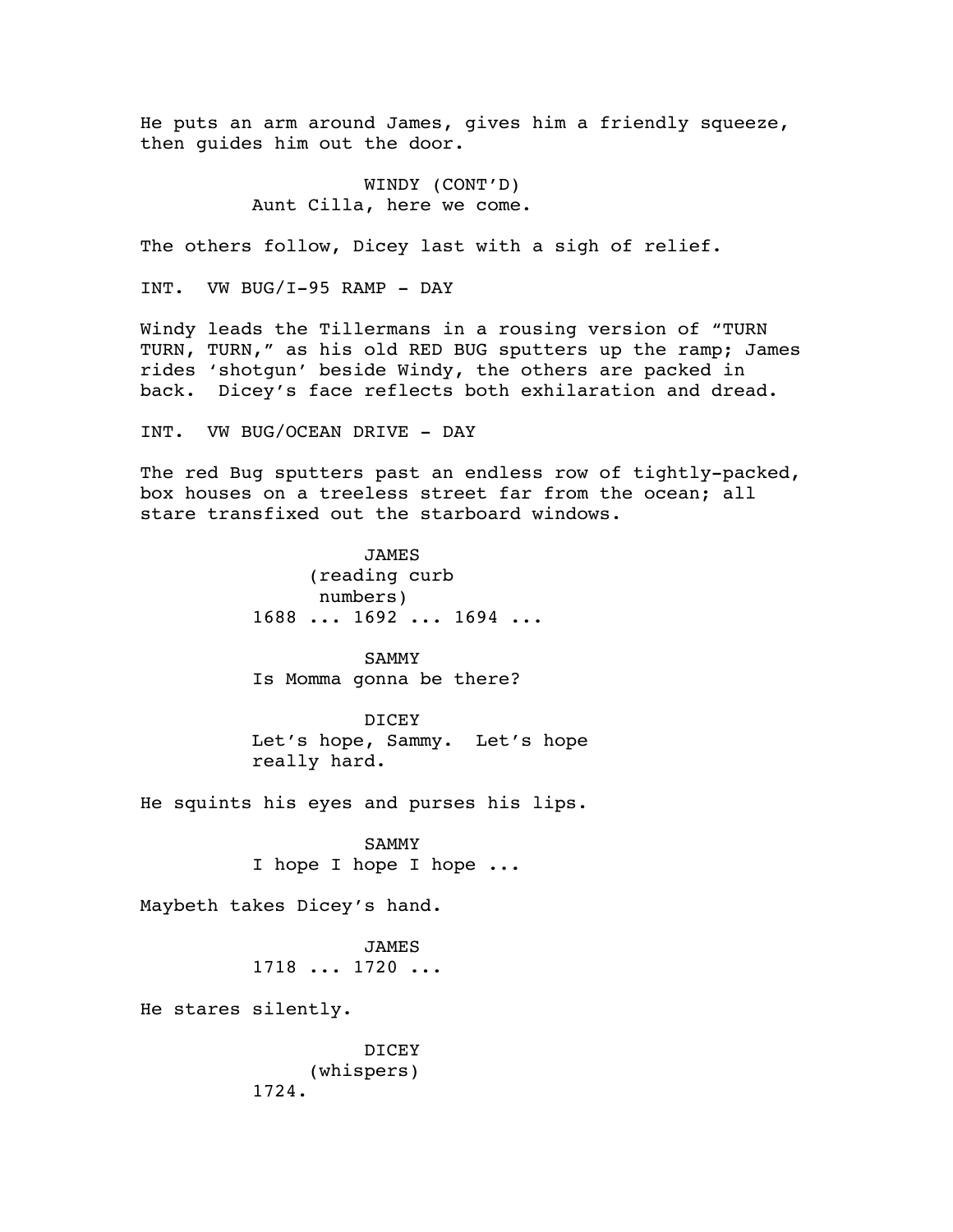The Bug pulls to the curb: four disappointed faces absorb the drab, little house.

EXT. AUNT CILLA'S HOUSE - DAY

With a collective deep breath, the Tillermans plus Windy mount the porch steps. Dicey knocks apprehensively. She knocks again, louder: nothing. Sammy steps forward to bang the door with all his strength -- BAP BAP BAP. Windy puts his hands on the little boy's shoulders, soothing him.

EXT. OCEAN DRIVE - DAY

At the curb, the Tillermans bid farewell to Windy at the wheel of the Bug.

> WINDY You got my numbers, right? (Dicey nods) Zip code, birthday, football jersey and you're gonna call me if Aunt Cilla doesn't show, right? (she nods) Okay. And no matter what, you guys got to promise me - you're gonna take your vitamins? (she smiles) Okay, cool. I'm outta here, organic chem exam in two hours.

At the last moment James sticks out his hand -- they shake.

WINDY (CONT'D) Good man, James.

DICEY Thank you, Windy. Thanks for everything.

He crinkles his brows, then sputters away with a FANFARE OF BEEPS -- the children wave, bereft at the curb.

EXT. AUNT CILLA'S HOUSE - DAY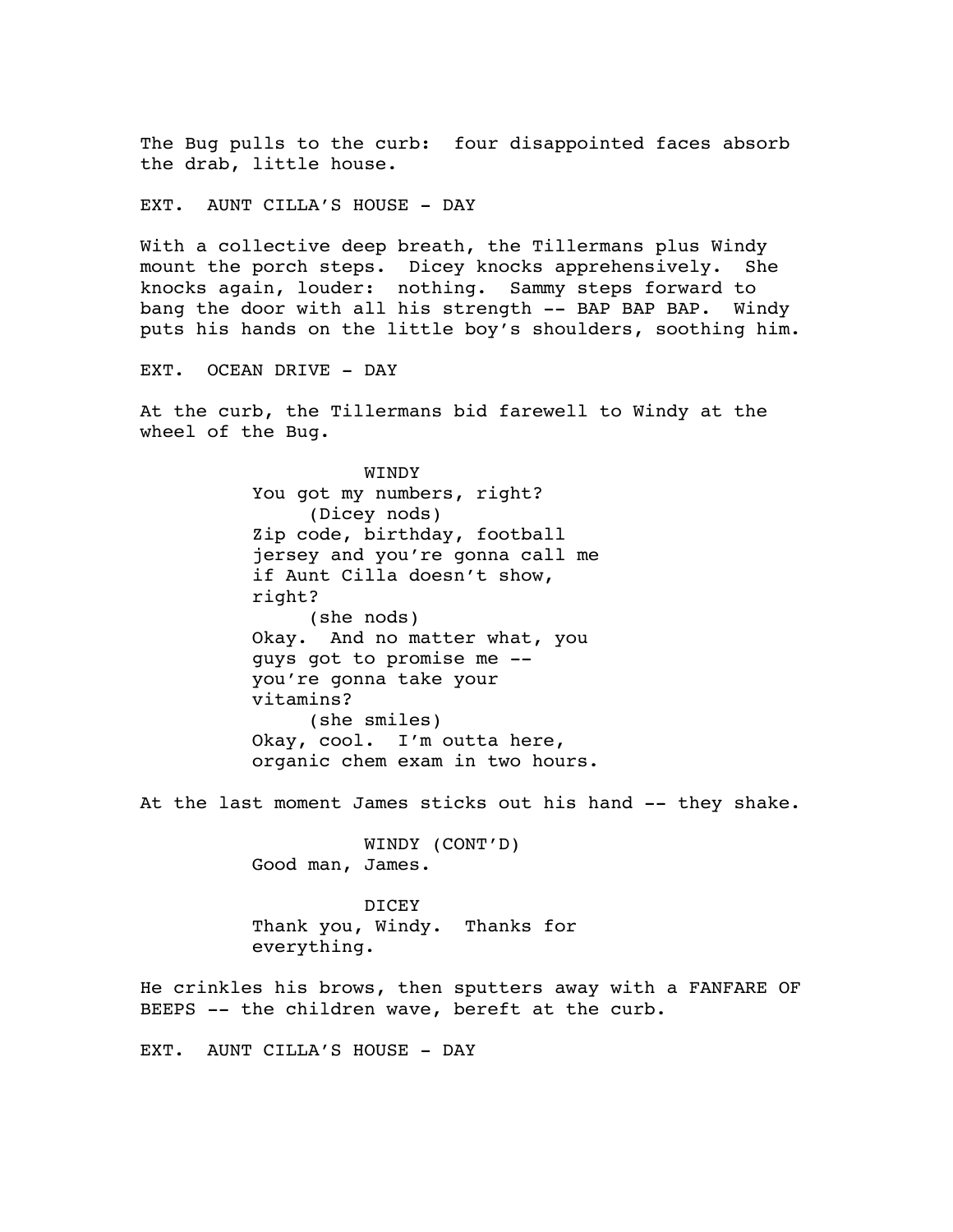In late afternoon, the Tillermans stir on the front steps when a CITY BUS stops across the street. It departs to reveal BLUE COLLAR WORKERS and EUNICE LOGAN, 40, a round woman with sausage curls in a black cotton dress, high heels and glasses. She crosses the street before stopping at the sight of children on her steps. She walks past her front walk, then turns and goes past it again, as if wanting to flee, before finally venturing toward the children with cautious steps, clutching her purse.

> EUNICE What do you want? What are you doing here?

DICEY (rising) We're the Tillermans.

Eunice stares blankly.

DICEY (CONT'D) We're hoping you're our aunt, our great-aunt, Mrs. Cilla Logan.

A helpless smile flutters Eunice's lips.

### EUNICE

That is mother, not me. I'm her daughter. That is, I was her daughter. Mother passed on this last March.

Sighing, she searches her purse for keys.

EUNICE (CONT'D) But do come in. There's no need to loiter on the front stoop.

INT. FRONT HALL - DAY

Eunice patters inside followed by the somber Tillermans. She double-bolts the door.

EUNICE

This way.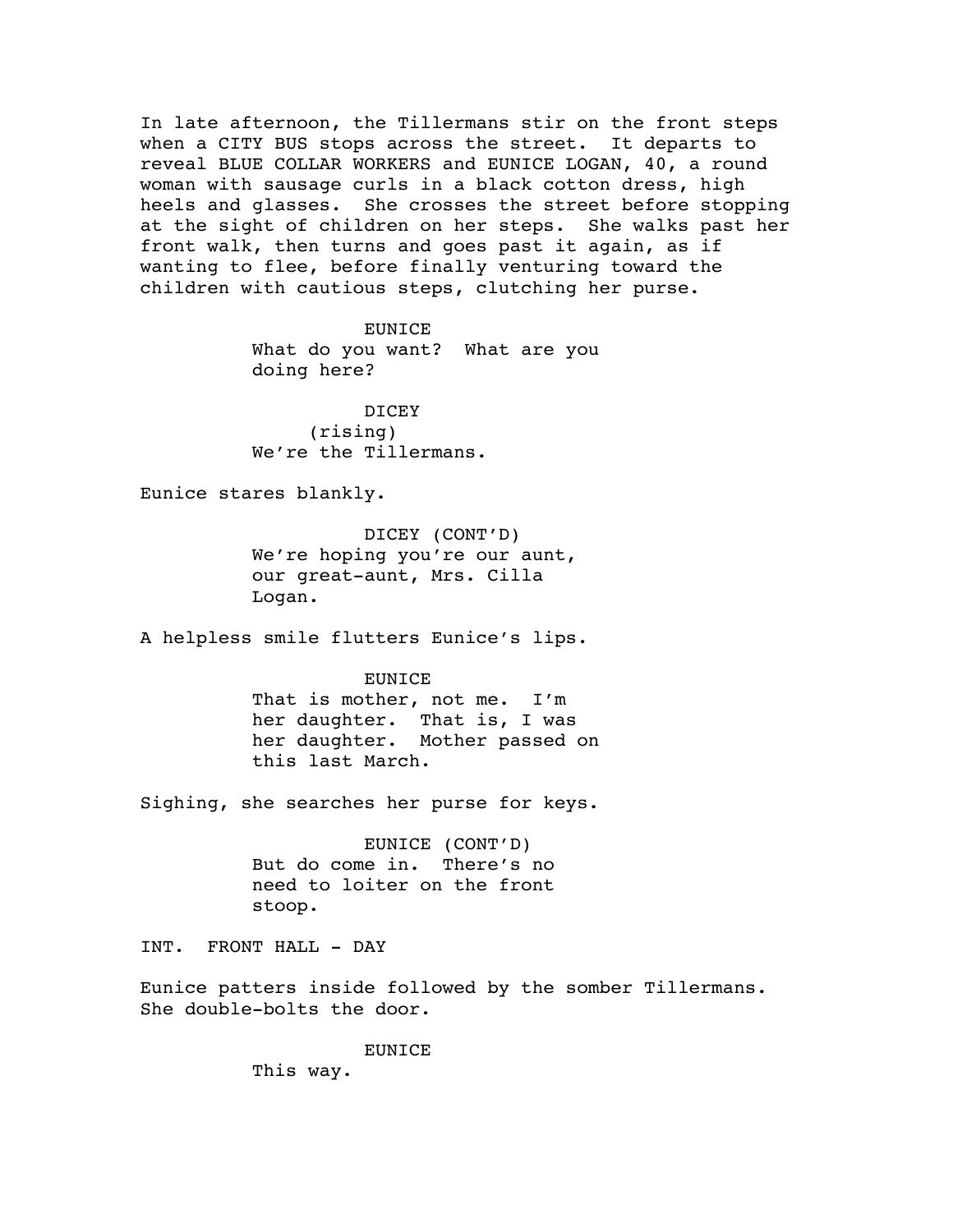They follow her down the dark hall. She pauses to point out a rocker in the shade-drawn LIVING ROOM. EUNICE (CONT'D) I found Mother sitting right there, a Wednesday. Her heart was weak, but she never, never complained. She dabs her moistening eyes, then polishes her glasses. DICEY We're sorry. EUNICE (nodding) It was a great shock -- in fact, I haven't been quite the same since Mother went away. People have said that to me. She continues toward the kitchen. The children exchange anxious looks. INT. KITCHEN - DAY The Tillermans, sitting snugly at a Formica table in the squeaky clean kitchen, watch Eunice open windows overlooking a tiny back yard, then set a kettle on the burner. EUNICE So please tell me again precisely who you are. DICEY The Tillermans. I'm Dicey. (pointing) This is James, Maybeth and ... SAMMY Sammy.

EUNICE Well let's see -- my mother's maiden name was Hackett ...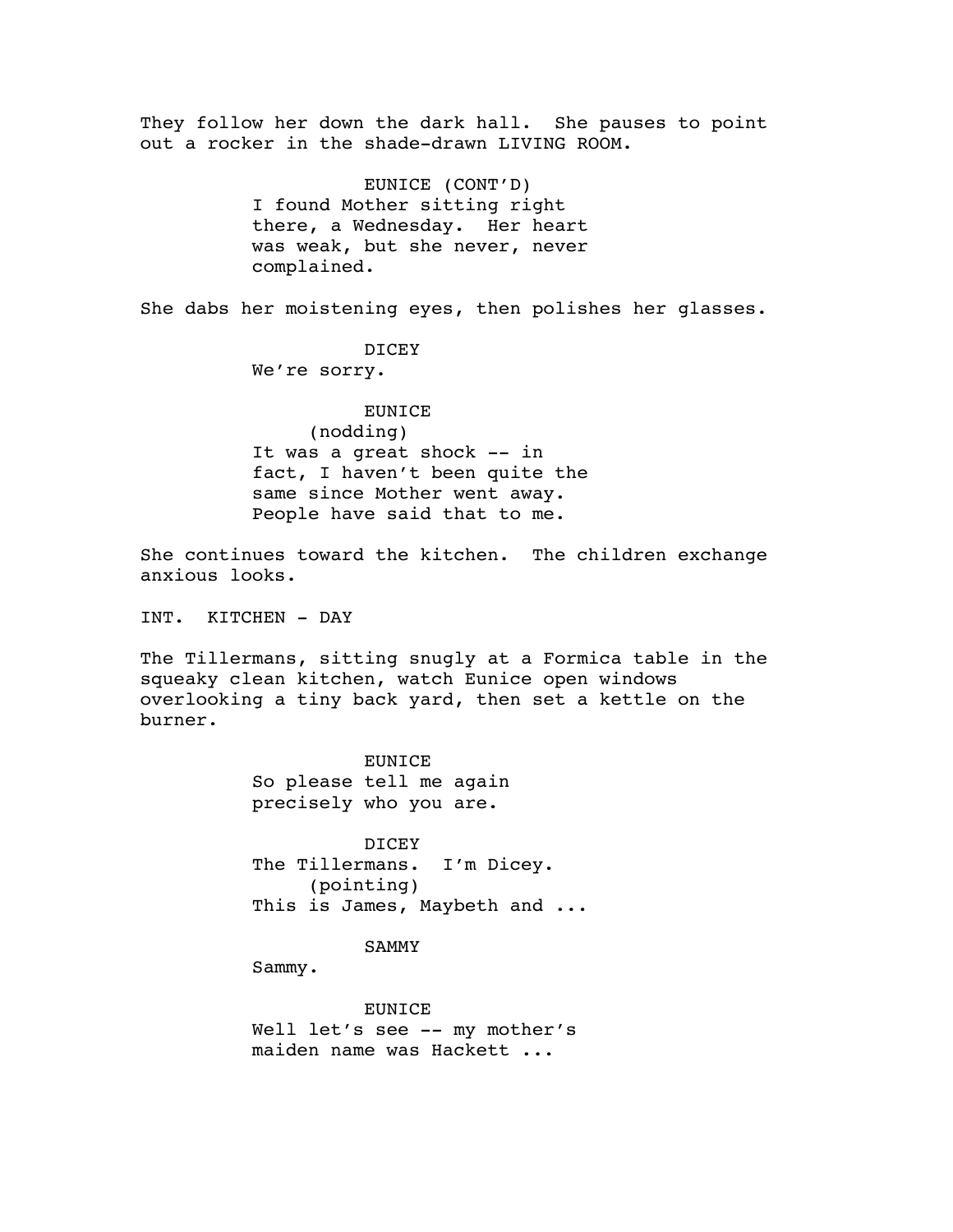#### DICEY

Our mother is your mother's niece. She sent us a Christmas card every year. That's how we knew about Aunt Cilla and her address. But I don't even know your name.

### EUNICE

Eunice. Eunice Logan. Does that make us second cousins?

### DICEY

I don't know.

## **EUNICE**

So but, where are your parents? How long are you visiting in Bridgeport?

Dicey cups her hand over Sammy's.

DICEY Sammy. Momma's not here.

He nods with welling tears, then lays his forehead on her hand. Eunice frets awkwardly.

> EUNICE You don't know where your mother is? (Dicey shakes her head) And your father? (Dicey, again) You're all alone?

They lower their heads in chagrin.

EUNICE (CONT'D) Oh dear. Oh dear, oh dear. You poor, poor sweet things.

The TEAPOT WHISTLES -- she bustles around the stove.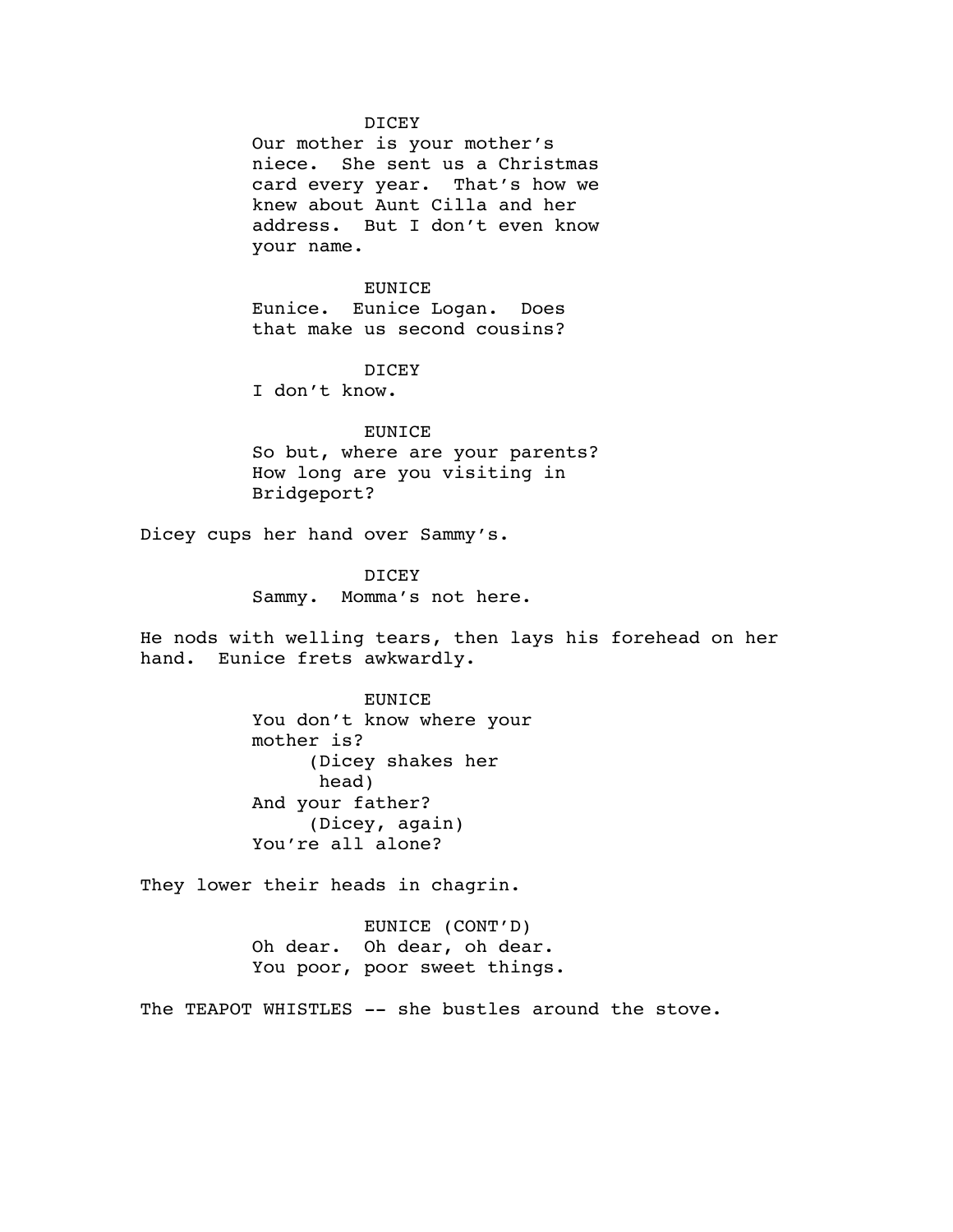EUNICE (CONT'D) I just don't know what should be done. You're absolutely alone?

They nod with tightly clamped mouths. Eunice twice dips her tea bag with frowning concentration, then sips the pale hot water.

> EUNICE (CONT'D) I have to ask advice. Will you excuse me to make a phone call?

Not waiting for a reply, she hurries through the swivel door.

> **JAMES** What should we do?

DICEY (shrugging) Tell the truth and see what happens.

MAYBETH Is Momma gone for always?

DICEY I don't know. She might as well be.

Sammy lifts his teary eyes from Dicey's hand.

SAMMY Don't you say that! Don't you ever!

She gives him the end of her t-shirt to wipe his tears.

INT. LIVING ROOM - NIGHT

In a room cluttered with china figurines and religious icons, the Tillermans sit stiffly on a couch before three adults: Eunice, who primly serves tea from her silver service; FATHER JOSEPH, 60, a Catholic priest; SERGEANT GORDO, 40s, a plainclothes detective. Gordo pulls an envelope from the inside pocket of his sports jacket.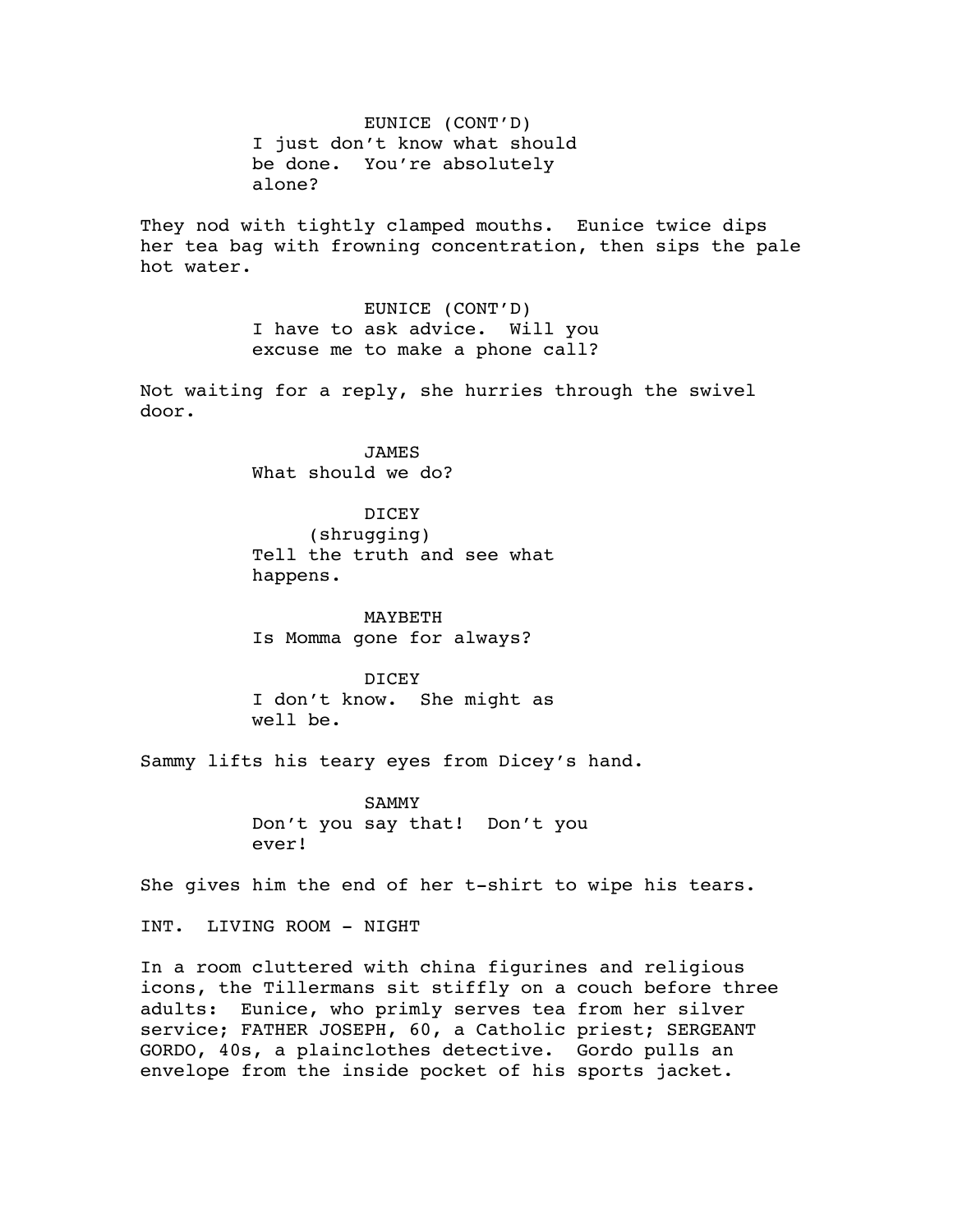#### GORDO

Lest I forget, I went ahead and called up to Peewauket and the police there did impound a Chevy sedan registered to a Liza Tillerman. I explained your situation and they were good enough to wire me 150 dollars against the future sale of the vehicle at police auction.

He proffers the envelope -- Dicey reaches for it but Father Joseph snags it and gives it to Eunice.

> FATHER JOSEPH Eunice, why don't you hold onto this for the time being. Okay with you, Dicey?

She nods reluctantly, keeping an eye on the envelope in Eunice's hand.

> GORDO Okay, let's get back to our description -- do you remember what your mother was wearing?

## DICEY

Blue jeans. A sweater -- a big, red sweater, with holes in the elbows. Sandals. A purse.

GORDO Any jewelry -- rings, a watch? (Dicey shakes her head) No wedding ring?

# DICEY

No.

Eunice nods disapprovingly toward Father Joseph.

EUNICE Had you the same father? Would you know that?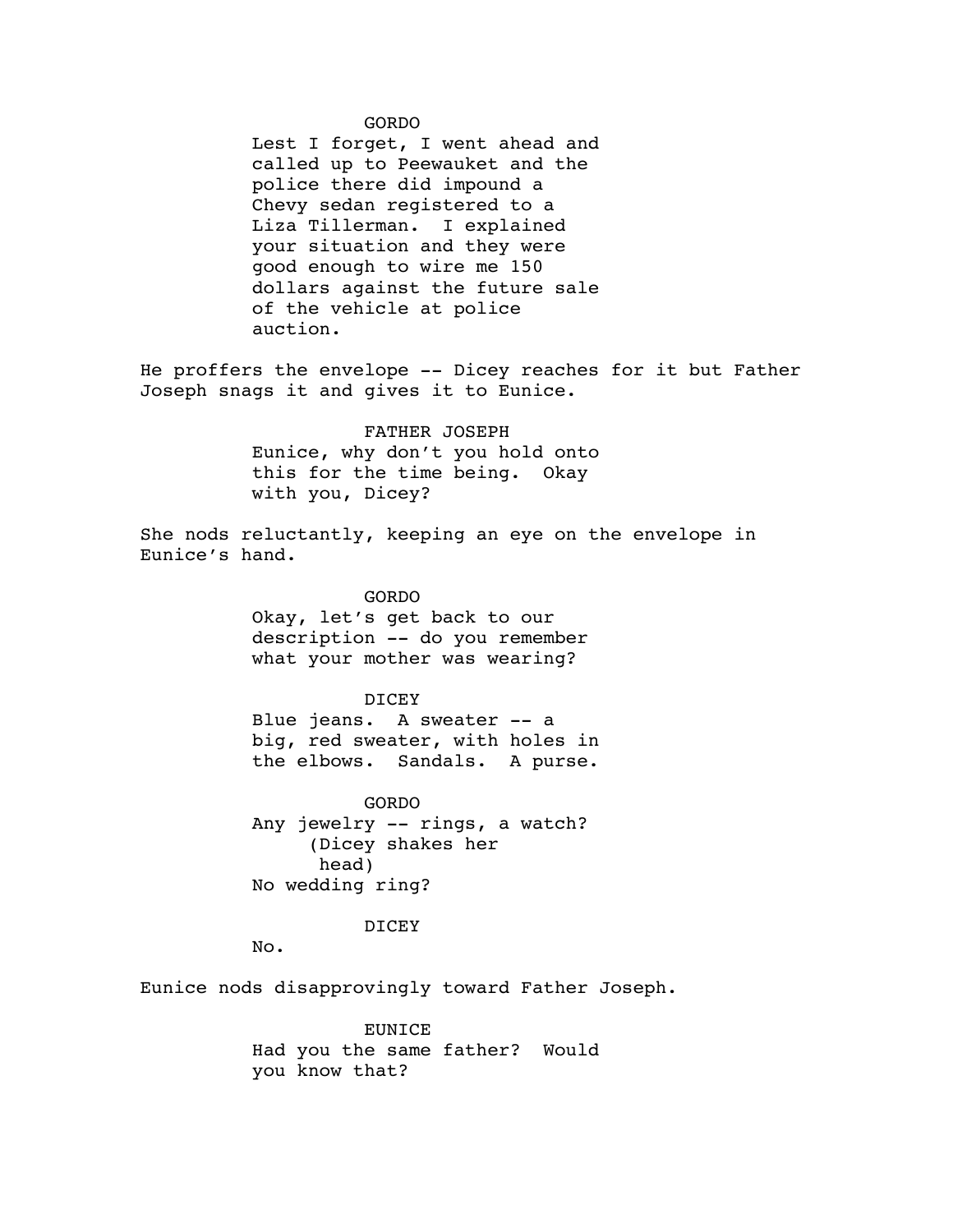# SAMMY (rising) We're not bastards!

# DICEY

Sammy!

She corrals Sammy into her lap as Eunice turns aghast to Father Joseph -- he gives her a calming look.

> FATHER JOSEPH That's all right, Eunice - they would know and we wouldn't.

GORDO (covering a smile) Okay. Dicey, can you think of any other place your mother might have gone -- friend, relative?

Dicey shakes her head.

EUNICE I should tell you my mother had one sister, Abigail. She would be the children's grandmother.

She picks a framed photo off a side table and gives it to Gordo. He glances at it, then passes it on to Dicey -- the others squeeze against her to get a look at the old black and white: a smiling MOTHER and FATHER stand behind a pretty TEENAGER and a scowling LITTLE GIRL with wild hair.

> JAMES Which one is our grandmother?

> EUNICE The little girl with the wild hair. I wrote to her of mother's passing but received no reply.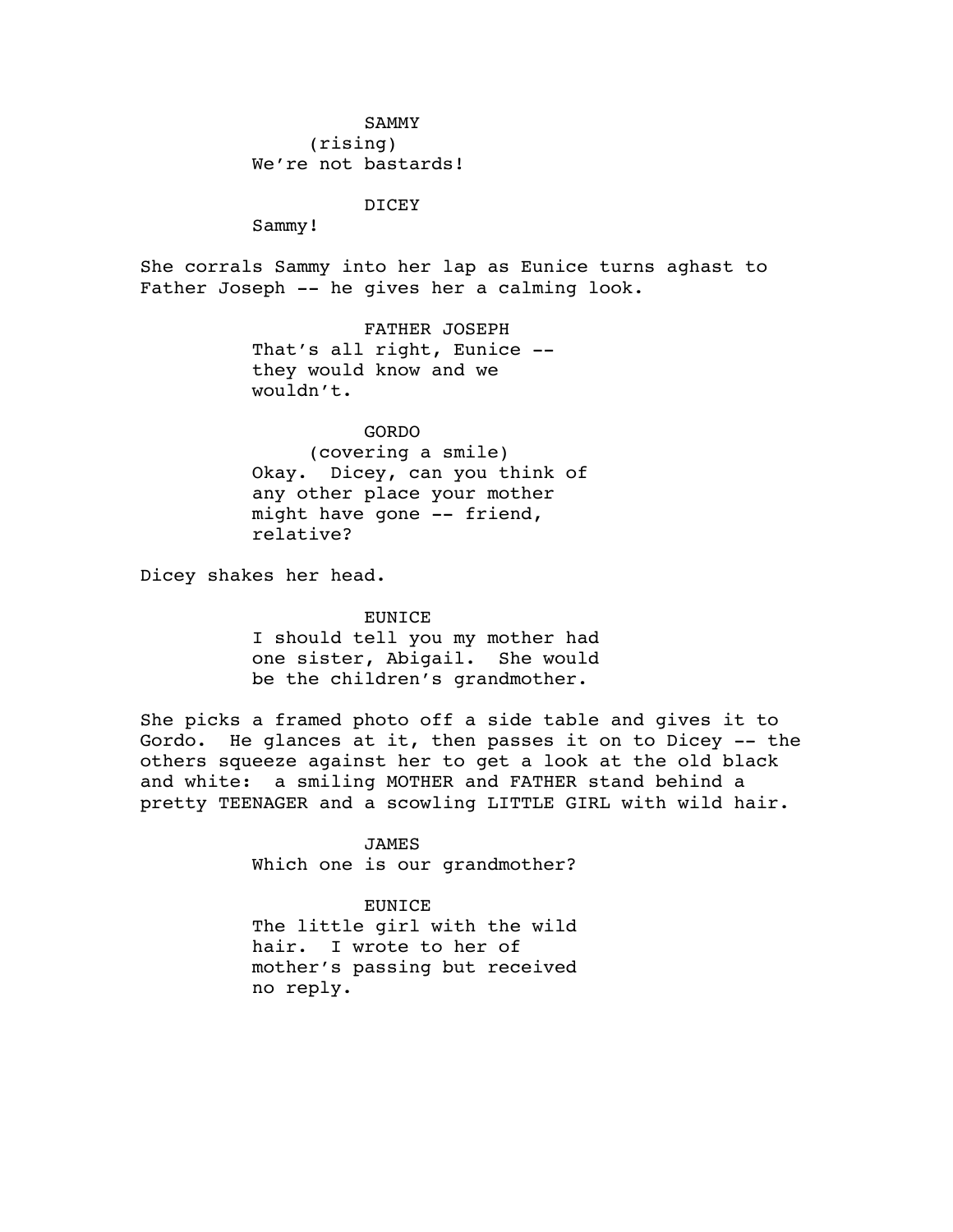# FATHER JOSEPH

We called our church down there and I asked the pastor to make a visitation. She wouldn't let him into the house and then proceeded to rant and rave. Apparently she has something of a reputation.

Dicey and James share a quick glance.

### EUNICE

Abigail was much younger than mother and they never got along. We later heard she married a dirt farmer by the name of Tillerman but that's about all.

GORDO Okay, we'll check into it - what was that location?

FATHER JOSEPH In Maryland, a town called Crisfield.

Gordo notes it on his pad, then turns to Dicey.

GORDO So do you think it's possible your mother may have gone there?

DICEY I don't think so. She never talked about her.

## GORDO

(pocketing pad) Okay fine. We'll do the best we can, kids -- I'll let you know as soon as we get anything.

EUNICE More tea, Sergeant?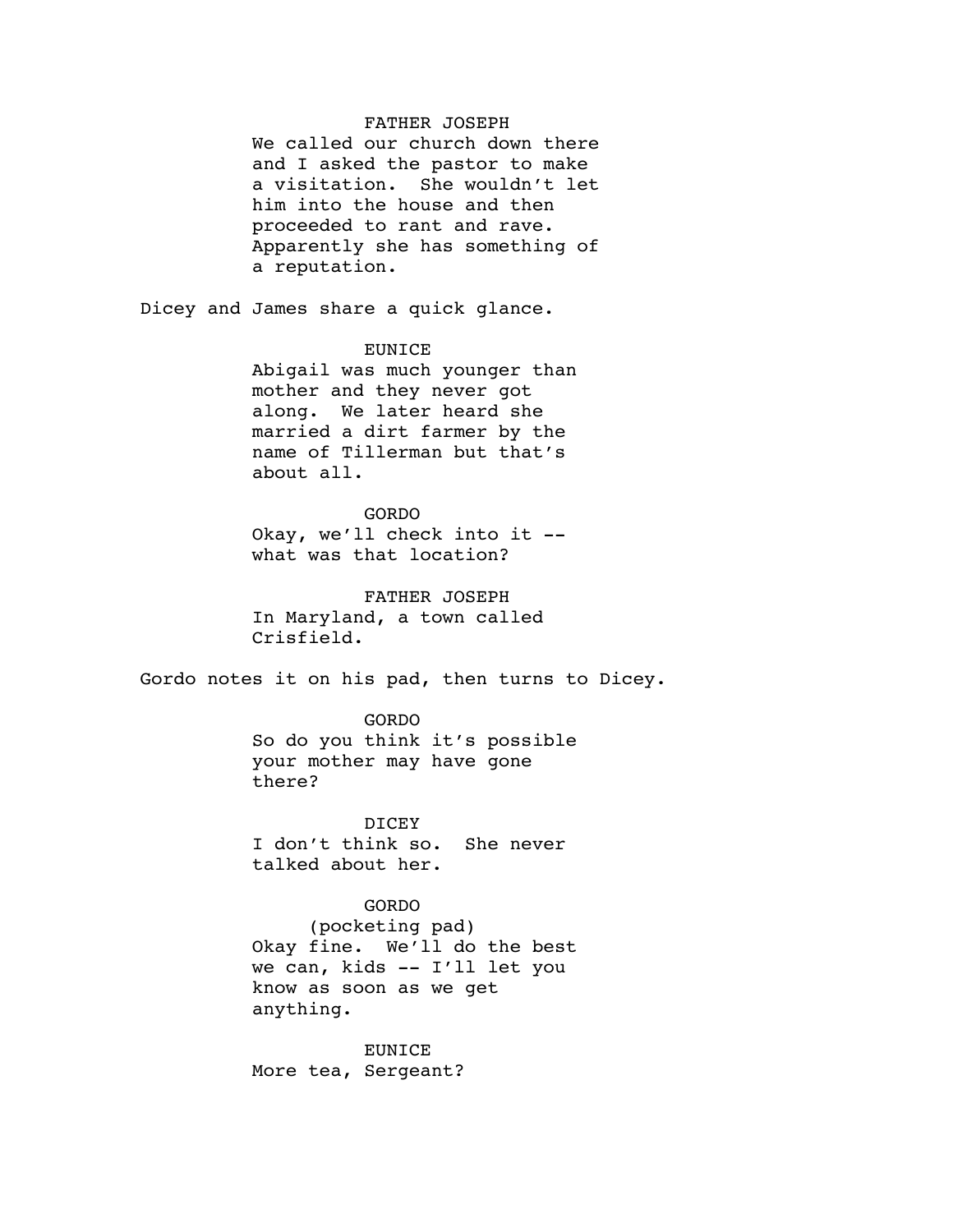GORDO Not for me, thanks -- I got to get along. (to Dicey) Hang in there, kiddo. (standing) In the meantime can I assume the Tillermans are staying here?

EUNICE

Oh, dear.

She turns to Father Joseph.

FATHER JOSEPH Just call me if you get any information. We're checking into some possible arrangements.

**EUNICE** This whole situation has been so stressful, I'm just not sure yet, I hope you can understand.

GORDO Tell me about it, I got four of my own.

Eunice and Father Joseph escort Gordo into the hall as the children stare gloomily.

INT. AUNT CILLA'S BEDROOM - NIGHT

James reads Cilla's old Bible, Sammy jumps up and down on the double bed and Dicey fixes two pallets of blankets on the floor. A timid KNOCK -- Dicey motions insistently for Sammy to get down, then opens the door: a distressed Eunice, in robe and slippers, peers inside.

# EUNICE

What is that awful noise?

Sammy smiles from under the covers.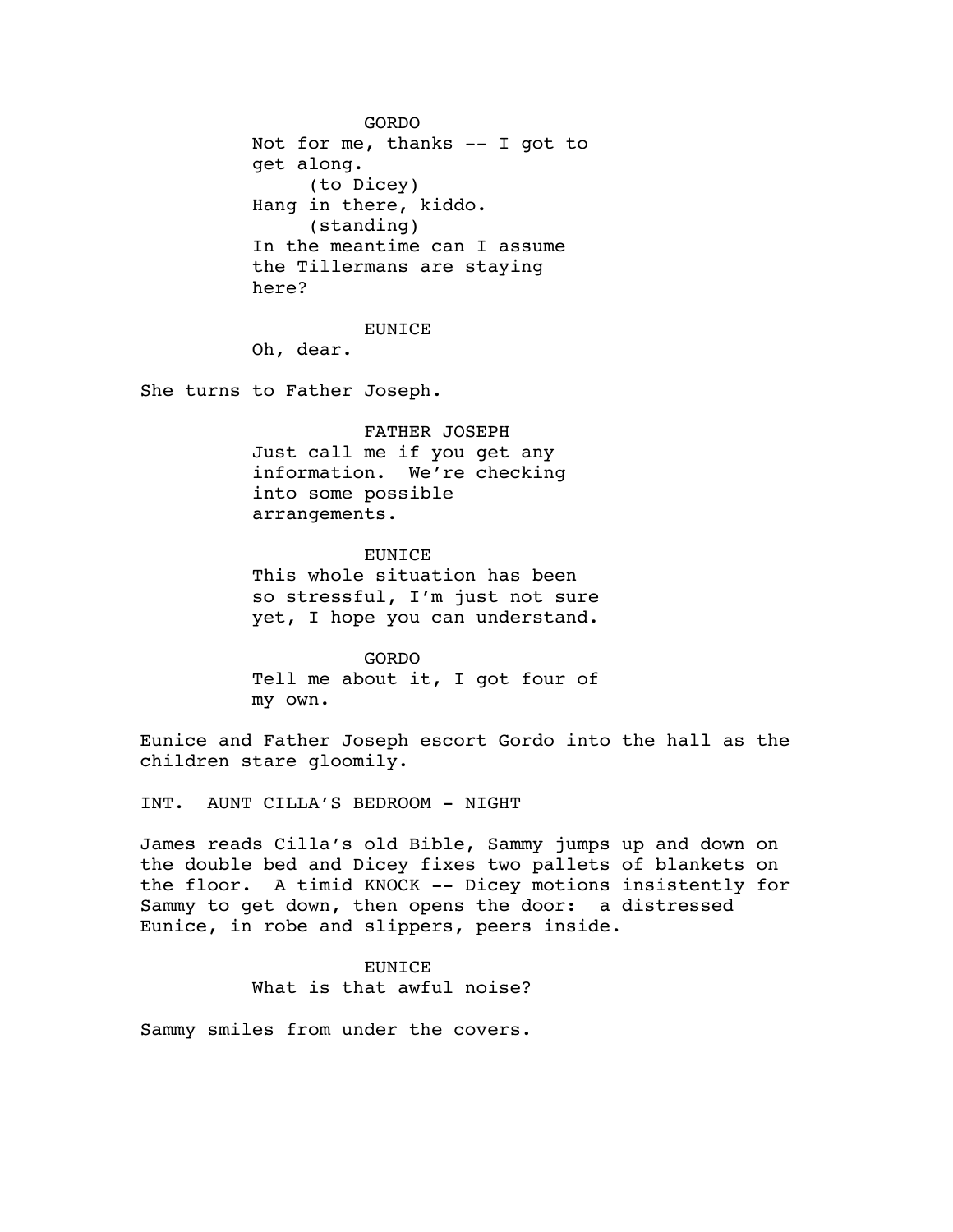EUNICE (CONT'D) (to James) Oh, dear, please be careful with mother's Bible, it's an heirloom.

Composing herself, she proudly guides Maybeth into the room, her hair permanented into ringlet curls just like her own -- the Tillermans stare shocked at their almost unrecognizable sister.

> EUNICE (CONT'D) Isn't she a little angel?

Dicey puts an arm around the embarrassed little girl.

EUNICE (CONT'D) Dicey, would you please come downstairs for a little chat?

Dicey follows Eunice into the hall, Eunice pulling the door closed.

> EUNICE (CONT'D) (whispering) When I was fixing Maybeth's hair, well, she barely uttered a peep -- is something wrong with her?

Dicey shakes her head.

EUNICE (CONT'D) It's all right, dear, it can't be easy for you, can it? You know, mother and I would always share a cup of Chamomile before bed and I hoped you and I might do the same.

Nodding acceptance, Dicey meekly follows Eunice down the hall.

INT. KITCHEN - NIGHT

Dicey watches Eunice dipping a tea bag into two china cups.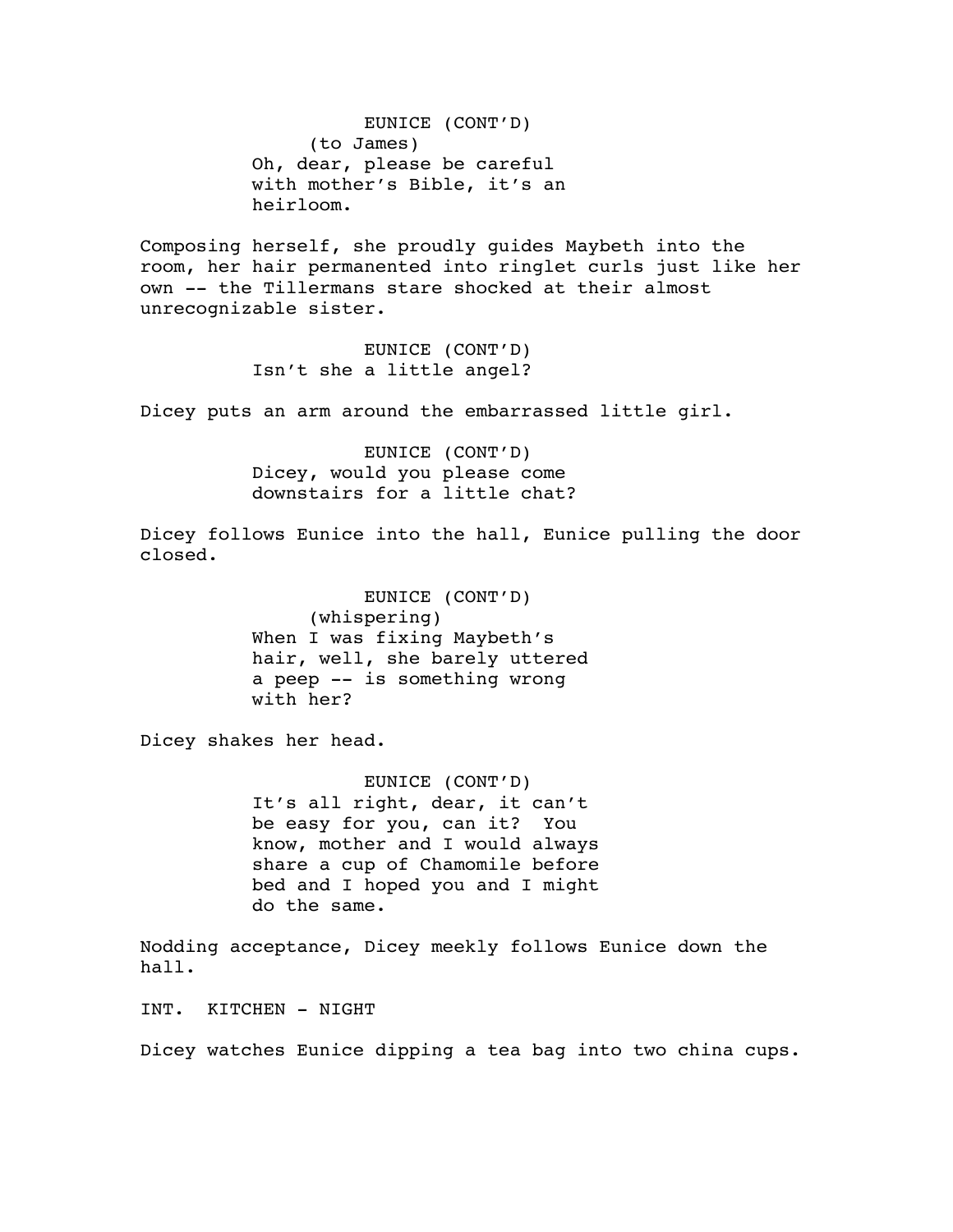EUNICE There are a few things I feel obligated to tell you.

She serves the tea and takes a seat opposite Dicey.

EUNICE (CONT'D) Firstly, I go to Mass every morning at six-thirty and I hoped all of you might join me tomorrow.

#### DICEY

Okay.

Good.

## EUNICE

(sipping tea) Secondly, I'm planning to take the day off, my first in seven years.

She seems to wait for Dicey's response.

DICEY You don't need to, we'll be okay.

EUNICE Yes, well you see, after Mass we'll be going to the rectory.

## DICEY

What for?

## EUNICE

Well, dear Father Joseph has arranged for several parish families to come in and meet your brothers.

# DICEY

Why?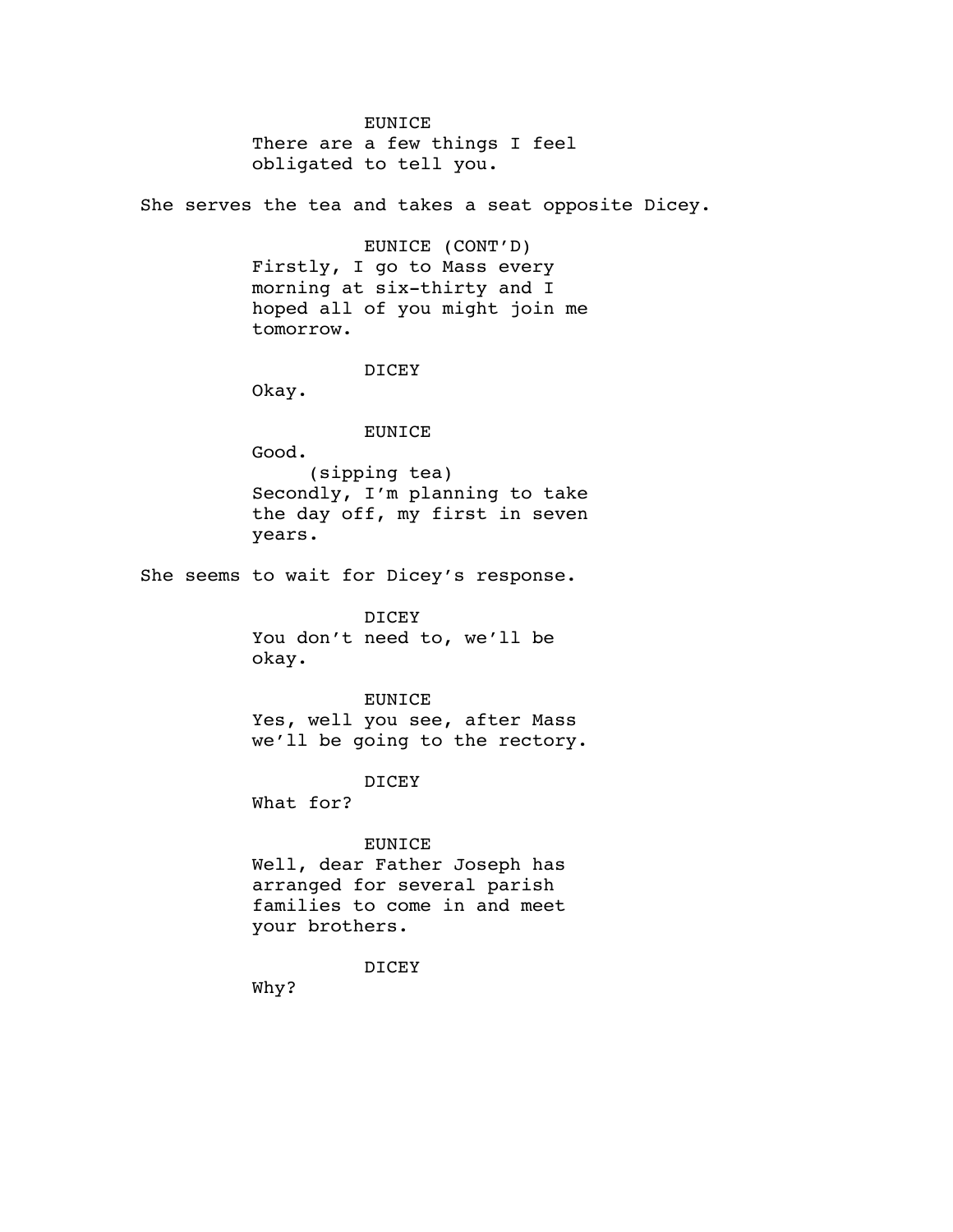#### EUNICE

Because I am simply not equipped to harbor four active children under this tiny roof but, God willing, we girls will manage somehow.

# DICEY

But, Cousin Eunice -- I promised we'd stay together.

### EUNICE

You know, Father Joseph said I was a saint to take you girls in, that anybody else would turn you over to Social Services, but I said I can't do that, they're my own flesh and blood.

### **DICEY**

But you don't understand ...

# **EUNICE**

Oh, but I do. Poor dear girl, I know it's not easy being all alone in this world but you see, now we can take care of each other. We are family after all.

She pats her hand -- Dicey wants to fight but doesn't know how.

> EUNICE (CONT'D) I feel so relieved now that we've talked, don't you?

Dicey stares back in defeat.

INT. AUNT CILLA'S BEDROOM - NIGHT

While others sleep, Dicey stands at the window, gazing out once again into the unknown. She looks at the old photograph in her hands. In silent prayer, she traces the face of the little girl with wild hair: her grandmother.

INT. UPSTAIRS HALL - NIGHT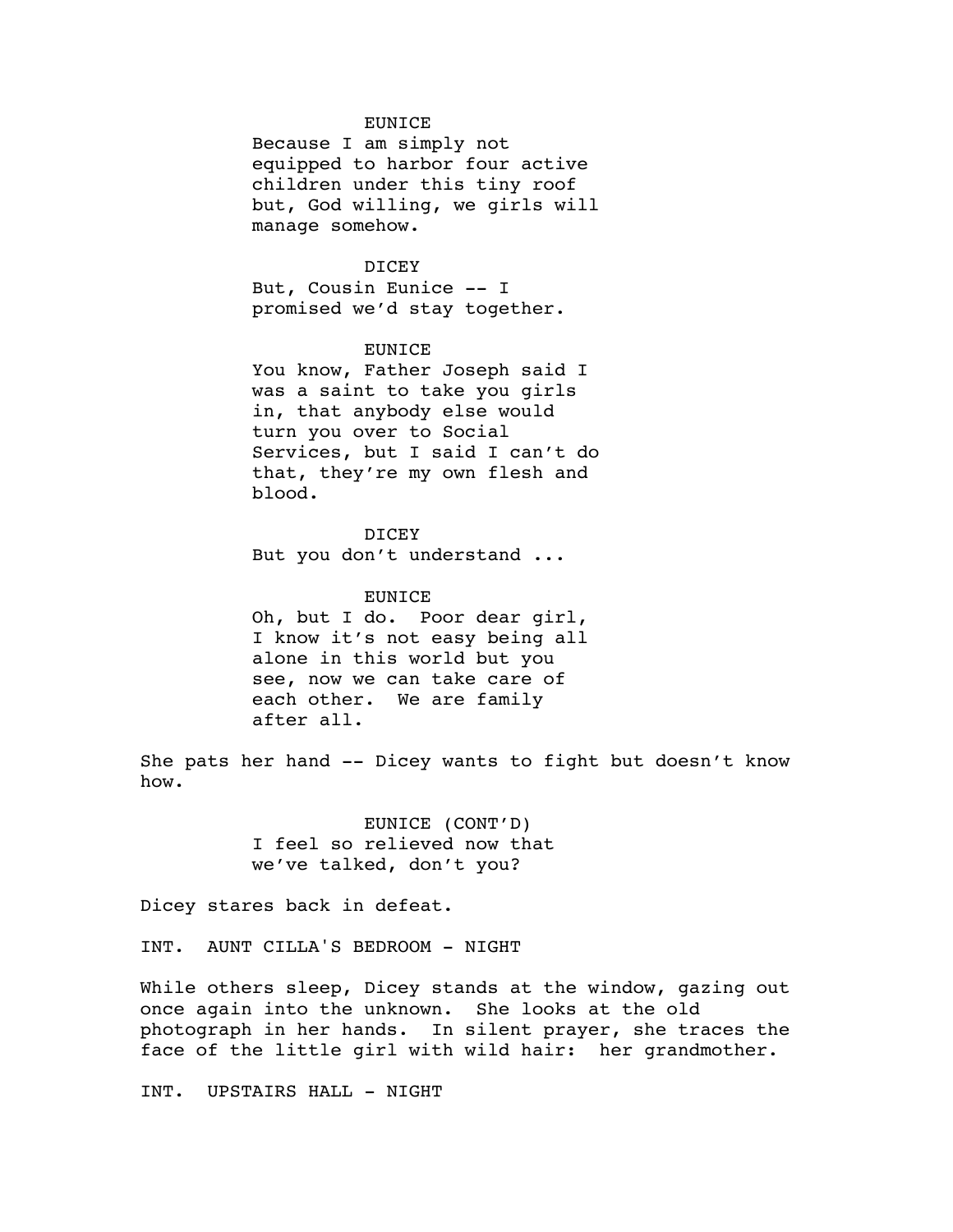Silhouetted by a night-light, Dicey steals from her bedroom and creeps along the banister. At the end of the hall, she nudges open the door.

INT. EUNICE'S BEDROOM - NIGHT

Dicey slips inside: Eunice sleeps in a laced canopy bed; votive candles burn at the Virgin altar, lighting an eerie melange of dolls, china figurines and plaster saints placed around the room. She tip-toes to the bureau, searching until she finds the envelope in a top drawer. She opens it: one-hundred fifty dollars. She pockets the envelope, then sets a note on top of the bureau. Eunice stirs -- Dicey hovers.

INT. STAIRWELL - NIGHT

The Tillermans tip-toe down the dark stairs, James at point and Dicey in the rear with their brown bag suitcase. He unlocks the front door and they make their escape, Dicey softly closing the door behind.

+(OMITTED)

+(OMITTED)

INT. GREYHOUND BUS - NIGHT

Only a FEW PASSENGERS ride the late-night bus, the Tillermans alone toward the back: the boys sleep side by side; the girls sit behind, Dicey studying her new map while Maybeth stares at the passing lights. Maybeth turns to her sister.

> MAYBETH Dicey. Are we going to see the place Momma lived in when she was a little girl? (Dicey nods) And see our grandmother?

> DICEY What's the matter? You scared? (she nods) So am I.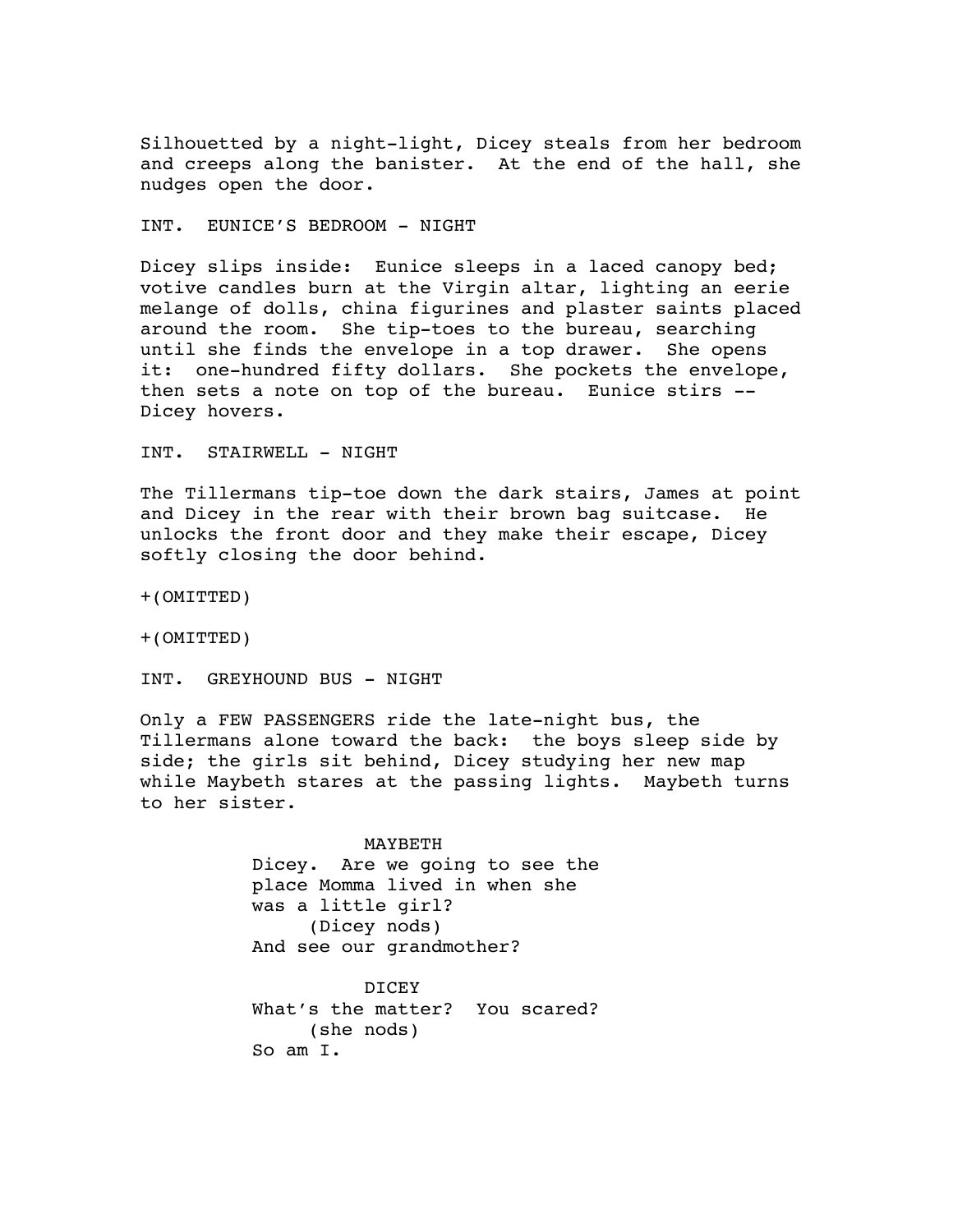Maybeth nestles against her sister and begins to softly sing "THE WATER IS WIDE."

EXT. GREYHOUND STATION/ANNAPOLIS, MARYLAND - DAY

The bus motors down a busy Main Street and stops in front of the bus station. The Tillermans disembark, Dicey trying to get her bearings with a look in each direction: in the distance, the Chesapeake Bay sparkles beneath a pure blue sky.

EXT. ANNAPOLIS HARBOR - DAY

Waiting on a bench, James, Sammy and Maybeth watch Dicey conversing with TWO TEENAGE BOYS, both 16, tanned and wearing swim trunks, aboard a twenty-five foot sailboat tied to the wharf -- she's pointing toward the open ocean. The boys seem intrigued.

EXT. CHESAPEAKE BAY - DAY

The sailboat skims across the bay waters, the Chesapeake Bay Bridge in the background: Sammy's stretched out on the prow; James and Maybeth perch in front of the main sail; Dicey sits by the boys, both drinking cans of beer, at the tiller. The young captain and Dicey share a smile - there's a hint of an innocent attraction. He offers her a chance at the tiller. They change seats and a thrilled Dicey navigates toward a distant shore. He points toward the mainsail -- Dicey adjusts the tiller until the sail billows to a full stretch.

EXT. EASTERN SHORE/ST. MICHAEL'S HARBOR - DAY

The boys hold the boat steady as the Tillermans clamber onto a dock. Dicey and the Captain share a handshake before she turns away with a shy smile, hustling her family along the wharf.

EXT. ROADSIDE STAND - DAY

Dicey pays a BOY, 13, for a cantaloupe, then cuts it into four pieces. Chomping huge bites, juice running down their chins, they study a 'HAWKINS CIRCUS' poster pasted on the side of the stand. The cantaloupe boy points out a shortcut across a flat, rural landscape, mostly big farms and tall pines.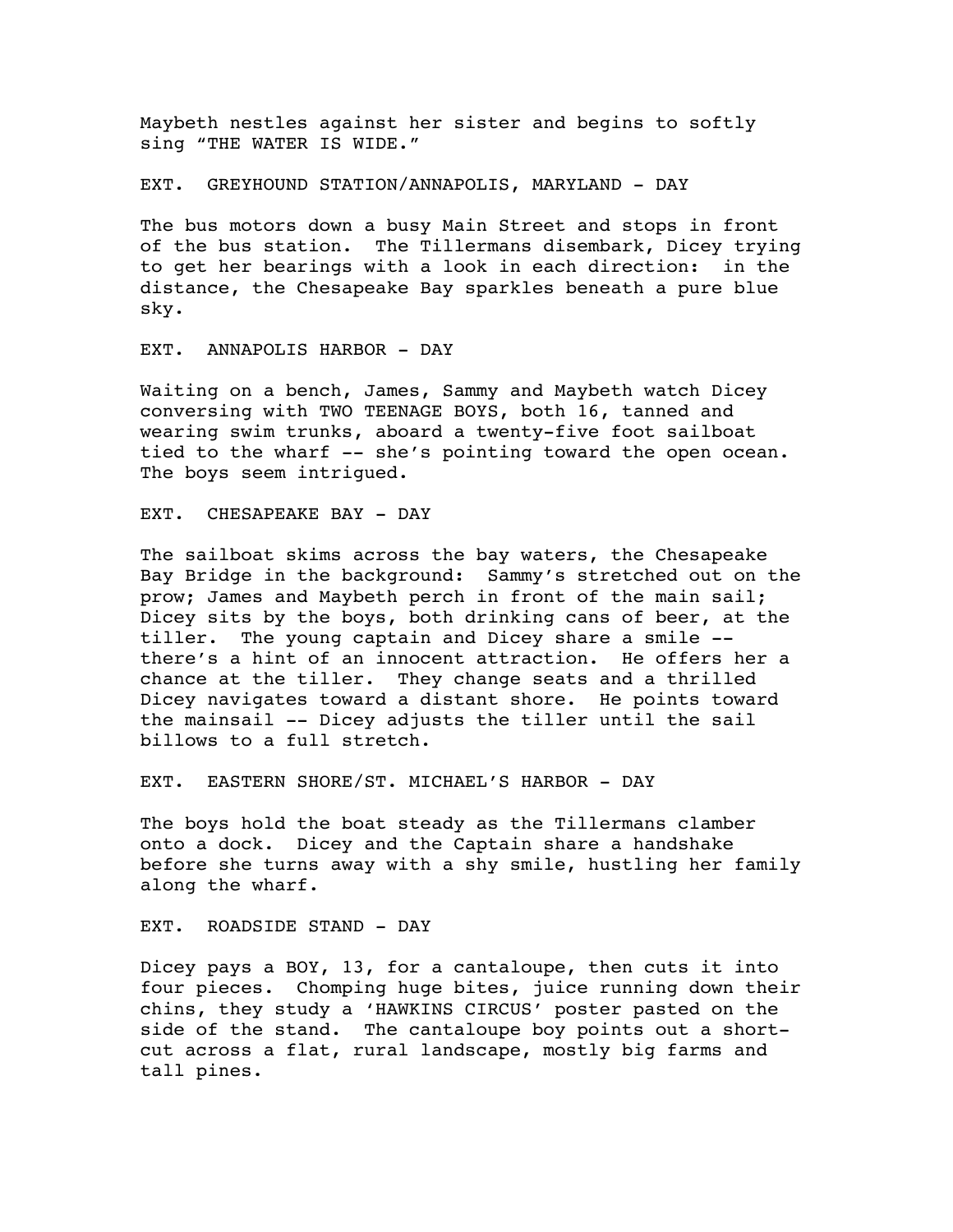EXT. FIELD - DAY

Dicey leads her family single-file across a field, passing FARM WORKERS harvesting under a hot morning sun. She takes note of their work but keeps a pace that would discourage any questions.

EXT. CHOPTANK RIVER - DAY

The Tillermans pass SEVERAL BLACK FISHERMEN as they cross an old iron trestle bridge, the boys tossing stones into the big and wide Choptank.

EXT. COUNTRY ROAD - DAY

The Tillermans trudge a narrow road bordered by fields of ripening tomatoes. Dicey pauses before a sign 'PICKERS WANTED' posted beside a long driveway. She looks to James.

JAMES

Hard work.

DICEY We need the money -- I say we try it.

Not waiting for an answer, she starts down the drive toward a farmhouse nestled in a circle of trees -- the others follow.

EXT. FARMHOUSE - DAY

The Tillermans approach the discouraged farmhouse, barn and rusted sheds. A LARGE DOG barks from behind a caged fence -- they stop, intimidated. The screen door opens: DAN RUDYARD, 40s, slender, wearing a flowered shirt beneath worn overalls, steps outside. The dog quiets, fawning and whimpering.

## RUDYARD

Yeah?

DICEY You have a sign out front, pickers wanted. We, my brother and me -- we'd like to apply.

He studies them through hard gray eyes.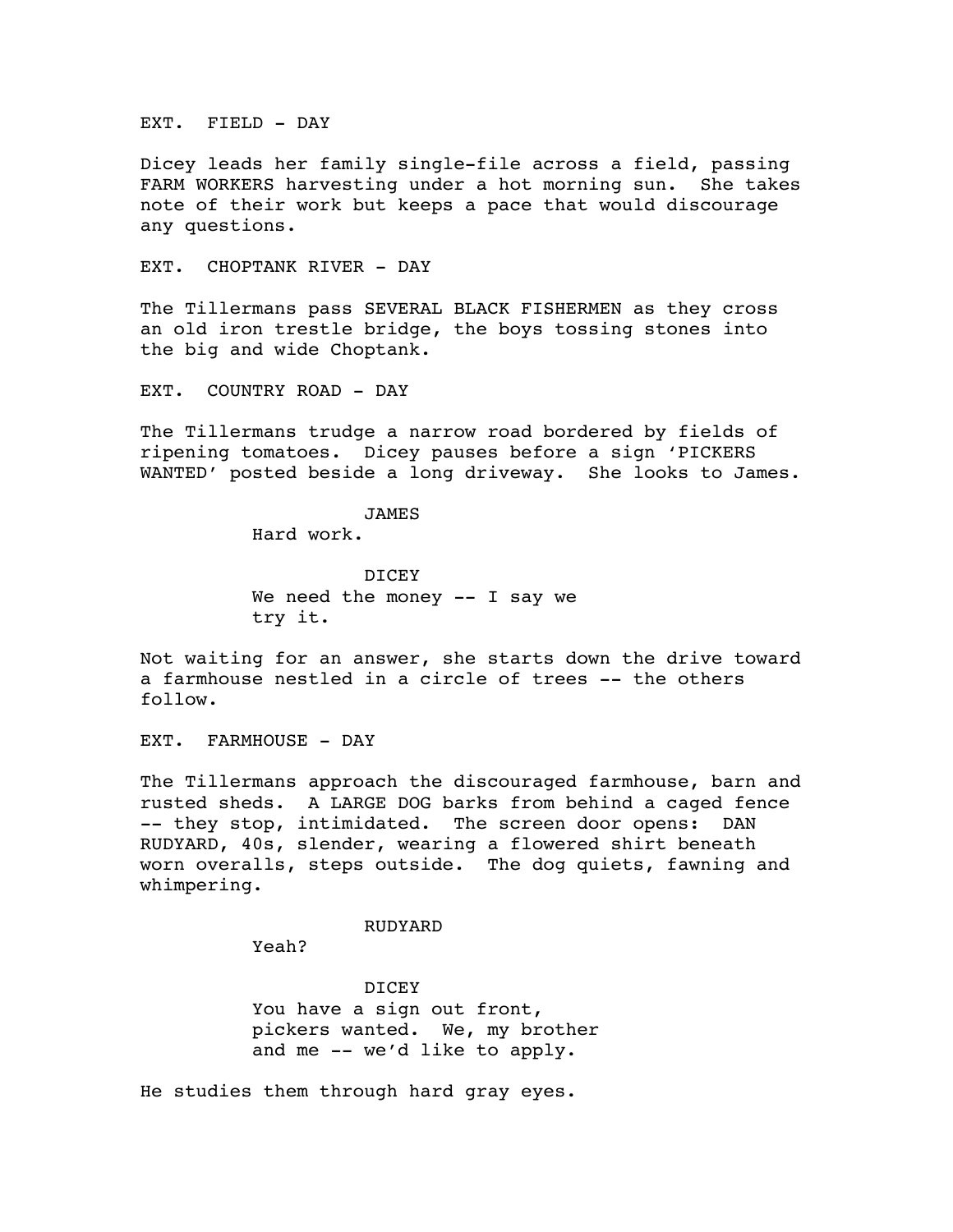DICEY (CONT'D) We can work hard. (no reply) What do you pay?

RUDYARD Fifty cents a bushel.

DICEY Will you hire us?

He gestures toward Maybeth and Sammy.

RUDYARD What about these two?

DICEY They'll come with us and help. They won't cause any trouble.

RUDYARD Name's Rudyard, what's yours?

DICEY

Dicey.

Rudyard moves toward an old green pickup truck, eyeing Maybeth with a friendly smile -- she clings to Dicey.

> RUDYARD Get up in the back.

EXT. RUDYARD'S FARM - DAY

Rudyard drives behind his barn, then up an inclined dirt road cutting between fields of small fir trees planted on either side; the Tillermans bounce in the flatbed.

JAMES

(pointing) Look it, this guy is growing Christmas trees, he must be rich, everybody buys a Christmas tree, don't you think?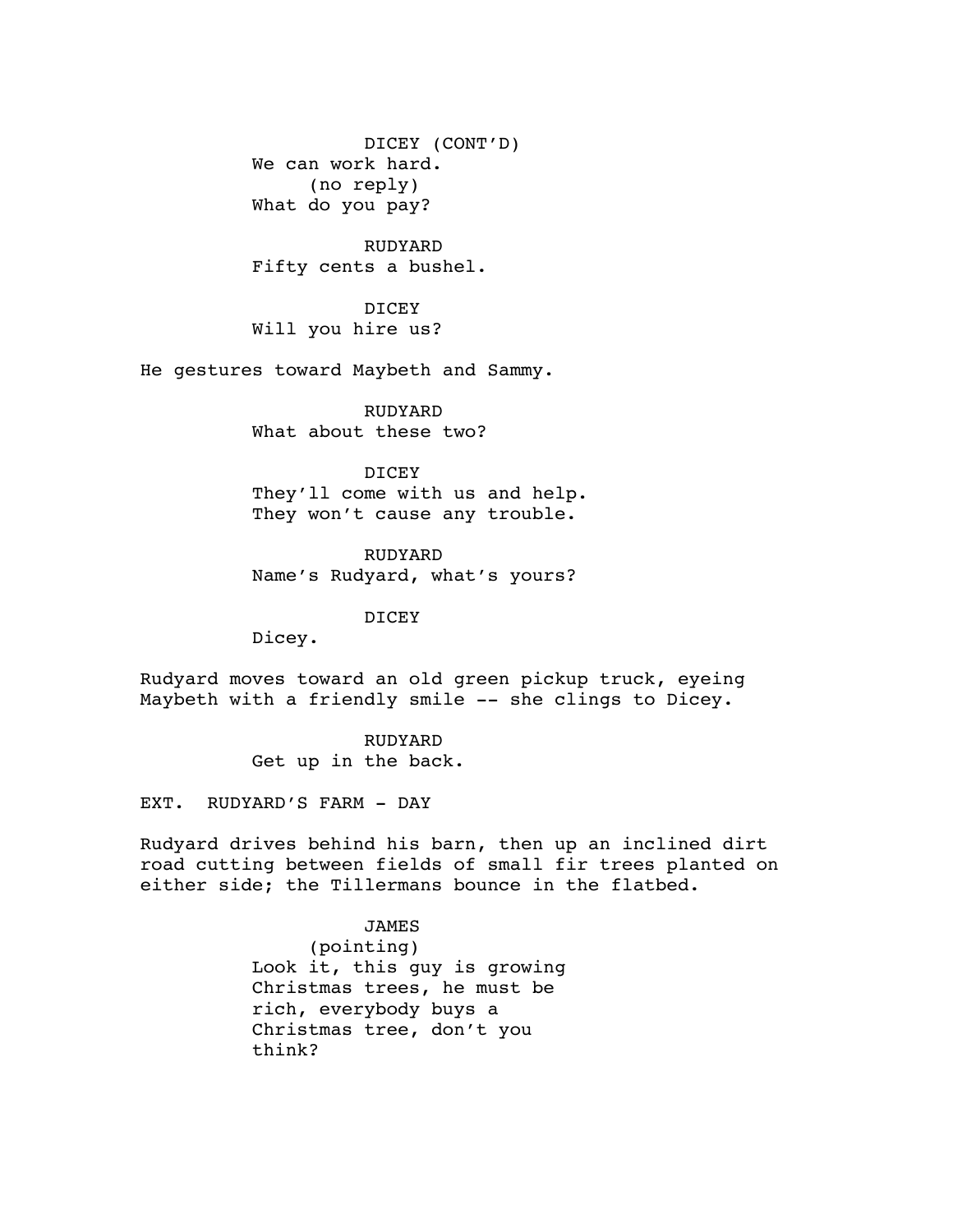### DICEY

We didn't.

They head toward the upper fields.

EXT. TOMATO FIELDS - DAY

On his knees, Sammy sucks from a rusty water spigot; the others stand beside bushel baskets stacked at the edge of an overgrown field of ripened tomatoes. Rudyard studies them from his cab.

> RUDYARD See you at quittin' time.

JAMES When's that?

RUDYARD Now come on, boy, this ain't no summer camp.

Smiling, he accelerates out the farmers' lane.

# JAMES

He's weird.

Sammy plops in a furrow, chomping a juicy tomato.

SAMMY I like this job.

The others descend hungrily into the tomatoes.

EXT. TOMATO FIELDS (LATER)

Beneath a sweltering sun, their arms and legs scratched and smeared with dirt, Dicey pulls back the overgrowth for James to reach in and pick the tomato from the stem; Sammy and Maybeth, scratched and dirty, nap in a nearby furrow.

> JAMES It's too hot, Dicey.

She stands tip-toe to count filled baskets dotting the field.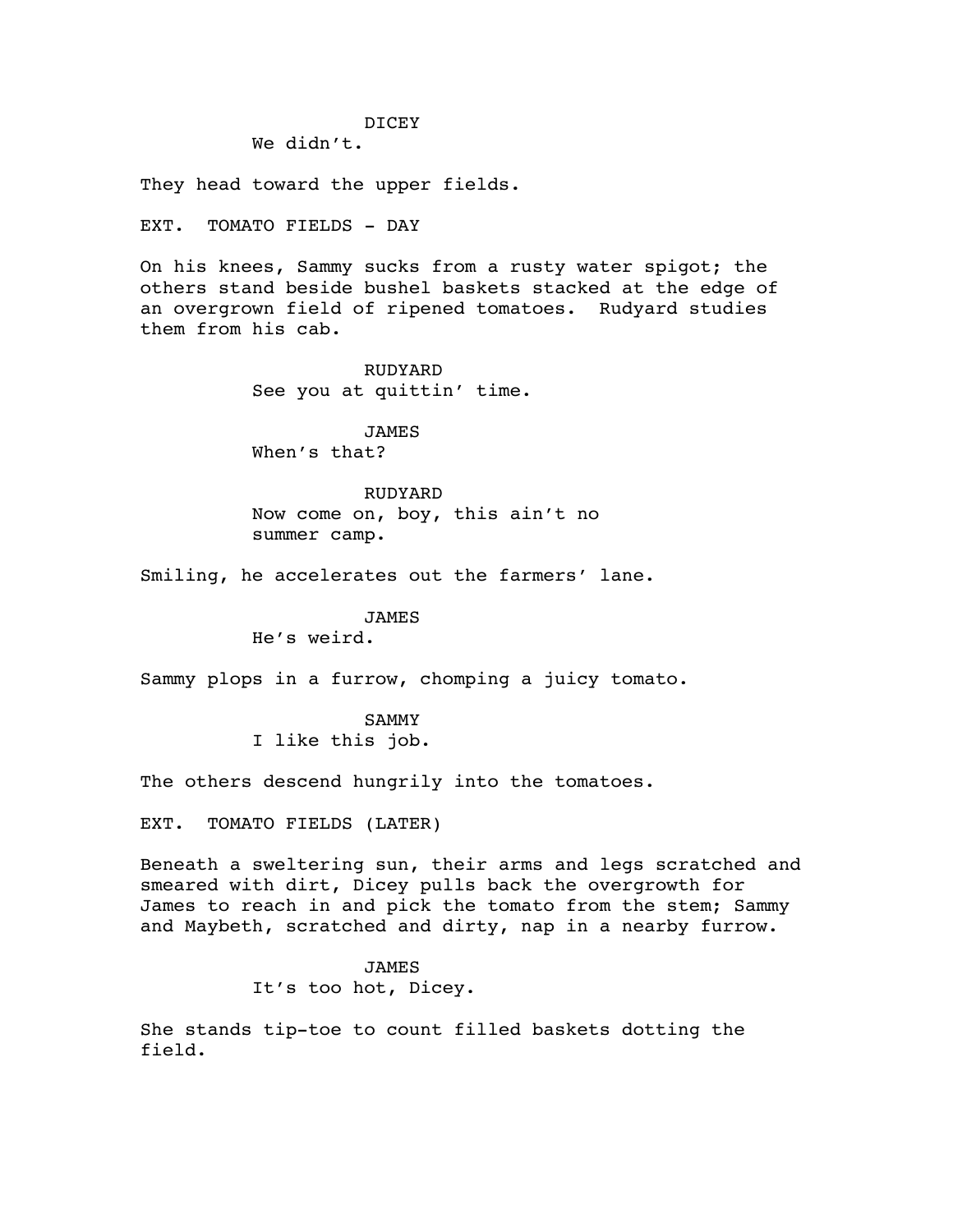DICEY Fifteen baskets -- that's seven dollars and fifty cents. JAMES What's this grandmother going to be like? DICEY Probably poor. And maybe strange. JAMES Strange? Like Momma? Crazy? **DICEY** I dunno. It sounded like she lives all alone. JAMES Like us in P-town -- all by ourselves out in the dunes. Why is it Tillermans always live alone? DICEY We don't. We live together. JAMES Together, but all alone together. DICEY Maybe every family feels that way. Maybe that's what families are. JAMES I don't know. I don't think so.

Dicey stoops to pull back the overgrown vines but her fatigued helper hesitates.

> DICEY C'mon, James, stick with it.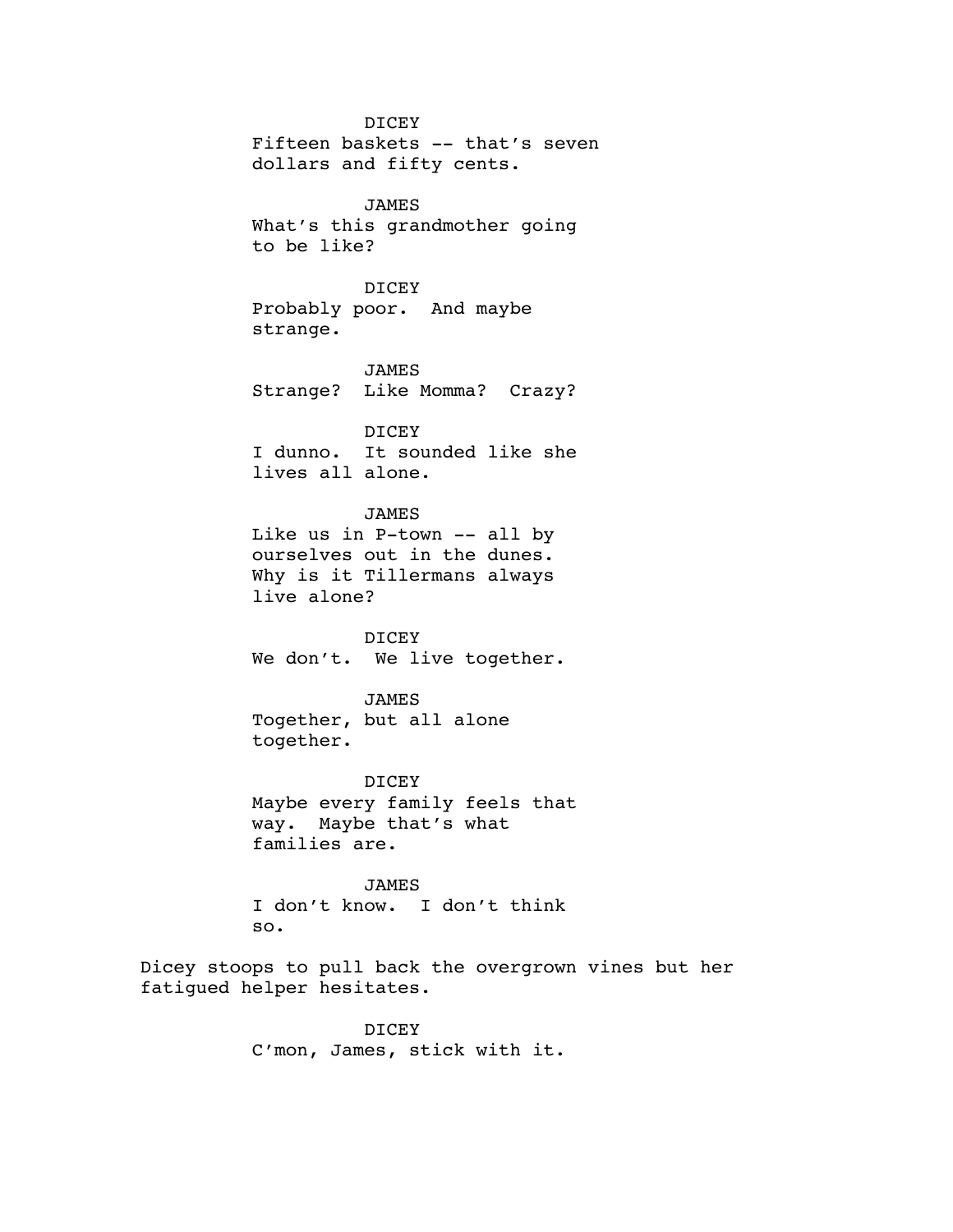He plops down with a groan, his eyes wavering between anger and self-pity.

> JAMES My back hurts and I'm hot.

DICEY (snapping) It's only for an afternoon.

She continues along the row. Sighing, he joins reluctantly.

EXT. TOMATO FIELDS - NIGHT

The truck headlights wash across the Tillermans seated beside twenty filled baskets. With the dog barking madly out the passenger window, Rudyard backs up so that the flatbed faces the baskets and the truck's nose points downhill toward the farmhouse. Suddenly flaring, he beats the dog to the floor.

> RUDYARD Shut up, you stupid mongrel mutt.

The children watch terrified as Rudyard gets out with a flashlight, yanking the whimpering dog on its leash.

> DICEY Mr. Rudyard, can you pay us now? Twenty baskets, that's ten dollars.

His glare fixes on Maybeth -- she grabs Dicey's hand.

RUDYARD What's the hurry? I got your beds all made up back at the house.

DICEY I don't think so. Our mom's expecting us and we have to get home.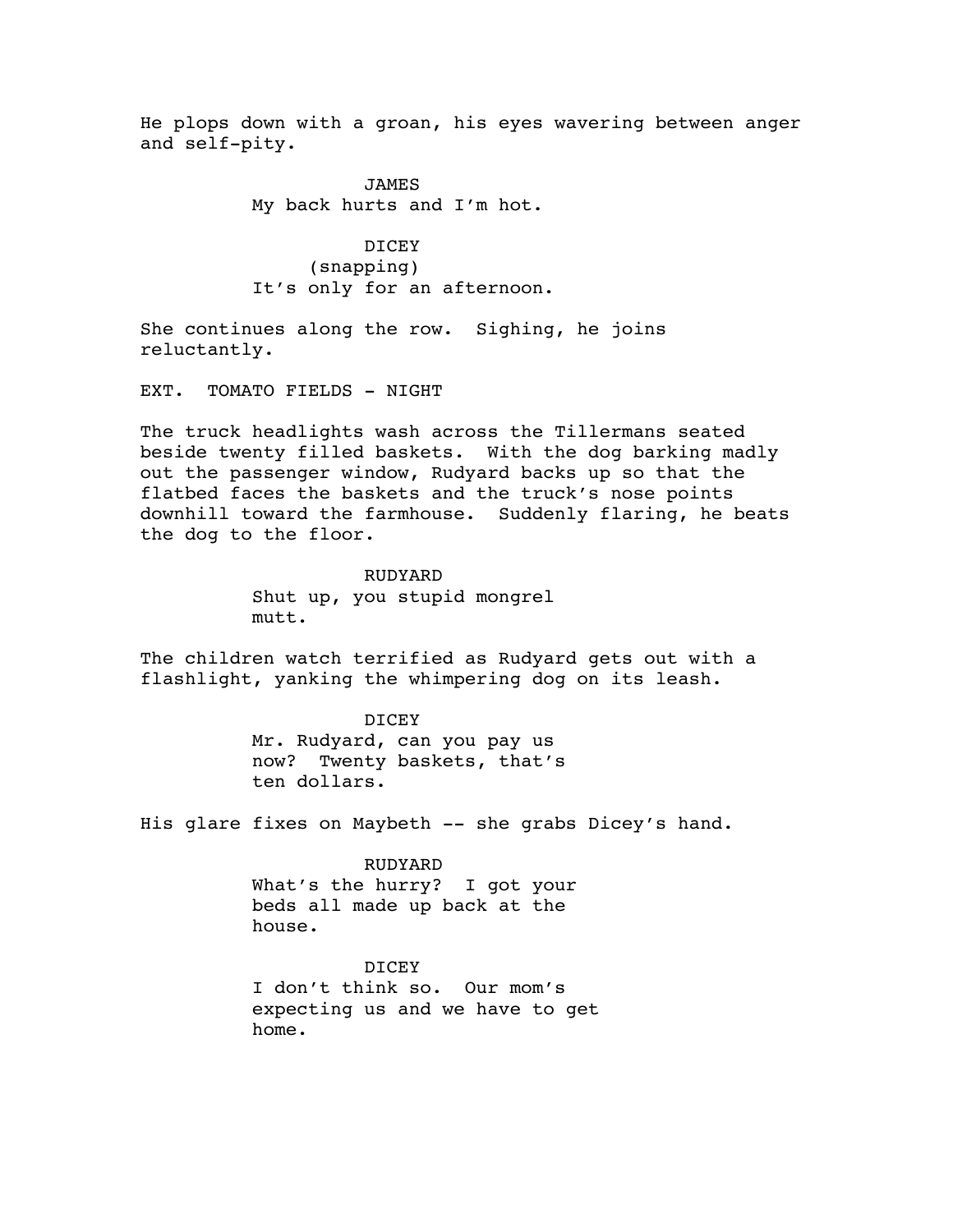#### RUDYARD

Home? And just where exactly is your home?

Dicey falters, intimidated by his direct probe. He swills from a pint bottle drawn from his pocket

DICEY

Just across the river.

The hint of a smile mars his frown.

RUDYARD You're not much use. I'll just have to teach you.

He scoops Maybeth into the air and lands her on the flatbed, then drops Sammy beside her.

> RUDYARD (CONT'D) Now load up.

Carrying the flashlight, he crosses the field with his dog.

SAMMY (teary) I want to kill him and hit him.

Dicey peeks in the cab: the keys dangle from the ignition.

JAMES He's crazy, Dicey. Bad crazy ...

DICEY Shut up, James, now listen.

She helps Sammy and Maybeth off the flatbed.

DICEY (CONT'D) When I say 'run,' you run, all of you as fast as you can, you hear?

They nod wide-eyed as Dicey slips inside the cab. She looks across the way: Rudyard's turning on his sprinkler system -- water sprays throughout the field. Dicey fumbles for the key, turning it: nothing. She checks the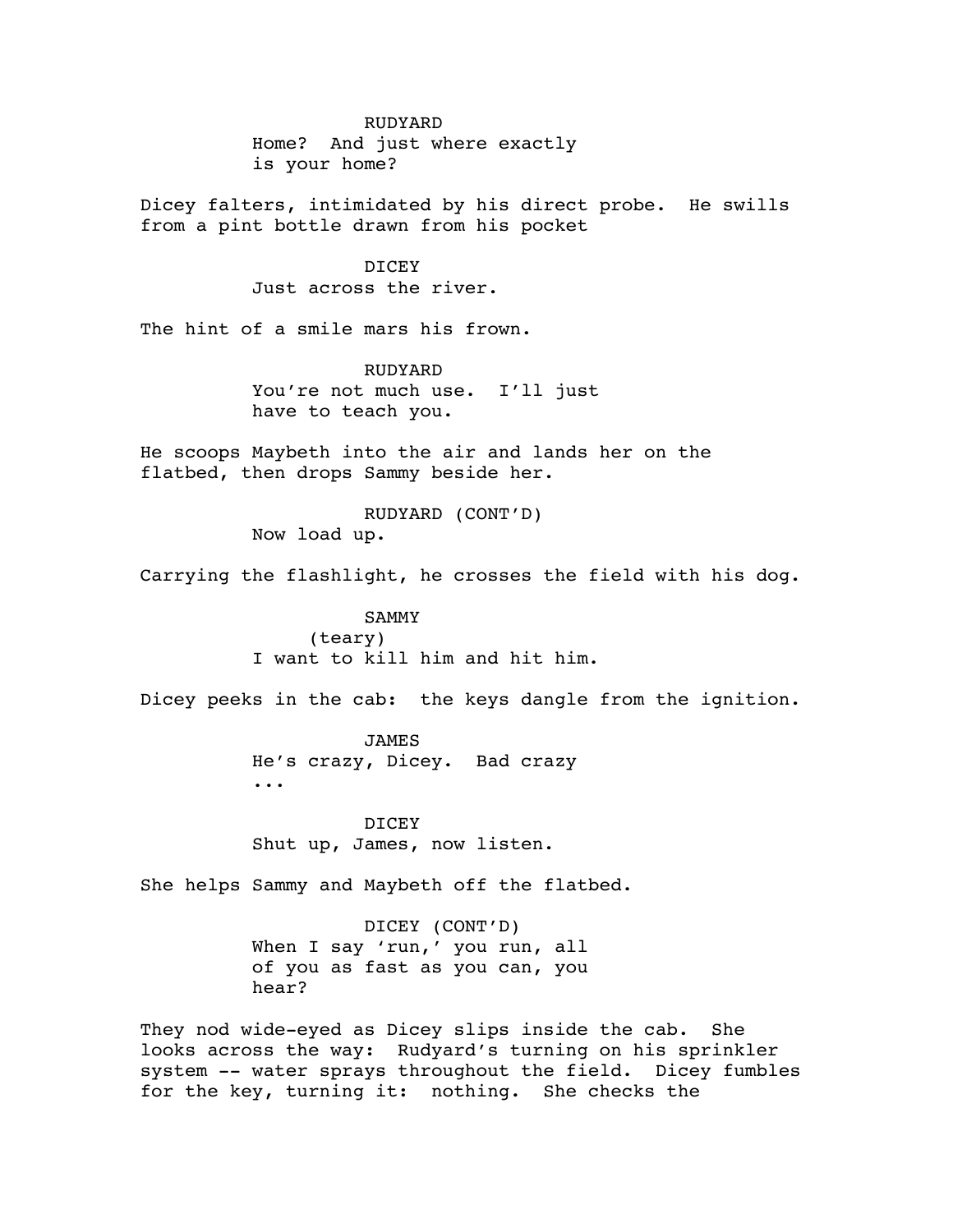transmission box: the needle points to 'D.' She shifts to 'N' and turns the key again: the ENGINE FIRES.

> DICEY Run, James!

She looks over her shoulder: Rudyard and the dog gallop toward them. She cranks the shift to 'D' and punches the gas -- the pickup jerks forward. She throws herself out of the cab, hitting the ground hard. Wincing, she rolls to her feet -- the others stand frozen, watching her.

### DICEY

#### GO!!!

She grabs Sammy and bounds across the tomato field. She lets James and Maybeth scoot past, then, on the run, checks behind: Rudyard chases his pickup cruising downhill toward the farmhouse but the dog pursues, howling, until its chain catches on a sprinkler head, stopping it in its tracks. Rabid, the dog charges again and again until it breaks free.

The Tillermans race into the adjacent FIELD, sprinting between towering rows of corn. At the end of the row, they charge through a line of small trees -- the earth gives way and they tumble into the river.

EXT. CHOPTANK RIVER - NIGHT

Dicey and Sammy break the surface gulping for air.

**DICEY** James? Maybeth?!

They're just beyond her.

JAMES Here. You okay?

#### SAMMY

It's warm.

From a distance, the HOWLING DOG.

DICEY

Stay close.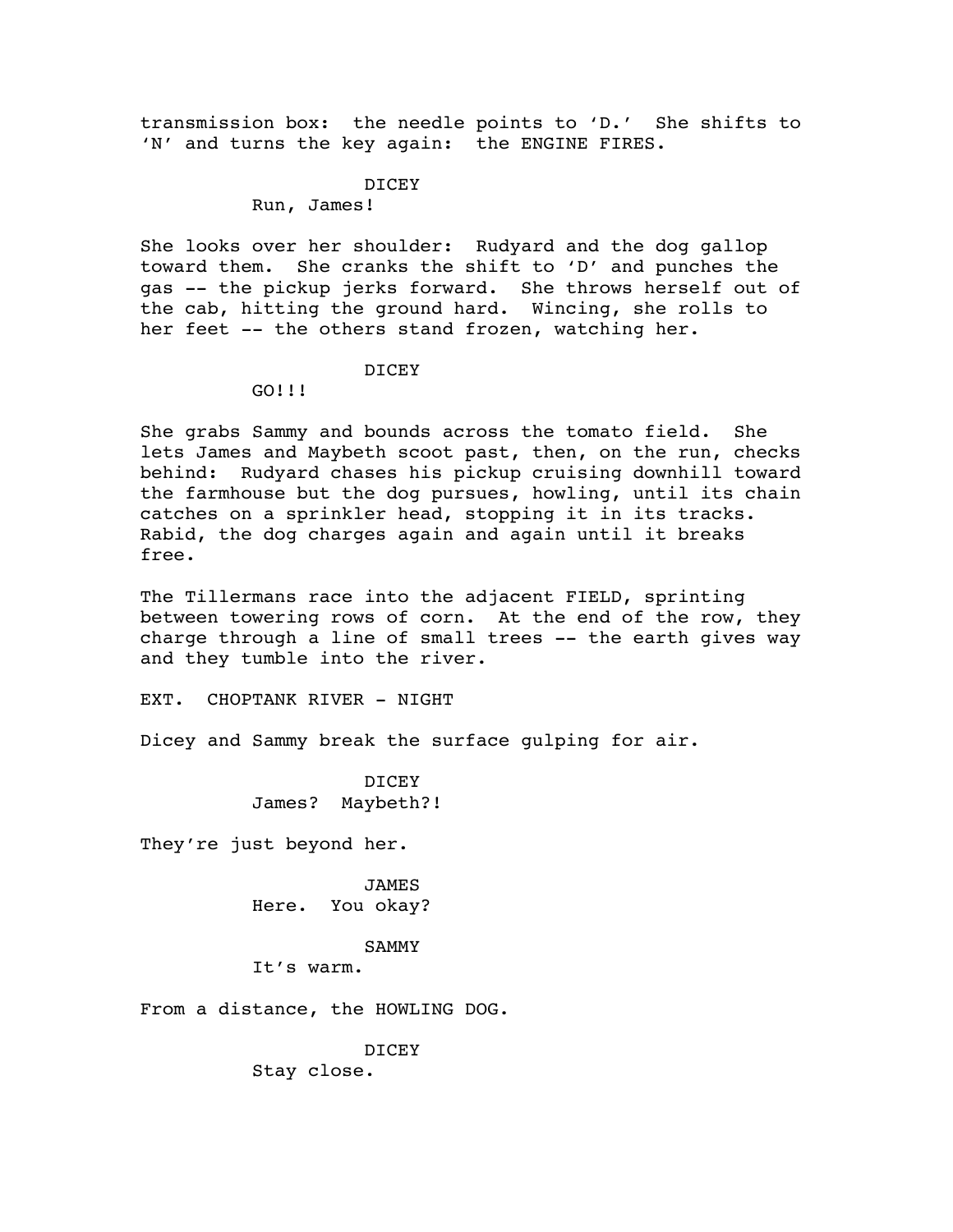The Tillermans float downstream into the darkness.

EXT. CHOPTANK BANK - DAY

In early morning, Sammy pees in the river while Dicey spreads three soaked 'ONE DOLLAR BILLS' on a rock to dry, then opens her sopped map on the ground -- James watches over her shoulder.

EXT. TOMATO FIELD - DAY

Chomping tomatoes, the Tillermans cut across a field, their stride made difficult by the furrows of crumbly dirt.

EXT. COUNTRY ROAD - DAY

The Tillermans walk single-file along a gravel shoulder until the sound of an APPROACHING VEHICLE sends them scrambling into the ditch for cover. A white Buick motors past, kicking up dust. They rise from the weeds and continue on.

EXT. HURLOCK - DAY

Carrying a small food bag, Dicey leads along the main street of Hurlock, a sprawly little town with one stoplight: everything's closed on this early Sunday morning; CHURCH BELLS CHIME. Sammy presses his face against a restaurant window, staring within.

> **DICEY** C'mon -- I've got bread and peanut butter.

She administers a friendly collar, nudging him along.

JAMES (pointing) Look, Dicey -- a ferris wheel.

A few blocks away, a ferris wheel is visible just above the rooftops.

> DICEY That's nothing to do with us.

They walk on until the green pickup suddenly drives past, Rudyard and dog looking straight ahead.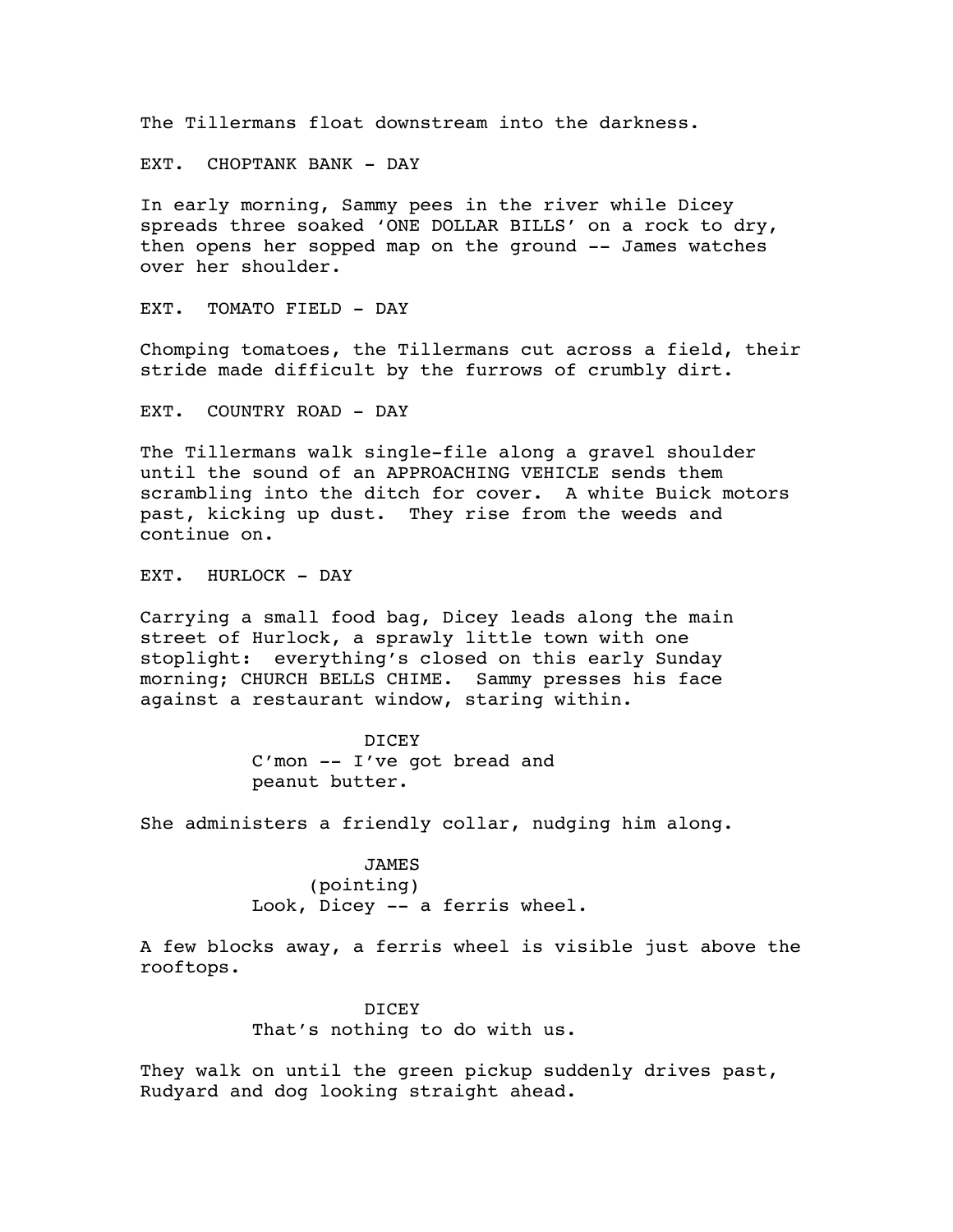JAMES He didn't see us. I don't think he saw us. What can he do anyway?

Dicey glances around: her gaze locks onto the ferris wheel.

DICEY Let's run, c'mon.

JAMES But he didn't even turn around.

DICEY Stop arguing, James.

She grabs Maybeth's hand and runs, James and Sammy right behind.

EXT. HURLOCK STREETS - DAY

Glancing fearfully over their shoulders, the Tillermans race through a quiet neighborhood toward the elementary school where a small traveling circus is set with Ferris wheel, Tilt-a-Whirl and Big Top. Suddenly the green pickup rounds a corner, speeding to cut them off.

EXT. ELEMENTARY SCHOOL PLAYGROUND - DAY

The Tillermans and truck converge at the playground -- Dicey scans for help but the circus isn't open yet.

> DICEY James -- go for the tent!

They dodge around his truck just as Rudyard jumps from the cab. Pulled by his snarling dog, he jogs easily after the children racing for the Big Top. Sammy trips -- Dicey turns to confront Rudyard while James rescues Sammy into the tent with Maybeth. Rudyard slows to a walk, playing out the chain-loops so the dog can almost bite her, all teeth and saliva.

> DICEY (CONT'D) There are people around here. You can't get away with it.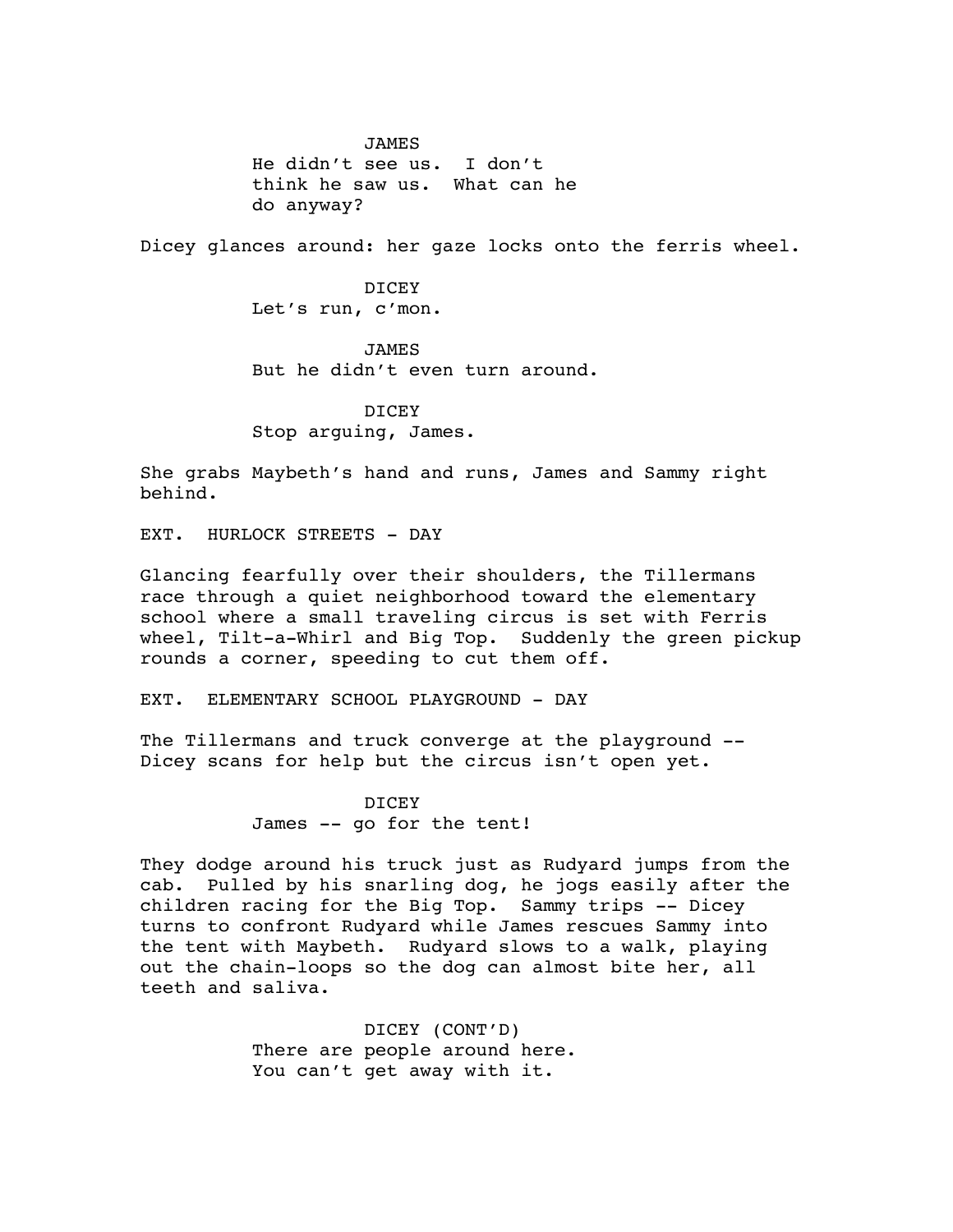She backs away, ready to thrust her bag down the dog's throat. Suddenly she topples when THREE YAPPING TERRIERS charge past to greet the big dog. Dicey scrambles to her feet, a WHIP CRACKS: CLAIRE, late 30s, a tall beauty with flaming red hair, in spandex tights and high-heeled sandals, cracks her bullwhip inches from the canine's head, forcing the big dog to a whimpering crouch at Rudyard's side.

> CLAIRE Hold your dog.

Rudyard grips the dog's collar. The Terriers dance around Claire as other CIRCUS PERFORMERS emerge from the tent with the Tillermans -- Dicey edges toward them.

> RUDYARD (to Dicey) Where you going?

He surveys the group.

RUDYARD (CONT'D) They're my kids. Foster kids.

DICEY No, we're not.

RUDYARD Who's in charge here?

WILL HAWKINS, 40s, a black man with jawbone beard, clad in black, steps forward.

WILL

I am.

Rudyard seems surprised.

RUDYARD Listen -- these here kids run off my farm yesterday and now their Momma's back home in tears over this. They gotta come back. We got papers.

Dicey steps up beside Will.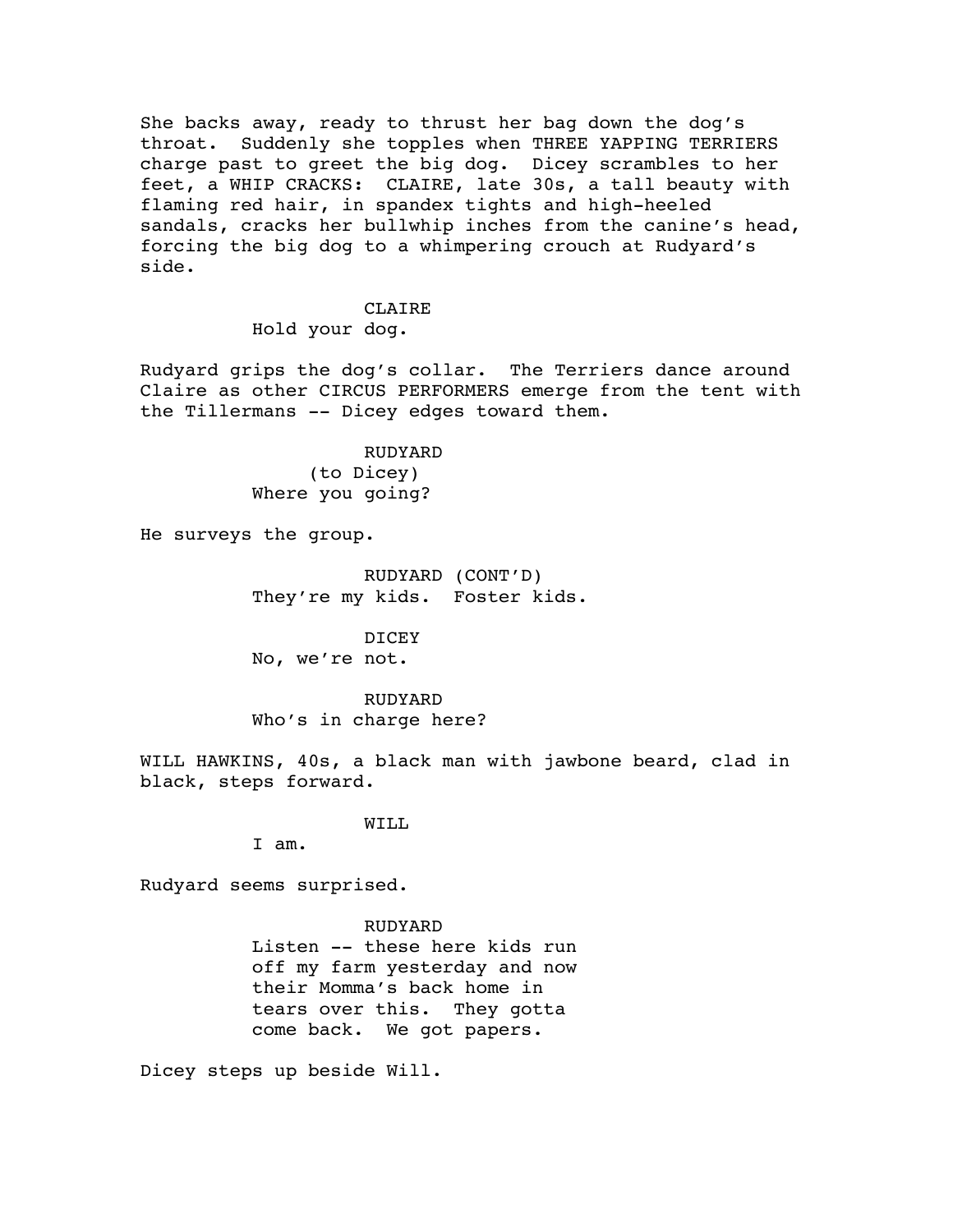DICEY That's a lie -- we don't belong to him, we just met him yesterday.

RUDYARD Now don't start telling your stories. (to Will) It's time for me to take these kids home.

Will shifts his gaze from Rudyard to Dicey.

WILL

Okay -- if these are your foster kids, then I'm sure you won't mind telling me their names.

RUDYARD Hey, mister -- I was trying to be nice with you but now you're messin' with my family.

DICEY

He's a liar.

RUDYARD Girl, don't you do this to me in front of these people.

Will studies Dicey's fierce expression, then looks back to Rudyard.

> WILL You best bring your papers and a county sheriff to serve 'em.

Rudyard's eyes burn cold.

RUDYARD (hissing) Nigger.

Will doesn't flinch but Claire attacks cracking the whip at Rudyard's feet, knees, and shoulders, steadily backing him away.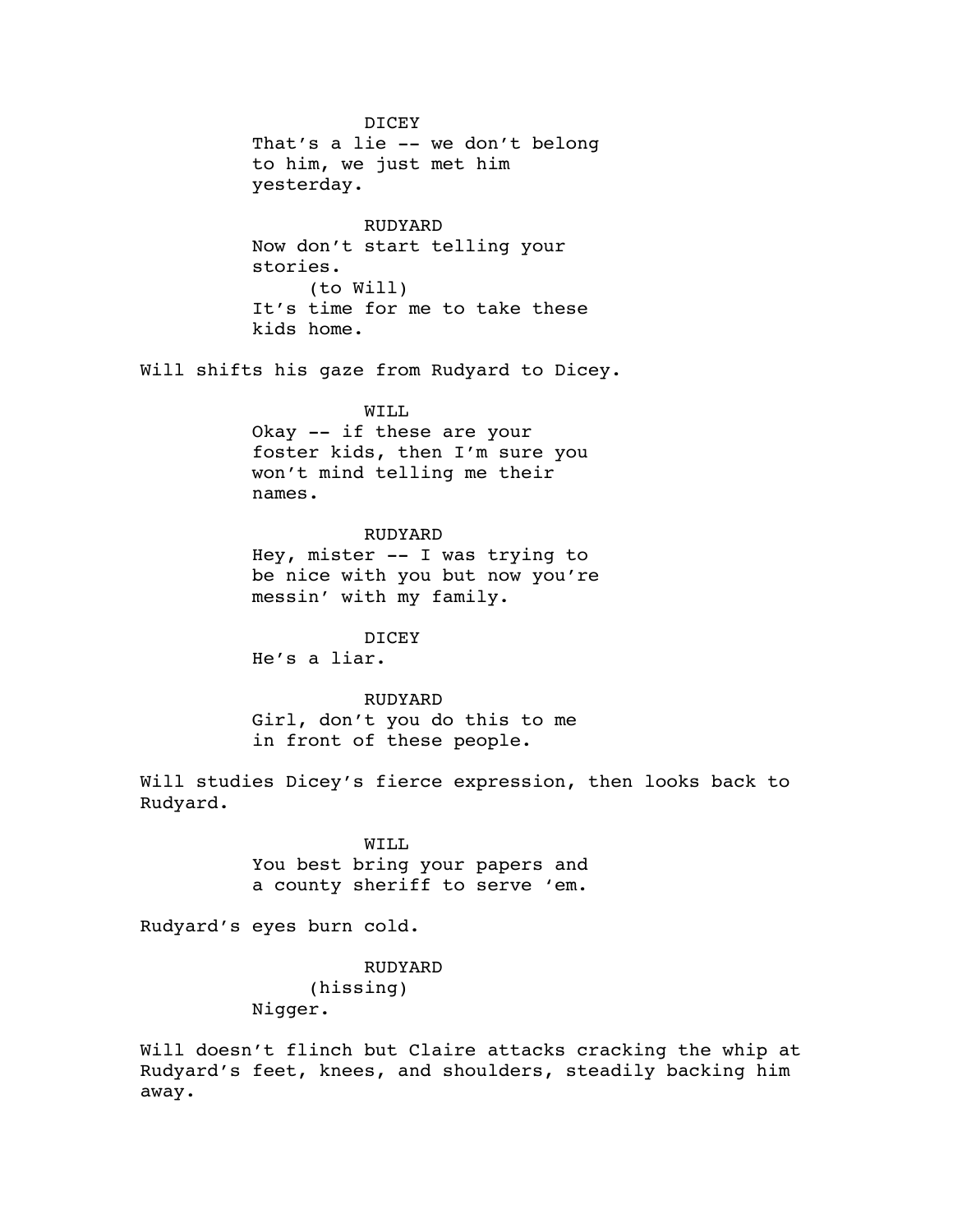CLAIRE Get out. You make me sick.

Rudyard spits into the dirt.

RUDYARD (to Dicey) I am so disappointed in you - this just gonna kill your Momma.

He walks away with a big yank on the dog's chain. Claire lifts the whip a final time and snaps it sharply against his fanny -- Rudyard leaps forward, glancing back with a hateful glare. Dicey, her knees buckling, leans against Will and struggles not to cry. Her siblings gather around her.

> WILL Well, Claire.

CLAIRE Well, Will ...

She kisses him full on the mouth.

CLAIRE (CONT'D) ... let's just hope you're right.

They lead the Tillermans into the Big Top, Will draping an arm around Dicey's shoulder.

INT. DINNER TENT - DAY

Dicey helps MATTIE, 65, the black cook, serve lunch to CIRCUS PERFORMERS seated at a large table, riveted by James' story.

> JAMES ... and old Rudyard was running as fast as he could, hollering his head off.

He imitates RUDYARD'S HOLLER -- all roar with laughter, even Maybeth.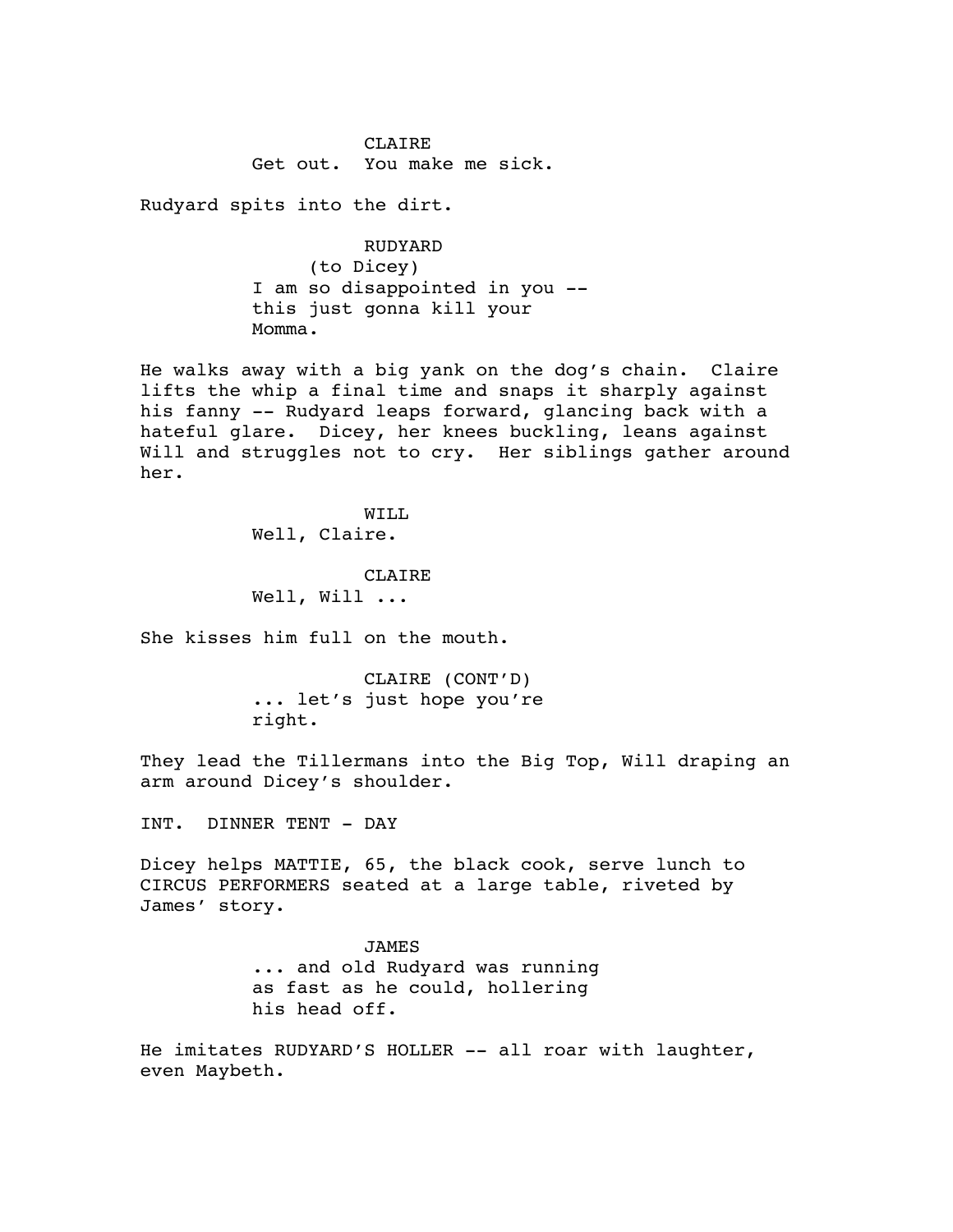JAMES (CONT'D) Dicey says the truck didn't stop 'til it hit the barn.

More laughter.

INT. BIG TOP - DAY

Sammy, standing rigid under Claire's watchful eye, holds the hoops for terriers to jump through; up on the empty bleachers, Dicey and Will confer.

EXT. FERRIS WHEEL - DAY

James works with MR. URANKAR, 55, a stout, cigar smoker, as they make adjustments to the Ferris wheel's motor -- a delighted Maybeth is the sole passenger.

INT. WOOLWORTHS - DAY

Will and Claire pay a young CASHIER as she bags t-shirts, underwear, toothbrushes, toothpaste and combs for the grateful Tillermans.

EXT. MIDWAY - NIGHT

Mattie chaperones the Tillermans around the Midway bursting with TOWNSPEOPLE out for a night at the Circus.

INT. THE BIG TOP - NIGHT

A SPOTLIGHT POPS ON to illumine RINGMASTER WILL, in a tall hat with flowing red cape, bowing dramatically at center ring.

> RINGMASTER WILL Ladies and gentlemen, welcome to the Hawkins Circus, the best little circus East of the Mississippi ...

The AUDIENCE APPLAUDS, including the happy Tillermans seated in the front row eating hot dogs and popcorn.

A CIRCUS MONTAGE through the eyes of the entranced Tillermans: CLOWNS; the HIGH WIRE ACROBAT; TRAPEZE ARTISTS; SAMSON the strong man. Finally Claire as the SNOW QUEEN and her ELFIN ASSISTANT Sammy jump the Terriers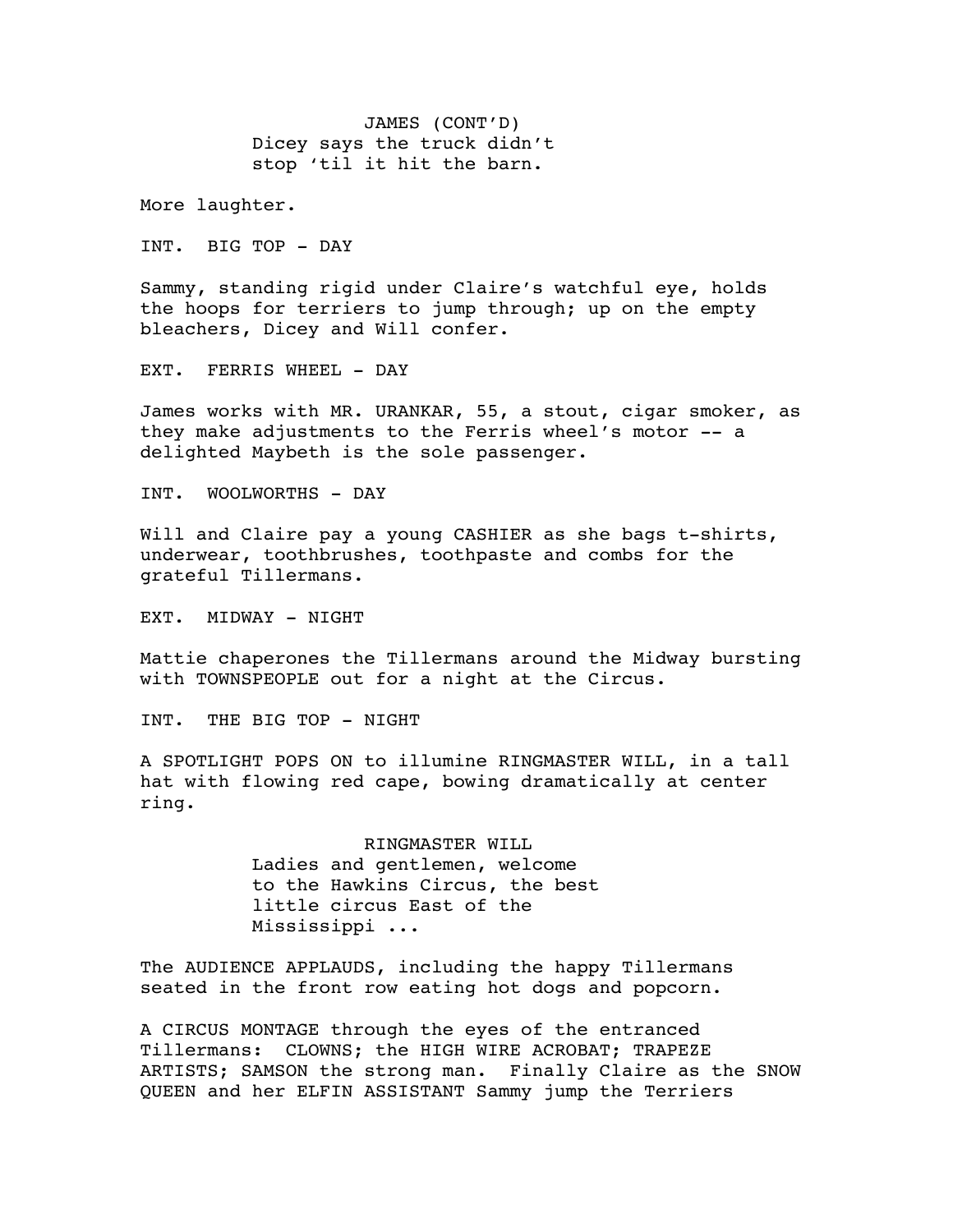through hoops -- Dicey, James and Maybeth laugh and laugh at their brother's antics.

INT. CLAIRE'S TRAILER - DAWN

In a sleeping bag on the floor, Dicey wakes to the sound of seven creatures deep in sleep: Claire snoring gently in her bunk, her red hair spread across the pillow; James and Maybeth together in the second bunk; Sammy nestled among the Terriers. Dicey smiles contentedly, then settles back to her pillow.

EXT. THE TRUCKS - DAY

Sammy kisses each Terrier good-bye, James shakes hands with Mr. Urankar, a couple of clowns escort Maybeth playfully into a station wagon and Claire wraps Dicey in a big embrace.

The car pulls away from the Big Top, the Tillermans bidding farewell to the circus folk all waving their fond goodbyes.

EXT. COUNTRY ROAD - DAY

Will drives a somber group of Tillermans, Dicey in front, the others in back, each in their own thoughts.

> DICEY Are you going to take us right there?

Nodding, Will gives Dicey a long look.

WILL You don't want me to, do you?

## DICEY

It's not that. It's -- this grandmother doesn't know we're coming, she doesn't even know we exist. And we heard some kinda weird stuff about her so I don't know how she'll act. You see, Momma ...

Her voice trails off with a sigh.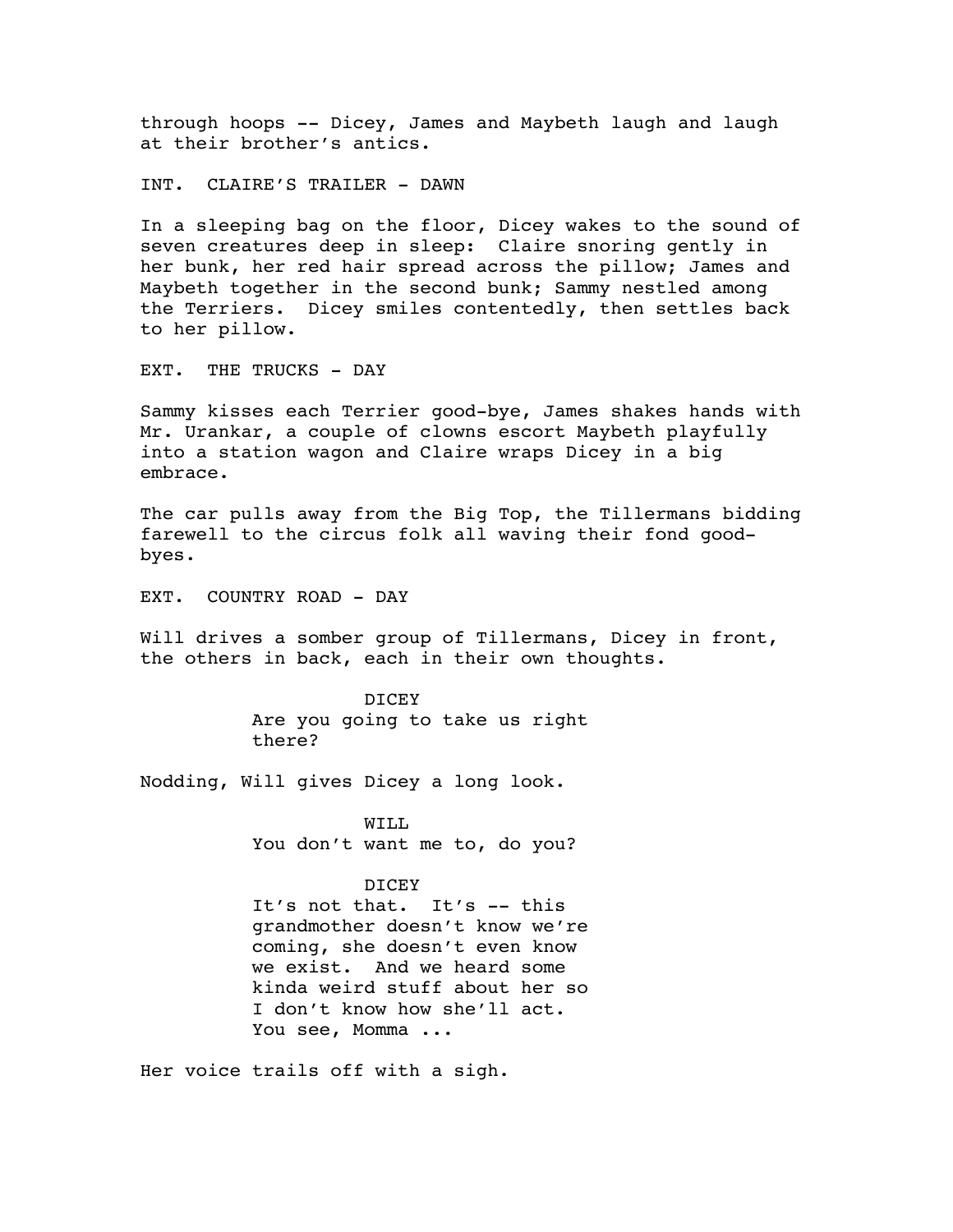WILL There's a lot you haven't told me, isn't there?

DICEY It gets so complicated.

WILL

Wouldn't it be easier if I at least stuck close till you find her?

DICEY Maybe, but  $--$  I have to know by myself, for us. If that's all right.

They ride in SILENCE.

WILL You know, Dicey -- I could still look into making some arrangements. It's not too late to stay with us, if you want.

Dicey looks to her expectant brothers and sister in the back seat, then back to Will. She shakes her head.

DICEY

We can't. James and Maybeth and Sammy have to go to school and we'll need to be in one place. Aren't you always traveling around?

He nods with a rueful smile.

WILL Do you keep a promise? (she nods) Okay, then I tell you what -- I'll drop you off in town only if you promise me you'll call if you need help. We'll be in Berlin for a couple more days, the police can always find me.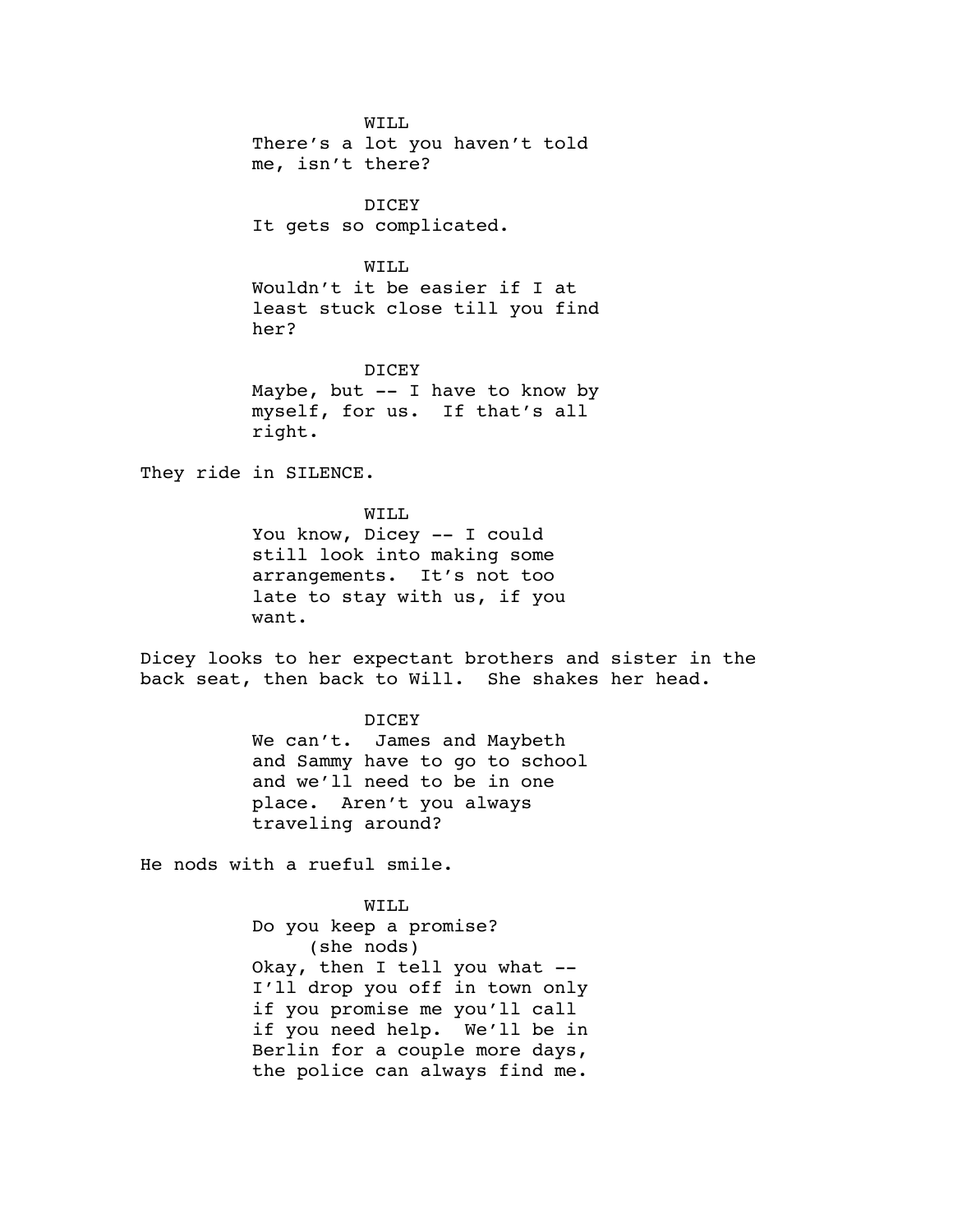DICEY

But what could you do?

WTT.T. Who knows? What do friends do for each other? Something. Whatever. Will you promise?

DICEY Okay. I promise.

Will reaches across the seat to squeeze her hand.

WILL

Okay.

They lock eyes in mutual appreciation.

EXT. CRISFIELD - DAY

Crisfield: a forgotten town nestled on an Atlantic Bay. The Tillermans gaze at Will behind the wheel, not wanting to say good-bye. Will gives each child a last look, especially Dicey in whose determined face he recognizes something of himself. Concealing his emotion, he bangs the side of his car in farewell, then accelerates away. They watch until his car disappears from sight.

EXT. MILLIE'S GROCERY - DAY

Dicey mounts the steps of the vintage store, nodding matter-of-factly at a FEW OLD MEN sitting on a bus stop bench. She glances at a 'HAWKINS CIRCUS' poster in the store window, sighs, then enters.

INT. MILLIE'S GROCERY - DAY

Dicey allows her eyes to adjust to the dim light inside the dusty, unkempt store. She goes to the pay phone, opens a thin phone book and runs her finger down the 'T's. She frowns: 'TILLERMAN' is not listed.

> MILLIE  $(0.S.)$ Something wrong?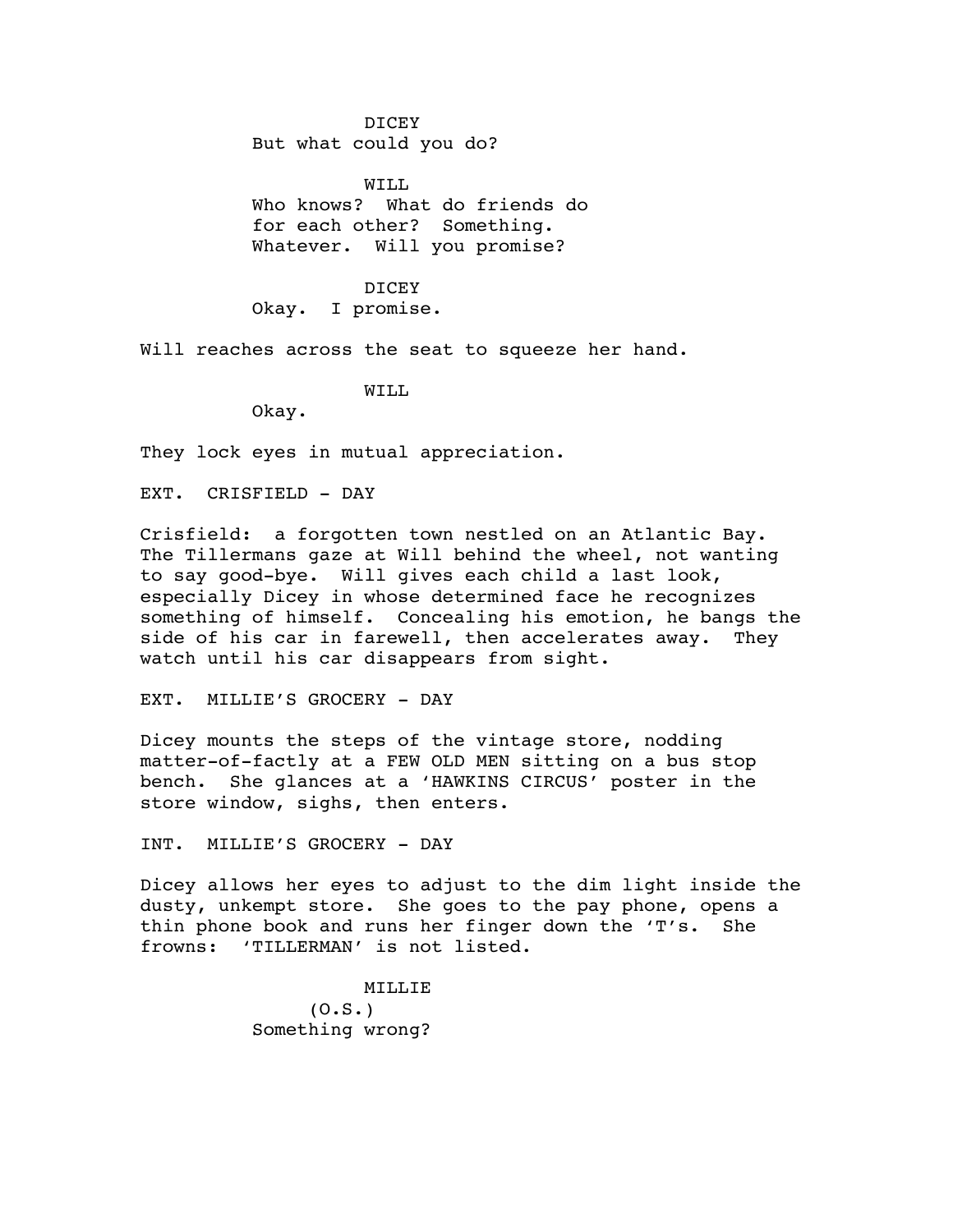MILLIE, a stout, thick-armed woman wearing a stained apron, appears from behind the counter with a meat cleaver in her hand.

> DICEY I was looking for the telephone number for Abigail Tillerman.

MILLIE Why would you do that?

DICEY I was going to call her up and see if she needed some help on her farm.

MILLIE Ab won't hire you. She's letting the place go.

## DICEY

Selling it?

Shaking her head, Millie leans on the counter.

## MILLIE

Naw, she'd never sell that place. Besides, she hasn't had a phone since the day she came to town and threw it through the big plate glass window down at the phone company. You don't want to work for her.

She returns behind her meat counter as Dicey starts for the door, her mind churning.

> DICEY Where is her farm, anyway?

## MILLIE

Down to the water, south.

DICEY

What road?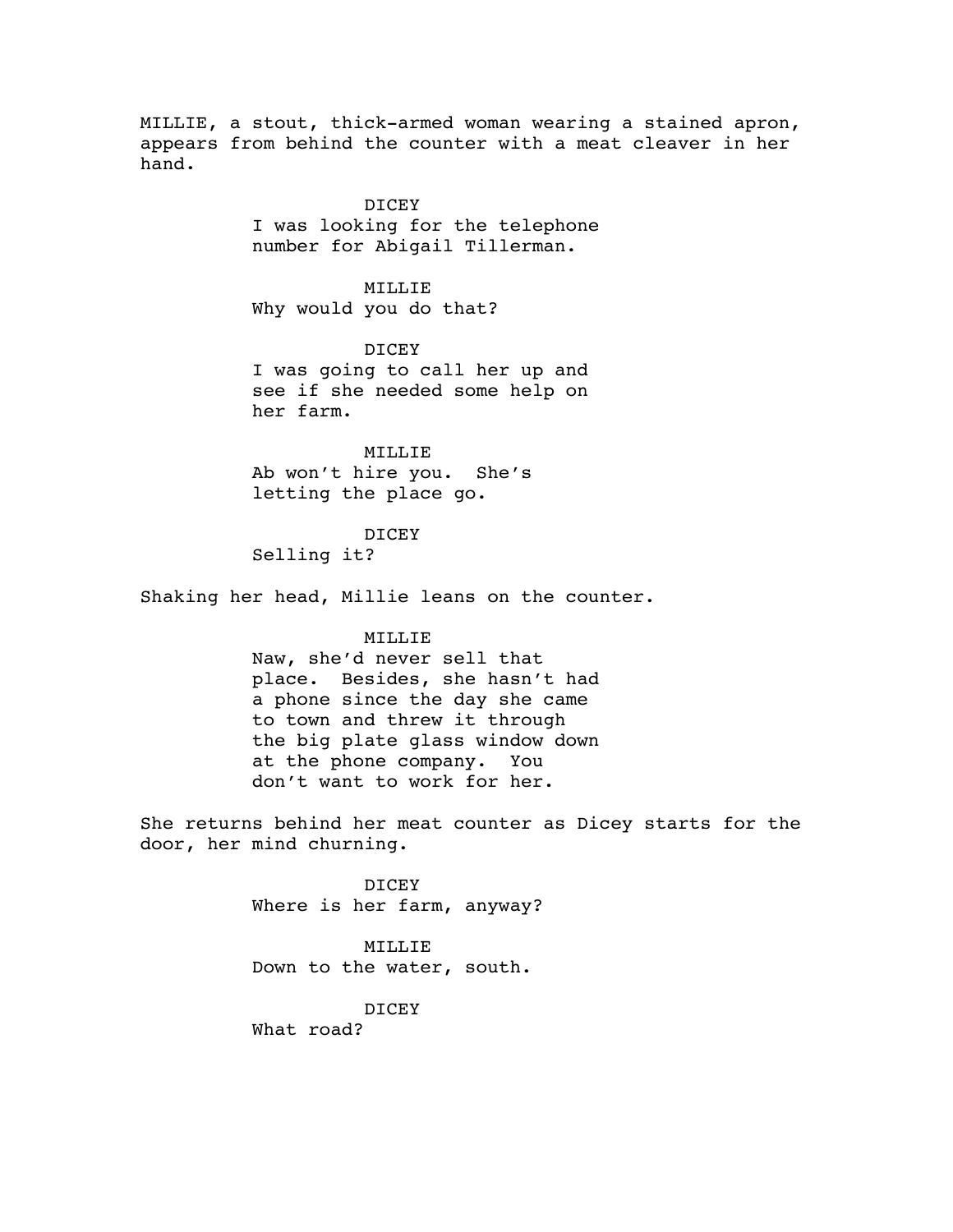### MILLIE

Landing Neck. It goes off South Main, maybe a mile. There's a bend out there with a new little house right on it - next mailbox is Ab's. But it's about seven miles.

Dicey opens the door.

MILLIE (CONT'D) I wouldn't go out there - crazy as a coot, that's my opinion. We leave her alone. You should, too.

DICEY Maybe you're right.

MILLIE No maybes about it.

EXT. CRISFIELD DOCKS - DAY

Dicey joins her family sitting on a dock dangling their feet over the water; the docks and sheds are mostly vacant with crab pots and piles of oyster shells scattered everywhere.

> DICEY You know what this is like? It's like Provincetown. Isn't it? It smells like it.

JAMES Yeah. What about our grandmother?

DICEY She lives seven miles out of town on Landing Neck Road.

JAMES How do we get there?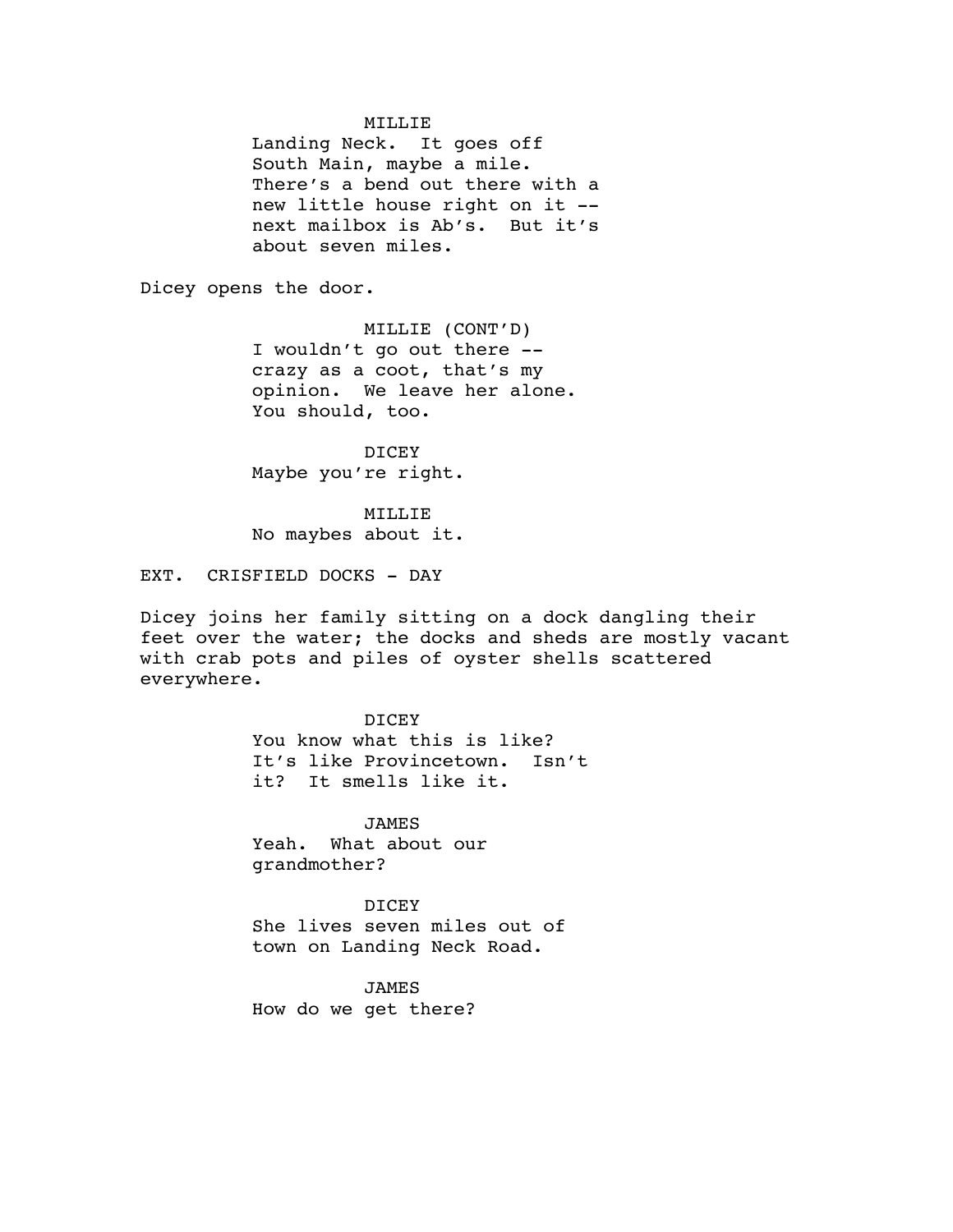#### DICEY

Listen, James -- I want to go out there alone. Just in case. I want you to stay here with the kids. And I'll come back for you when I know.

### JAMES

Know what?

### DICEY

If it's okay for us there.

JAMES I don't like that, Dicey. What if you get in trouble?

## DICEY

Better just me then all of us, right? If I don't come back, call the Berlin police and find Will. Here's the money, for lunch and anything.

JAMES Okay, but I don't like it.

DICEY I'm in charge, James. Remember?

She crouches by Maybeth and Sammy.

DICEY (CONT'D) You do what James says, you hear? (they nod) That's all right then.

She stands quickly and hurries away, not looking back.

EXT. LANDING NECK ROAD - DAY

Accompanied by DISTANT BARKING and the DRONING BUZZ of insects, Dicey walks the dirt road. She slows her stride to pause before a rusted mailbox, it's post awry and 'TILLER' all that remains of its lettering. She checks inside: dead leaves and a styrofoam cup.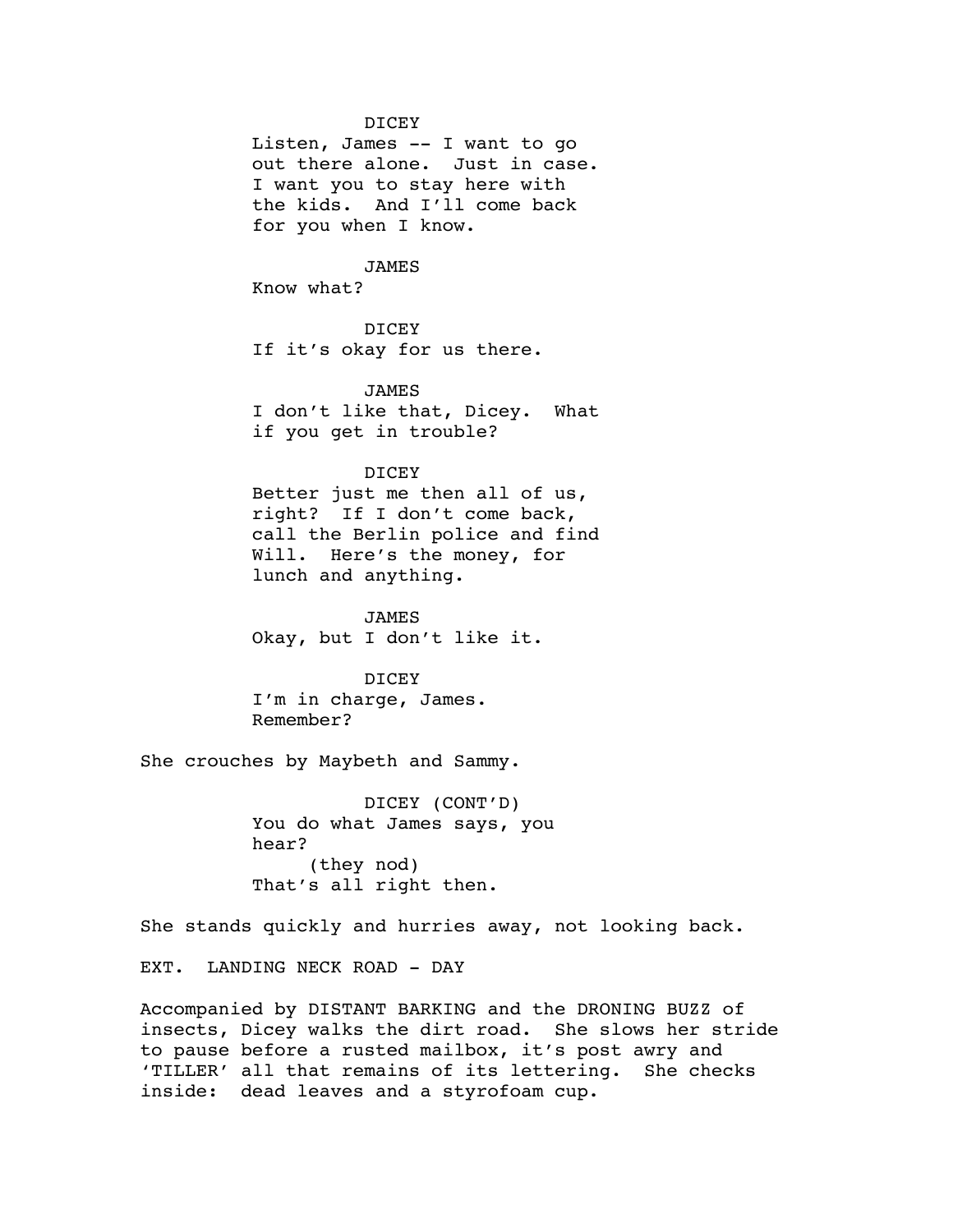EXT. THE FARM - DAY

Dicey treads up the weedy drive through a grove of pine trees and a small orchard toward an OLD FARMHOUSE: a twostory faded white clapboard with an encircling screened porch; honeysuckle vines choke every inch of wood and window. Silent, vacant, neglected. Beyond the house, a dilapidated barn. Almost reluctantly, Dicey forges up rotting steps to knock on the door: some faint SCUFFLING NOISES inside. She knocks again: dead quiet. She tries the door: locked.

EXT. FARMHOUSE/BACK PORCH - DAY

Dicey walks apprehensively along the side of the house, its window shades drawn upstairs and down. She turns the corner: ABIGAIL TILLERMAN, seated on the porch steps, freezes Dicey with angry eyes. Ab's skin is darkly tanned, hair hacked helter-skelter, her blouse and skirt shapeless, her feet bare. Dicey swallows, twice, her throat suddenly dry.

> DICEY Mrs. Tillerman?

AB You're trespassing.

DICEY I thought I heard -- when I knocked -- I didn't know if ... (stepping forward) The fact is, I wonder if you would hire me to work for you.

She stands opposite Ab.

AB The fact is you're trespassing. Who told you to come here?

DICEY Nobody. I heard you were alone -- so I thought I'd try.

AB I don't know you, do I?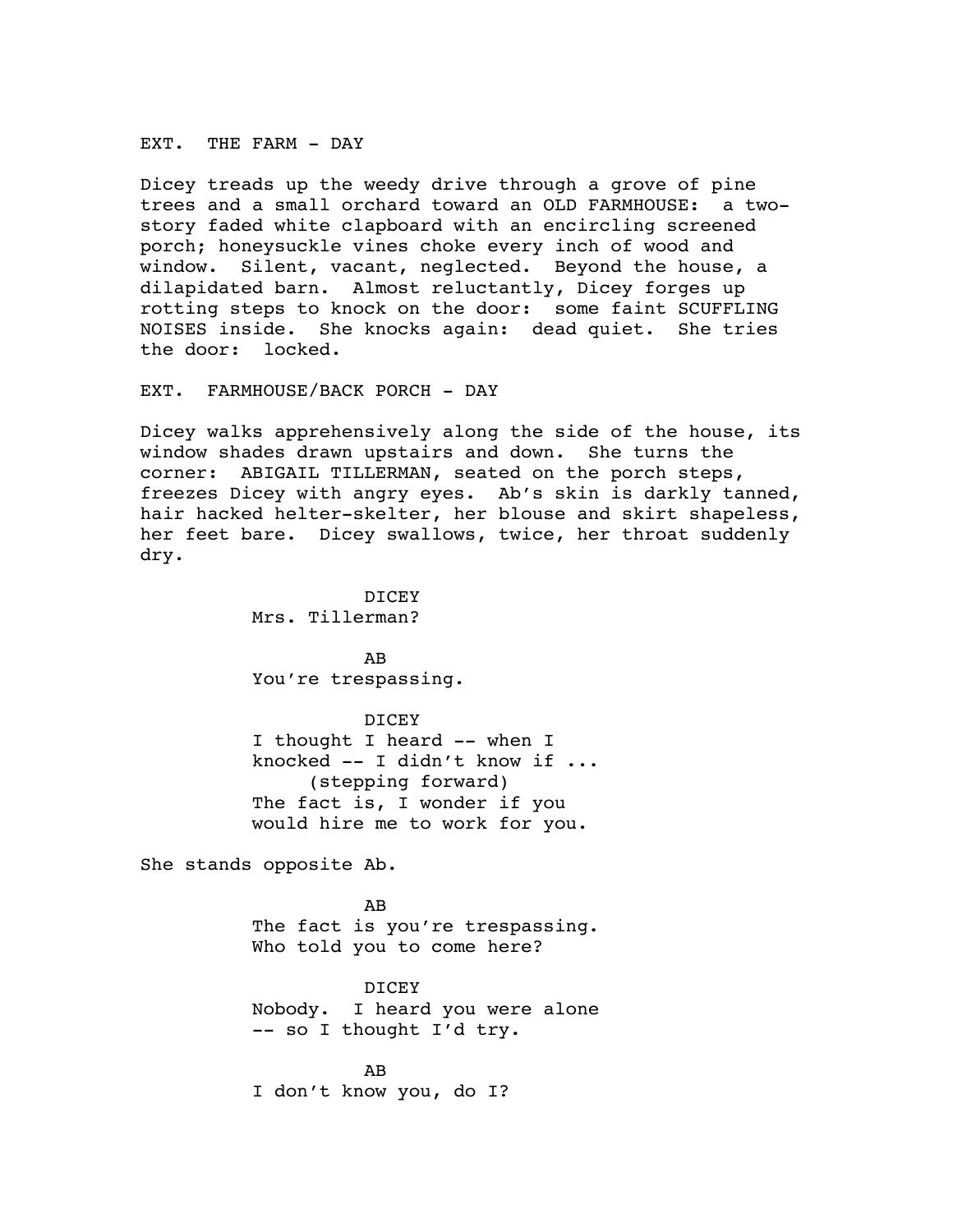DICEY We're new here. AB Why aren't you in school? DICEY It's summer. AB Not for long.

Rising abruptly, she walks up the steps and through the screen door without looking back. Unsure, Dicey follows.

INT. KITCHEN - DAY

Ab opens a can of spaghetti, dishes it fiercely into a saucepan, then tosses it onto the burner; the kitchen is well-kept, all wood and porcelain.

> AB I didn't say come in.

DICEY You never said if you wanted me to work.

Ab studies the girl. Dicey studies the woman's feet caked with dirt.

> AB How do I know you're not going to rob me?

> DICEY I'm not. It doesn't look like you have much to steal anyway.

AB (grunting) Where do you live?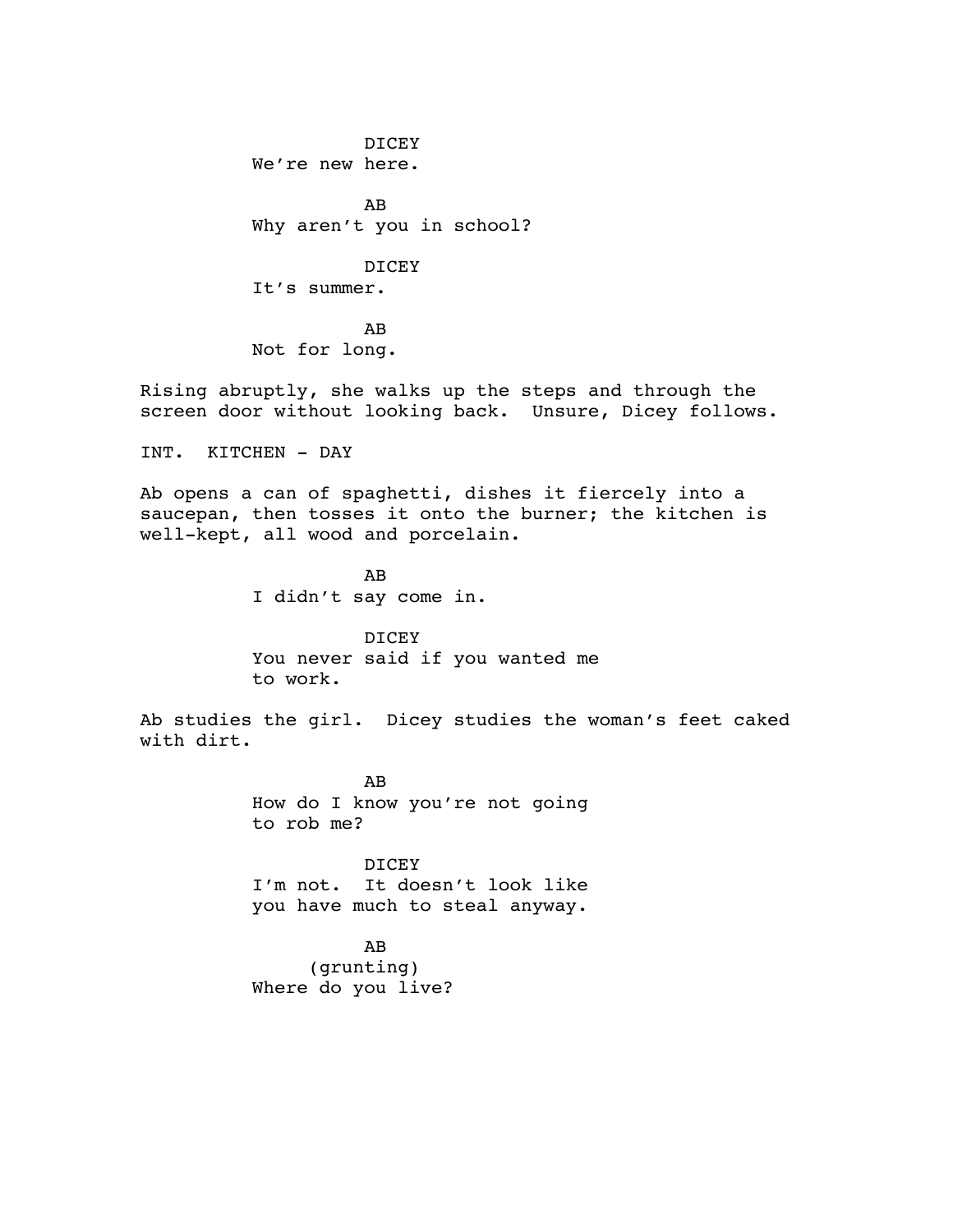DICEY In town. I can work hard - your barn needs painting, and the screens and the steps need ... AB I'm not too old to do that. DICEY I can pick and weed. AB (dishing herself spaghetti) So can I. So can anybody. You better get down a bowl, since you've invited yourself for lunch.

Ab sits at a table big enough for ten people, its wood scrubbed to a smooth finish. Dicey dishes some spaghetti, then sits opposite her. Ab shovels large spoonfuls into her mouth. Dicey nibbles the red mush.

> AB (CONT'D) You like my spaghetti?

DICEY No, but I'm hungry.

# AB

You know what I sometimes think?

(chewing lustily) I sometimes think people might be good to eat. Cows and chickens eat corn and grass and turn it into good meat. People eat cows and chickens. In people, it might turn into something even better. Ever think about that?

Dicey shakes her head.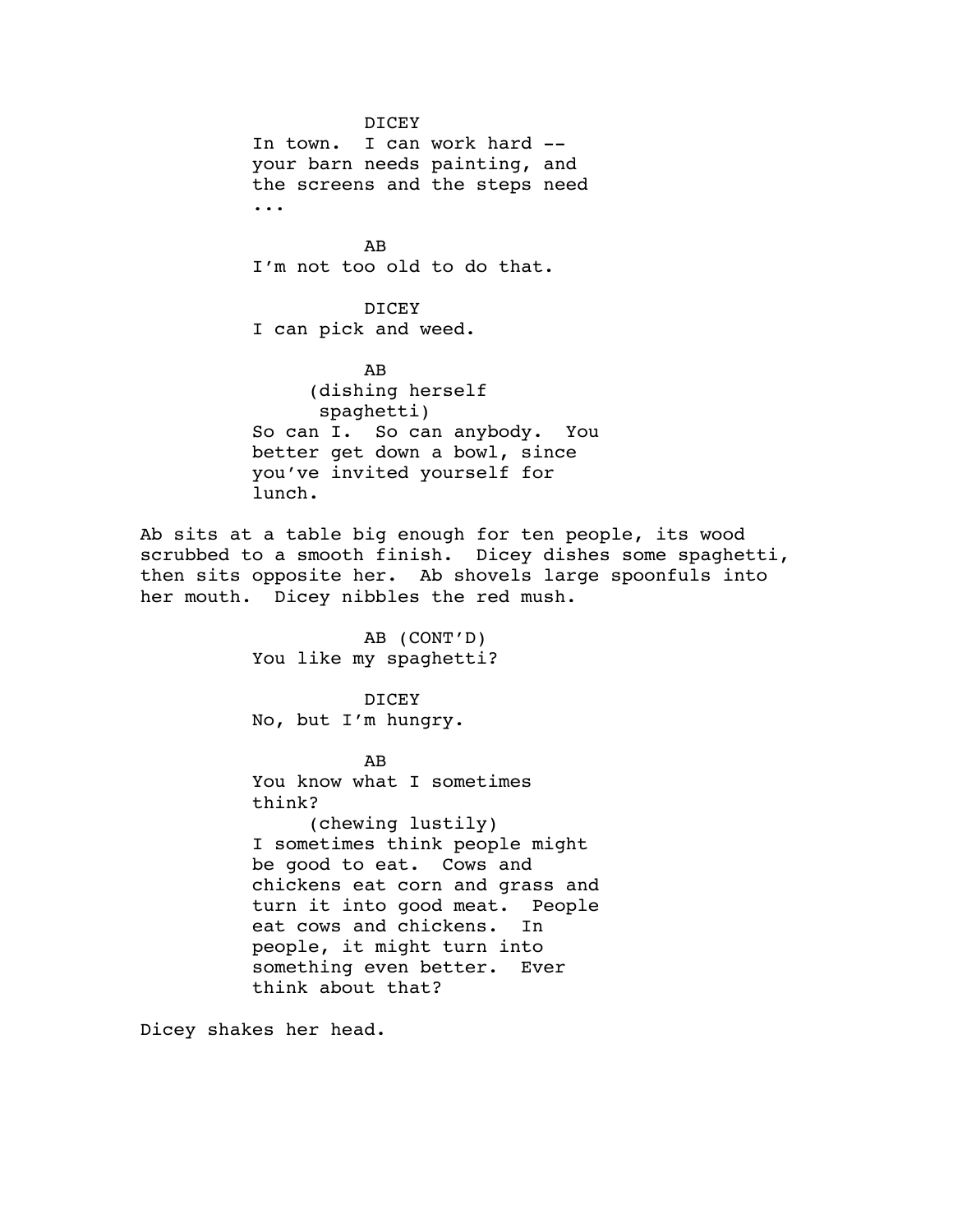AB (CONT'D) Especially babies. Or children -- more tender. Do you have brothers and sisters? DICEY No. AB Who told you I was alone? DICEY The lady in the grocery store. AB Millie. What did she say about me? DICEY Nothing much. AB She tell you I was crazy? Dicey looks into her bowl, slowly spooning the mush. AB (CONT'D) My husband's dead these four years and more. DICEY I'm sorry. AB I'm not -- I'm happy since he died. DICEY Why? AB He kept wanting his shoes polished. Never did polish them himself. First thing I did, I bought myself a washing

machine. Do you play the piano?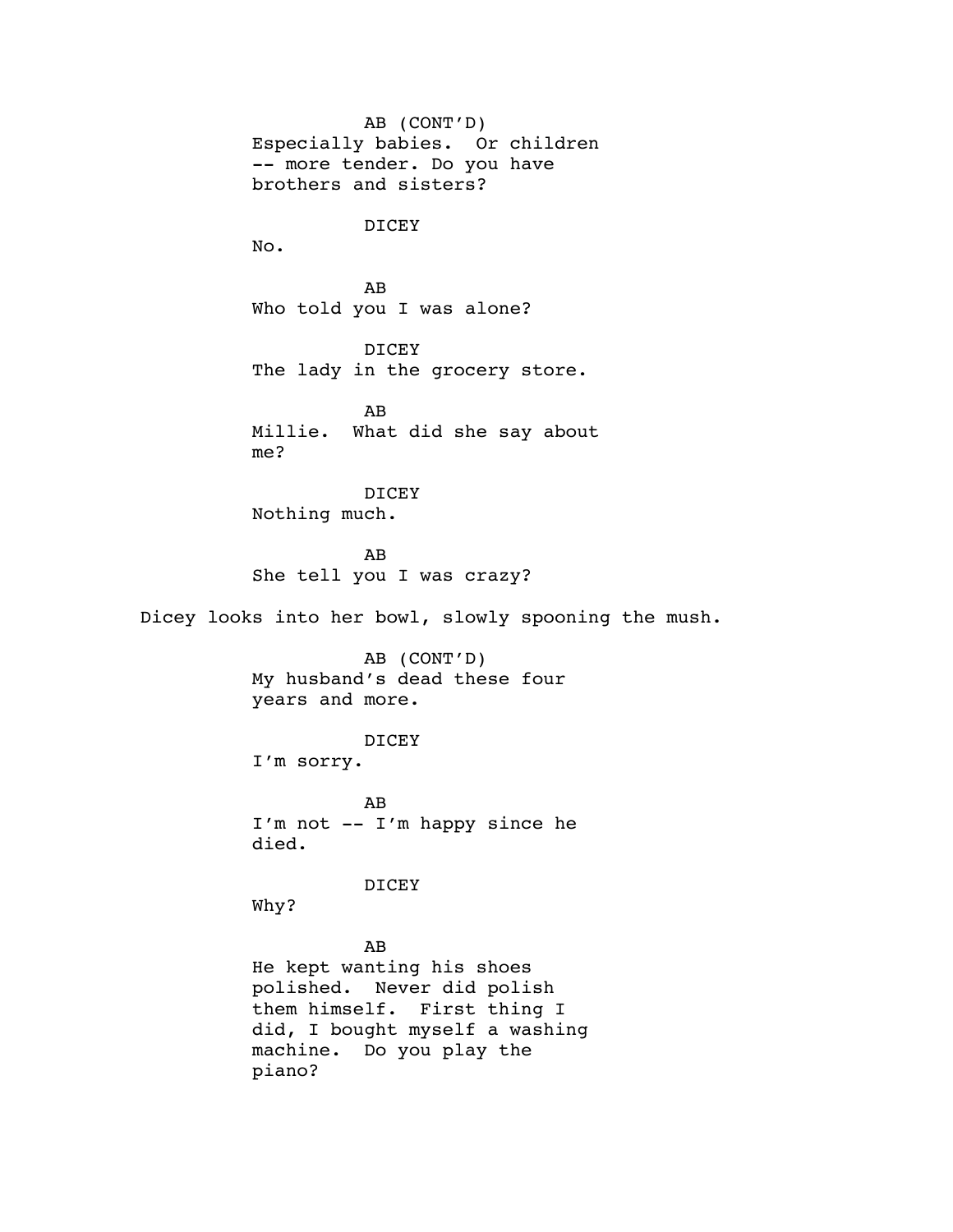DICEY

No.

AB Too bad. I've got one. Haven't played it myself, never had time. My children did but they died, too, all three of 'em. That was a relief. What do you think about death? Or don't you think?

Dicey meets her gaze.

#### DICEY

I think it's a quiet place, at the end, where you can rest and you don't have to fight anymore.

AB

(grunting) Not quite, not for the maggots and worms.

DICEY I wouldn't care about that if I was dead.

Dicey stands to go, not even feeling bad, not feeling anything except maybe glad that she had come out here by herself.

> AB You're going. (Dicey nods) You didn't offer to help with the dishes. No, don't bother. I know what children are like.

Dicey heads for the door.

AB (CONT'D) Don't you want to know if I want you to work for me?

Dicey pauses with her hand on the screen.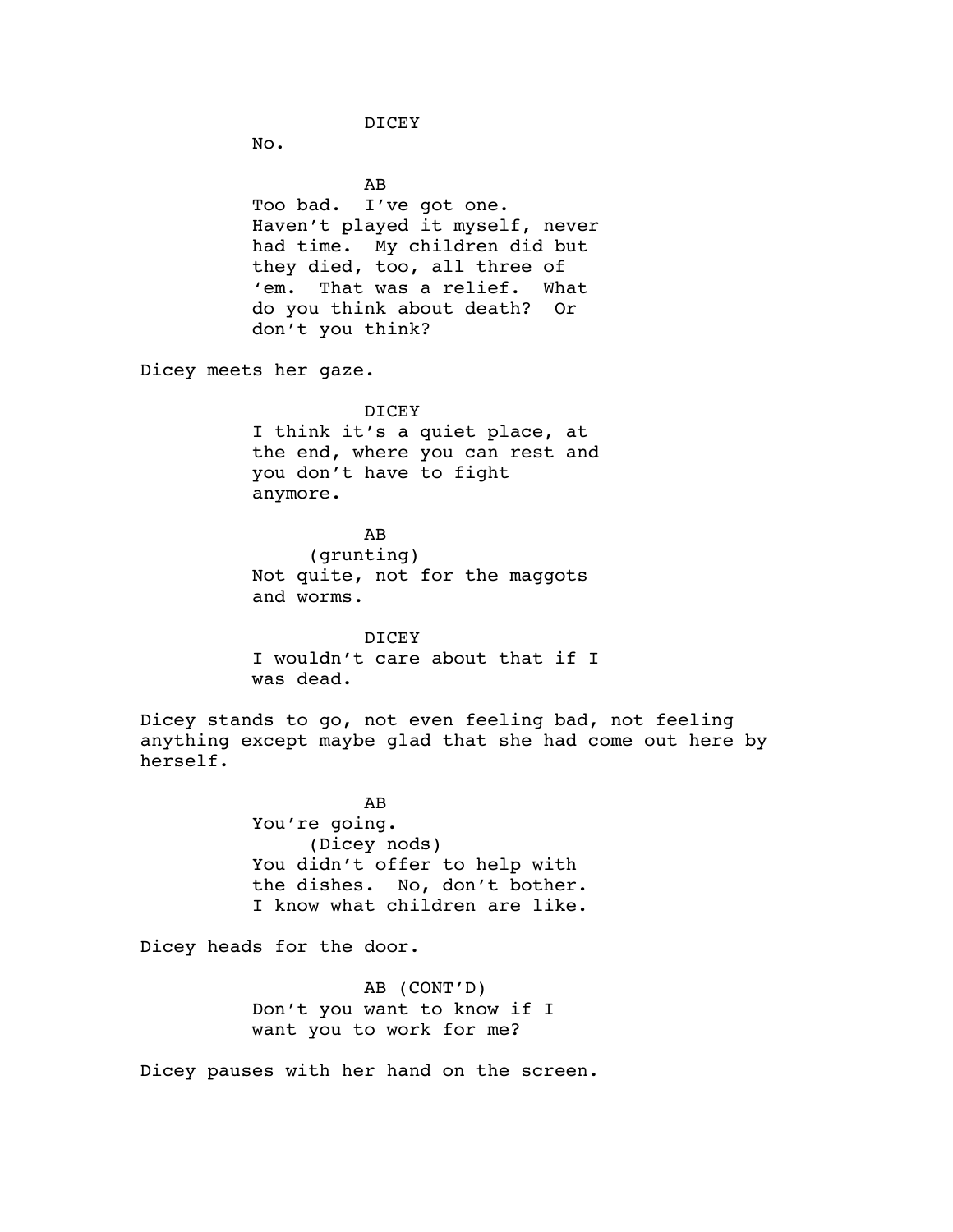AB (CONT'D) Well I don't. Couldn't pay you anyway.

Dicey nods and goes out the door -- Ab grips the edge of the table, pitching her voice loud.

> AB (CONT'D) I know who you are, you hear me? I know who you are and you can't stay here.

Dicey hovers on the back porch before deciding to return to the threshold.

> DICEY Then who am I?

AB I knew the minute you knocked on the door, that's why I went out back -- a polite person would have gone away.

Dicey holds her ground, still awaiting an answer.

AB (CONT'D) Oh, I know who you are - you're the oldest one, I can't remember your name. There's a foolish letter here, somewhere, has all your names in it.

DICEY You don't know who I am.

AB

You're Liza's daughter, some ungodly name she gave you, her and that Francis.

DICEY Who's the letter from?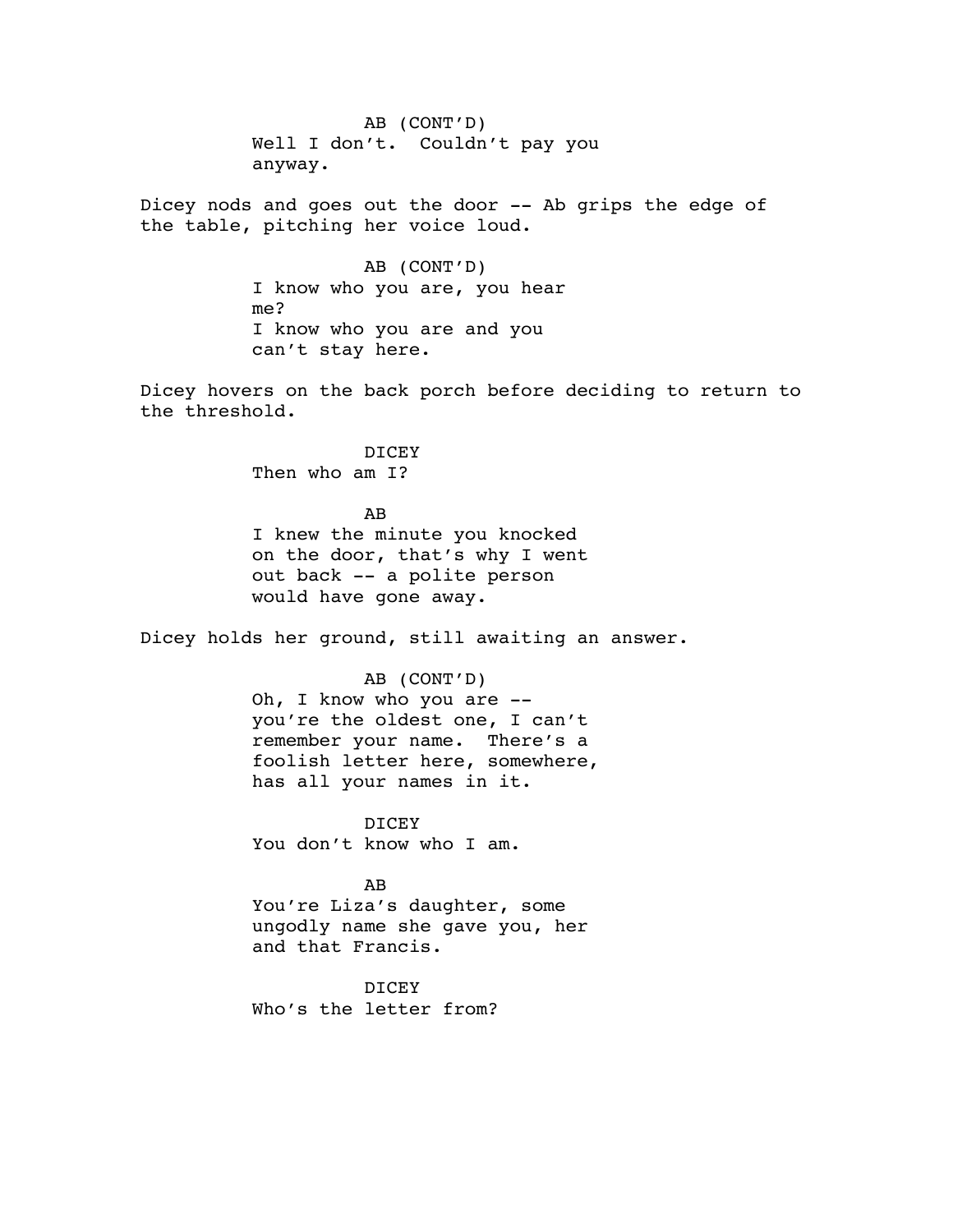AB Connecticut. What's her name, she's just like her mother -- a maudlin, simpering fool. DICEY Cousin Eunice? AB That's it. One's retarded, the letter said. Never says 'boo.' Is she? DICEY No. Not that it concerns you. AB You're right. It doesn't concern me one whit. So where's the rest -- you ditch 'em somewhere? DICEY They're waiting for me in town. A polite person wouldn't have pretended not to know me. AB Never said I had good manners. Never had any manners to say anything about. DICEY My name is Dicey. AB That's right, I remember now. It was in the letter. I'm not crazy. DICEY I know. I'm going now. AB

Suit yourself. Where are you all planning to sleep tonight?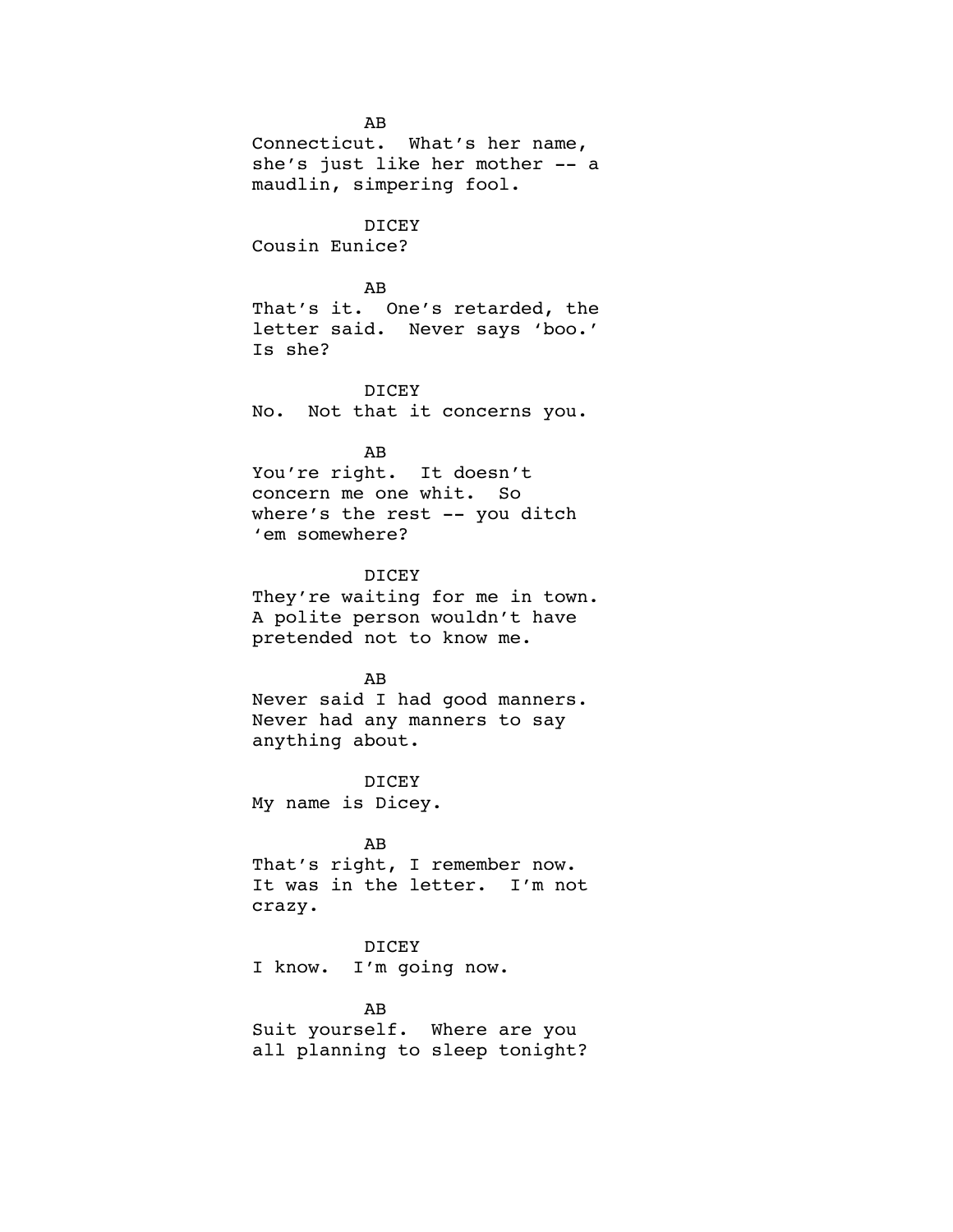DICEY We're moving on. We don't need a place to stay. AB Don't you lie to me, girl - you're runaways. DICEY There's no point in staying here. AB I said sleep, not stay. There's no reason not to sleep here, is there? Dicey sizes up her grandmother. DICEY Yes. I think there is. AB (grunting) You'll sleep here tonight because you've got nowhere else to go. DICEY We do, too. AB Then why did you come traipsing down here five hundred miles to find me? Now answer me that! They glare at one another across the kitchen, neither one backing down. Finally Ab's lips twitch, spilling laughter. AB (CONT'D) Two of a kind we are. Poor Liza. Two of a kind. She rinses their bowls in the sink. DICEY Okay, but ...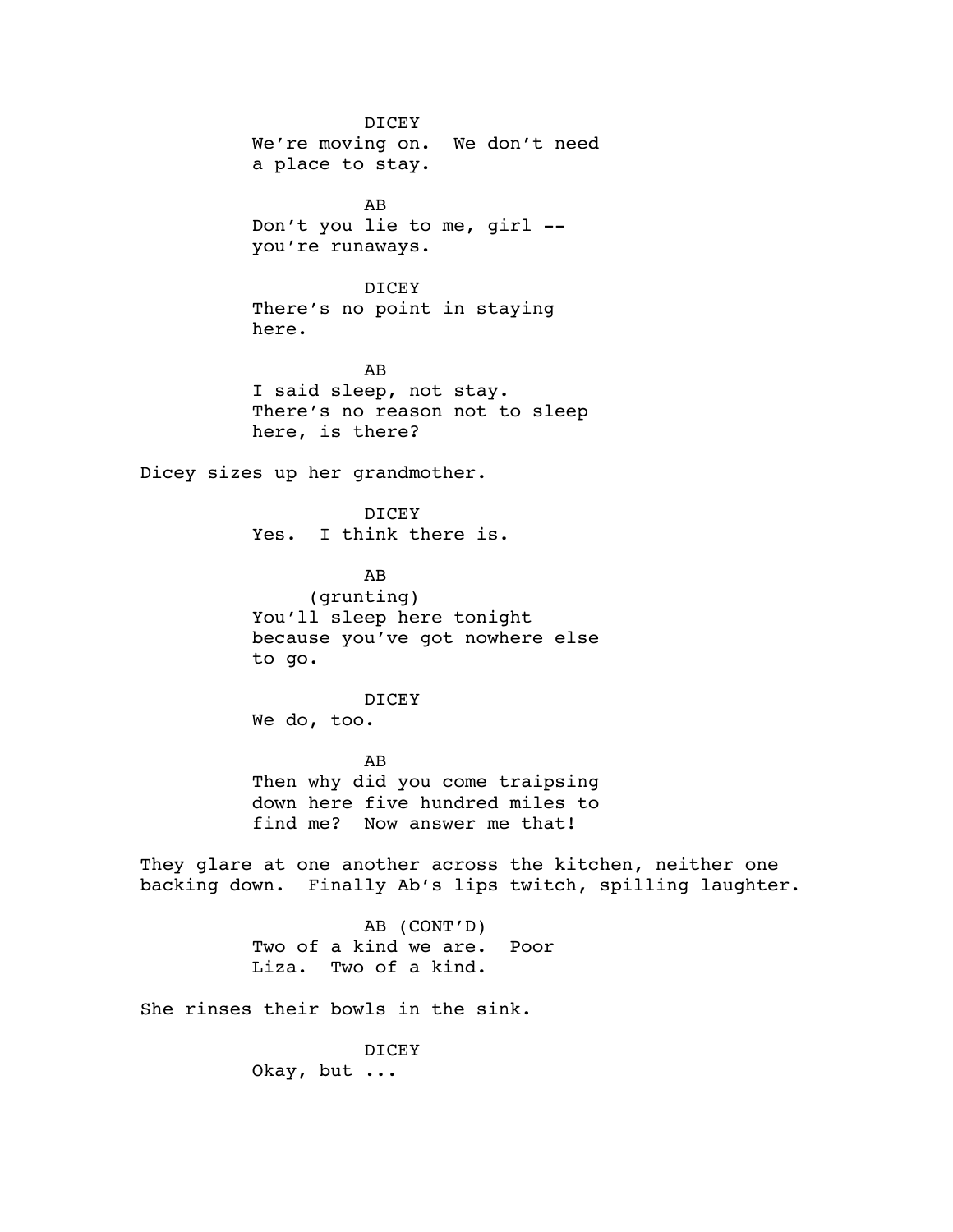AB But what? Be nice to them? Nicer than I was to you?

DICEY

Yeah.

She dries her hands on her skirt.

AB I'm not promising anything. Let's get going.

She brushes past Dicey out the door.

EXT. FARMER'S LANE - DAY

Hustling to keep pace with her grandmother's long, easy stride, Dicey follows Ab along a dirt path cutting between two well-kept vegetable fields: tomatoes, corn, squash and beans. Ahead, Dicey sees the marsh grass, then the sparkling bay.

EXT. DOCK - DAY

Dicey seats herself on the center bench of a bright red, fifteen-foot open boat. Ab unties from the weathered dock, tossing the rope on Dicey's lap.

AB

Coil that.

She jumps into the skiff and yanks the starter coil, firing the outboard motor.

EXT. THE BAY/SKIFF - DAY

Seated with her back to Ab, Dicey inhales the salty air as the boat cuts through the water. Ab pilots grim-faced.

EXT. CRISFIELD HARBOR - DAY

The boat chugs into the harbor, its perimeter dotted with fishermens' shacks and piles of oyster shells.

> DICEY (pointing) Over there.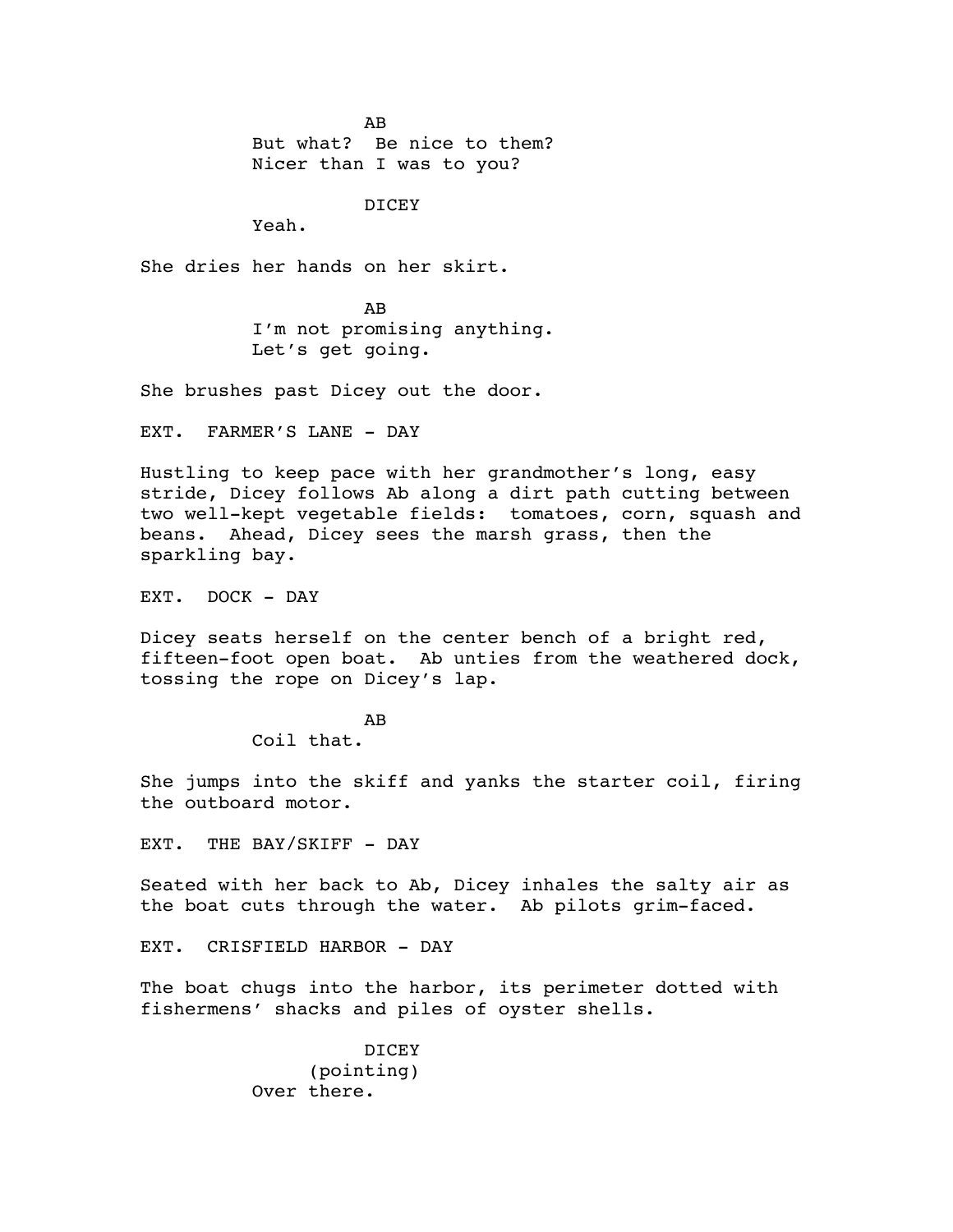Nodding, Ab steers expertly to the DOCK, tying at its far end. Dicey hoists herself onto the boards, Ab climbs the wooden ladder. Dicey scans the dock: empty.

```
DICEY (CONT'D)
     (calling)
James. James!
```
Fighting panic, she turns to Ab.

DICEY (CONT'D) I don't know. You go up that side, look in stores and restaurants. I'll go up this side.

She hurries along the dock with Ab not far behind.

SAMMY  $(0.S.)$ Dicey!

Sammy's running toward her from the shade of a nearby shack.

# DICEY

Sammy!

She runs across the shells to meet him, catching his hand.

**SAMMY** 

I told James.

DICEY Told him what? I'll tell you, I was scared.

SAMMY Told him you'd be back.

DICEY Where is he? Where's Maybeth?

SAMMY They walked out to the farm.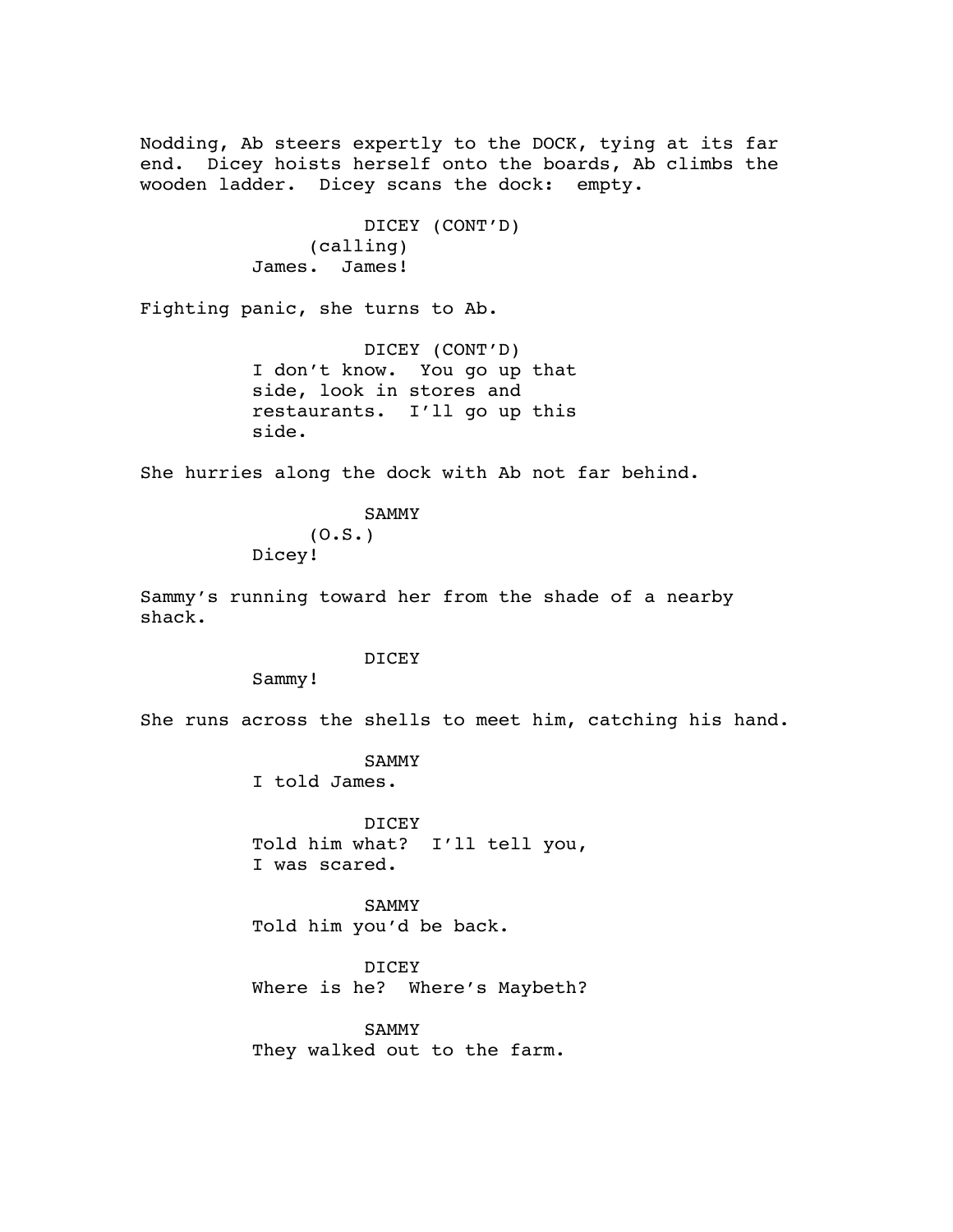Dicey angrily scuffs her foot in the shells as Ab arrives in time to size up this 6-year-old ball of energy.

> SAMMY (CONT'D) We waited a long time then James said you were wrong we should've all gone together then he said I had to do what he said but I said 'no' but he said you said to and I said you said to stay here and do what he said, not go off because he said to. So he took Maybeth.

#### DICEY

He thinks he's so smart. (to Ab) And he is smart -- but I told them to stay here. I told him.

SAMMY Are you the grandmother? (Ab nods) What am I s'posed to call you?

She pretends not to hear the question.

AB Let's get back.

#### DICEY

What about James and Maybeth? I can't just leave them.

AB You already did. They'll make their own way.

She hustles back toward the dock -- Dicey and Sammy follow at a distance, whispering.

> SAMMY What's it like?

> > DICEY

Run down.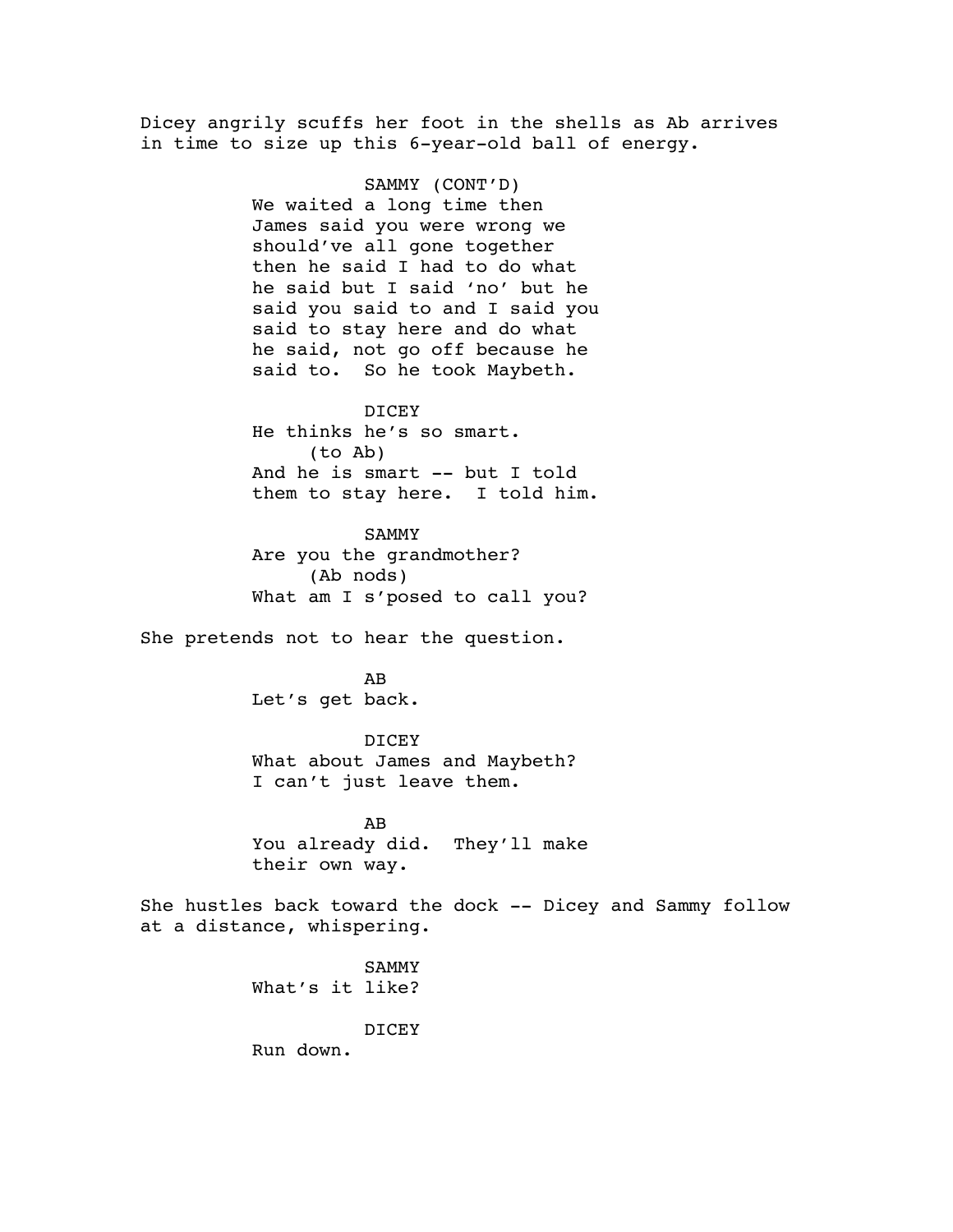#### SAMMY

Are we going to stay?

DICEY (shaking her head) Just tonight.

SAMMY That's okay, Dicey.

Draping an arm around his shoulder, Dicey leads onto the dock.

EXT. THE BAY/SKIFF - DAY

Their backs to the grandmother, Dicey and Sammy sit on the bow seat savoring the windy ride.

EXT. FARMER'S LANE - DAY

They walk through the marsh grass, Ab at the lead followed by Sammy hustling to keep pace followed by Dicey, who cranes her neck hoping for a glimpse of James. Impatient, Dicey breaks into a run, passing Ab on the narrow path. Sammy follows, scooting past Ab with a purposeful look.

EXT. FARMHOUSE - DAY

Dicey sprints around to the front door: they aren't there. Sammy arrives out of breath.

> DICEY I'm going to find them. Do you want to come or stay?

> > SAMMY

Stay.

DICEY She's not friendly.

SAMMY Neither am I.

Dicey can't help but smile before running down the drive toward the road.

EXT. LANDING NECK ROAD - DAY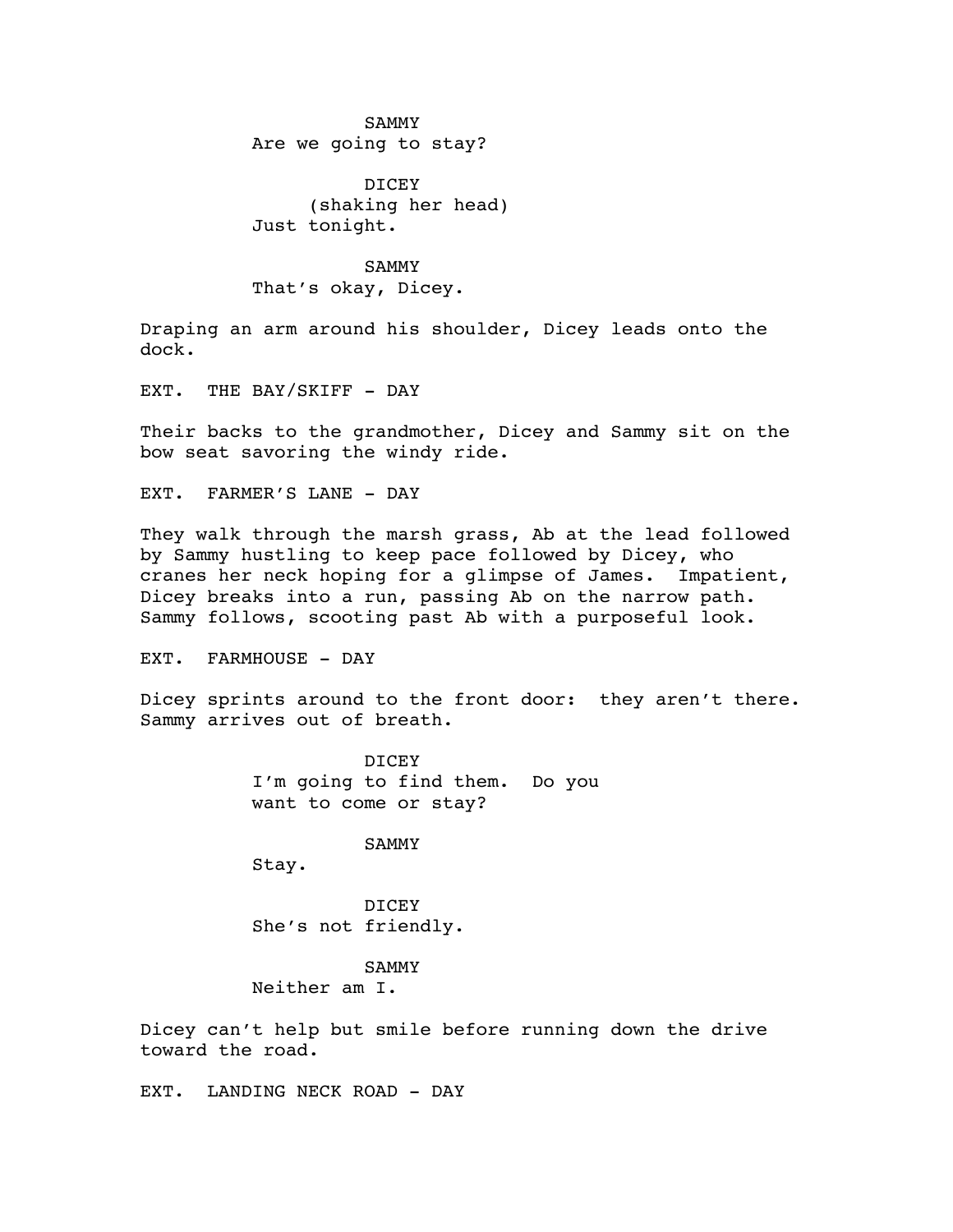Dicey emerges from the pine grove to discover James and Maybeth standing by Ab's mailbox. James, looking both worried and relieved, picks up the bag and hustles toward her. Dicey walks slowly, awaiting his explanation.

#### JAMES

Sammy's alone downtown. I'll go back and get him. If everything's okay.

#### DICEY

Everything's not okay, but Sammy's here. She doesn't have a car, she uses a boat. That wasn't very smart, James.

## JAMES

I thought it was, when I started out.

#### DICEY

Well, don't worry. She doesn't want us to stay, but we can sleep here tonight.

**JAMES** Then what? Should we call Will?

## DICEY

I dunno yet.

EXT. FARMHOUSE - DAY

Clinging to a branch way up in a big Mulberry tree, Sammy spies his family's somber return.

## SAMMY

(calling down) I was right, James, wasn't I?

They look up to see Sammy sliding down the Mulberry, stopping at the bottom where its four massive trunks converge.

> SAMMY (CONT'D) We went in a boat!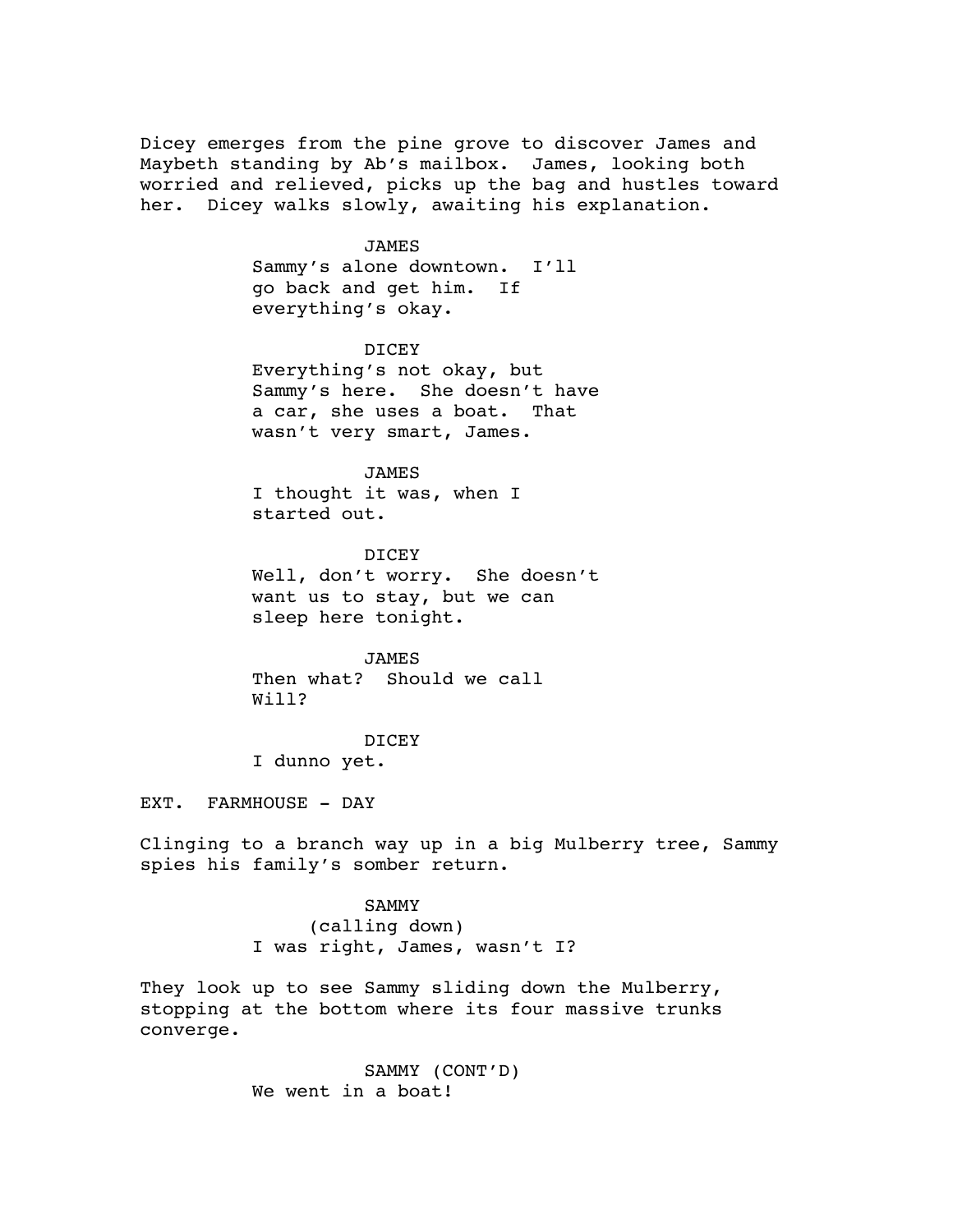DICEY Anyway, this is where Momma lived.

MAYBETH It's beautiful.

DICEY It's a wreck. She hasn't taken care of it.

JAMES But it's big. Big enough for all of us.

DICEY Who cares, we won't be staying.

AB True enough.

The Tillermans turn: Ab's standing at the corner of the house.

> AB (CONT'D) But you'll be here for supper so there's work to be done. I see you found them. (staring at James) James.

He tries to smile but her expression discourages him.

AB (CONT'D) And Maybeth.

Her eyes flicker over the little girl -- Maybeth moves closer to Dicey.

> AB (CONT'D) I've got crab pots set down by the dock. Who'll fetch the crabs?

> > DICEY

I will.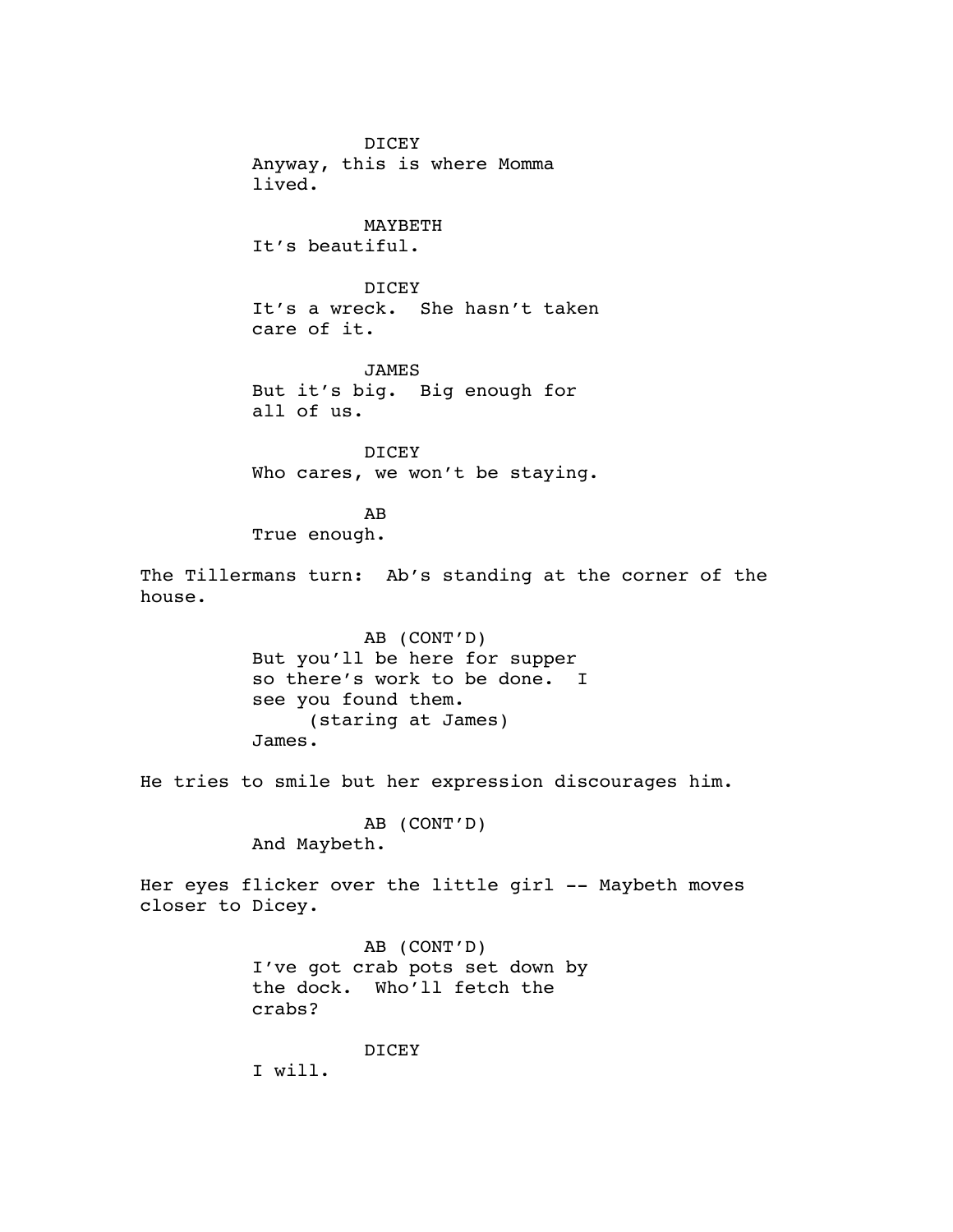SAMMY

Me, too.

AB James and Sammy will, there's a basket by the back steps. I eat early and so will you.

The boys run off.

AB (CONT'D) You two come with me. I'll show you where to sleep.

She strides around to the back. Dicey picks up the bag and follows with Maybeth clinging to her hand.

INT. FARMHOUSE - DAY

Ab leads through the kitchen and into a hallway. She points to a closed door.

> AB That's my room. (pointing to another closed door) And that's my bathroom.

At the end of the hall, they ascend a staircase.

INT. UPSTAIRS - DAY

Ab stops at the top step, allowing the girls to pass into a long U-shaped hallway with five closed doors.

> AB That's the bathroom at the far end. Sheets are in one of the bureaus. I can't recollect which.

She descends abruptly, leaving Dicey and Maybeth alone in the dim hallway.

> DICEY (whispering) Cripes. It's like a ghost house.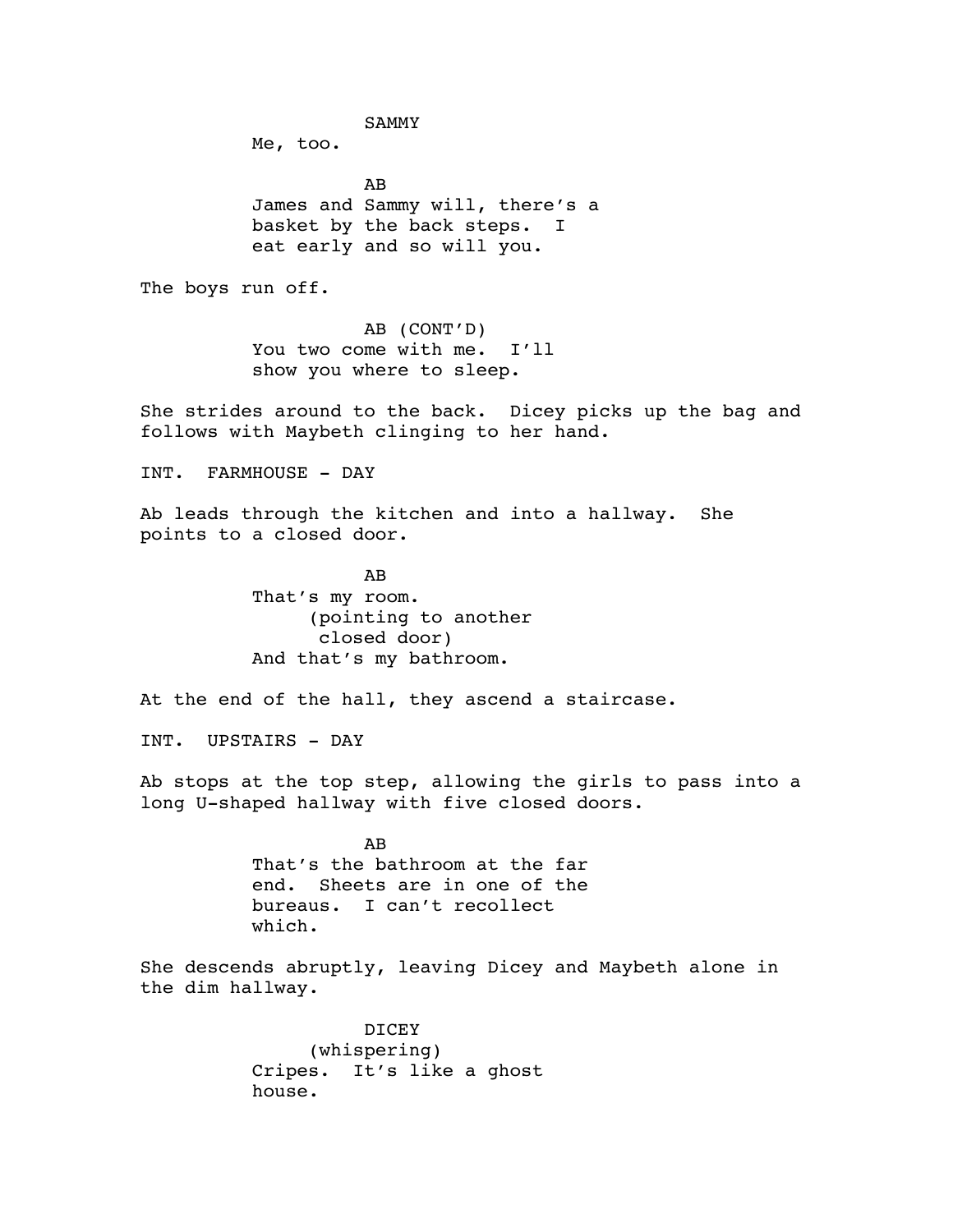Maybeth looks around with frightened eyes.

DICEY (CONT'D) Look at it this way, Maybeth - it's only for one night.

She opens the nearest door.

INT. FIRST BEDROOM - DAY

They discover a room with a plain wood bureau, desk, chair, wardrobe and iron bedstead overlaid with a white quilt. Dicey snaps up the shade: the room faces the big Mulberry tree. Dicey and Maybeth open the windows and brace them with pieces of wood -- sunlight and fresh air!

INT. SECOND BEDROOM - DAY

Entranced, they enter a smaller room almost identical to the first except for a child's rocker in the corner. Dicey pops the shade -- Maybeth points delightedly to a child's PAINTING of INDIANS IN HEADDRESS AND WARPAINT on the front of the wardrobe.

INT. THIRD BEDROOM - DAY

This door opens to the same iron bedstead but with a multicolored quilt. Dicey snaps the shade: the light reveals a child's WALL PAINTING of a SAILBOAT ON BLUE WATER. She holds the windows while Maybeth sets the braces.

BACK YARD - DICEY'S POV

The barn, planted fields, the long stretch of marshland, and the sparkling ocean bay. A straw-hatted Ab is picking vegetables in the fields.

BACK TO:

DICEY

She sighs wistfully: paradise.

INT. THE FOURTH BEDROOM - DAY

Dicey and Maybeth find a ruffled quilt and on this wardrobe, a child's CHALK MURAL of a CASTLE WITH QUEEN,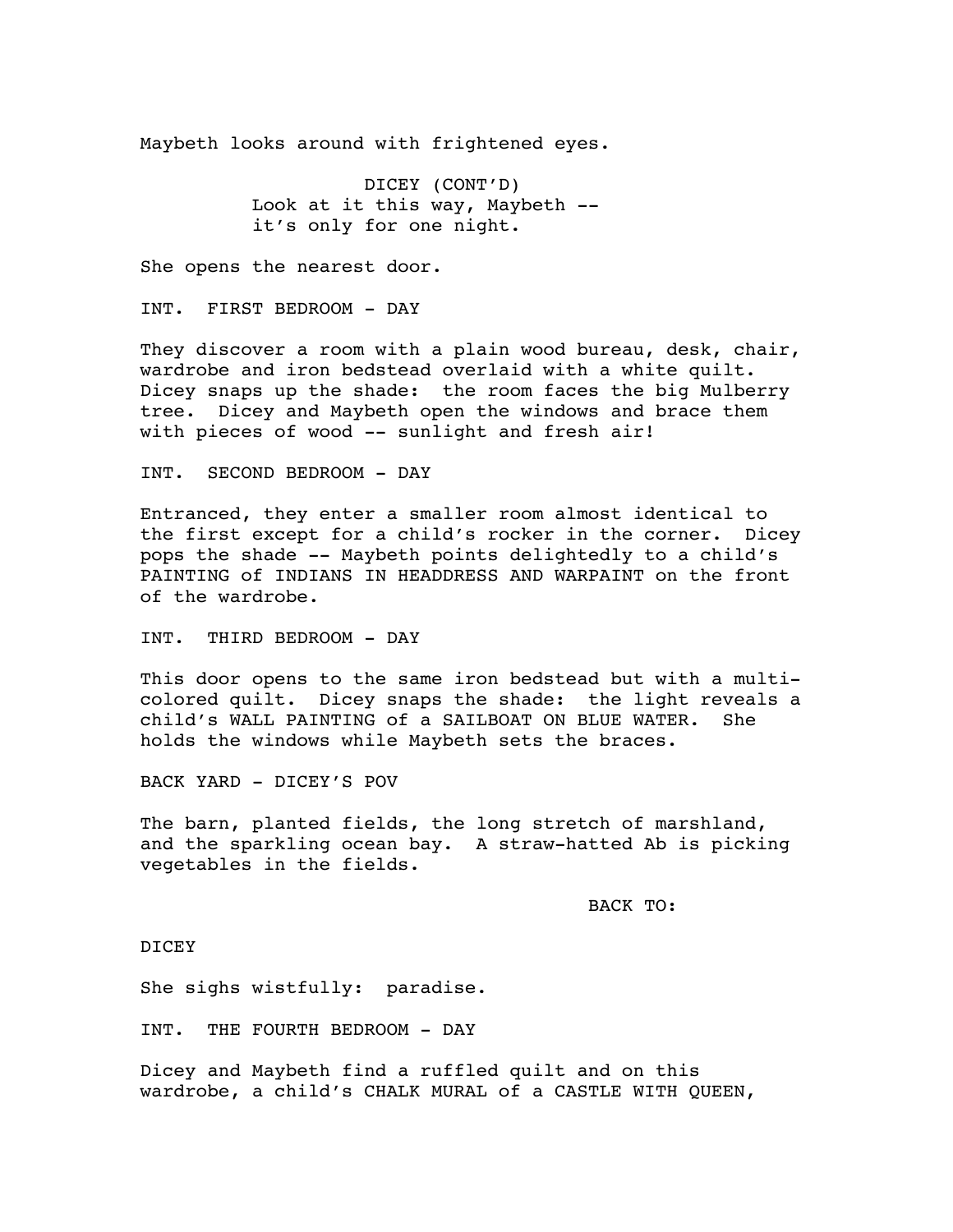KING AND COURT; faded magazine pictures of ladies in frilly dresses are pasted on the wall.

> DICEY Well. This isn't bad, is it?

Maybeth smiles, enchanted.

DICEY (CONT'D) It's only for a night. Let's each take our own room. Which one do you think was Momma's?

MAYBETH

This one.

DICEY Then you'll sleep here, okay?

Maybeth nods happily.

EXT. VEGETABLE FIELDS - DAY

Maybeth follows Dicey like a shadow along the dirt path to where Ab picks tomatoes, storing them in a burlap shoulder sack.

# DICEY

We can do that.

AB (without looking up) And so can I. They're coming in too fast -- always do this time of year, gotta start canning. (nodding toward Maybeth) Can she pick beans?

DICEY

Can you?

Maybeth doesn't answer.

DICEY (CONT'D) Sure, I guess so.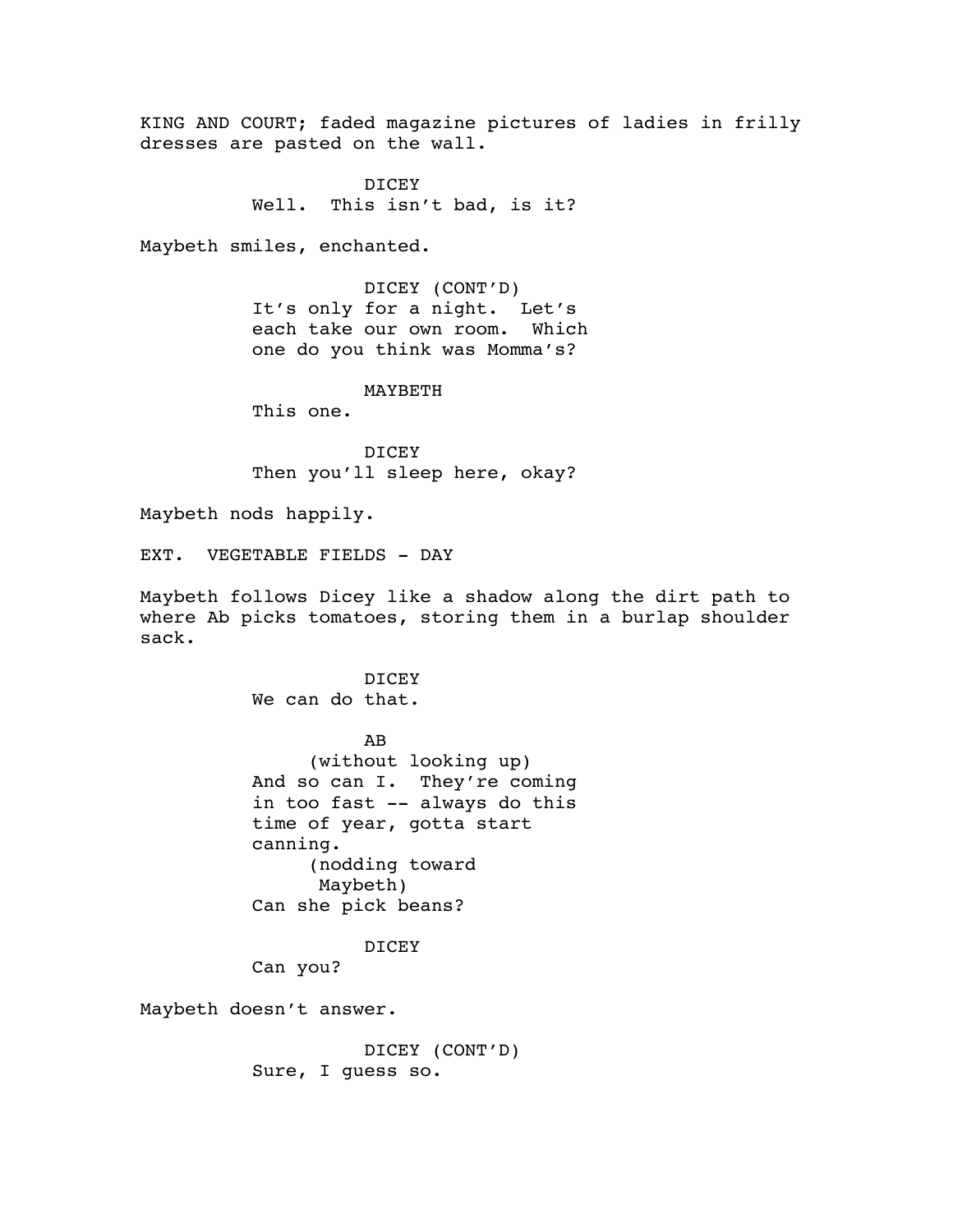Over there then.

AB

Jabbing with her head to the other side of the field, she drops a sack at Maybeth's feet.

> AB (CONT'D) Bring 'em back here to me. Take the biggest. (to Dicey) You, go into the barn - there's a bin of potatoes up against the far wall. Get as many as we need.

Dicey gives Maybeth a reassuring nod then starts for the barn.

> AB (CONT'D) (calling after) And keep your shoes on, I don't know what-all's on that floor.

INT. BARN - DAY

Dicey stands inside the cavernous barn, her eyes adjusting to the dim light: a large shape looms at the center; RUSTLING SOUNDS come from the upper lofts. She approaches the large shape and peeks beneath its tarp: a FIFTEEN-FOOT SAILBOAT balanced on sawhorses, its ropes tangled, its mast fallen, its cock-pit full of cobwebs. For Dicey, a pot of gold.

EXT. DOCK - DAY

Sprawled on the dock, James and Sammy study several complicated crab pots. James positions their pail before one of the pots, then opens the hatch: not a crab budges. Impatient, Sammy lifts one end -- crabs bolt from the trap and scuttle back to the sea midst the YELLING BOYS.

INT. KITCHEN - DAY

Though secretly watching her grandmother, Maybeth stares at the colander of green beans on the table while Ab, stealing glances at her 'retarded' grand-daughter, fills a big pot with water and sets it on the stove. Dicey enters with the potatoes, setting them on the table.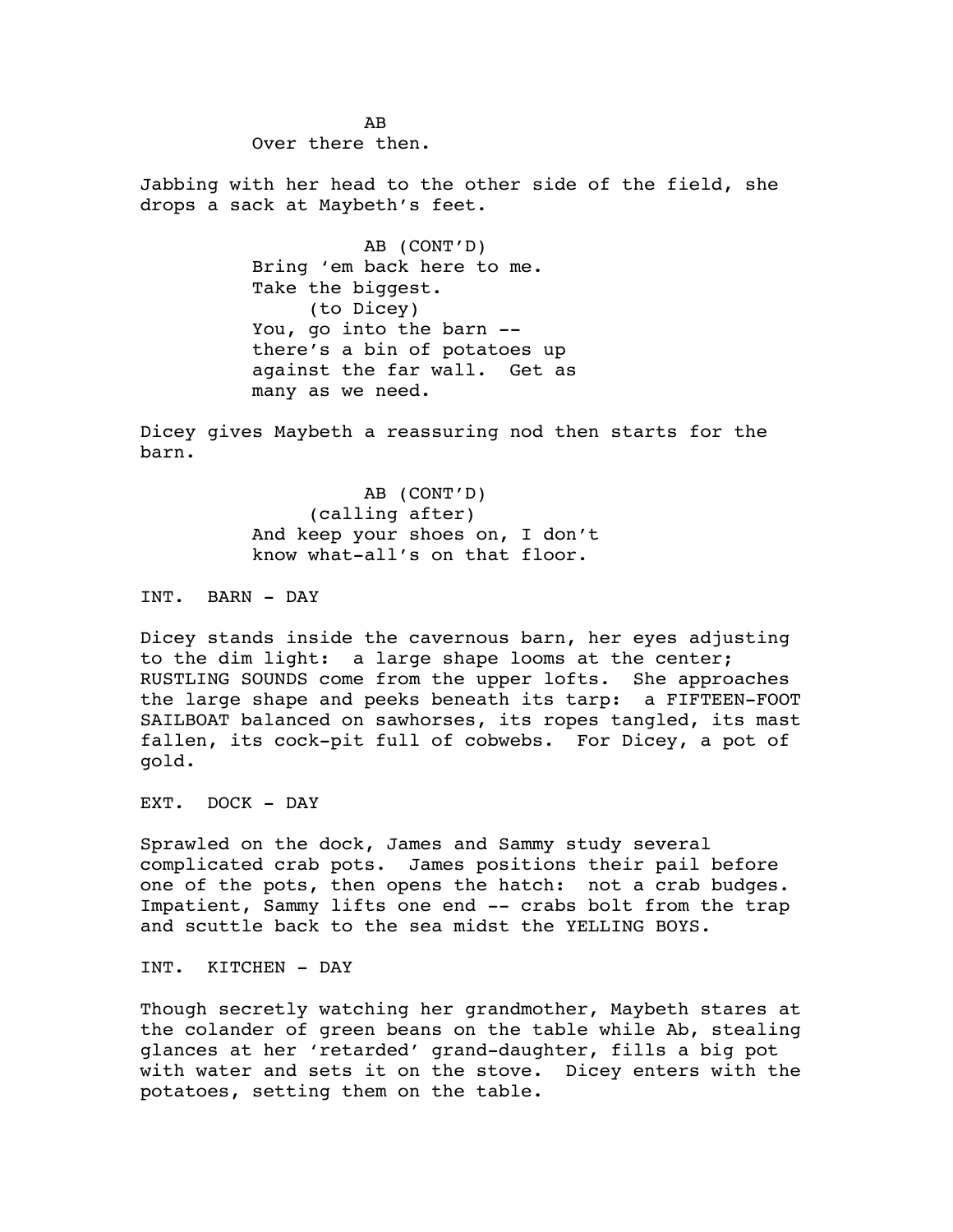AB Take 'em to the sink, don't you know potatoes have to be scrubbed?

Nodding, Dicey transfers the potatoes to the sink and turns on the water.

> AB (CONT'D) Can she take the ends off beans?

## DICEY

Sure.

Ab sets the colander in front of Maybeth, then watches skeptically as the little girl carefully snaps the end off each bean, building a neat little pile.

> DICEY (CONT'D) There's a boat in the barn.

AB I know that. Been there for years.

DICEY Whose boat is it?

AB

Mine.

DICEY I know that, but whose?

AB One of my boys built it. He built it and he sailed it.

DICEY

Where are the sails? Will it still float?

AB I don't know if it's seaworthy. It doesn't concern you.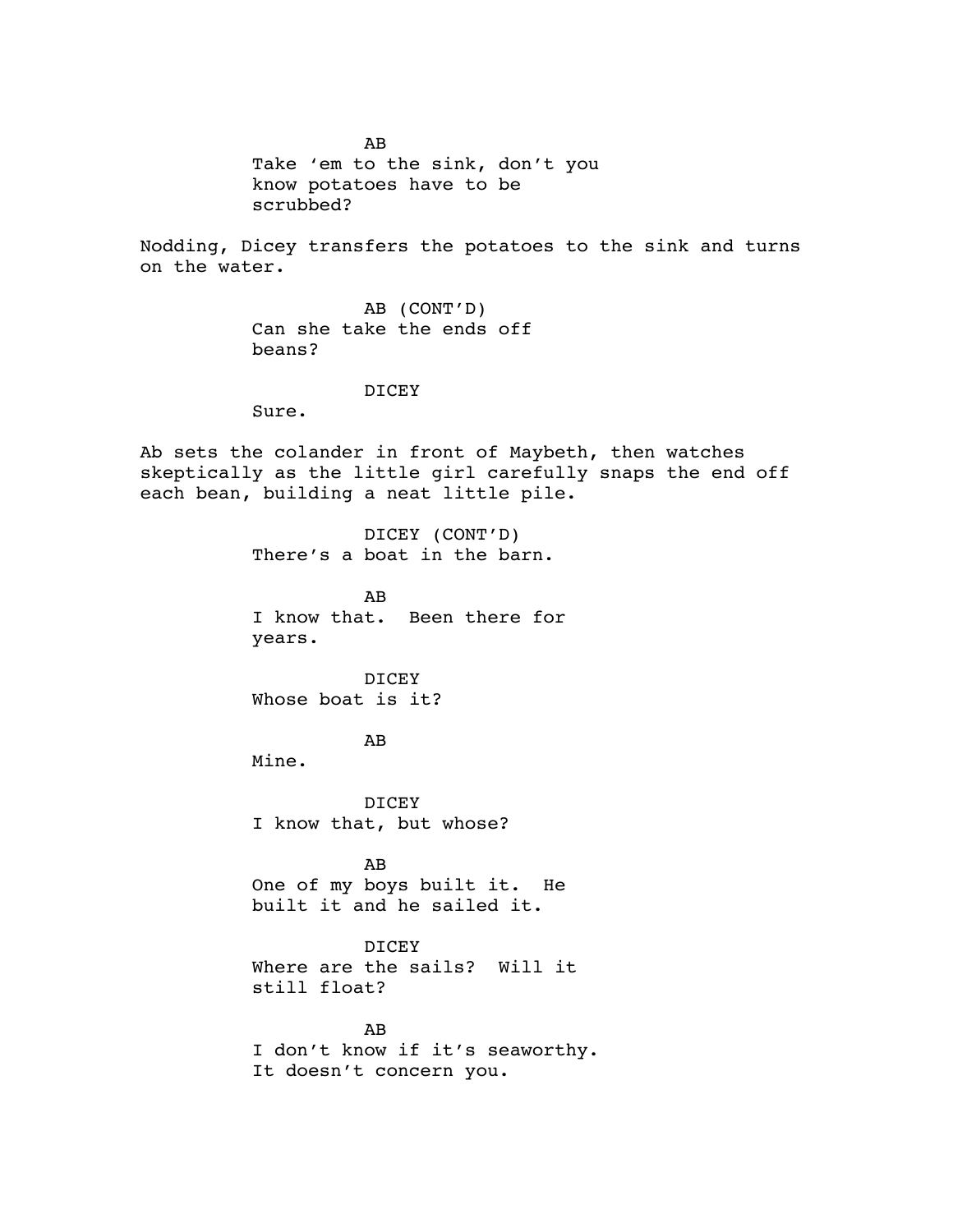Still scrubbing potatoes, Dicey feels her back stiffen from the cold finality of her grandmother's remark.

> AB (CONT'D) I can hear what you're thinking.

Dicey turns to meet Ab's dark gaze.

DICEY Maybe you can.

The stand-off is interrupted when James and Sammy arrive with a full basket of crabs, both too excited to care about their grandmother's stony silence.

#### SAMMY

You should have seen them -they looked at the door then they looked at us and then ...

He thrusts his arms out and wriggles his fingers.

SAMMY (CONT'D) ... gone! I didn't know things could go sideways so fast. Boy, are they smart.

## JAMES

We closed the doors and set the traps back where they were. Is that right?

AB Right enough. What did you use for bait?

JAMES I didn't think. What should we use?

AB Fish. You have to catch the fish.

SAMMY Goodo! Can I go down after dinner? Do you have any line?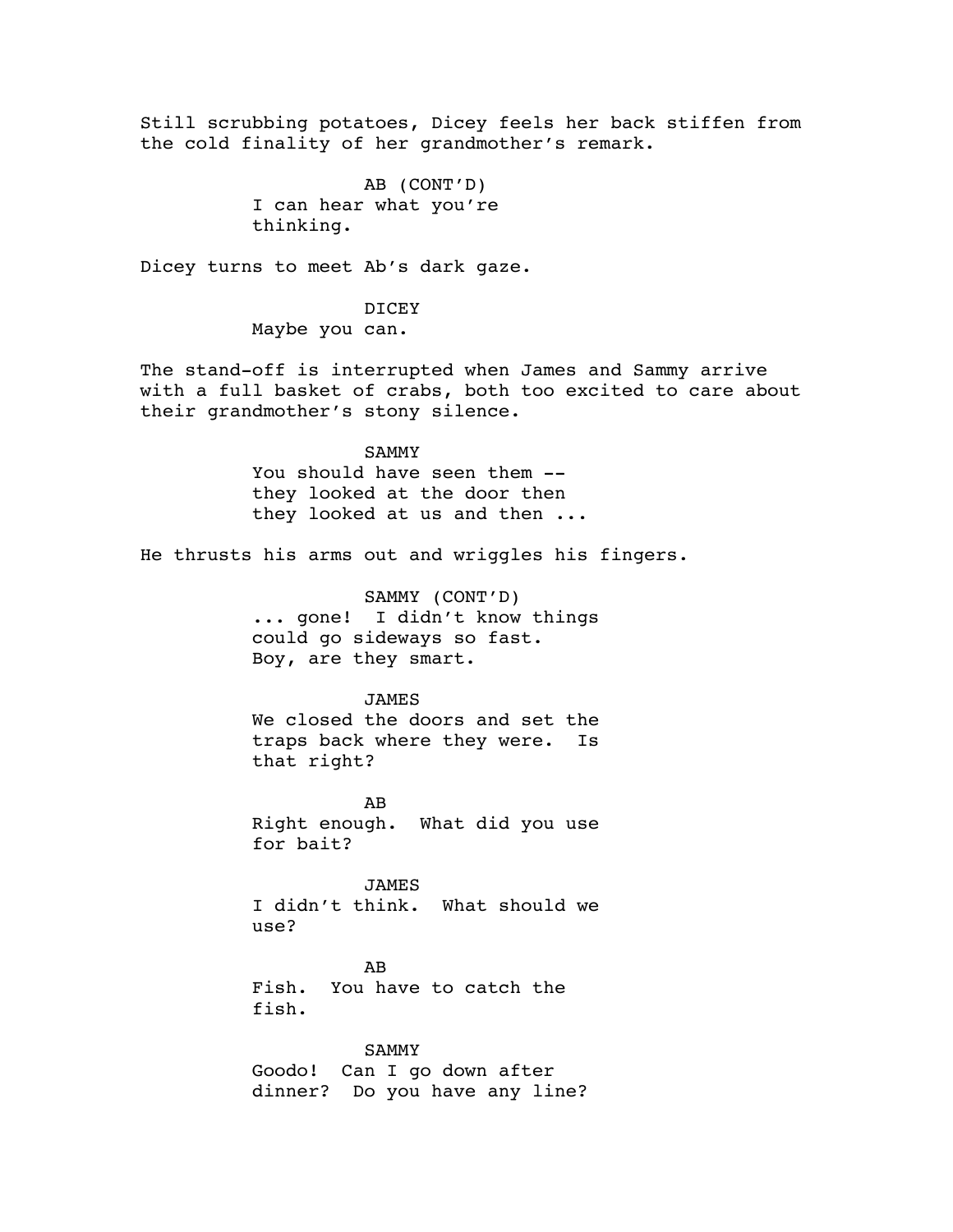Ab checks the water now boiling on the stove.

AB No point to it. DICEY So what? I'll go with you, Sammy. (defiantly to Ab) We like fishing.

Ab doesn't answer but instead pours the crabs into the boiling water, then slams the lid. The children listen in distress to the CRABS SCRABBLING for escape. With her hand firmly on the lid, Ab stares evenly at the children -- Maybeth buries her face against her sister. Dicey holds her grandmother's gaze until there's only SILENCE.

INT. KITCHEN - DAY

The Tillermans learn to eat Maryland crabs by watching Ab -- everybody's hands are busy but almost nobody's mouth is full; there are plentiful servings of green beans, potatoes and tomatoes. Too curious to keep her silence, Ab addresses a question to the crab plate at the center of the table.

> AB So where's your mother?

**JAMES** We don't know.

AB Police can't find her?

#### DICEY

Not yet.

#### AB

So you run away from someone who was trying to help you -why'd you do that?

The others look to Dicey.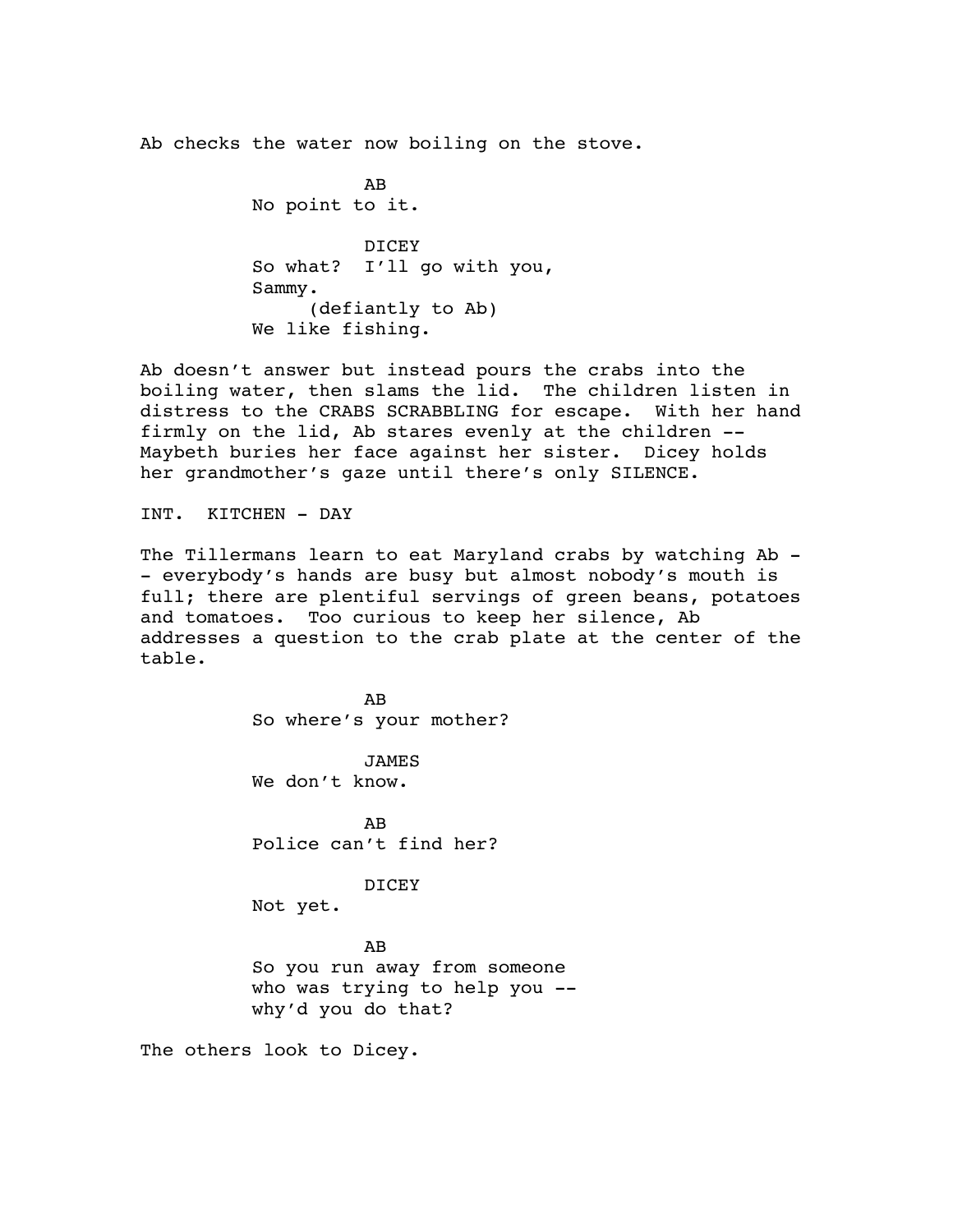It wasn't right for us. AB What, you think other people are supposed to jump up and down just because you say so? Dicey meets her look. AB (CONT'D) What about your father -- did he run away, too? JAMES He left right after Sammy got born. AB She should've come back here when he ran out on her. SAMMY She didn't want to. AB How do you know? SAMMY I can't remember but it made her cry. AB What does it matter anyway. SAMMY Momma matters to me. AB She went off and left you. SAMMY She wanted to come back. AB How do you know that?

DICEY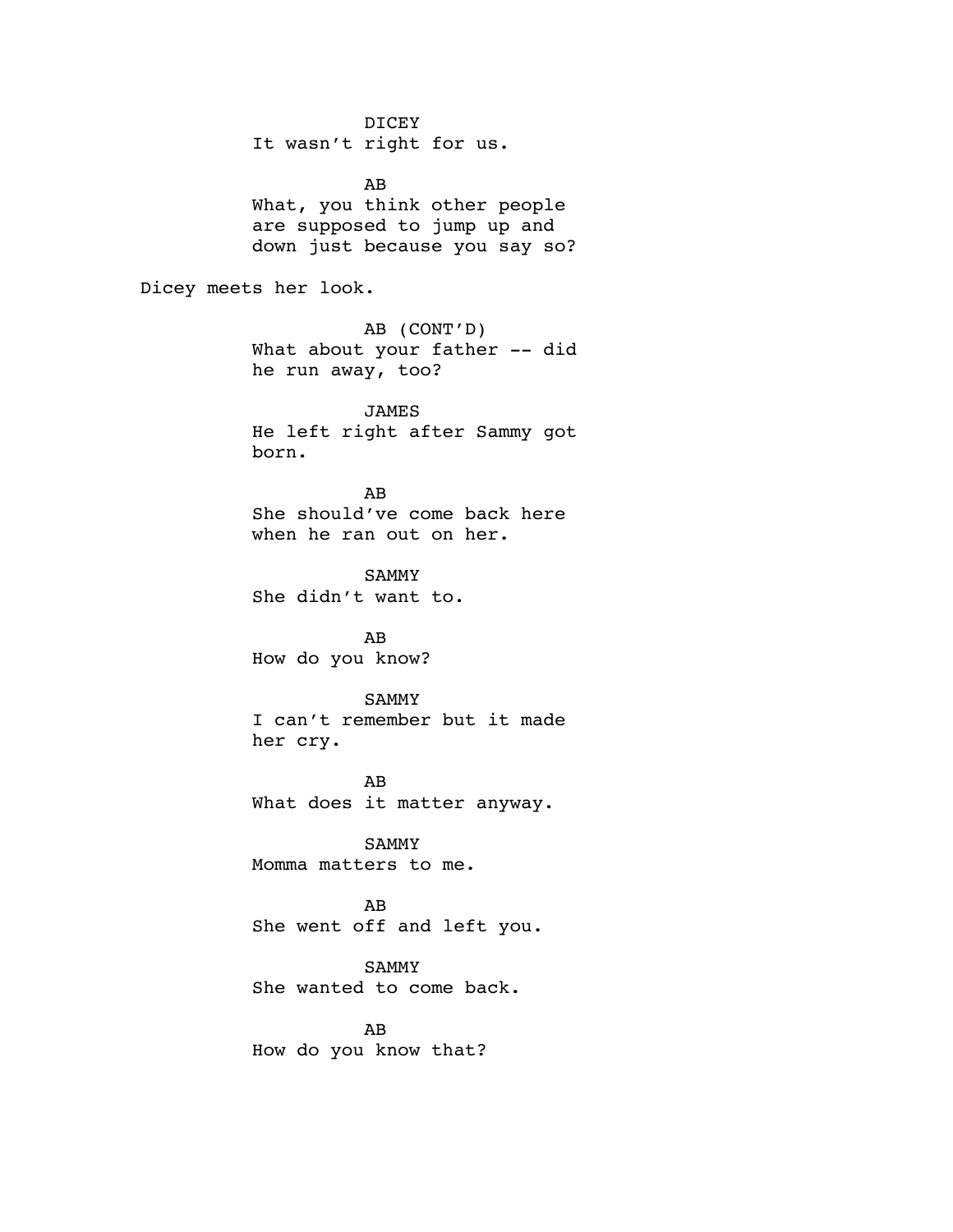SAMMY Because she loved me. Didn't she, Dicey? DICEY Yes, she did. She loved us all.

AB

Humph.

She reaches for another crab.

EXT. DOCK - DAY

Beneath the setting sun, Dicey swims in a slow crawl away from the land. She stops to rest, treading water, gazing back at her family: James and Maybeth are jumping off the dock while Sammy fishes. In the distance, the golden fields and old farmhouse all by itself.

INT. KITCHEN - TWILIGHT

The Tillermans parade past Ab washing some clothes in the sink. Each says "GOOD NIGHT" -- Ab nods but says nothing.

INT. SAMMY'S ROOM - NIGHT

Sammy watches the family gathering from beneath his bedcovers; his sisters are on the bed, James sits in the child's rocker beside the 'Indian' wardrobe.

> JAMES What're we going to do tomorrow?

DICEY She doesn't want us to stay. She said so.

**SAMMY** Well neither do I -- even if it is fun.

DICEY What about you, James?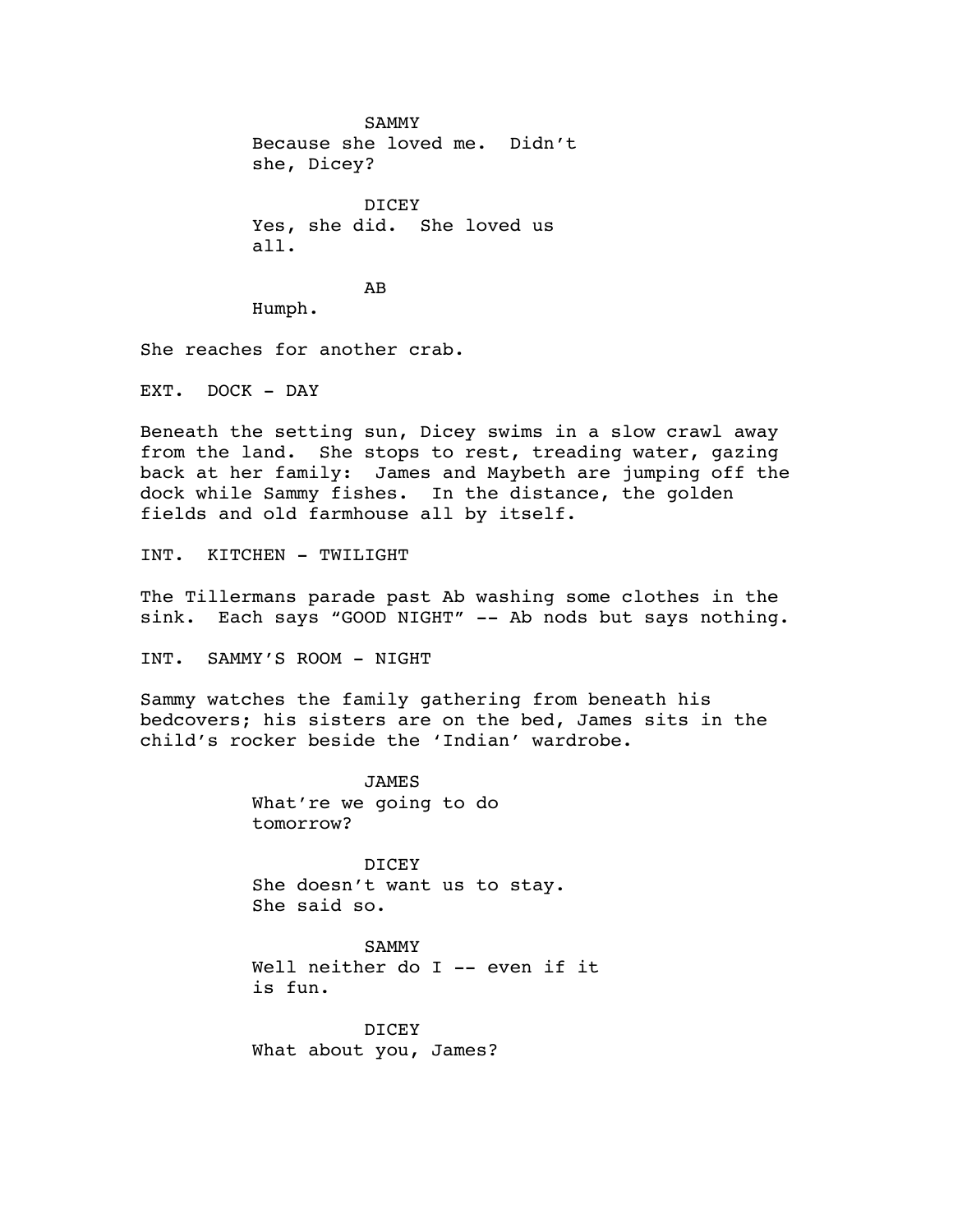#### JAMES

It would be okay here.

## DICEY

Maybeth?

She looks at her hands then to Sammy then back to Dicey.

# MAYBETH You want to, don't you?

Dicey reaches a decision.

# DICEY

In the morning I say we get started on something useful, before she wakes up. That way, she'll have to keep us here for the day. If she tells us to go, we can say we will, as soon as we finish the job.

## JAMES

But what if she means it?

#### DICEY

She does mean it. That's the trouble, isn't it? Look, we pretend we're not even thinking about staying here but every day we do some work that needs to be done so it's worth her while to keep us. If we get her to put it off, maybe she'll get used to us and forget that she wants us to go away.

## **SAMMY**

I don't think she likes me.

## DICEY

That doesn't matter, Sammy. It's not her I'm thinking about. It's us. This was our Momma's house. Okay?

She looks around the room -- each Tillerman nods their assent.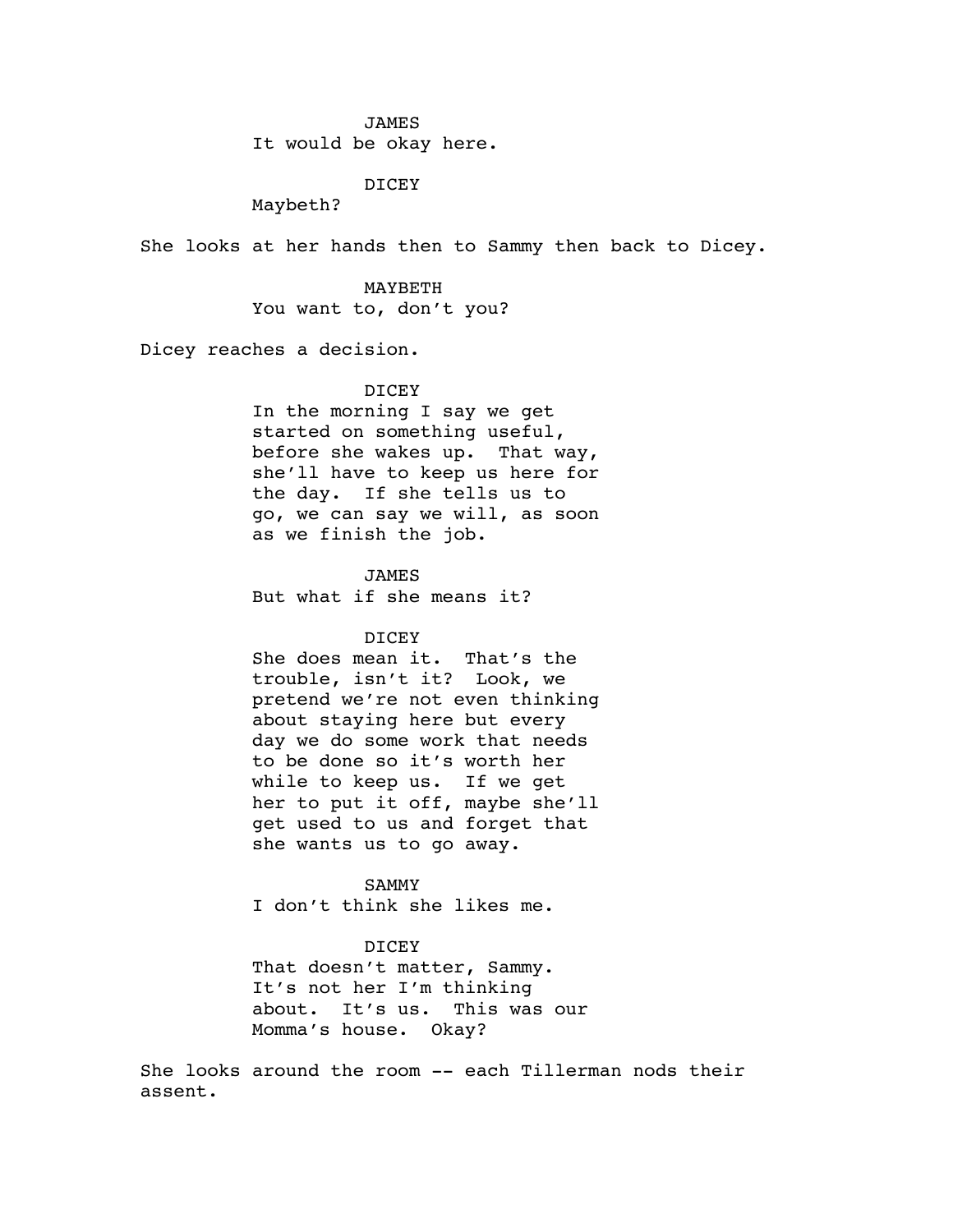DICEY (CONT'D) That's okay then.

EXT. PORCH - NIGHT

Rocking in her porch swing, Abigail listens to the CHILDREN SING "THE WATER IS WIDE," a hauntingly familiar melody that drifts over the quiet marshland.

EXT. FARMHOUSE - DAWN

A faint glimmer of light rims the Eastern sky. The old house is dark downstairs but upstairs, there's a light in every window.

INT. STAIRWAY - DAY

Four pair of sneakered feet pad down the creaky oak stairs.

EXT. FARMHOUSE - DAY

The Tillermans ease from the porch into chilly dawn air. The others watch shivering as Dicey clutches the first strand of honeysuckle. She pulls: the strand surrenders its grip bit by bit from a blanket of interwoven tendrils covering the entire house. The others reach into the plants and pull.

EXT. FARMHOUSE (LATER)

The sun shines bright on a large mound of honeysuckle piled at the edge of the lawn -- the Tillermans work determinedly.

> JAMES I'm hungry. This is going to take all day.

> DICEY I hope so. Anyway, let's see what there is to eat.

Sammy battles a last tendril before running after the others.

EXT. FRONT PORCH - DAY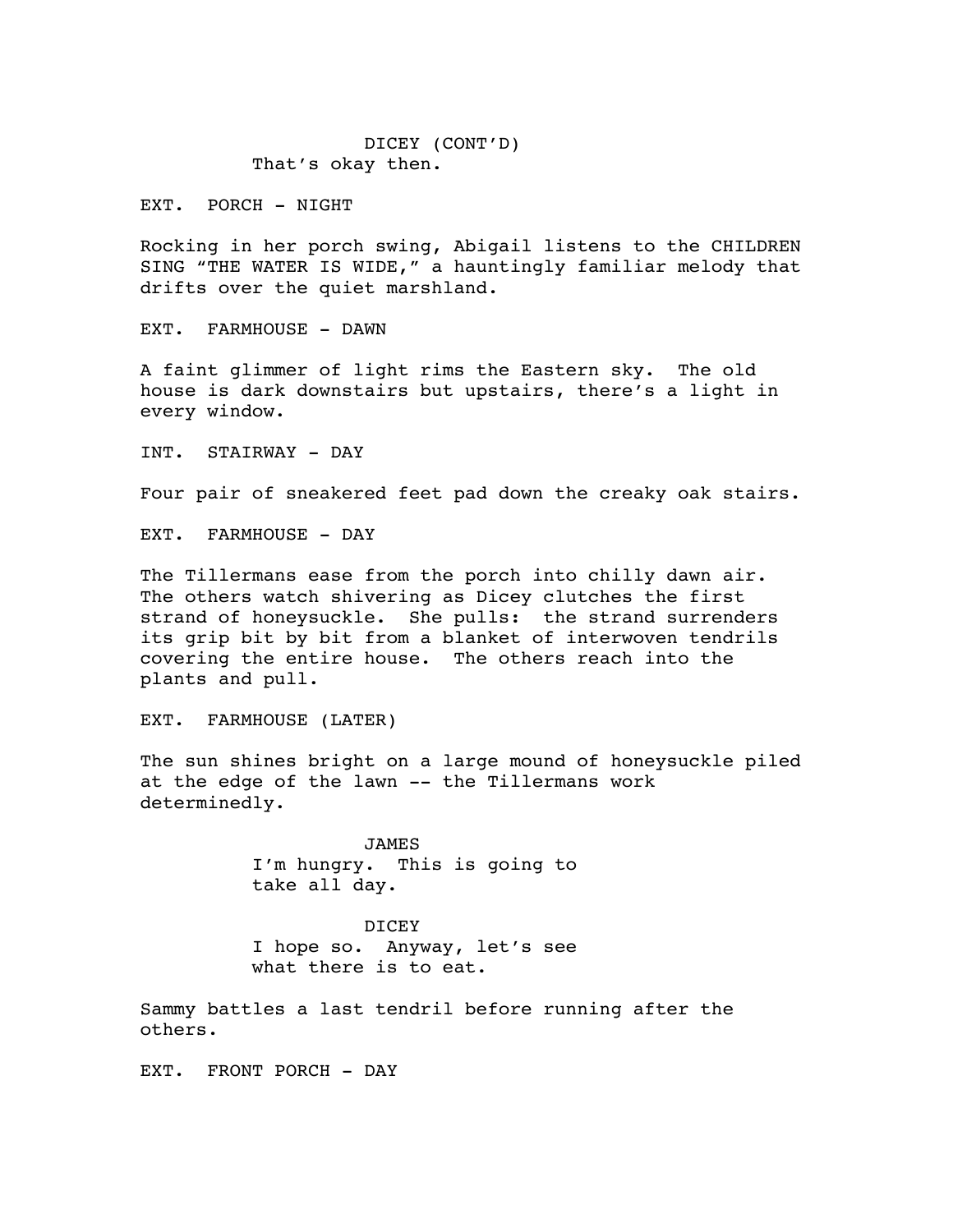They troop up the porch steps only to pause at the screen door: Ab's at the stove making pancakes on a large griddle.

> AB Wash your hands. I see that you don't make your own beds.

DICEY I'll do that.

AB No -- you'll each do your own.

Dicey and James share a worried glance as they parade inside.

INT. KITCHEN - DAY

The Tillermans breakfast on pancakes smothered with strawberry jam. Finally Ab speaks.

> AB I like that honeysuckle.

Dicey freezes mid-bite.

AB (CONT'D) That honeysuckle's been there a long time. It's the kind of tenacious plant I have to respect.

JAMES Honeysuckle is parasitic. It can be trained and kept back but if it proliferates without controls, it chokes out other growth.

#### SAMMY

It's bad.

Ab studies James -- he slathers another pancake with jam.

AB Where'd you learn a word like proliferate?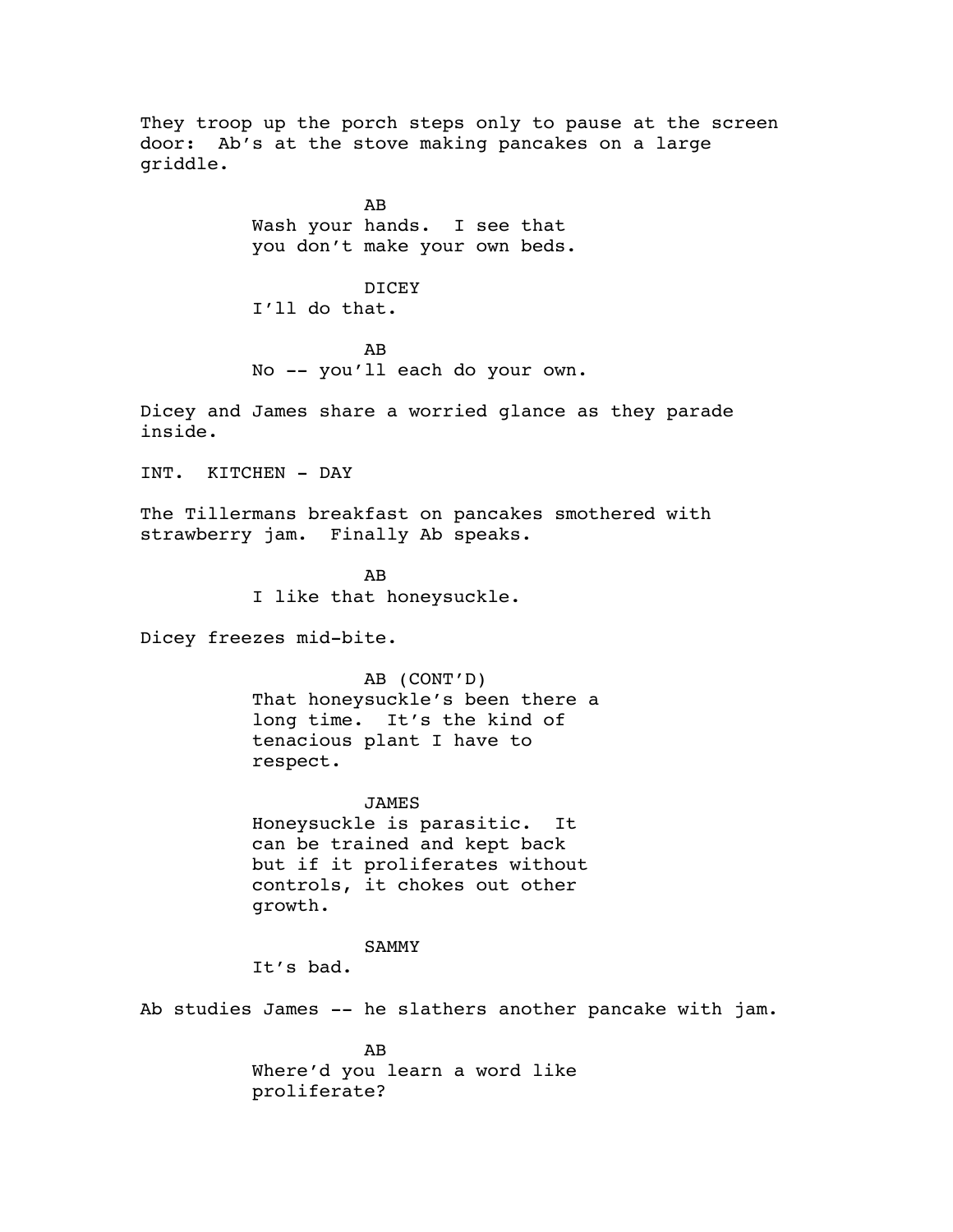He shrugs, his mouth too full to answer.

AB (CONT'D) The honeysuckle will take you all day. At least.

Dicey feigns disinterest.

AB (CONT'D) You can't just leave those vines piled up. They have to go out on the marsh.

Dicey, chewing hard to keep from smiling, looks up to meet her grandmother's gaze. She swallows hastily.

EXT. FARMHOUSE - DAY

Stripped down to their shorts, the Tillermans sing "OLD LADY WHO SWALLOWED A FLY" as they labor beneath the hot mid-day sun. Ab strides with purse in hand off the back porch, heading toward the dock.

EXT. DOCK - DAY

Stripped down to their underwear, James lies dripping wet on the dock, Sammy cannonballs off the end and Maybeth wades in the shallow water searching for shells; the boat is missing. In the marsh grass behind them is a large mound of honeysuckle. Dicey breaks the surface of the water gulping for air.

> JAMES Where do you think she went?

> > DICEY

I dunno.

JAMES We ought to clear that honeysuckle by the barn.

Dicey climbs out to sit on the dock.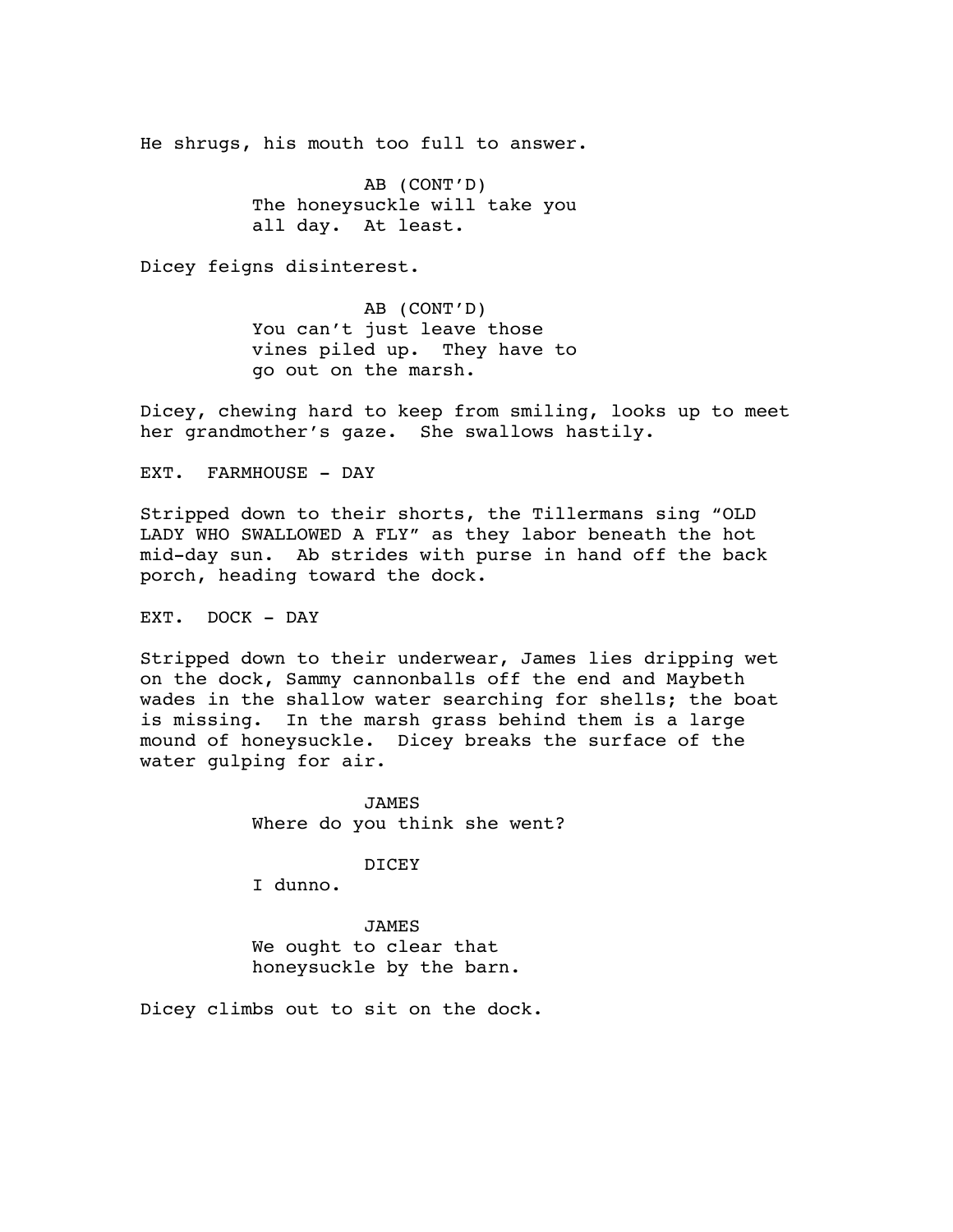JAMES (CONT'D) She said she liked it, didn't she? If we trimmed it, we could make it like a hedge.

DICEY We don't have anything to cut it with.

JAMES You could ask.

## DICEY

No, I can't. Don't you see? We can't ask, we just have to do things. We can't give her a chance to say no, because if we do then that's what she'll say.

She springs up to put on her shorts.

DICEY (CONT'D) C'mon, we've got to get back to work.

All reluctantly comply.

INT. BARN - DAY

Brushing past cobwebs, Dicey makes her way to the back of the barn where she finds a well-ordered tool bench. She selects two pair of clippers. Departing, she hesitates by the tarped sail boat to gently run her hand along its gunnel, dreaming from stern to bow.

EXT. FARMHOUSE - DAY

James and Maybeth use clippers to trim the honeysuckle hedge while Dicey and Sammy continue to yank tendrils from the side of the house. Dicey sees Ab walking through the vegetable fields with two large grocery bags.

> DICEY (calling) James, go help her.

He dashes off, meeting her at the edge of the lawn.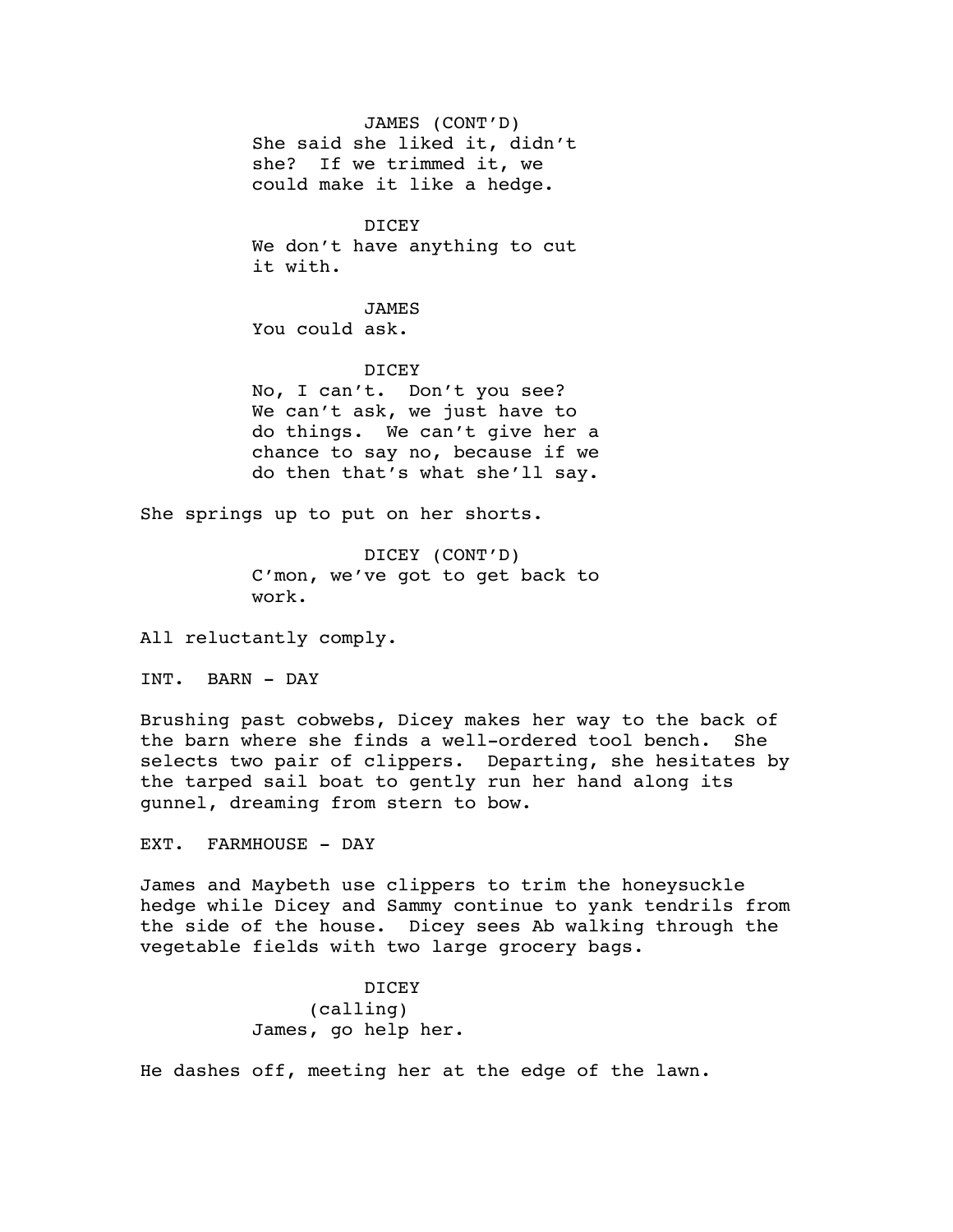AB Front must be clear by the size of that pile in the marsh.

James reaches for the bags.

AB (CONT'D) There's more in the boat.

He runs off toward the dock. Ab approaches the porch, breaking stride to absorb the farmhouse, strangely familiar free of its vegetation. Sammy, trying to show off, leans back with all his might, snapping a tendril from the roof - - he tumbles onto his fanny, the vine wrapping around him. Ab laughs as Sammy struggles to free himself from the tangle of leaves.

> SAMMY What's so funny?

> > AB

You are.

Sammy laughs, too. Ab looks to Maybeth, working the clippers.

> AB (CONT'D) Can she use clippers? Is it safe for her?

> DICEY (irritated) Ask her yourself. She's not deaf.

AB Well, when you're done you better rub those tools down with a tack cloth or they'll rust. I have groceries to put away.

Dicey watches her go.

INT. KITCHEN - DAY

Ab watches the children gather at the table with wet heads and shining faces. At each setting, there's a plate of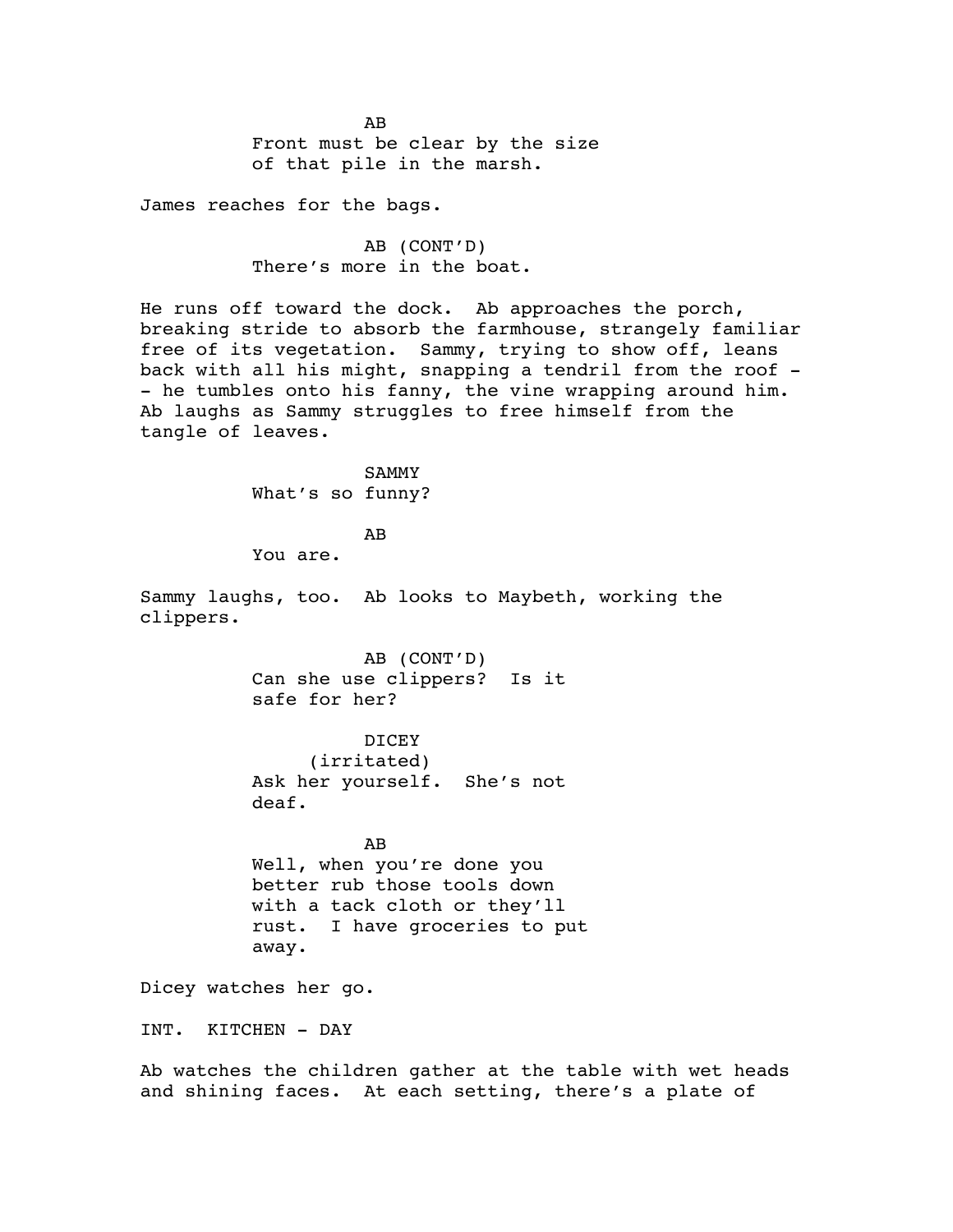fried chicken, green beans, mashed potatoes and a tall glass of milk; a store-bought cake awaits on the counter.

> AB You did a good day's work. I suppose you'll be moving on tomorrow.

Dicey takes a deep breath.

DICEY There's still honeysuckle to be pulled.

AB

Don't know why you carried it so far into the marsh. You could leave it up to the near end and it'll rot away by spring. James, you look like you could use another piece of chicken.

Dicey can finally exhale.

INT. KITCHEN - TWILIGHT

The Tillermans sing "TURN, TURN, TURN" while Dicey washes dishes, the little ones dry and James puts away in the cabinets. Ab, returning from the fields with a sack of vegetables, listens from the doorway, her expression obscured by the darkness. Suddenly aware of her presence, the Tillermans bring the song to a premature close -- Ab eases inside.

> AB I'll give you this much, your Momma taught you how to sing.

JAMES Did you sing to our Momma?

AB I don't recall.

She sorts her vegetables on the counter.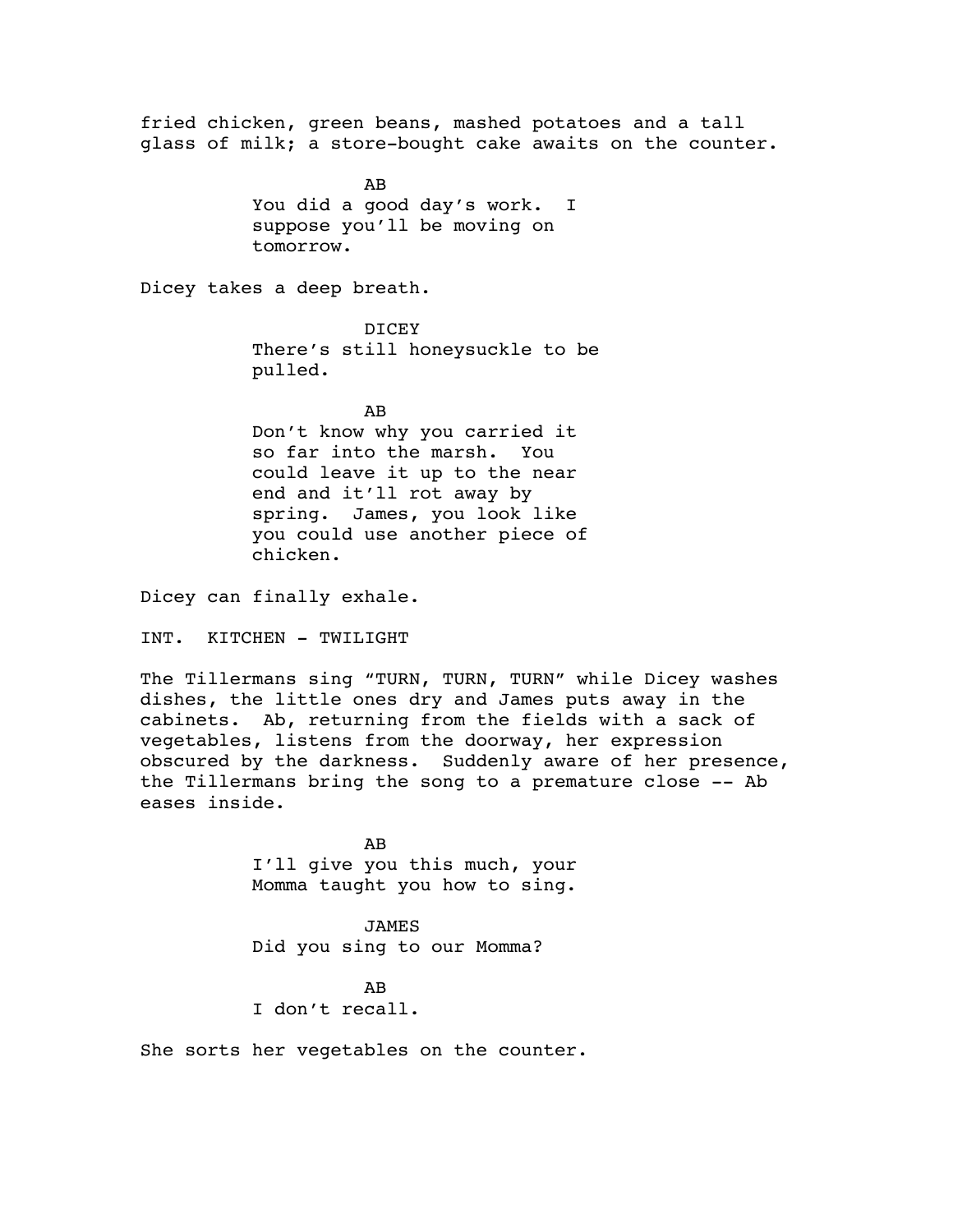AB (CONT'D) If you want to wash any clothes, tonight's the time -- I'll be using this sink for canning tomorrow. (Dicey nods) Where'd you hear that song?

DICEY A friend taught it to us. Someone we met along the way.

SAMMY

Windy.

AB Windy who?

DICEY I don't know, it was at a college.

AB What were you doing at a college?

Dicey looks to the family chronicler.

JAMES Well, we were just coming into New Haven. It was late and it was raining ...

Sammy and Maybeth sit at the table, eager to hear their story; Ab pauses her work, listening to every word.

> JAMES (CONT'D) ... and we were out of money all together ...

Dicey watches Ab watching James.

EXT. BACK YARD - NIGHT

Dicey hangs four pair of socks, underwear, t-shirts and shorts from a clothesline.

KITCHEN - DICEY'S POV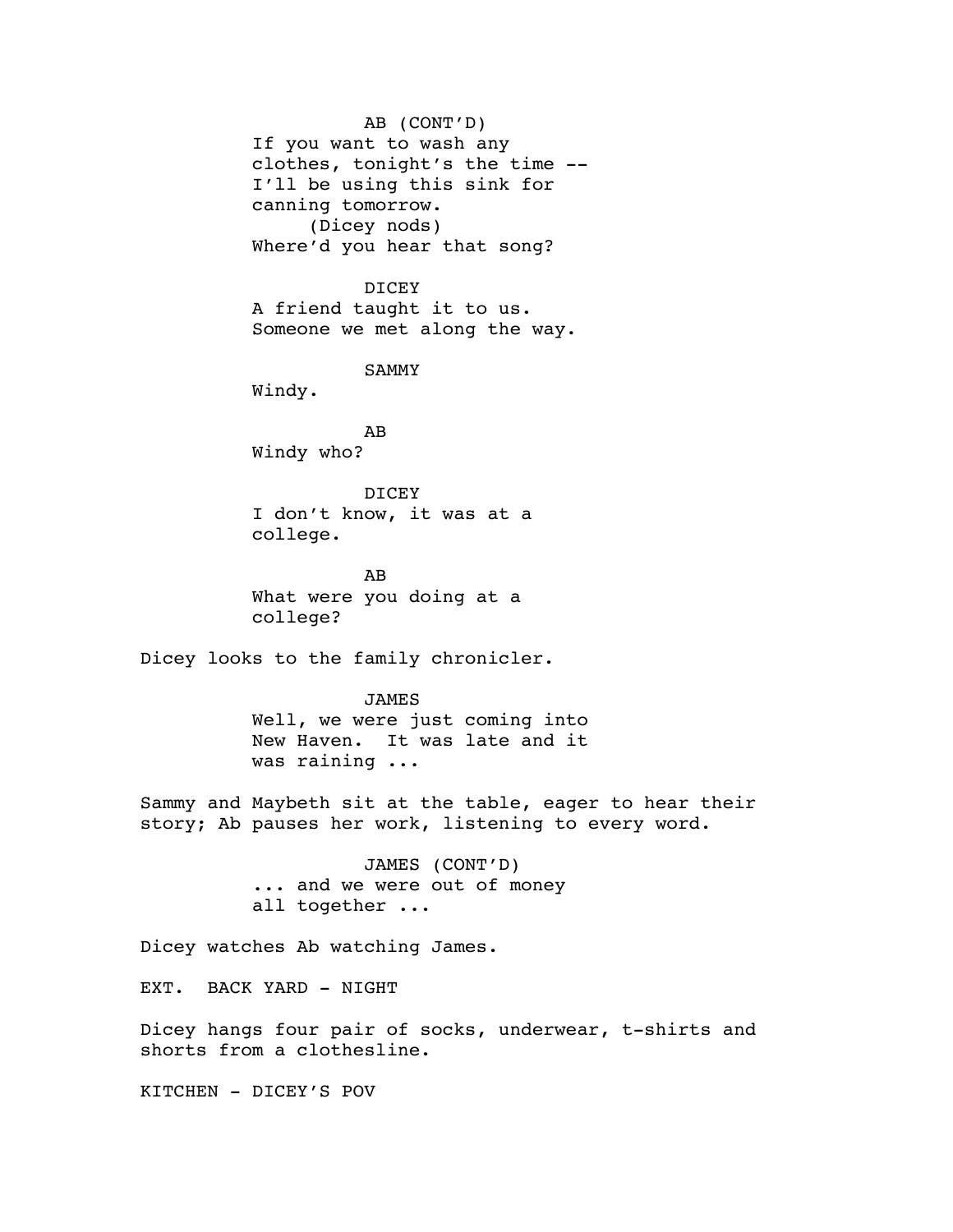Beyond the screen door Sammy and Maybeth sleep at the table while James continues to tell Ab their story.

BACK TO:

DICEY

She listens to JAMES' VOICE fade under the WIND IN THE PINES and the FROGS CROAKING from the marsh. She looks above, to the myriad of twinkling stars.

INT. KITCHEN - NIGHT

Dicey passes through the kitchen, now dark and empty. She pauses by Ab's closed bedroom door, a shaft of light visible beneath its sill. She hesitates, unsure.

> **DICEY** (tentatively) Good night.

AB (AFTER SEVERAL BEATS) Good night.

Dicey smiles, then bounds up the stairs.

EXT. FARMHOUSE - DAWN

A faint glimmer of light rims the Eastern sky; the old house is dark downstairs but upstairs, there's a light in every window.

INT. STAIRWAY - DAY

Four pair of sneakered feet pad down the creaky oak stairs.

EXT. FARMHOUSE - DAY

Dicey and Sammy mend torn window screens with hammer and nails.

INT. LIVING ROOM - DAY

Bearing mops and buckets, James and Maybeth slide open heavy oak doors leading to the shuttered living room. They open the shades: sunlight reveals a piano, fireplace, big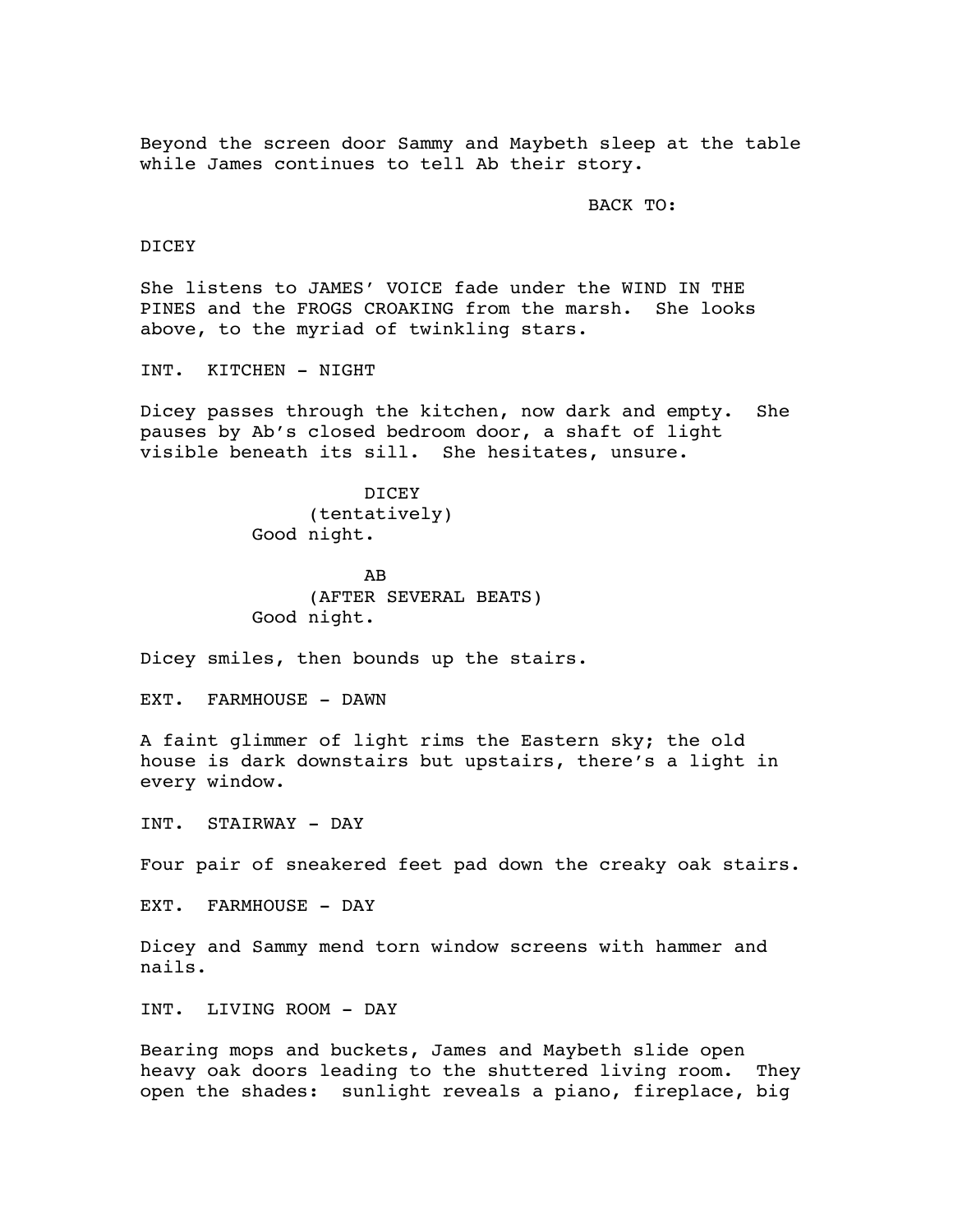sofa, wide desk and walls of book shelves. Abandoning his bucket, an awed James begins to scan the books. Maybeth goes to the piano and ceremoniously opens its cover -- she softly picks out the melody to "THE WATER IS WIDE" as James settles into a big easy chair with an old hardcover: The Time Machine, the very book he'd left behind at the Peewauket Mall.

EXT. LANDING NECK ROAD - DAY

Dicey carefully re-paints the word 'TILLERMAN' on Ab's mailbox. She stands back to admire her work when a mail truck pulls to a stop. A friendly MAILMAN hands her a single letter, then motors away. Dicey looks at the letter with its ominous return address: EUNICE LOGAN, 1724 OCEAN DRIVE, BRIDGEPORT, CT.

INT. KITCHEN - DAY

Ab washes dozens of tomatoes in the sink; on the stove, glass jars boil in their steaming pots. Dicey enters to deliver the letter -- Ab gives it a glance then tucks it inside her pocket before continuing her chores.

> AB Will you be moving on tomorrow?

## DICEY

Your mailbox needs bracing, and there's some patching to be done on the barn. You have wood in there, don't you?

AB It's going to rain. There's storms brewing.

Unsure of what to say, Dicey retreats outside. Ab sits in her chair by the window and opens the letter. She looks at an enclosed Polaroid: a vacant-faced Liza Tillerman stares from a hospital bed. Ab doesn't notice James crossing the room. He pauses by the screen door.

> JAMES Those books in the library - are they all yours?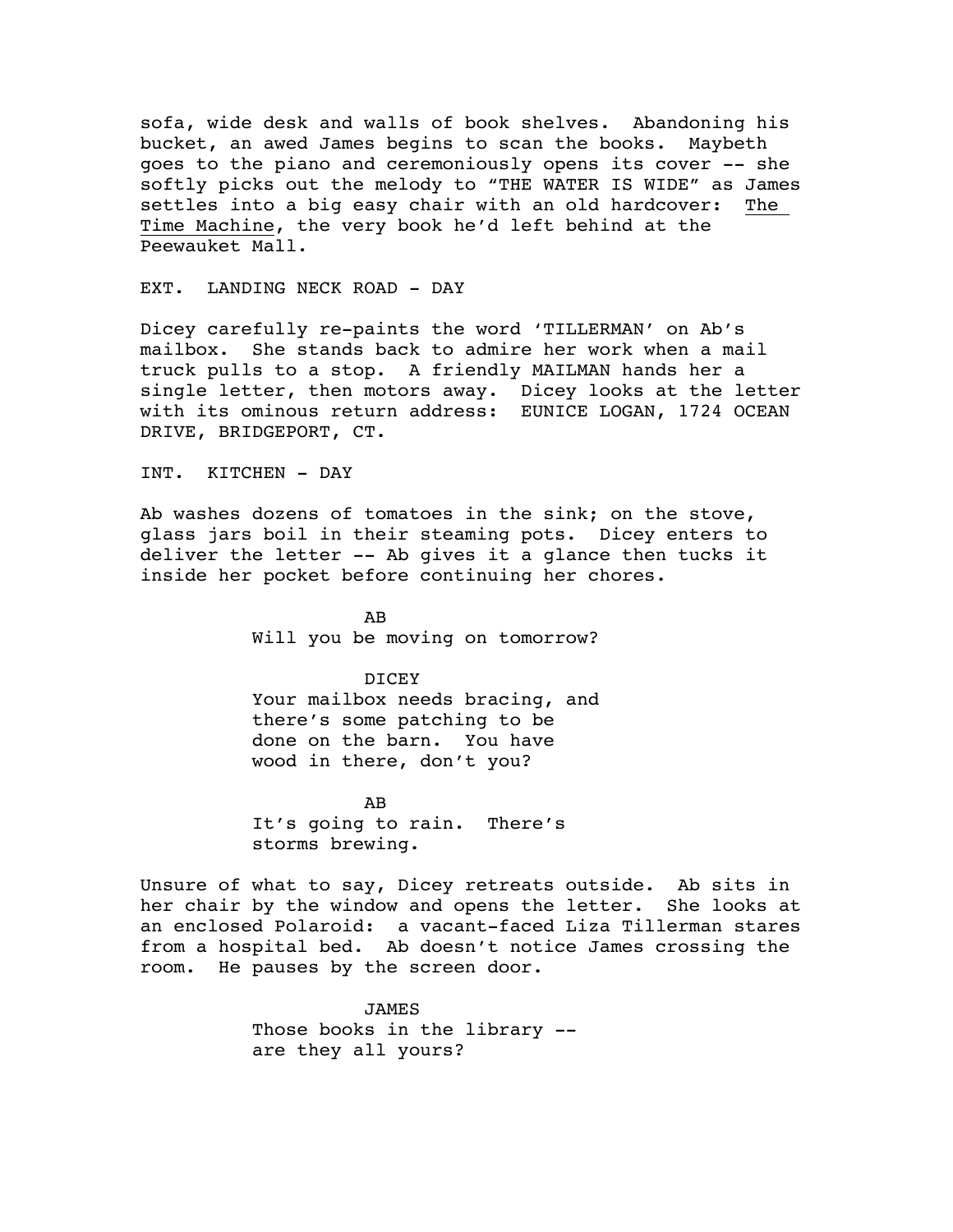Ab looks up, a pained look on her face, which she quickly covers.

> AB No, not mine. My husband was a reading man, for all the good it did him. JAMES What do you mean? AB He got all his answers out of books. Books don't change and he liked that. **JAMES** What's the matter with that? People put down what happened before you were even born and you can understand and not make the same mistakes. Like history. AB The past is gone. JAMES But it shouldn't be forgotten, should it? AB

Sometimes. Sometimes it's better.

James contemplates his next question.

AB (CONT'D) Well, don't let me hold you up.

She goes back to her letter. Dismissed, he goes outside.

INT. KITCHEN - NIGHT

The subdued Tillermans eat a crab supper in silence. With a weary sigh, Ab draws the Bridgeport letter from the pocket of her dress.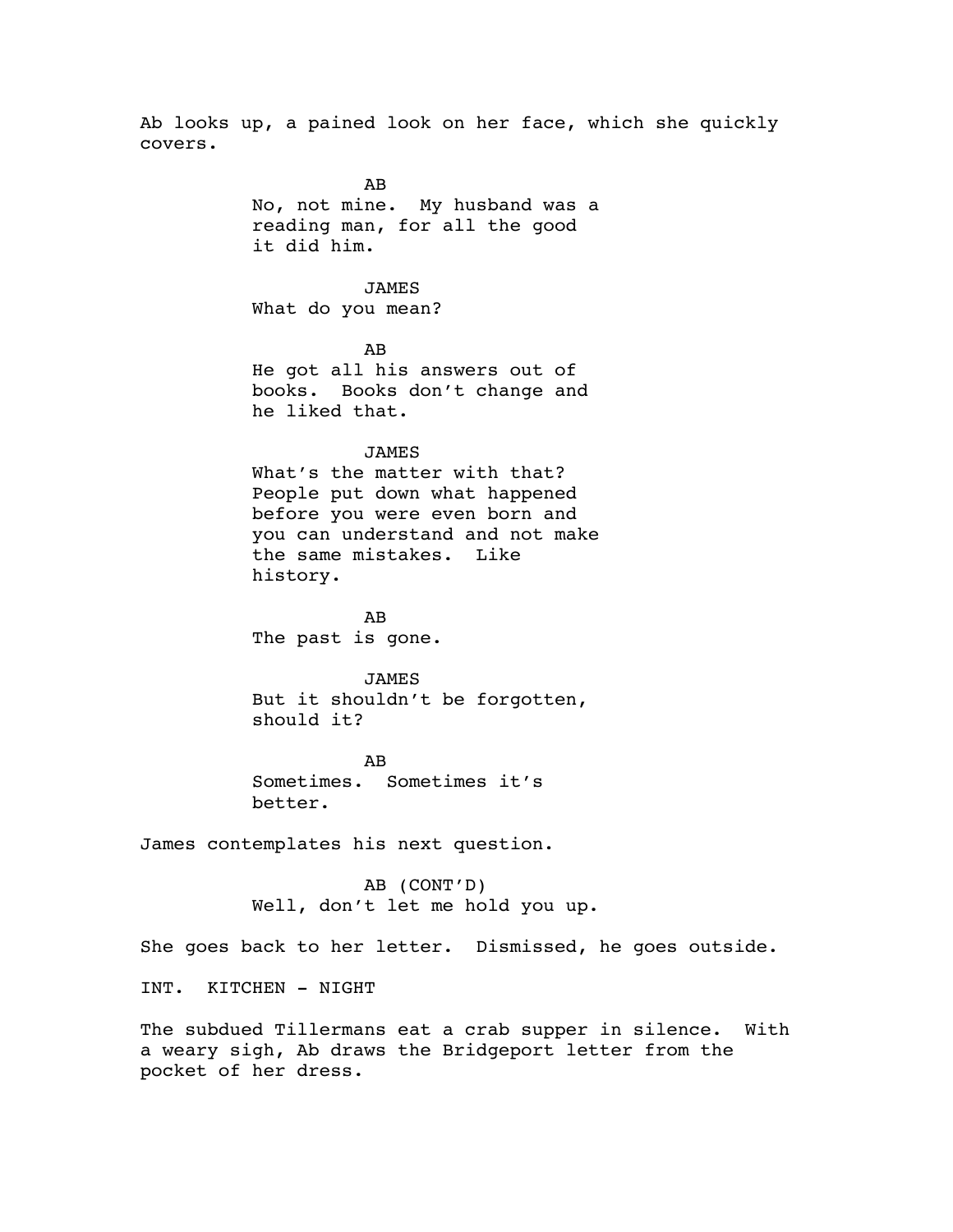AB I guess everybody knows I got another letter from your cousin.

She takes a deep breath.

AB (CONT'D) Apparently she now believes it's her God-given duty to take care of you. She's making arrangements, I don't know what-all, something about you girls with her and the boys with a family not too far away.

## DICEY

But ...

AB No 'buts' girl -- what happens in life isn't always up to us. And there's news about your mother but I'm afraid it's not good.

The children sit chastened, dreading the worst.

AB (CONT'D) They found her.

DICEY Who did? Where?

AB

The police. Up around Boston. They got her in some state hospital, a mental ward. She ...

They stare in stunned silence.

AB (CONT'D) You know what catatonic means?

Dicey shakes her head.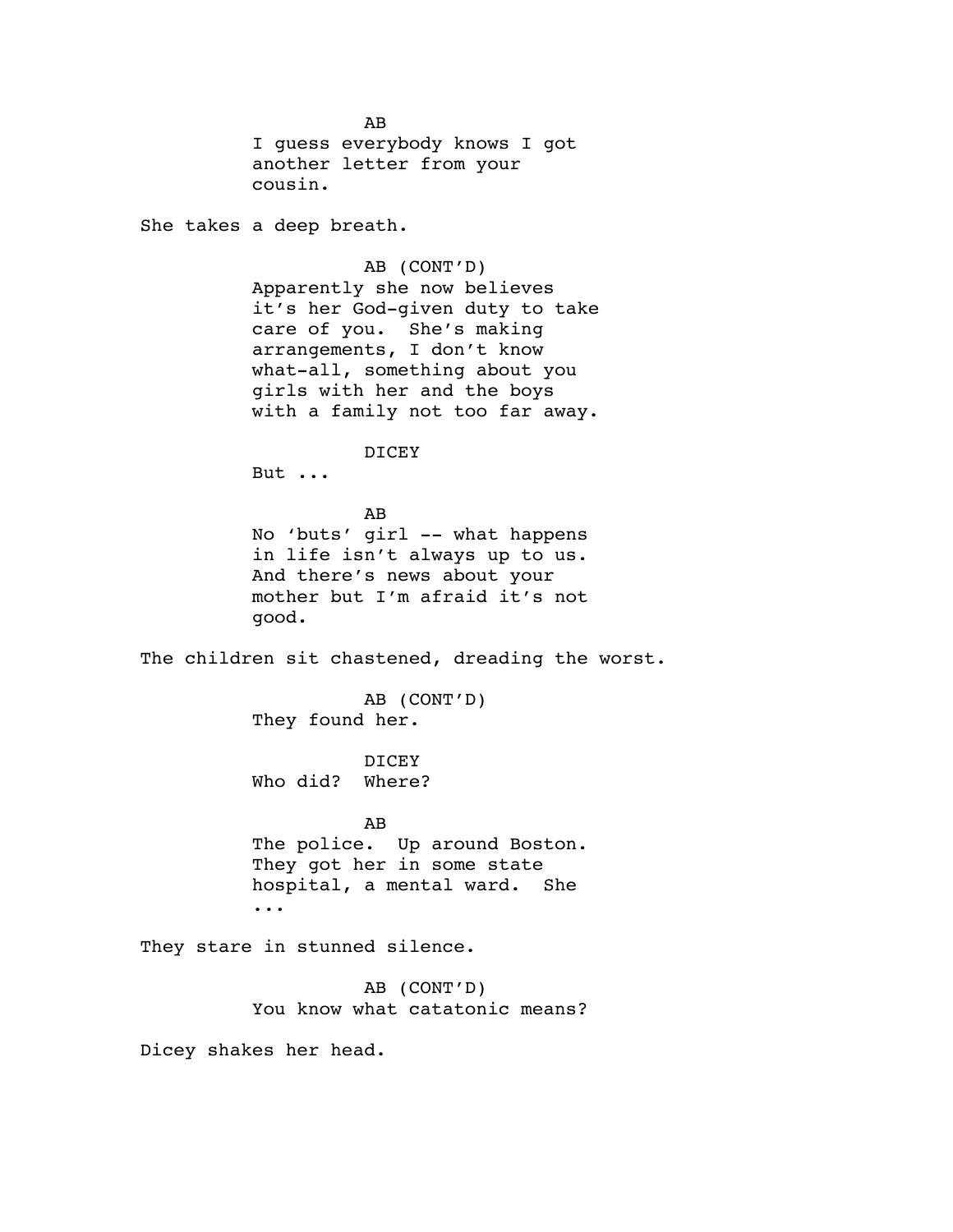AB (CONT'D) It means she won't respond to anything. Your mother -- well, she doesn't do anything, doesn't speak, doesn't seem to hear what's said to her, won't feed herself, won't move at all. Nothing.

DICEY Are they sure it's Momma?

Ab passes the Polaroid to Dicey -- they gather round, transfixed by this haunting image of their mother.

> DICEY (CONT'D) They cut her hair. (BEAT) Is she going to get better?

AB They don't think so.

Sammy bangs his fists on the table.

SAMMY You mean old lady!

He runs from the room -- Dicey follows, with Maybeth right behind. James looks to Ab, then he, too, hurries upstairs. Sighing wearily, Ab begins to clear the dishes.

INT. SAMMY'S BEDROOM - NIGHT

James finds Dicey comforting a tearful Sammy and Maybeth on the bed, an arm around each -- Sammy lifts his head from her lap.

> SAMMY She'll get better maybe. I don't care what they say. I won't believe them.

Dicey, struggling not to cry, grins at her brother's stubbornness.

> MAYBETH I'm sorry, Dicey.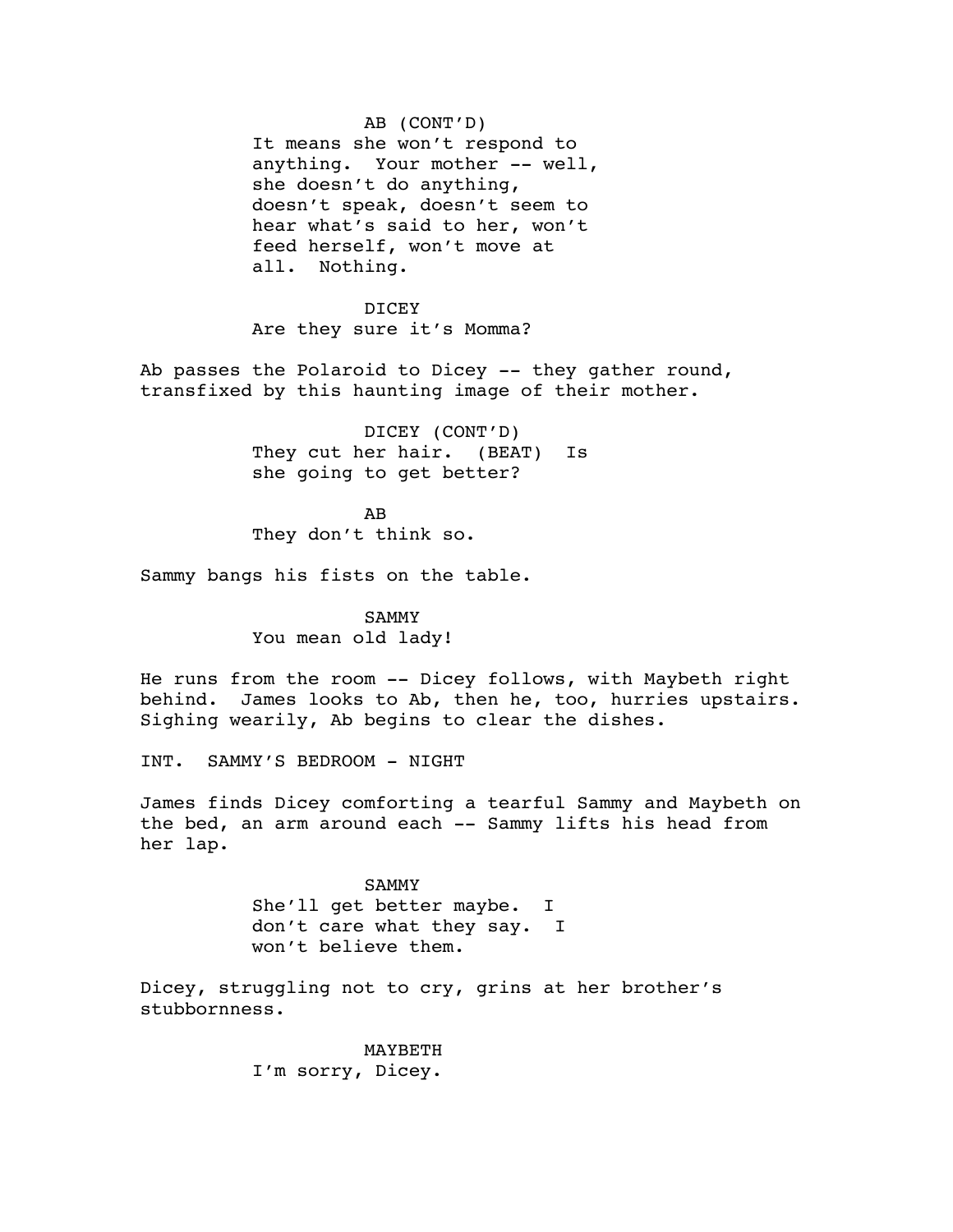DICEY

Me, too.

She buries her face in Maybeth's hair.

DICEY (CONT'D) I'm sorry, too.

Blinking back his tears, James goes to the window: RAINDROPS PATTER against the glass.

> JAMES What if we can't work outside tomorrow? Do you think she'll make us leave?

Dicey fights to regain her composure, wiping the moisture from her eyes. James watches the rain cascade through the leaves of the big Mulberry tree. A LIGHTNING FLASH. Dicey goes to comfort him -- he leans against his sister, tears running down his cheeks.

EXT. PORCH - NIGHT

Rocking on her porch swing, Abigail listens to the THUNDER and the faint sound of CHILDREN CRYING above.

INT. STAIRWAY - DAY

Dicey leads the solemn parade down the stairs; outside, a BIG RAIN.

INT. KITCHEN - DAY

The Tillermans enter to find Ab -- her face flushed, hair wet and feet caked with mud -- running water into a canning pot at the sink; a basket of tomatoes sits on the table.

> AB You could help me. I need the ripe tomatoes picked, and the squashes and cukes that are along the ground. Drainage is so bad they'll rot if we don't get them in.

Not needing to be asked twice, the children discard shoes and shirts by the porch door, then, sharing relieved grins,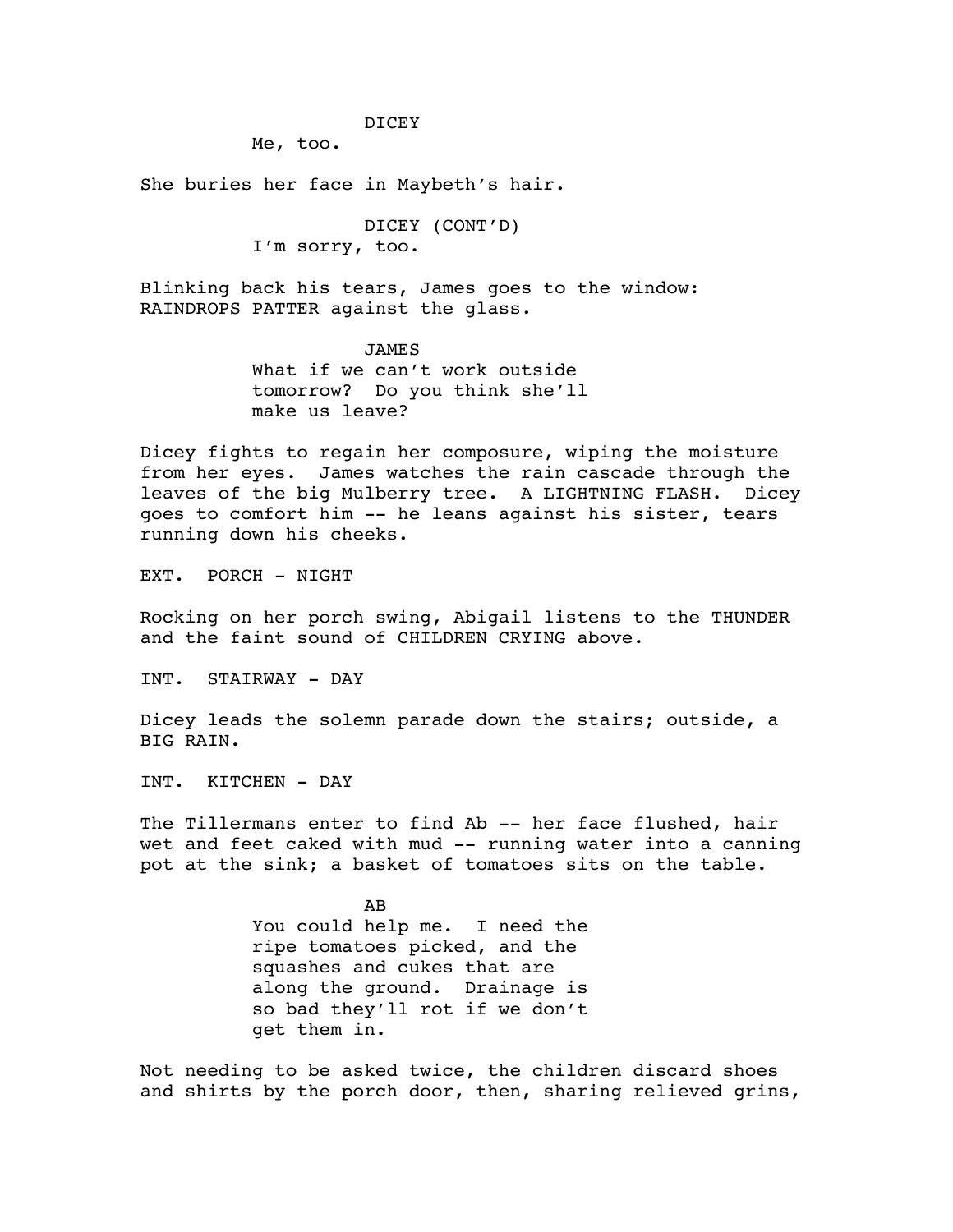take off into the torrential rain with stacks of bushel baskets.

EXT. BACK YARD - DAY

Hammered by the rain, they run for the fields.

DICEY You guys get the tomatoes. Sammy, cucumbers. I'll do the squash.

EXT. SOUASH FIELD - DAY

Mud oozes up through her toes as Dicey searches under the large leaves to find yellow squash. She drops to her knees and tosses the squash into her basket, moving quickly down the row.

EXT. TOMATO FIELD - DAY

James and Maybeth work side-by-side, so drenched they share a big grin.

EXT. CUCUMBER FIELD - DAY

Dicey finds Sammy working stark naked over the cucumber plants. Grinning, she collects one of his full baskets.

INT. BACK PORCH - DAY

Dicey struggles up the steps with the basket of cucumbers, setting it beside half-a-dozen other dripping baskets, then races back to the fields.

EXT. TOMATO FIELD - DAY

Dicey helps with the tomatoes. Sammy's fanny gleams white on his tan body as he stoops to pick beside Maybeth. Maybeth uses only her left hand, holding her right arm stiffly at her side.

EXT. BACK YARD - DAY

Bearing her basket, Dicey passes Sammy cartwheeling naked in the long grass, entirely happy. Up ahead, Ab holds the porch door open for Maybeth, then for James struggling with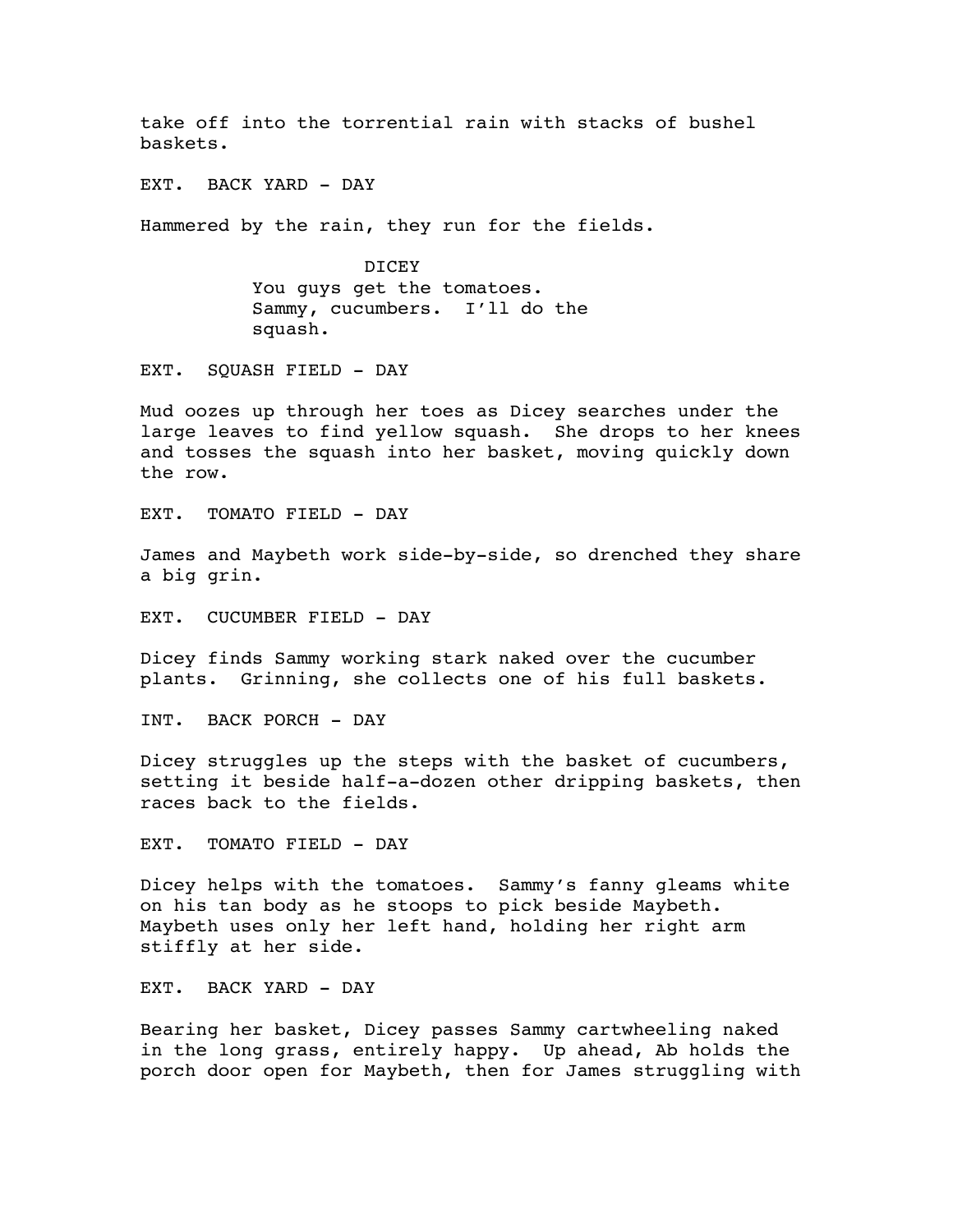his final basket. Ab watches Sammy with a smile in her eyes.

INT. KITCHEN - DAY

Showered and combed, the Tillermans breakfast on bowls of hot oatmeal with brown sugar and milk; glass jars boil in the huge pot rattling on the stove. Maybeth reaches awkwardly for the pitcher of milk and splashes it over the table. Ab storms from her chair and throws a dishcloth at Maybeth.

> AB Can't you even feed yourself? Mop it up.

Mopping the spill, Maybeth knocks her bowl, nearly toppling it.

> AB (CONT'D) What's the matter with you?

Maybeth, her face white, stares into her cereal bowl. Dicey finishes mopping the spill.

AB (CONT'D)

Answer me.

(to Dicey) Or is this the way she usually is and it's all been an act until now.

DICEY Something's wrong with her arm.

AB What something?

DICEY I dunno -- she says it hurts.

AB How long has it hurt?

DICEY Since yesterday morning.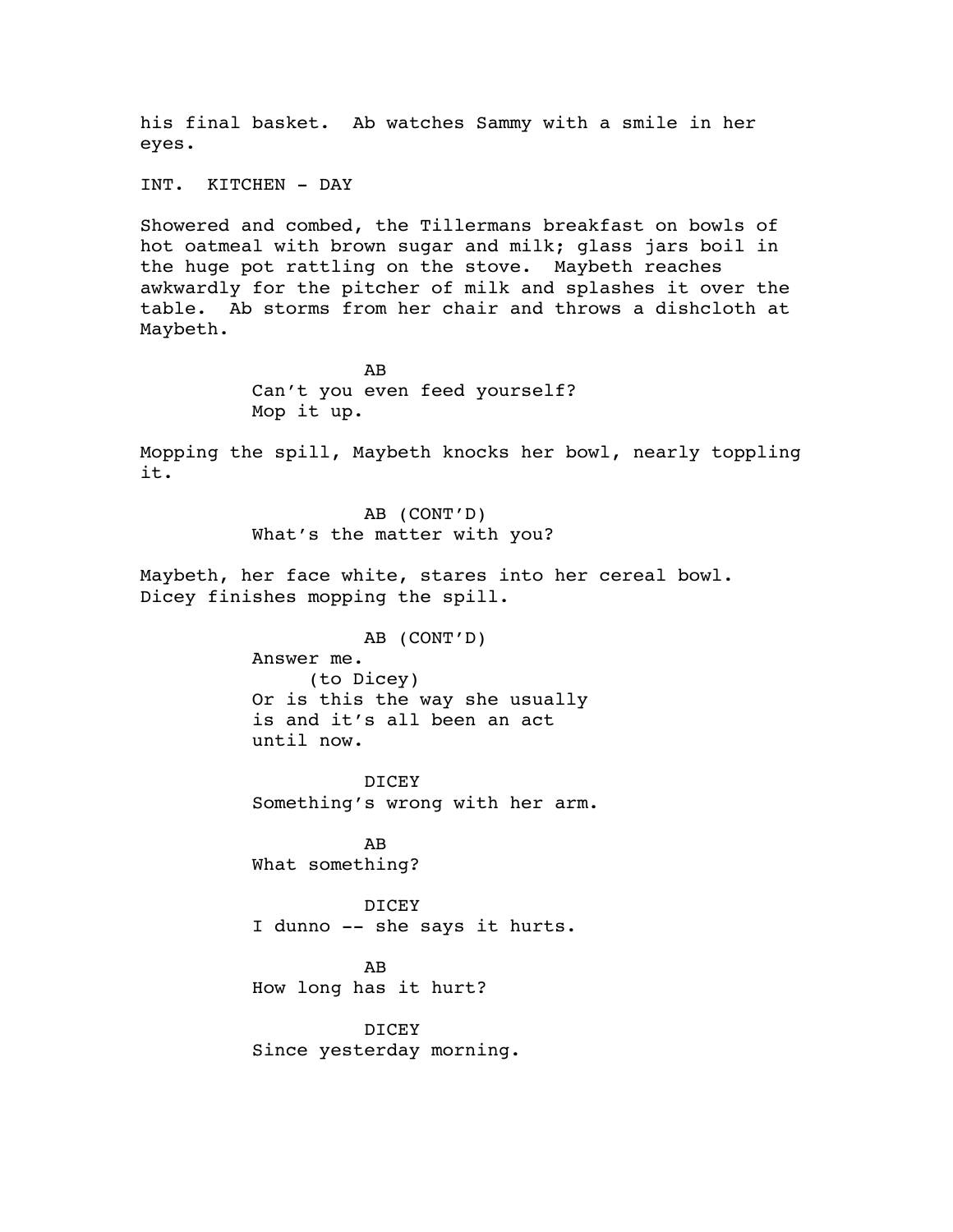Maybeth stares. Exasperated, Ab pulls Maybeth's chair back from the table.

> AB (CONT'D) You come with me.

She storms out of the room tugging Maybeth by her good arm. The others look at one another, concerned.

INT. BATHROOM - DAY

Maybeth sits timidly on the edge of the claw-footed tub while Ab rummages the medicine cabinet; the toilet is oldfashioned with a long pull-chain.

> AB Most likely just a pulled tendon -- you'd really be yelling if you broke it, unless you yell as much as you talk.

She opens a jar of ointment -- Maybeth draws back.

AB (CONT'D) Now please stand still when somebody's trying to help you.

Maybeth stares submissively at the ground while Ab massages the ointment into her forearm and elbow.

> AB (CONT'D) Yanking on that honeysuckle, it doesn't surprise me. Why you were out there at all this morning is beyond me but of course you don't say anything, do you now?

DICEY She does, if you listen.

Ab glares at Dicey observing from the threshold.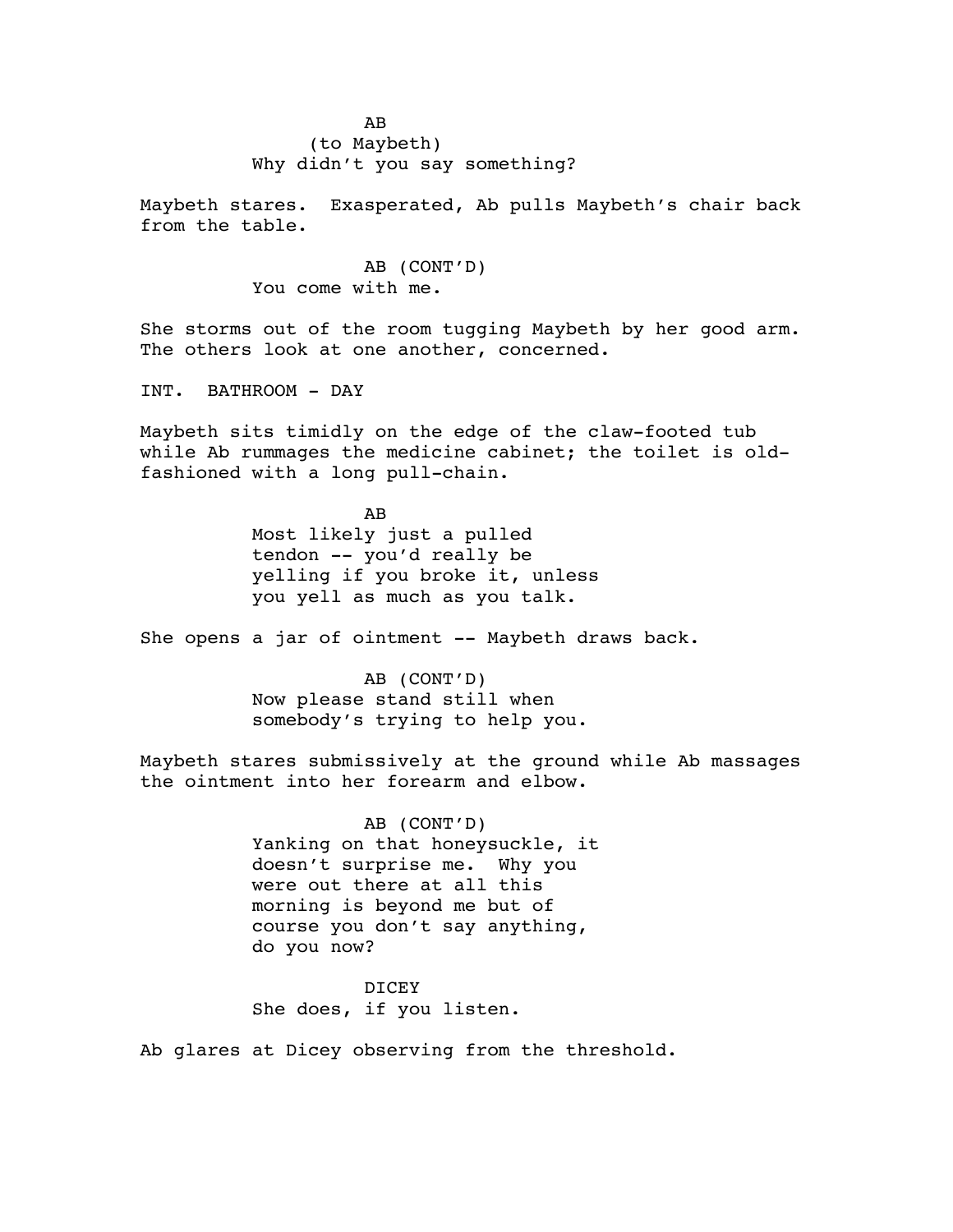AB Now can't you see I'm asking your sister to speak for herself? DICEY Why don't you ... AB ... just keep out of this. Ab kicks the door with her foot, slamming it closed. AB (CONT'D) (massaging) Your cousin up there in Bridgeport says she thinks you're retarded. Is it true? Maybeth stares at the floor, unwilling to meet her gaze. AB (CONT'D) I'm asking, Maybeth. I'm asking you. Is it true? Maybeth looks up, silent tears rolling down her cheeks. MAYBETH I don't think I am. I don't know just what it means, but if it's such a bad thing to be - why do you want to know? Ab nods, briskly. AB You'll have to take it easy for a couple weeks. You understand? Maybeth nods timidly -- Ab grunts. AB (CONT'D) Well, last time I saw your mother she wasn't talking to me either.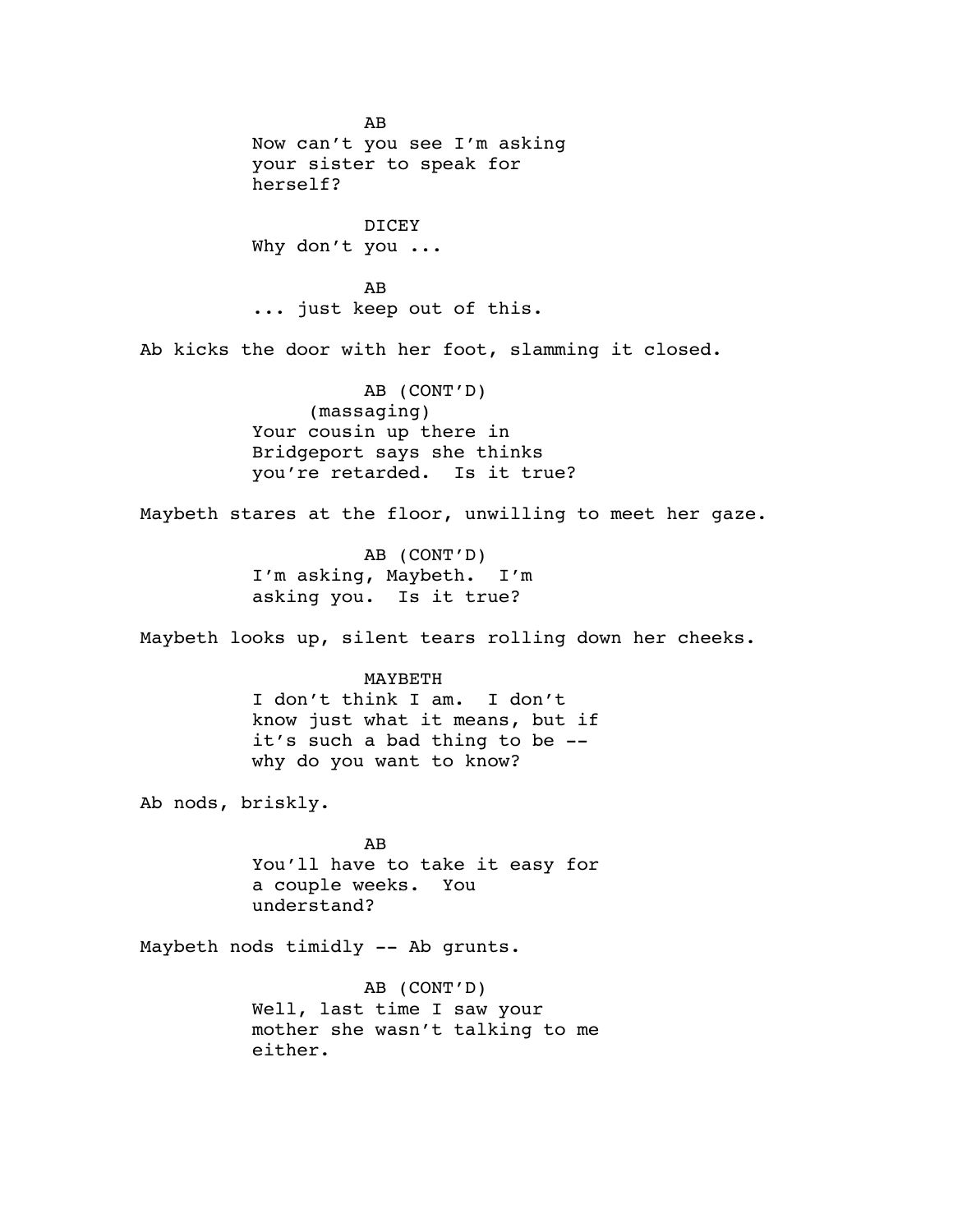Maybeth only stares -- Ab starts to make a sling from shoulder to wrist, ripping gauze with her teeth.

> AB (CONT'D) Me myself -- I shut up more times than I care to remember. Mostly just afraid I guess. But if you don't speak up when you should, sometimes you never get a chance to make it right.

> > MAYBETH

Did you love our Momma?

Startled by her question, Ab gazes at the little girl as if Liza could somehow be glimpsed within.

> AB Yes. Yes I did.

#### MAYBETH

I'm glad.

Ab secures the sling with a safety pin.

AB That's all right then.

INT. KITCHEN - DAY

Dicey's fuming by the counters when Ab guides a sling-armed Maybeth back into the room; the boys watch nervously from their chairs.

> MAYBETH It's okay, Dicey. I'm better now.

AB What are your plans for the day?

DICEY Clean out the barn.

AB Not without sunlight. It's dark as the tomb in there.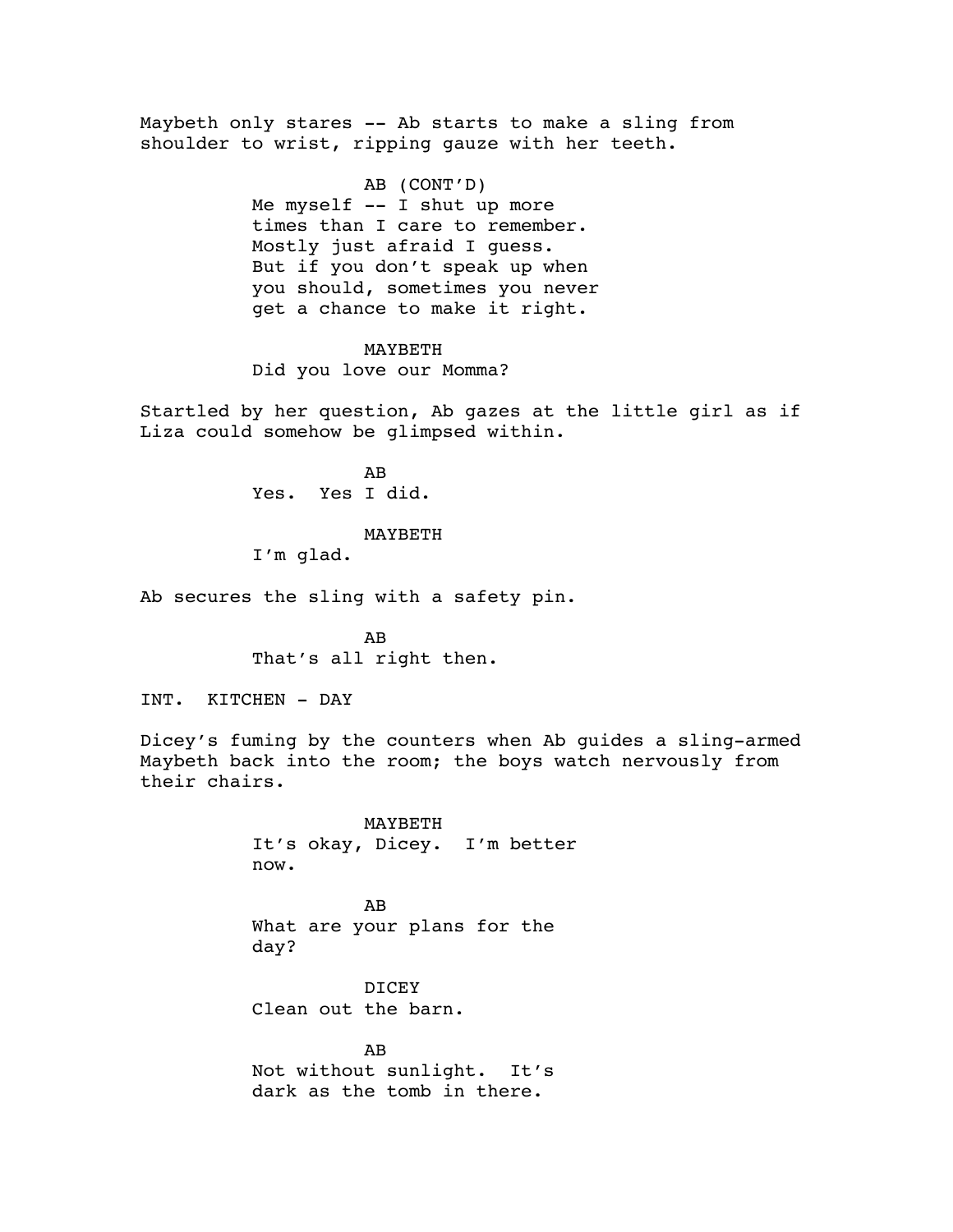DICEY We'll wash windows.

AB In the rain?

DICEY It's not raining inside.

Ab stares evenly as Dicey helps Maybeth into her chair.

AB I could use some help in the kitchen.

INT. KITCHEN (LATER)

SINGING an up-beat SONG, Dicey washes tomatoes, James cuts them up, Maybeth ladles them into jars and Sammy rips old towels into pieces of cloth; Ab, her back to the children, silently mouths the words while setting jars into the canning pot.

INT. BATHROOM - DAY

Dicey adds a good dose of ammonia to a bucket filling with hot water in the tub.

INT. STAIRWAY - DAY

Dicey arrives upstairs with her bucket.

DICEY Sammy, you almost done up here?

She enters Sammy's room.

INT. SAMMY'S BEDROOM - DAY

Dicey discovers an abandoned bucket and rags beneath a half-cleaned window -- she frowns.

INT. KITCHEN - DAY

Dicey enters to find Ab sitting with a cup of tea while two canning pots rattle on the stove; a huge bowl of cut squashes waits to be canned next.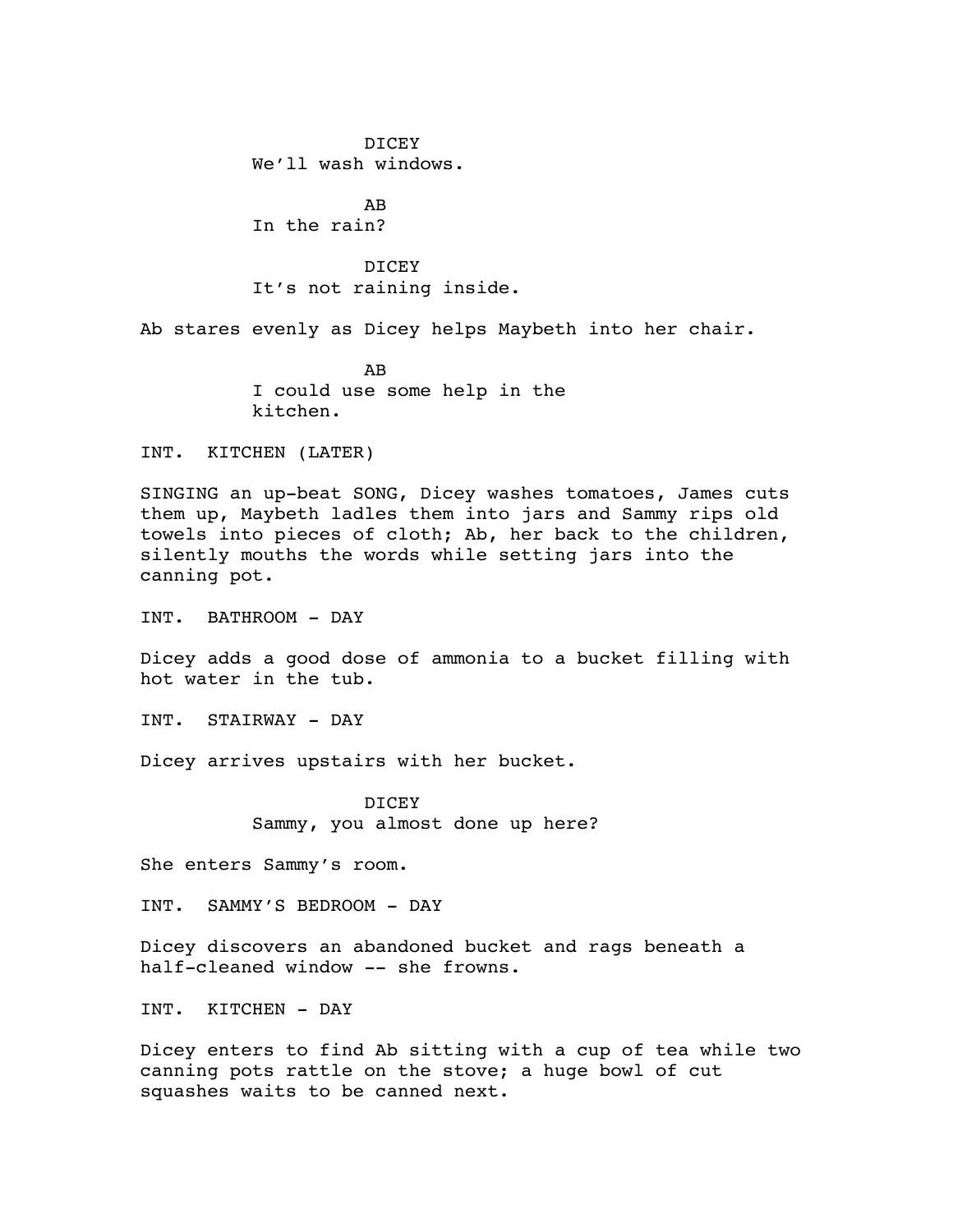DICEY Have you seen Sammy?

AB He ran through a while back, more than an hour. Didn't he say where he was going?

Dicey shakes her head. Grunting her disapproval, Ab checks her pots on the stove.

INT. LIVING ROOM - DAY

Dicey enters to find Maybeth playing the piano and James sprawled on the couch reading his book.

> DICEY What are you doing? You're supposed to be washing windows.

James looks up from his book.

**JAMES** We're finished.

DICEY Well do them again. We've got to look busy. Where's Sammy?

They shrug. A PUNITIVE VOICE from the kitchen commands her attention.

INT. KITCHEN - DAY

Dicey enters to find Ab in mid-lecture -- Sammy listens defiantly, his hair plastered to his forehead, his shirt and shorts dripping on the floor.

> AB So you just run off without telling anyone where you're going? Your sister was worried.

SAMMY You weren't, were you?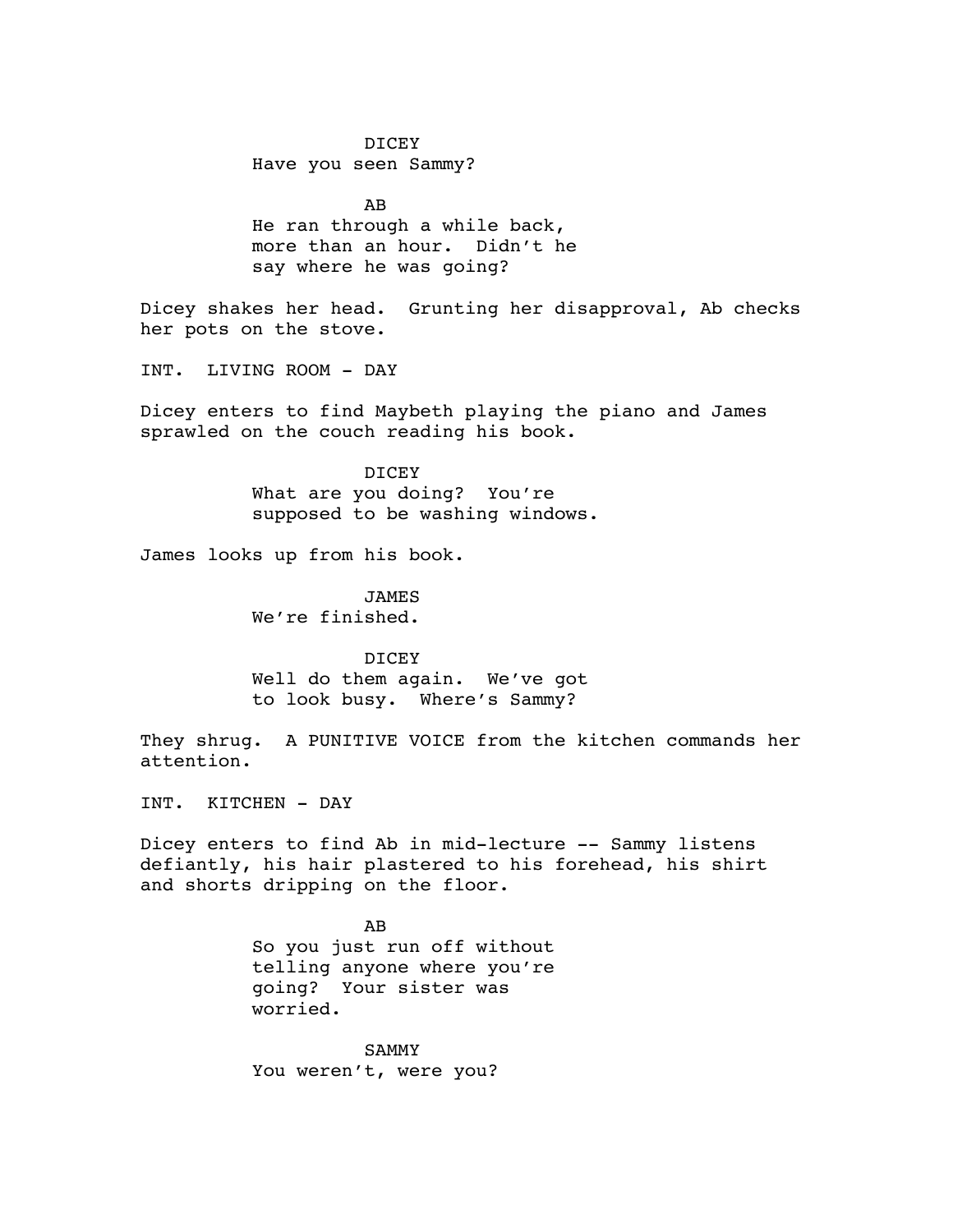Ab shakes her head.

SAMMY (CONT'D) Then why are you yelling at me about it?

She stares -- Sammy sticks out his jaw, staring back.

DICEY Don't be rude, Sammy.

SAMMY But it's the truth.

Dicey strips off his wet shorts and shirt.

SAMMY (CONT'D) I'm sorry, Dicey, I got tired of windows so I bailed out the boat so the motor won't get covered with water. Then I checked the crab pots -- the water doesn't have any waves.

DICEY Because there's no wind. Next time, tell me where you're going, okay?

### SAMMY

Okay.

DICEY Now go get some dry clothes.

Sammy scurries from the room.

AB Doesn't he get punished?

Dicey hesitates before answering in a pleasant voice.

DICEY No. Why should he? He was trying to help.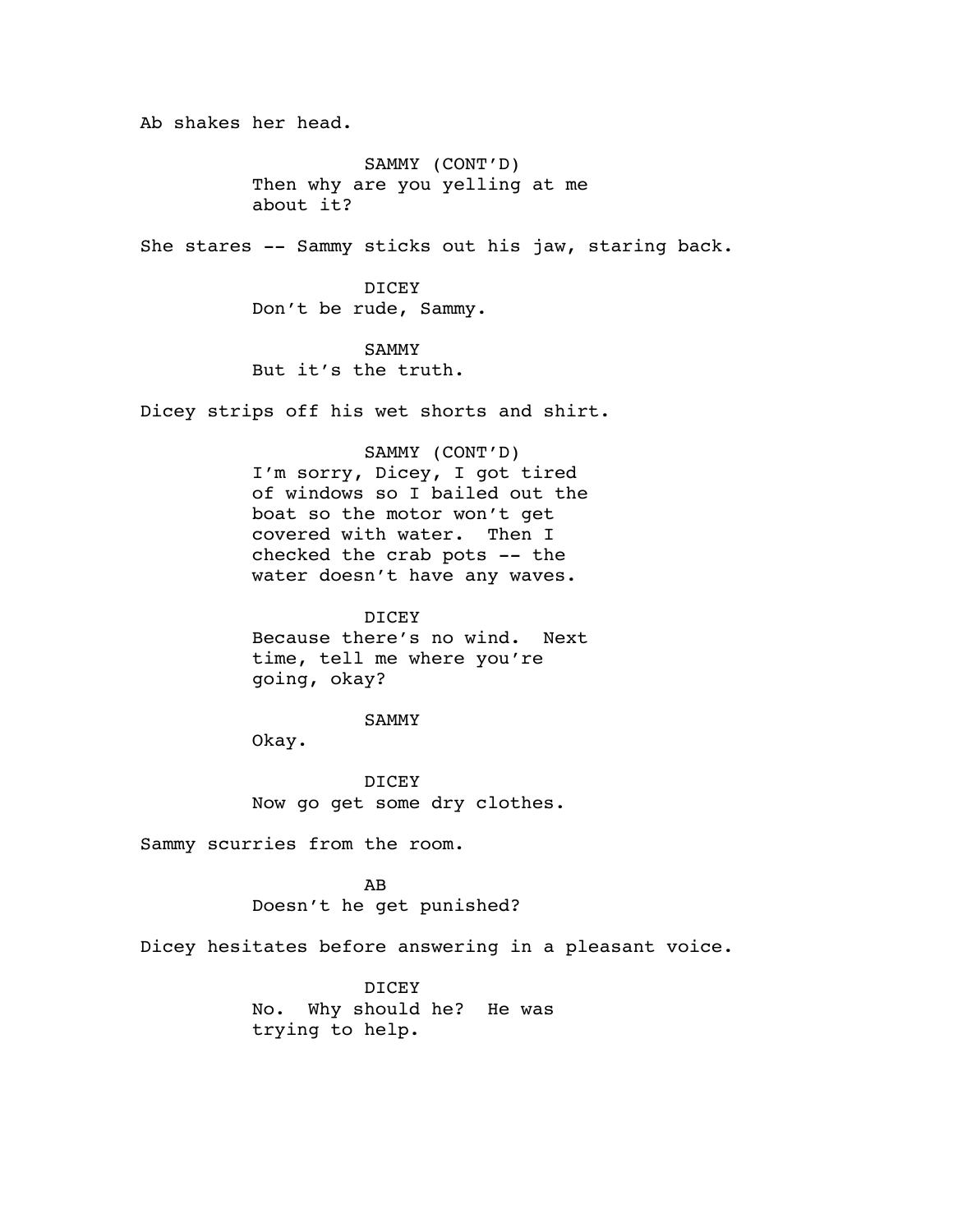AB You'll ruin him. He's willful and needs to learn. DICEY No. He doesn't need to learn to give in and give up. That's what you mean, isn't it? The way Sammy is -- he's not perfect, but he's all right. Stubbornness isn't bad. AB He fights. **DICEY** So do I. And I'm glad he knows how. With a begrudging grunt, Ab takes her WHISTLING tea kettle off the stove. AB If you didn't know it already, you can't be working a six-year old all day long. In the barn, up in the loft, I think there's a bike somewhere near his size. Cup in hand, she walks briskly to her bedroom. Dicey shakes her head with a smile, unsure what to make of this volatile grandmother. INT. BARN - DAY Maybeth knocks down spider webs with her good arm while Sammy sweeps the floor; in the UPPER LOFT, Dicey and James work as a team moving lumber in order to get to a small red

Schwinn bicycle leaning against the wall. JAMES

Whaddya' think, Dicey -- are we going to stay?

DICEY I think so. I think we've shown her we can be useful. And not too much trouble.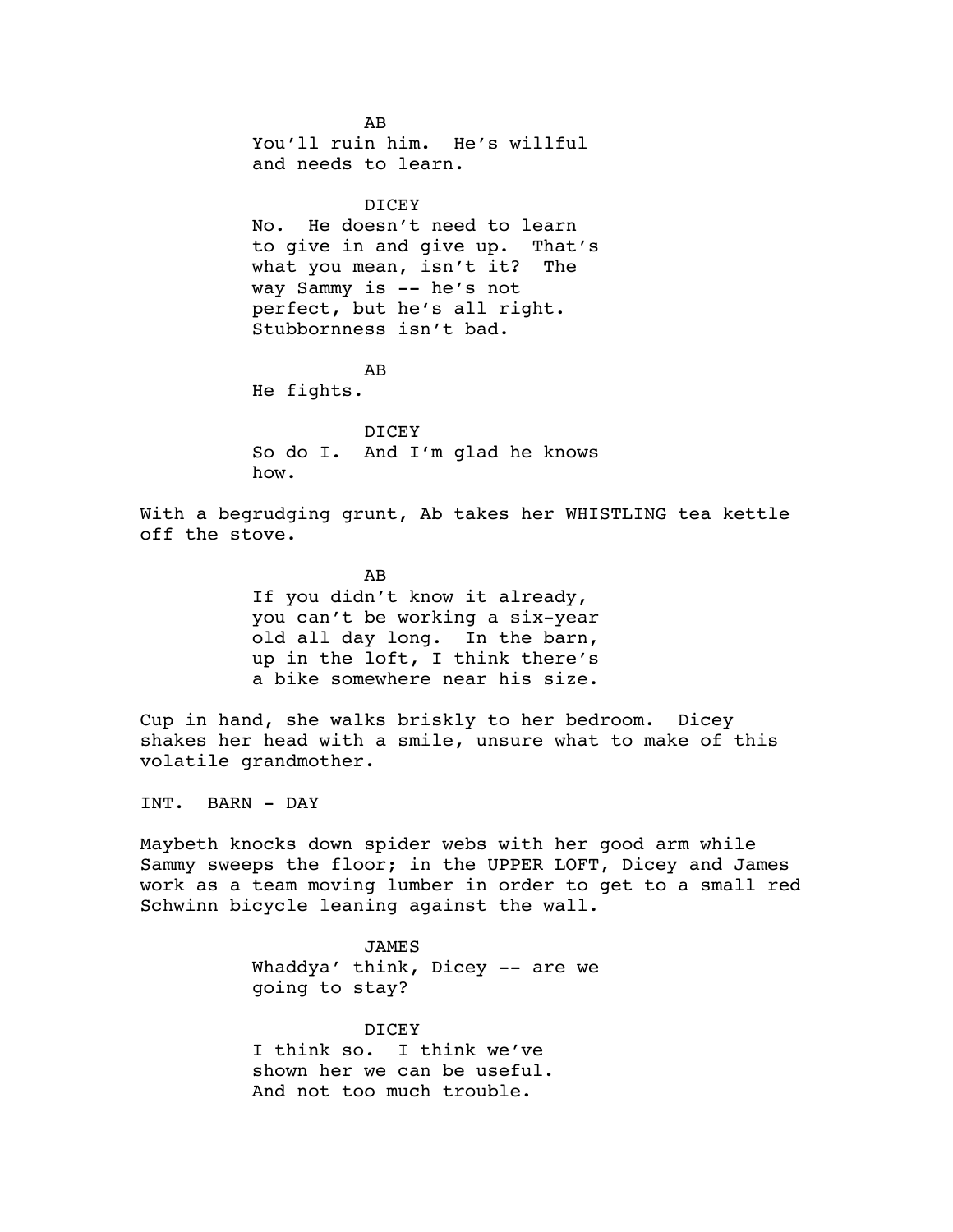JAMES Why do you think Momma left and never came back?

Dicey struggles for an answer.

DICEY Do you think there's something we don't know? Do you think it's dangerous for us?

James shrugs.

JAMES Do you like her?

# DICEY

You know, I could. I mean, it's like we both know what's going on but neither of us is saying anything. It's fun.

JAMES You're crazy.

DICEY Maybe. But she's a good enemy -- you know? So she might make a good friend.

The lumber cleared, Dicey carries the bike to the edge of the loft where she can see Sammy busily sweeping below.

> DICEY (CONT'D) Hey, Sammy -- look what we found.

Sammy drops his broom in delight.

# SAMMY

Good-o!

EXT. YARD - DAY

The storm is over. Dicey and Maybeth swing open the barn door -- James emerges running Sammy on the old Schwinn.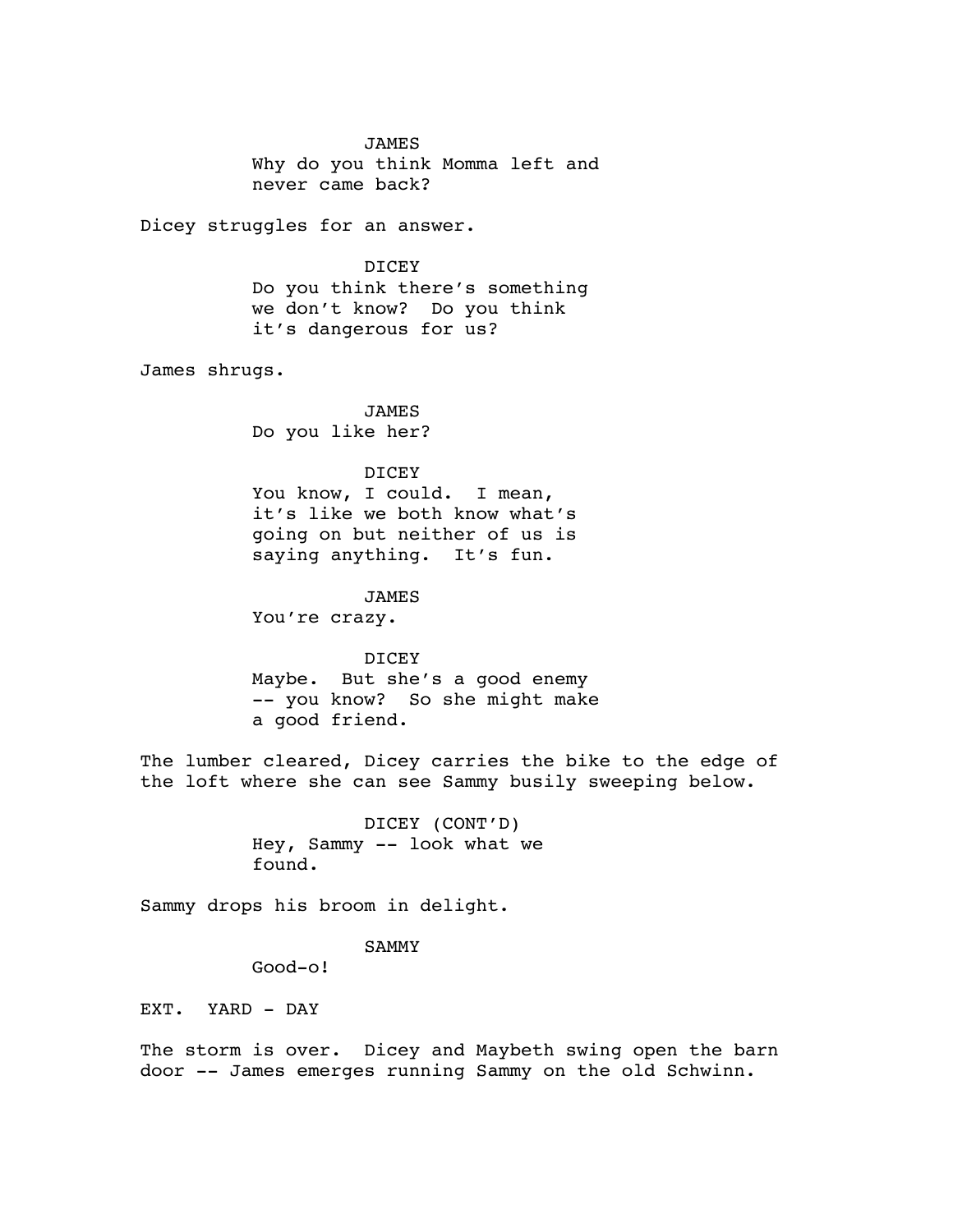JAMES

Keep pumping don't lean keep straight crouch a little steady those bars -- that a way. Pump pump pump.

He launches Sammy into his inaugural flight.

JAMES (CONT'D) That's it, keep it up. You got it! Don't lean!

Sammy wobbles ten yards before toppling into a giant mud puddle -- he leaps up to the laughter and applause of his brother and sister. Watching from the KITCHEN WINDOW, Ab laughs, too.

> SAMMY I did it, I did it, did you see me? Did you see me?

#### JAMES

Way to go!

Sammy runs the bike himself, building speed, before hopping into the cockpit -- the two-wheeler careens around the corner out of sight. Another CRASH.

### SAMMY  $(0.S.)$

I'm okay!

Dicey and James smile at his determination.

JAMES I better stay with him.

#### DICEY

Sorry, James -- you stay with me until we finish the barn. (calling) Don't go too far, Sammy.

No reply.

EXT. FARMER'S LANE - DAY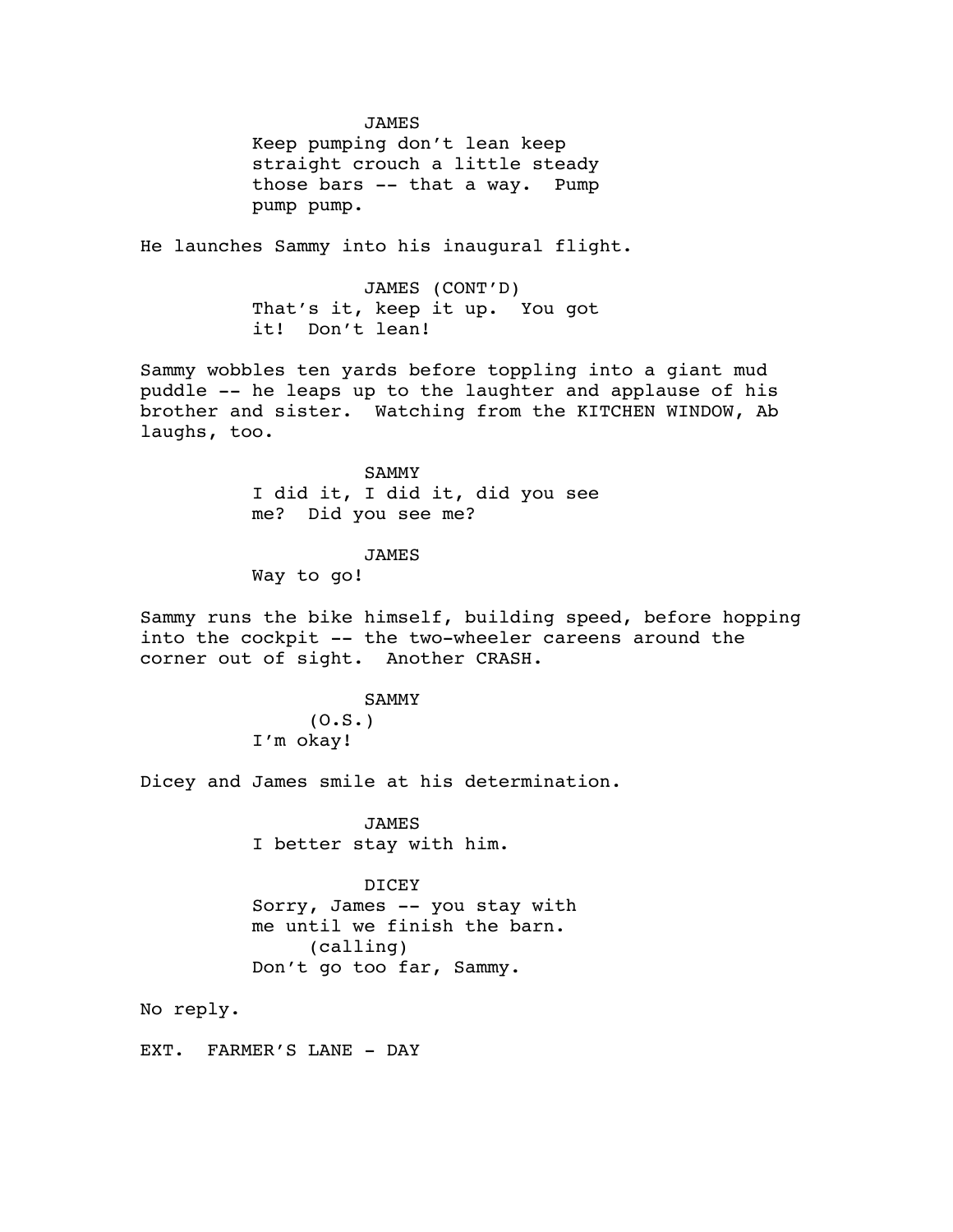In late afternoon, Sammy pedals triumphantly down the grassy path and away from the farm.

INT. BARN - DAY

Alone in the sail boat, Dicey hoists the sail on its mast, transported to another place and time.

> JAMES (O.S., calling) Dicey, Sammy -- time for supper. Dicey, Sammy.

EXT. YARD - DAY

Dicey latches the barn doors before sprinting across the yard.

INT. KITCHEN - DAY

Dicey washes her hands at the sink, then joins Ab, James and Maybeth at the table; canning jars cover the counters. Dicey eyes the one empty chair: Sammy's. She and Ab share a look.

> AB Least the majority of us made it on time. You children saved the vegetables today and for that, I give you thanks.

## MAYBETH

You're welcome.

AB Let's eat, folks, before it gets cold.

Dicey ladles boiled potatoes onto Maybeth's plate while James takes a slice of ham.

> JAMES How come you don't have a phone?

AB Took it out years ago.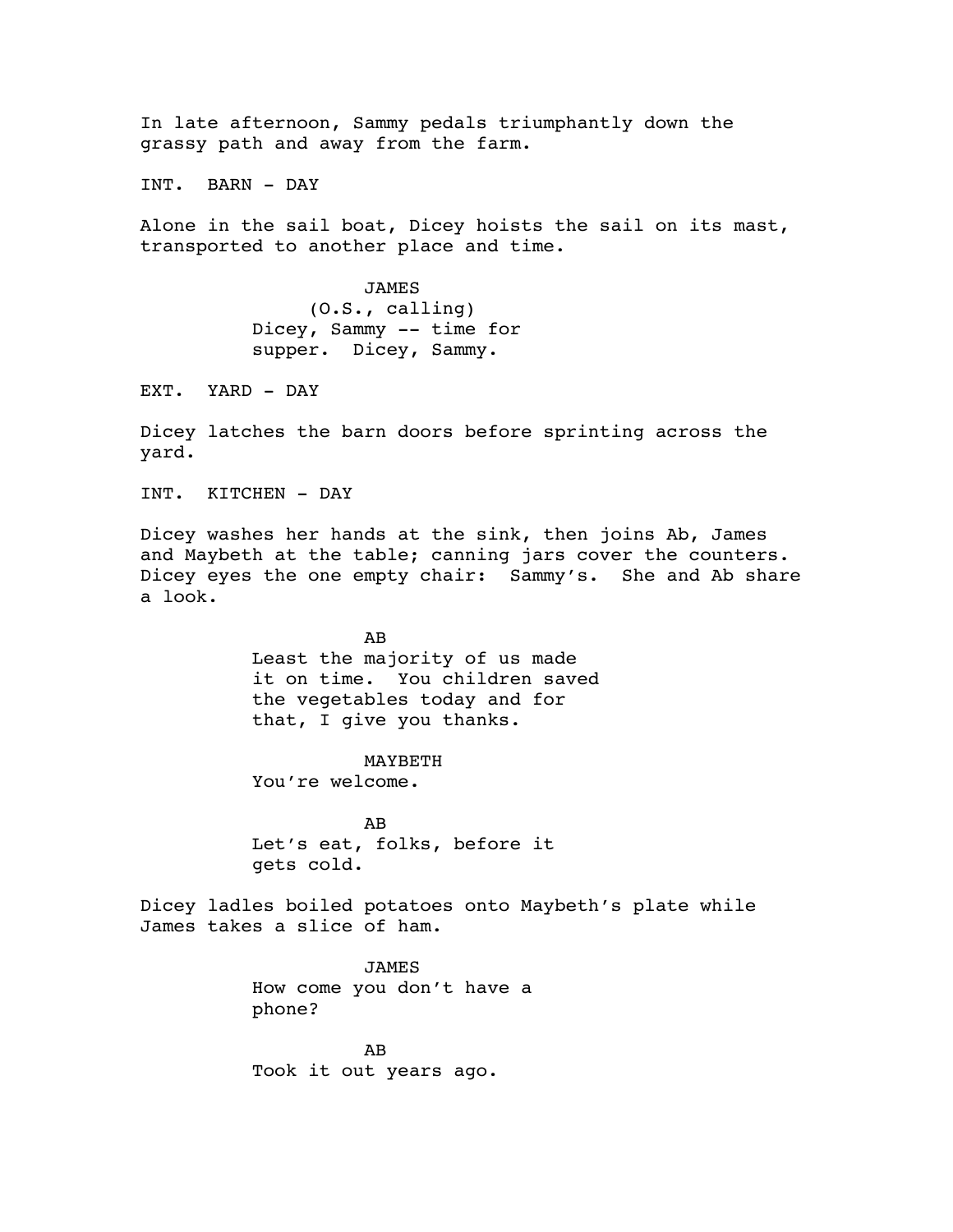JAMES Why would you do that? AB You're too young. You wouldn't understand. James waits, undeterred by Ab's assertion -- she sighs. AB (CONT'D) At least I used to understand. (BEAT) See, my boy Bullet, he was in the army ... JAMES What kind of name is Bullet? AB (impatiently) Was a nickname. JAMES What was his real name? AB Sam. Samuel. JAMES (excited) Oh, like Sammy -- Momma must've named him for her brother. Was he like Sammy is? AB Do you want this story or not? JAMES Yes. AB Okay. Bullet was in the army and I guess somebody somewhere thought it was important he go fight in some foolish war ... JAMES Vietnam?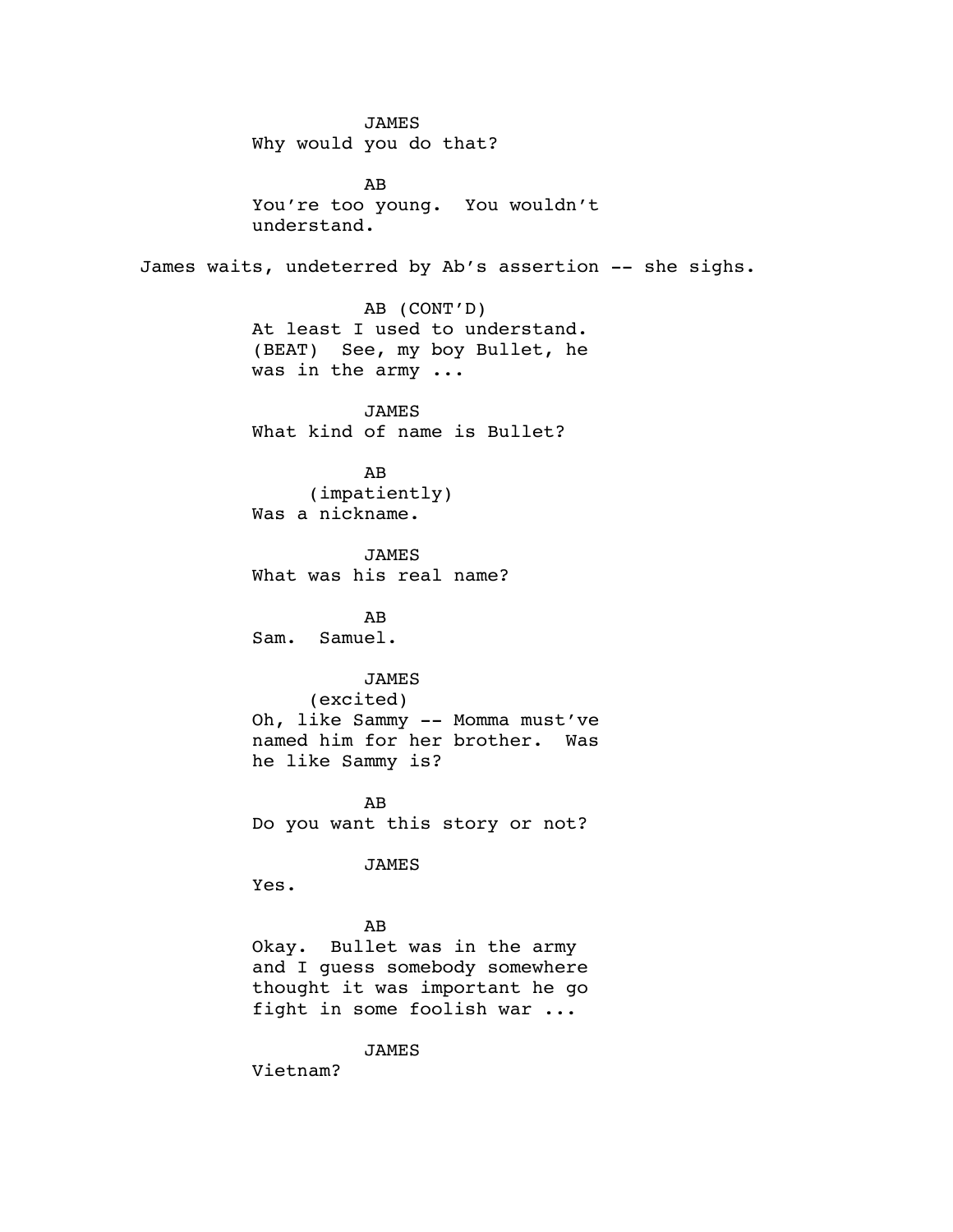Yeah. Her face stiffens, eyes clouding. AB (CONT'D) They called me up on that telephone to tell me he got killed. I had to do something. What I did was, I went downtown and took the thing and threw it right through the phone company window. James laughs -- Ab flashes her sudden smile. AB (CONT'D) They were surprised, I can tell you that. Didn't help of course -- but it was better than doing nothing. JAMES Did you hit anyone? AB Nah. She goes to the refrigerator to refill the pitcher of milk. AB (CONT'D) Mosquitoes get pretty bad around this time of year. It's probably a good idea to patch those upstairs screens. Dicey and James share a knowing glance. DICEY James and I can do that tomorrow. Outside, a CRASH, then RUNNING STEPS: Sammy bursts into the kitchen, out of breath. SAMMY

AB

I can ride!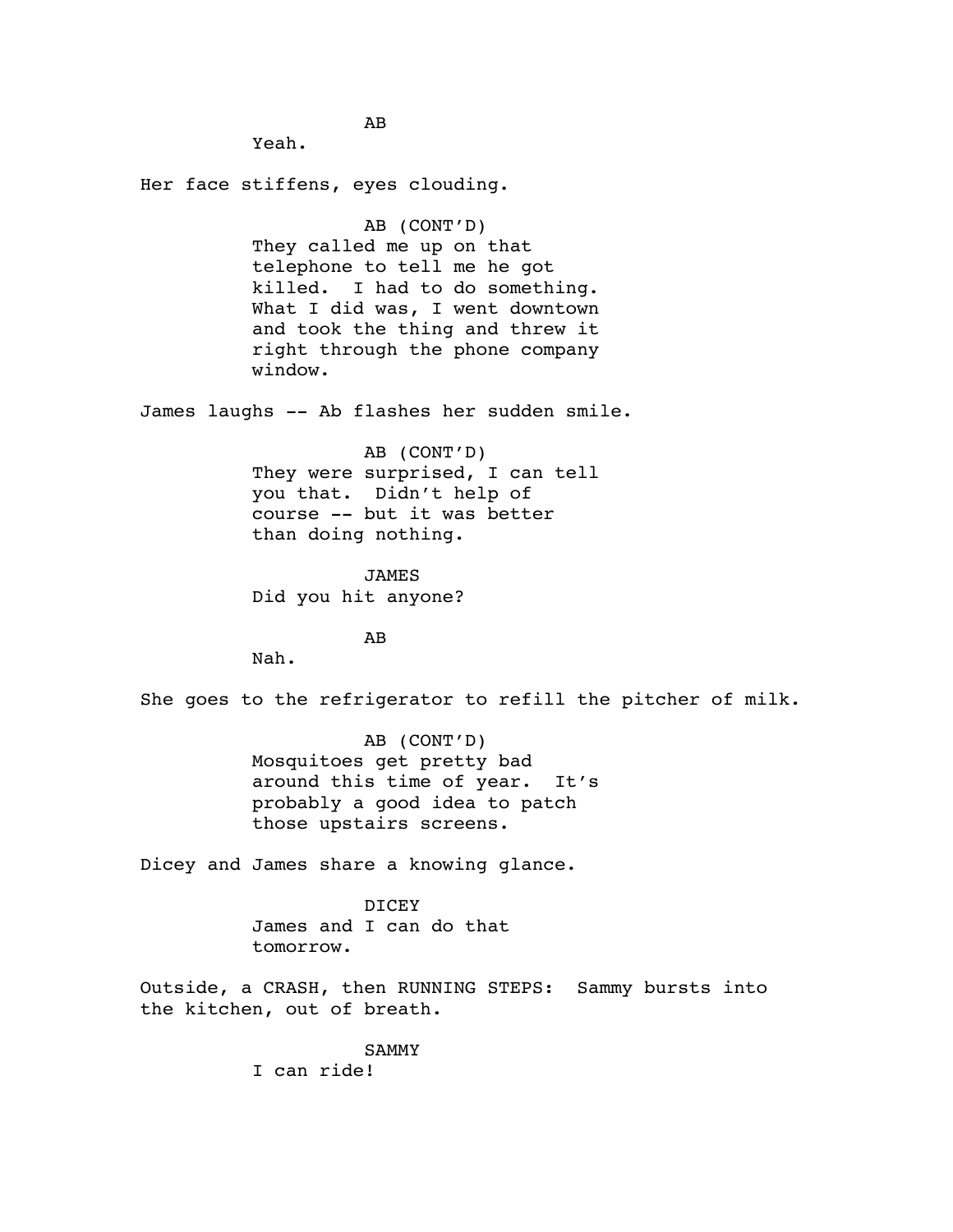He slides with red cheeks and sparkling eyes into his chair. SAMMY (CONT'D) What's for supper? DICEY Wash your hands. He bounces to the sink. AB And when you've done that, go to your room. SAMMY But I'm hungry. AB That'll help you remember - get me? Did you tell your sister where you were going? He juts his jaw defiantly. AB (CONT'D) (to Dicey) Did he tell you? Did he have your permission? DICEY Sort of. AB Sort of? How do you 'sort of' give permission to gallivant all day long and then miss supper? Do you say 'okay, Sammy, go sort of run wild and sort of let people worry?' Are you stupid, girl? Dicey chews her lip. SAMMY It's not her fault. Don't yell

at Dicey.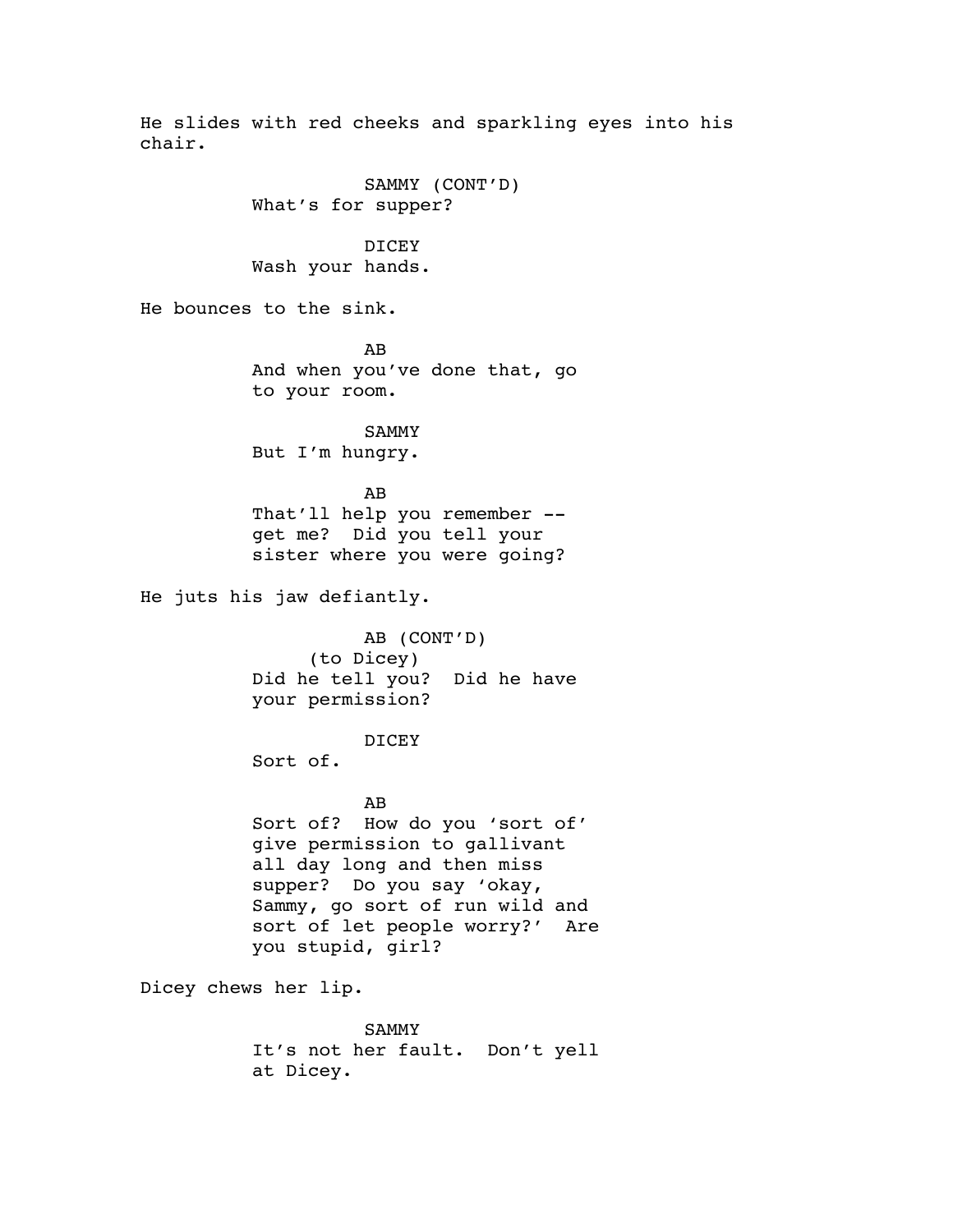AB I will yell at whom I please. I have told you to go to your room. DICEY (quietly) No. JAMES (whispered) Dicey! DICEY It's not right, James. It's not right to send him to bed hungry. I can't let that happen. Sit down and eat, Sammy. She turns to her grandmother. Ab is stiff and pale, her lips hard together. DICEY (CONT'D) You, you don't understand, not what it is to be hungry. It doesn't serve any purpose to punish Sammy that way. Ab's fury burns behind a stone face, her hand clenching a fork. AB Whose house is this? Whose food? Whose table? DICEY You're right. It's not our house, that's what you said from the beginning. But we're not your family -- you meant that, too, didn't you.

Ab seethes in furious silence. Frightened, James and Maybeth can only stare at Dicey.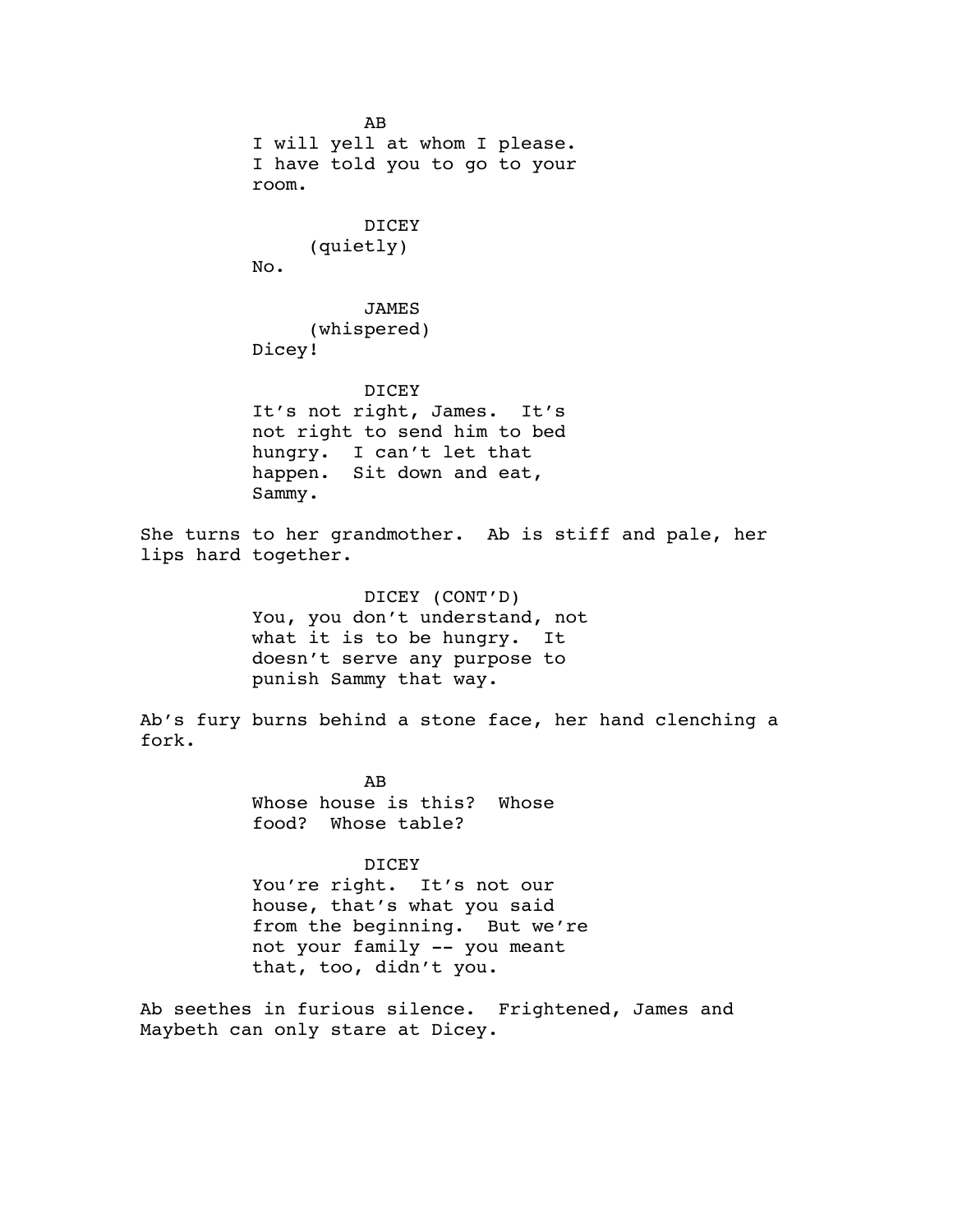DICEY (CONT'D) Sit down and eat. But you're not to ride the bike again for two days. SAMMY Aw, Dicey. He slips into his chair. DICEY I mean it. No matter what. Will you obey? (he nods) You have to say when you're going off. SAMMY I know. I will. I'm sorry, Dicey. (to Ab) I'm sorry to you, too. But it's my fault, not Dicey's. AB You're a child. SAMMY So is Dicey. AB I will not have this talking back! JAMES But it's not talking back. It's explaining. We're trying to get at the truth. Ab looks around the table at four pair of hazel eyes, none as dark as hers, none as angry except Dicey's. AB You are in my home. My home, not yours.

Dicey takes a deep, shivering breath.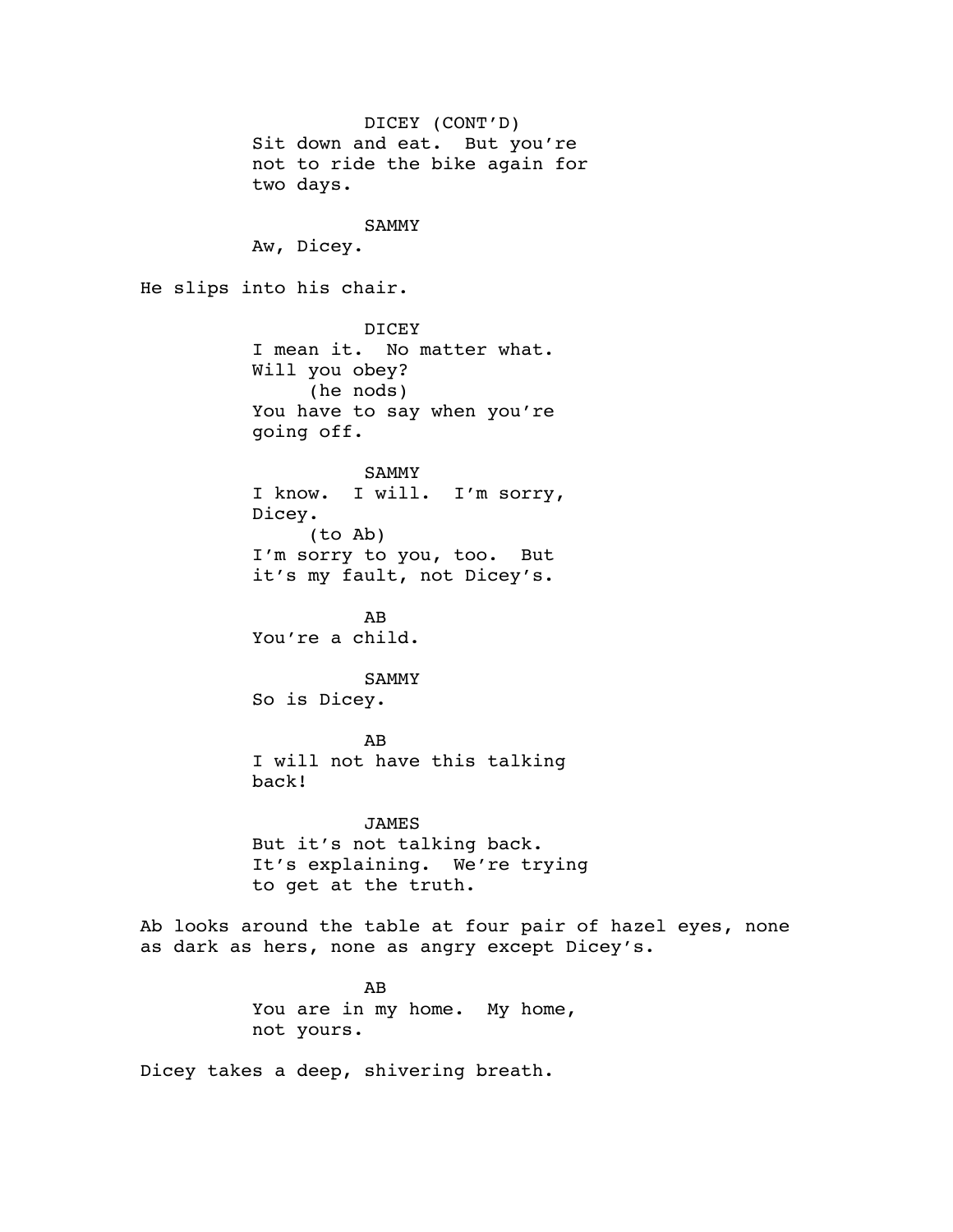DICEY Are you expecting us to stay then?

Ab looks surprised, as if this time not understanding what it was they were fighting about. Her mouth works, but no sound emerges. Finally ...

AB

No.

The word balloons out, filling all the air in the kitchen. Dicey nods, then stares defeated at her plate. A terrible silence chokes the room.

EXT. FARMHOUSE - NIGHT

A cold wind blows clouds over the face of the moon. The old house sits dark apart from a single light burning in the kitchen.

INT. DICEY'S BEDROOM - NIGHT

Dicey stares out her window into the black night. Downhearted, she leans her forehead against the glass. Below, a yellow light flows onto the lawn.

INT. KITCHEN - NIGHT

Ab, at the table with a cup of tea, her hair tousled and wearing an old bathrobe, looks up from her letter-writing: Dicey hovers on the threshold.

> AB I couldn't sleep so I'm writing that silly cousin of yours.

Dicey stares as if seeing Ab for the first time.

AB (CONT'D) What're you staring at, girl?

DICEY You. You're pretty. I never noticed.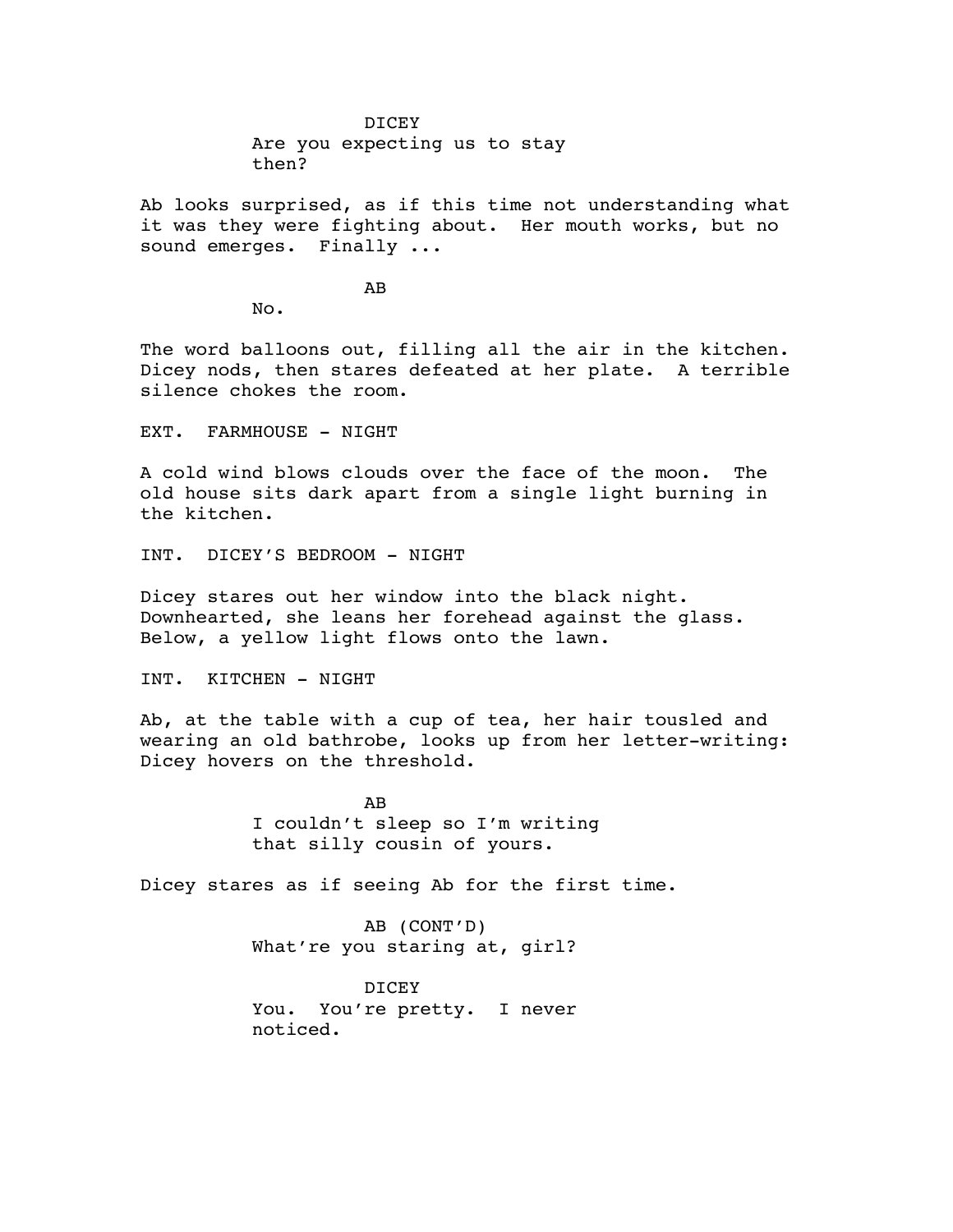AB (ignoring comment) Sit down. Get a glass of milk first. I've got something I should say to you.

Dicey opens the frige and pours some milk.

DICEY It's okay. I'm not going to argue about staying.

AB Wouldn't do you any good. But I want to explain.

Dicey joins Ab at the table.

AB (CONT'D) I've never explained before, to anyone, but I have to now. Because, in a way, I do want to keep you here. But I can't. (Dicey nods) I'm old. Not very old yet, but getting older. When my husband died he left some insurance money, enough to go on if I live carefully. What with the grocery bill this week, I'm already going to have to die a month sooner than I planned.

DICEY That's crazy.

## AB

It's a joke, girl. I mean to explain that I don't have the money for raising more kids.

### DICEY

But with a farm there must be lots of ways to get money -- James says you could grow Christmas trees, everybody buys a Christmas tree.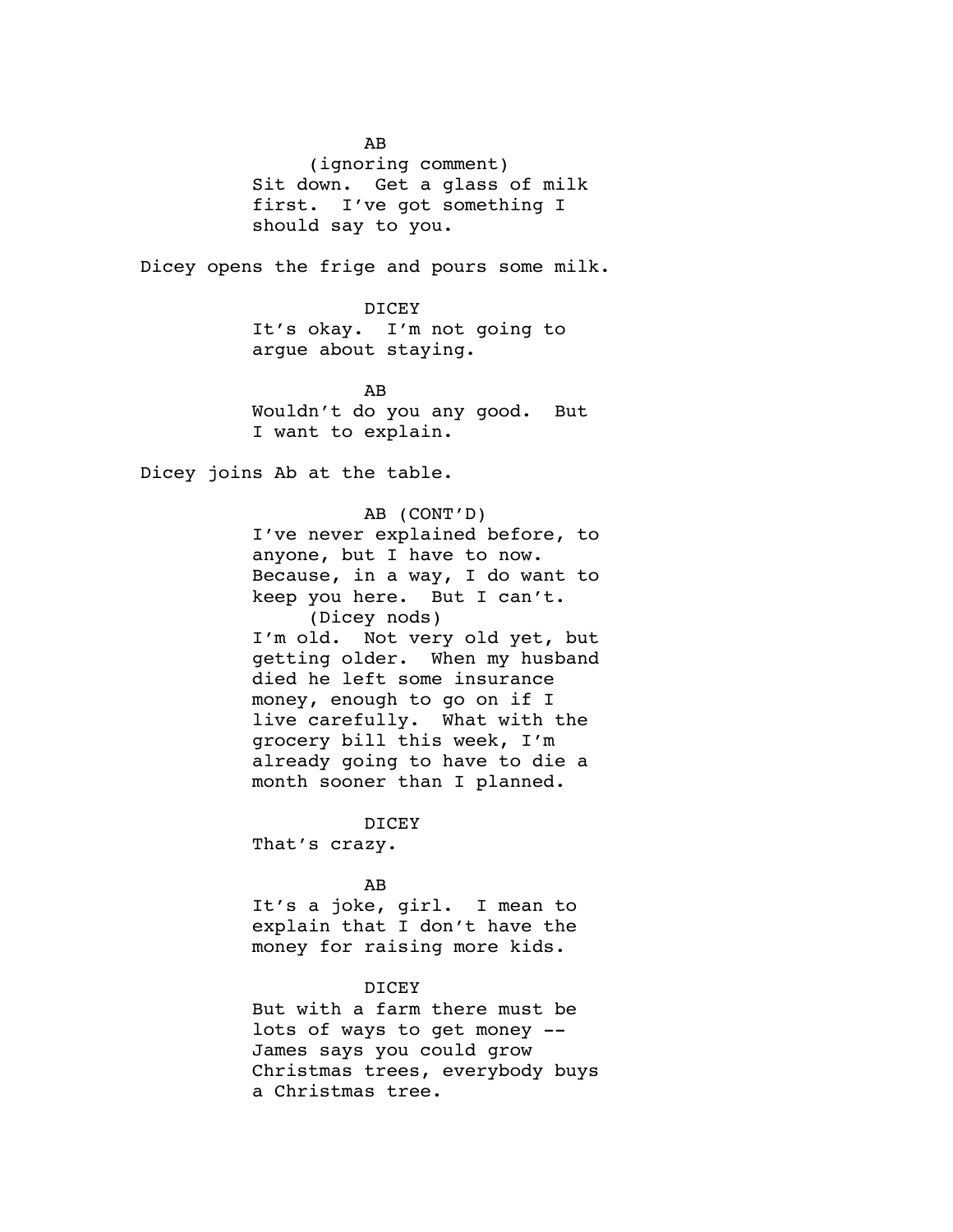Ab stops her with a raised hand.

AB

There's more, which if you can't understand now, there's always later. I was married for thirty-eight years and when you marry someone, you make promises. I kept those promises -- love, honor and obey. Even when I didn't want to, I kept them. I always went his way.

DICEY That's hard to believe.

## AB

It is, isn't it? But my husband was a man always sure he was right and you were wrong and I guess I learned early on how to give in and give up. Since he died, I've been different. It took a while, but it's my own life I'm living now -- no lies, no pretending, no standing back quiet when I want to fight.

DICEY

It's okay. I understand.

#### AB

That's more than your Momma could. She stuck around here a long time just because she felt sorry for me -- did you know that?

DICEY

No. She never talked about you.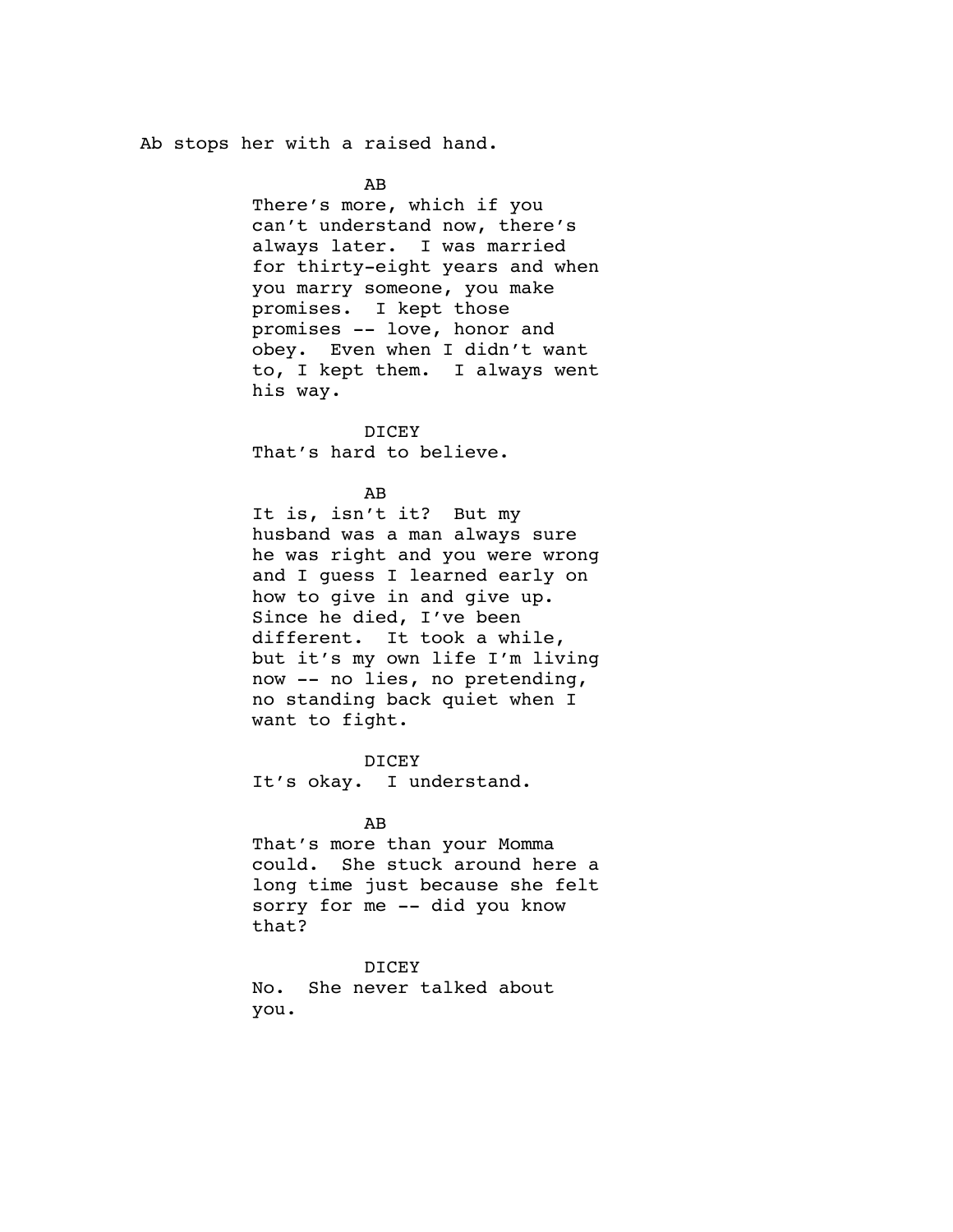Well, I can hardly blame her. Do you know what I said to her, just before she left this house? She was twenty-one then and pregnant with you and her father couldn't stop her. I said, 'We don't want to hear anything from you until we hear that you've been married.' He was right beside me and I knew it was what he would say but I was the one to say it. Do you know what she said? She said, 'I'll never get married.' She wasn't angry, she said it gentle, like Maybeth.

#### DICEY

Why didn't she want to get married?

AB Because she had seen what happens.

DICEY But can't you fight with somebody and still love them?

#### AB

Back then I didn't know how. I was angry most of the time but I shut my mouth, even when I had things to say. You can choke swallowing back anger and it still sneaks out in little ways and everybody knows but nobody says anything.

Her eyes glaze in recollection.

AB (CONT'D) I know I had a lot of love to give in those days, to my husband, too. But it got turned around. I let myself get turned around.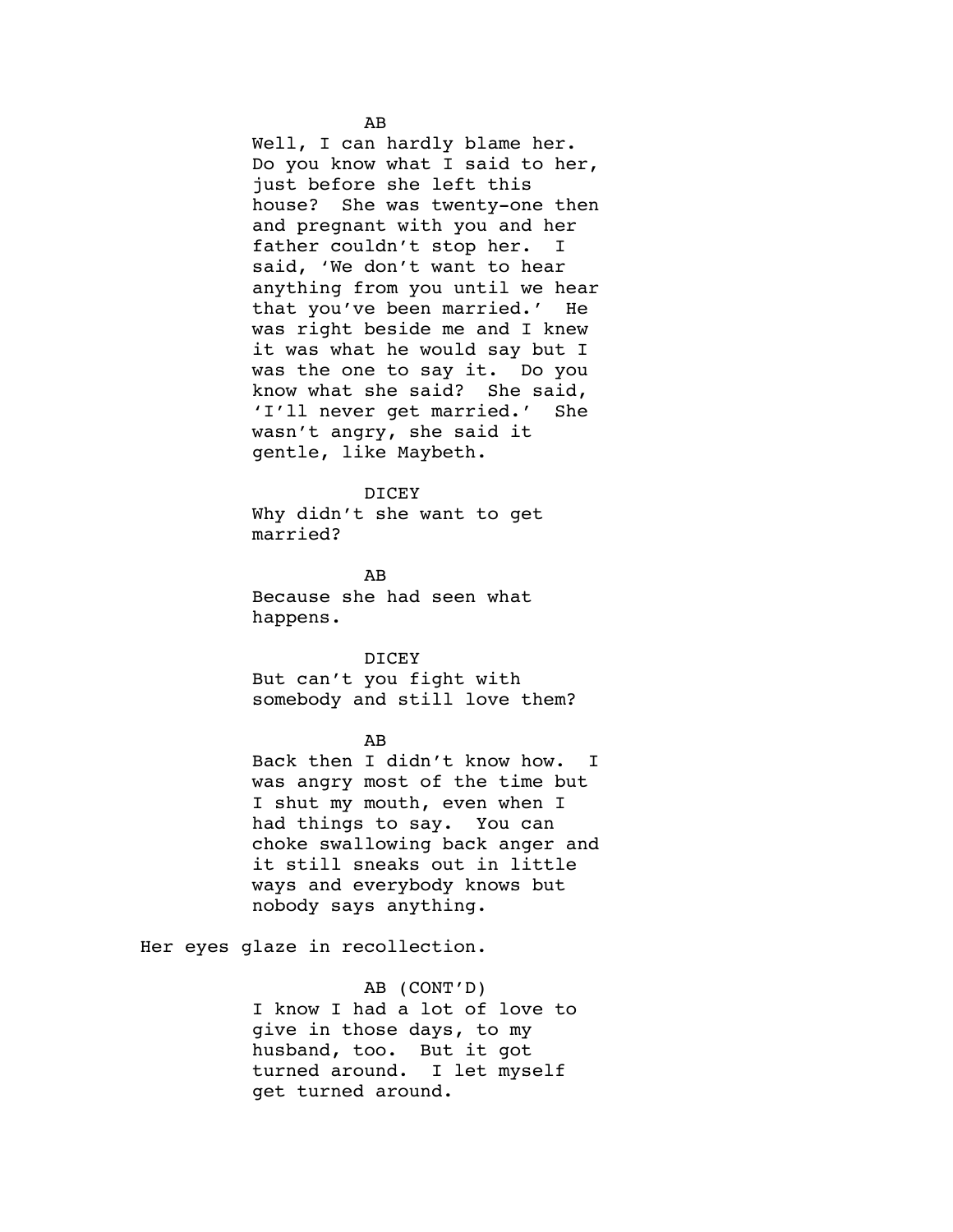She waves her hand to brush away the memory.

AB (CONT'D) So they left, every one. They couldn't stay here. All of my children, they ran as fast and as far as they could. My Sammy, he died of it, and that was hard. Hard. Then John, and your poor Momma ... I failed them. I let them go. He didn't know why they left, but I did. So, I'm responsible. I won't have that responsibility again, not to fail again.

**DICEY** But we'll help you this time.

AB Help your cousin instead.

DICEY But she's only taking us because she thinks it's her duty or job or something.

Ab looks to Dicey with weary eyes.

AB Well, maybe this letter will set her straight on a few things, make it a little easier for you.

Overwhelmed, Dicey watches Ab fold the letter into an envelope and seal it.

> AB (CONT'D) Now you best get to bed. You can take this letter with you in the morning.

DICEY But we haven't finished the barn yet and ...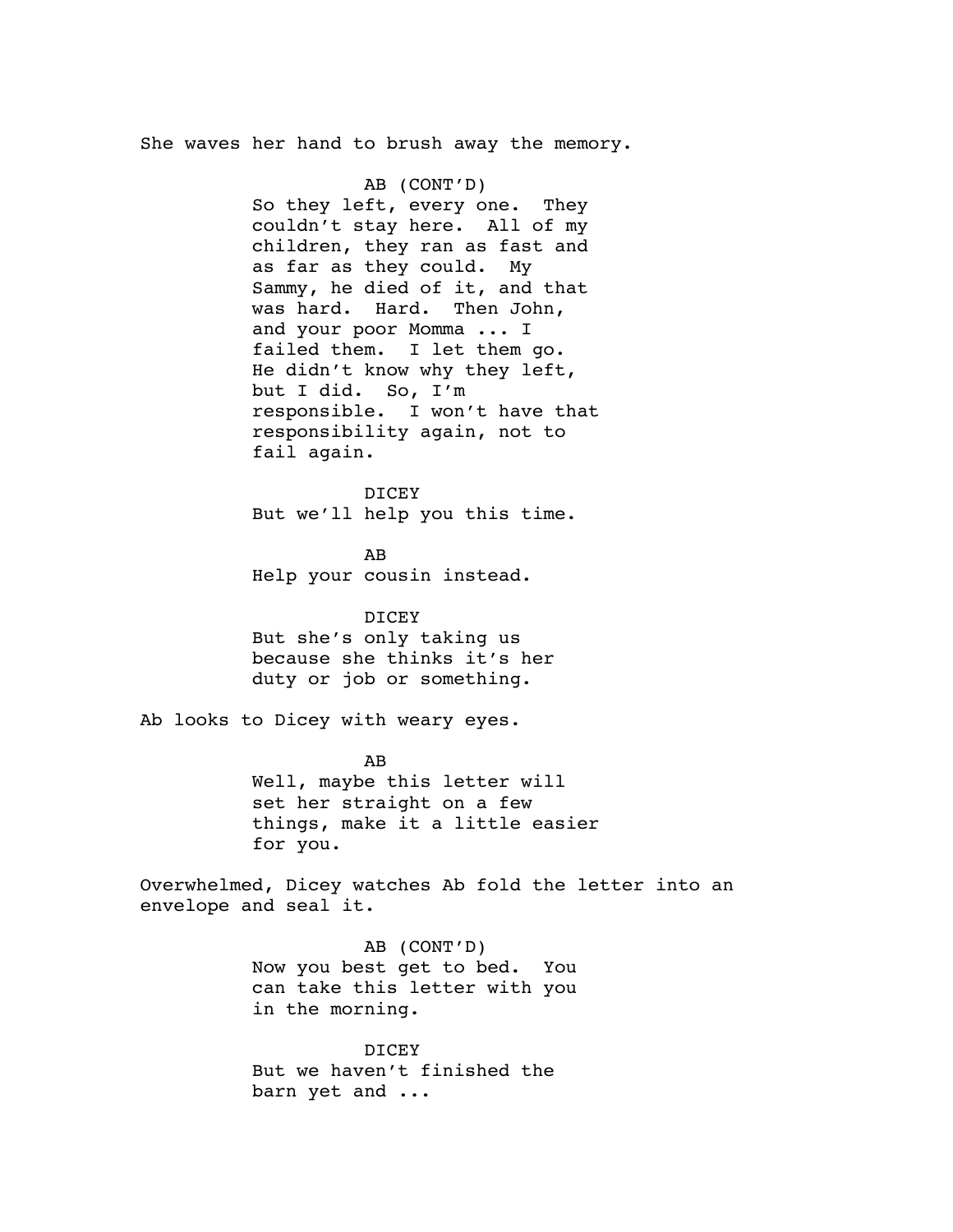Ab rises from the table. AB The bus rolls eight o'clock sharp so we leave here by seven-thirty. She starts down the hall. AB (CONT'D) Turn out the light when you're done. Unwilling to surrender, Dicey follows fiercely on her heels. DICEY Well you should, you know - you should let us stay! AB Don't you listen, girl -- I said 'no' and there's an end on it! She escapes into her room, shutting the door behind. Dicey bangs it with her fist then dashes up the stairs. INT. DICEY'S BEDROOM - NIGHT Dicey slips into bed, pulling the covers over her head. A whimper escapes, then a sob. In the dark, under the covers, she cries and cries. INT. STAIRWAY - DAY The Tillermans solemnly descend the stair, Dicey carrying their brown bag suitcase. INT. KITCHEN - DAY

The children enter to find Ab sipping coffee. Dicey and Ab share a cool look, then, with nary a glance at the fullyset breakfast table, Dicey marches her troops onto the porch. Ab follows to the screen: the children sit on the top step, facing the bay.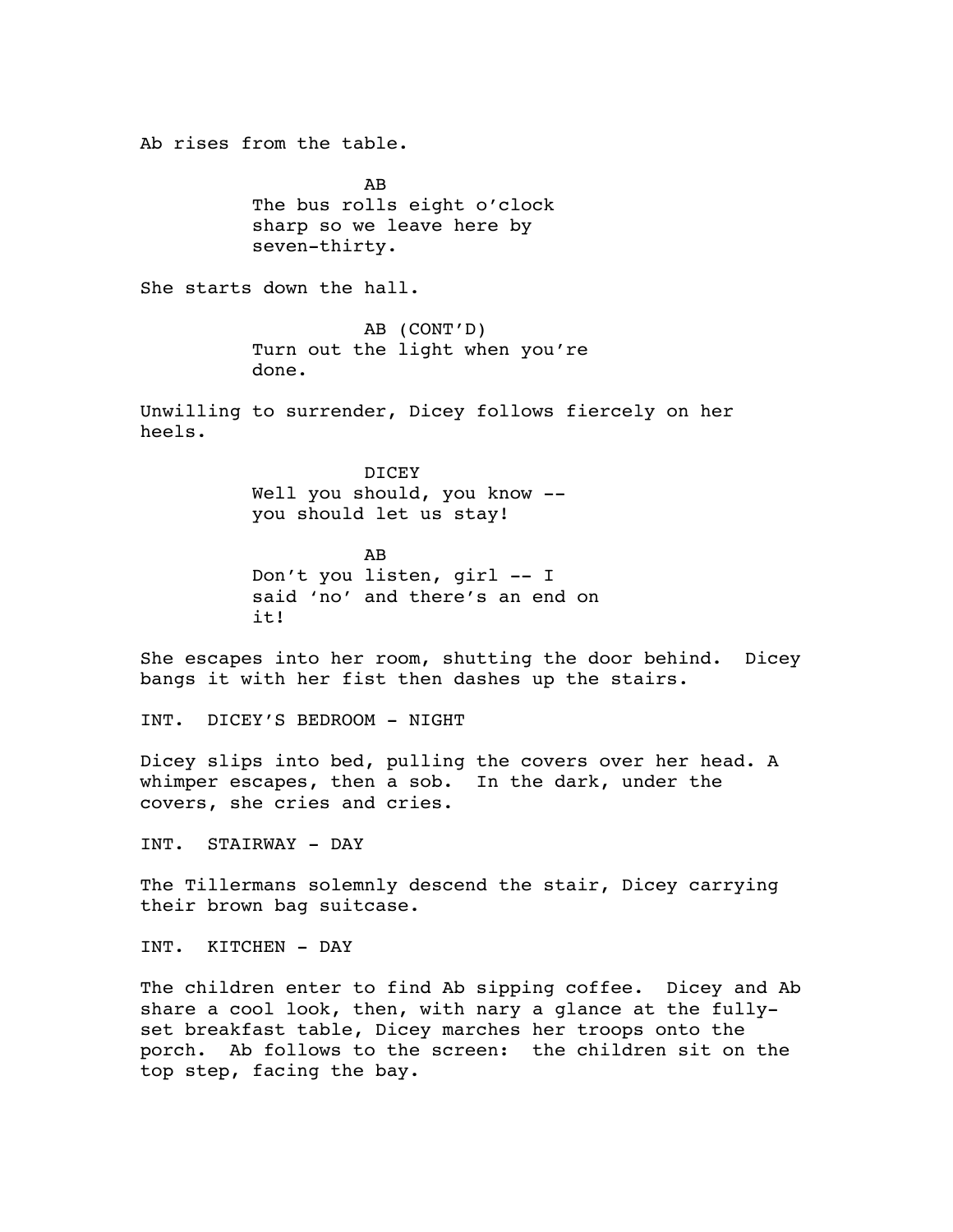AB How many eggs does everybody want?

DICEY We're not hungry.

AB Suit yourselves.

She grabs a worn purse.

EXT. FRONT YARD - DAY

As Ab opens the door, Dicey grips Maybeth's hand and strides toward the marshland, closely followed by her brothers. Sammy sneaks a peek at Ab trailing behind.

EXT. THE BAY/SKIFF - DAY

Cutting a deep wake across the bay, the skiff carries the grim-faced Tillermans: James and Sammy at the prow, then Dicey and Maybeth, an empty seat, then finally Ab at the Evinrude tiller.

EXT. CRISFIELD DOCKS/SKIFF - DAY

Ab maneuvers against the wharf and ties onto the cleats. The Tillermans disembark beside an old gas pump, then follow Ab along the wharf toward the back door of Millie's grocery store.

INT. MILLIE'S GROCERY - DAY

Posted behind the meat counter, Millie curiously watches the Tillermans enter from the back door and parade through the store.

> MILLIE Good morning, Ab, now what ...

Ab juts her chin with fired eyes, silencing the butcher in mid-stream. They exit out the front door.

EXT. MILLIE'S/BUS STOP - DAY

The Tillermans arrive beside a worn wooden bench, a BUS STOP SIGN posted above. Ab gestures to the bench -- the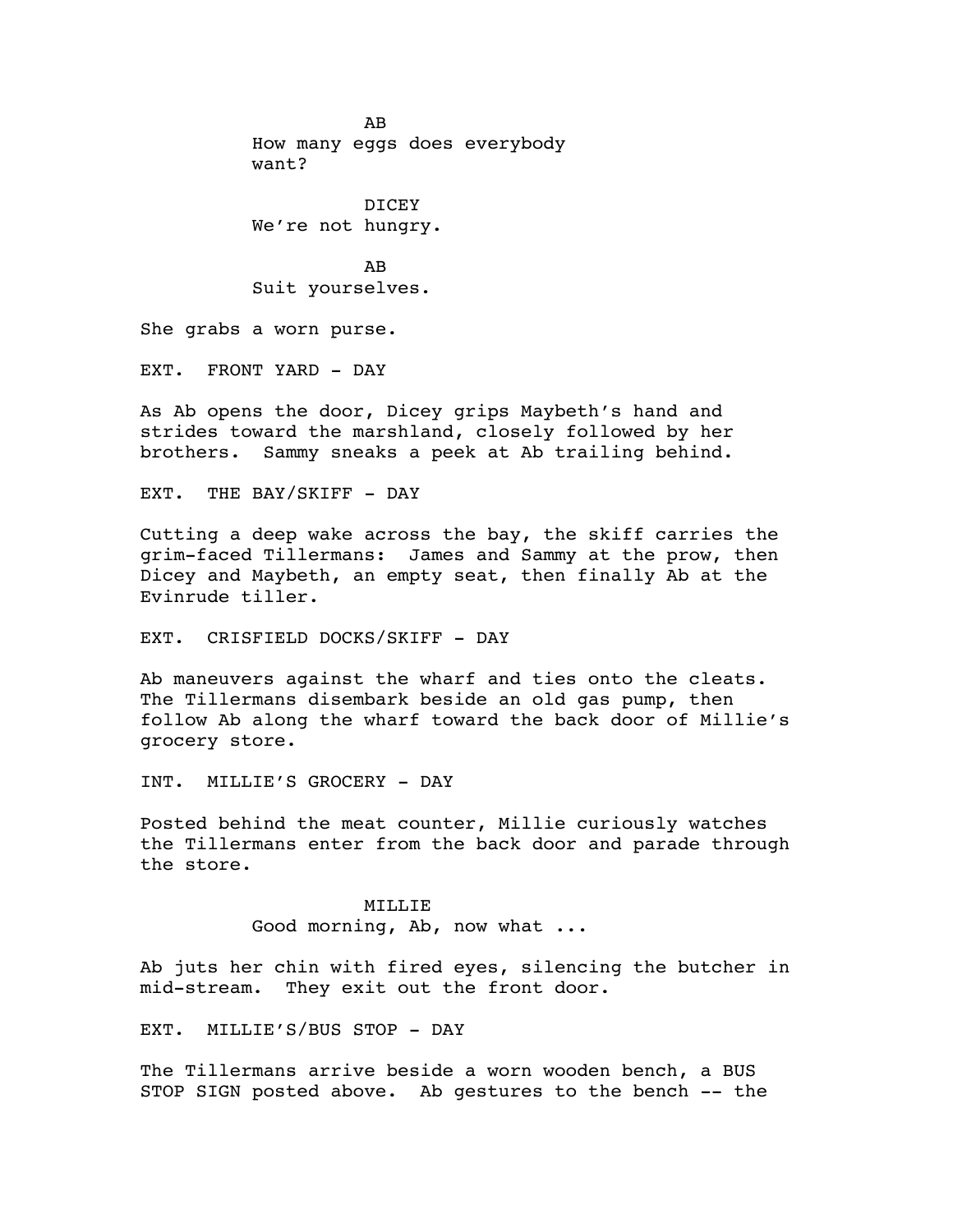children sit in a tight row: James, Maybeth, Sammy, Dicey ... then Ab. SUMMER SOUNDS float through the gentle breeze; Sammy taps his foot against the bench leg.

Suddenly the DISTANT DRONE of a BUS commands their attention. The SOUND LOOMS through the empty streets until the bus itself swings ominously onto the square, then wheezes to a stop in front of the bench.

The door opens: a gray-haired DRIVER eases down the steps. Lighting a cigarette, he glances curiously at the Tillermans, frozen like statuary on the bench, then enters the store.

Each Tillerman stares at the bus in absolute terror. Ab's eyes are locked on the open door, as if staring into a dark abyss. Dicey reaches to slip her hand delicately into Ab's. Ab's fingers curl, almost involuntarily, around the girl's hand and squeeze tightly.

The driver returns outside with a soda, checks his watch, then flips his cigarette and climbs back aboard. He fires the diesel engine, glances a last time at the sculpture -- FIVE FIGURES ON A BENCH -- then closes the door and swings his bus into its departing arc.

AB

Hmnph.

Still gripping Dicey's hand, Ab stands abruptly and strides into the store. Bewildered, the others follow.

INT. MILLIE'S GROCERY - DAY

Millie stares unabashedly at Ab leading the parade back through her store. Ab pauses at the counter.

> AB Millie -- I want you to meet my grandchildren. This is Dicey and Sammy and here's Maybeth and James.

Millie nods with a curious smile.

MILLIE My pleasure, I'm sure.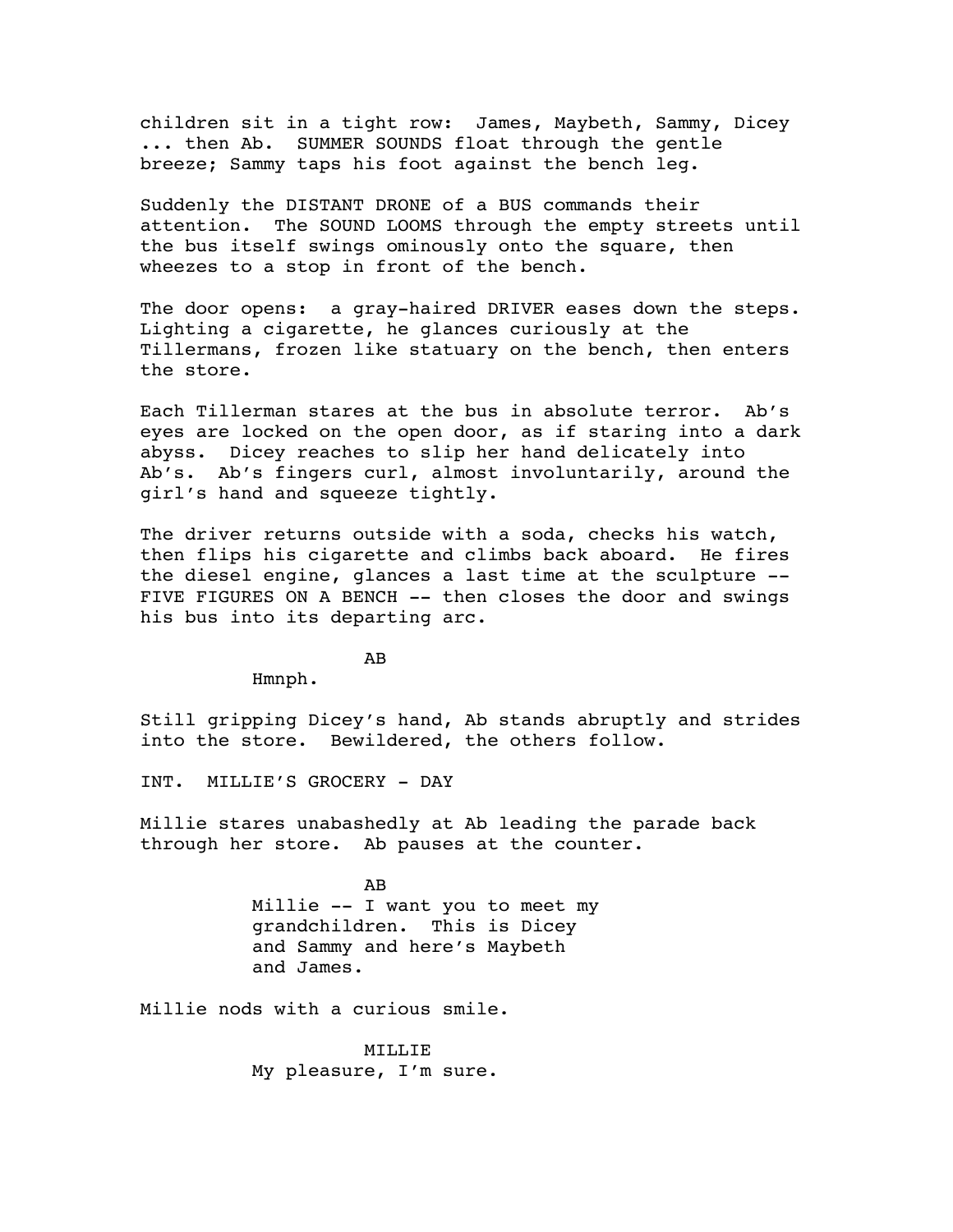The children stand gaping at their grandmother.

AB Okay, Tillermans, let's keep it going, I can't be growing old in a damn grocery store.

The children hustle out the back door. Ab, though, hesitates.

> AB (CONT'D) Millie, you ever buy a Christmas tree?

MILLIE Every year. Why?

Ab grunts softly as she makes her way to the rear door.

EXT. CRISFIELD DOCKS - DAY

The children are waiting when Ab emerges from the store.

SAMMY If you're our grandmother -- I mean, if you say you are -- I mean, we know you are but you never said so -- now that you say so, what do I call you?

AB You call me Gram.

SAMMY

Gram.

He runs to the edge of the dock and wheels around.

```
SAMMY (CONT'D)
Hey, Gram!
```
He runs back to dance around his grandmother.

SAMMY (CONT'D) Hey, Gram?

AB Yes, Sammy.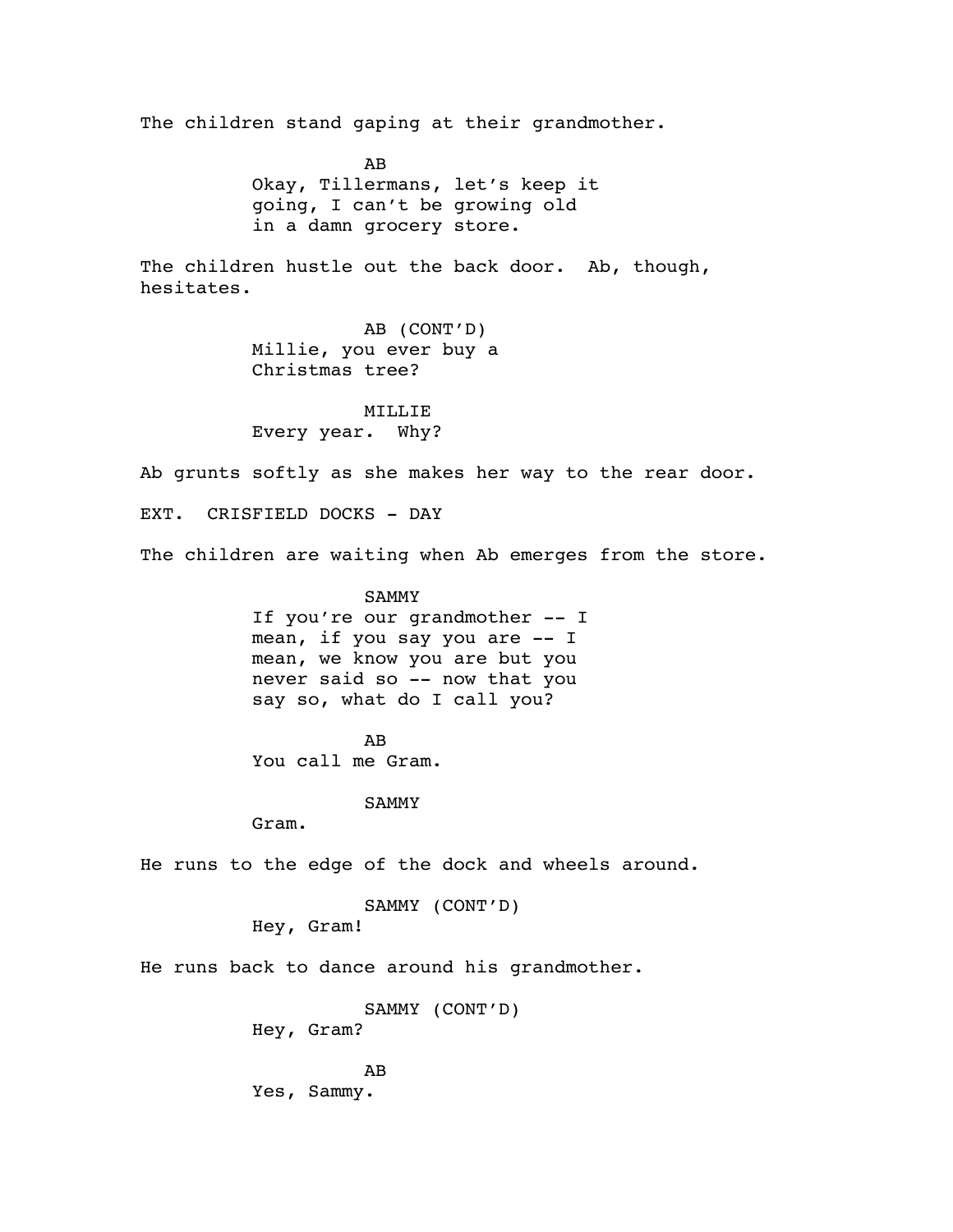She leads the children along the wharf, Maybeth taking her hand.

> SAMMY You like us, don't you? You do, no matter what you say. I know.

AB Never said I didn't.

Barely containing their joy, the children scramble onto the skiff, Dicey and James undoing the cleats.

**DICEY** 

Ab looks down from the dock.

Gram?

DICEY (CONT'D) The boat, the sailboat in the barn. Can I fix it up and sail it? Can I have it?

AB Do you know how to sail?

DICEY No. But I could learn. Could you teach me?

AB

Yes.

DICEY Yes, what?

AB Yes to both -- and no more questions, not 'til I get my shoes off.

James gives Ab his hand as she hops aboard to take her place at the tiller. Sammy splashes jubilantly from the prow as Ab yanks the starter cord: the Evinrude fires to life. She smiles at Dicey.